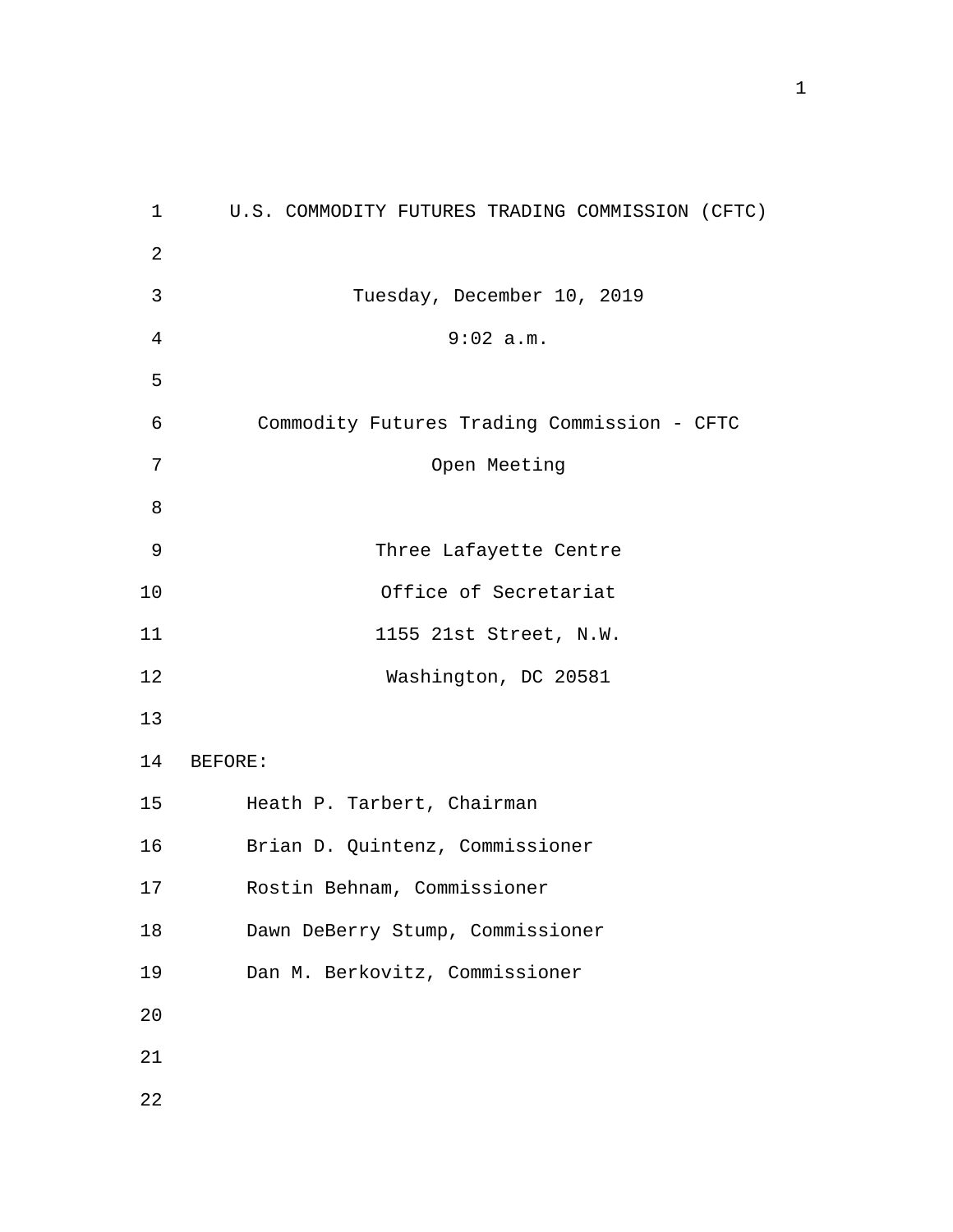| 1  |    | AGENDA                                        |      |
|----|----|-----------------------------------------------|------|
| 2  |    | PRESENTATION                                  | PAGE |
| 3  |    | 1. Call to Order                              | 4    |
| 4  | 2. | Opening Statements                            | 6    |
| 5  |    | Chairman Heath P. Tarbert                     | 6    |
| 6  |    | Commissioner Brian D. Quintenz                | 13   |
| 7  |    | Commissioner Rostin Behnam                    | 14   |
| 8  |    | Commissioner Dawn DeBerry Stump               | 14   |
| 9  |    | Commissioner Dan M. Berkovitz                 | 15   |
| 10 |    | 3. Staff Presentation: Final Rule: Amendments |      |
| 11 |    | to Part 13 of the Commission's                |      |
| 12 |    | Regulations                                   | 25   |
| 13 |    | Daniel J. Davis, OGC                          | 25   |
| 14 |    | Herminio Castro, OGC                          | 25   |
| 15 |    | Motion/Commissioners' Questions and           |      |
| 16 |    | Discussion/Vote                               | 29   |
| 17 |    | 4. Staff Presentation: Proposed Rule: Capital |      |
| 18 |    | Requirements for Swap Dealers and Major Swap  |      |
| 19 |    | Participants - Reopening the Comment Period   |      |
| 20 |    | and Requesting Additional Comment             | 34   |
| 21 |    | Joshua B. Sterling, DSIO                      | 34   |
| 22 |    | Joshua J. Beale, DSIO                         | 37   |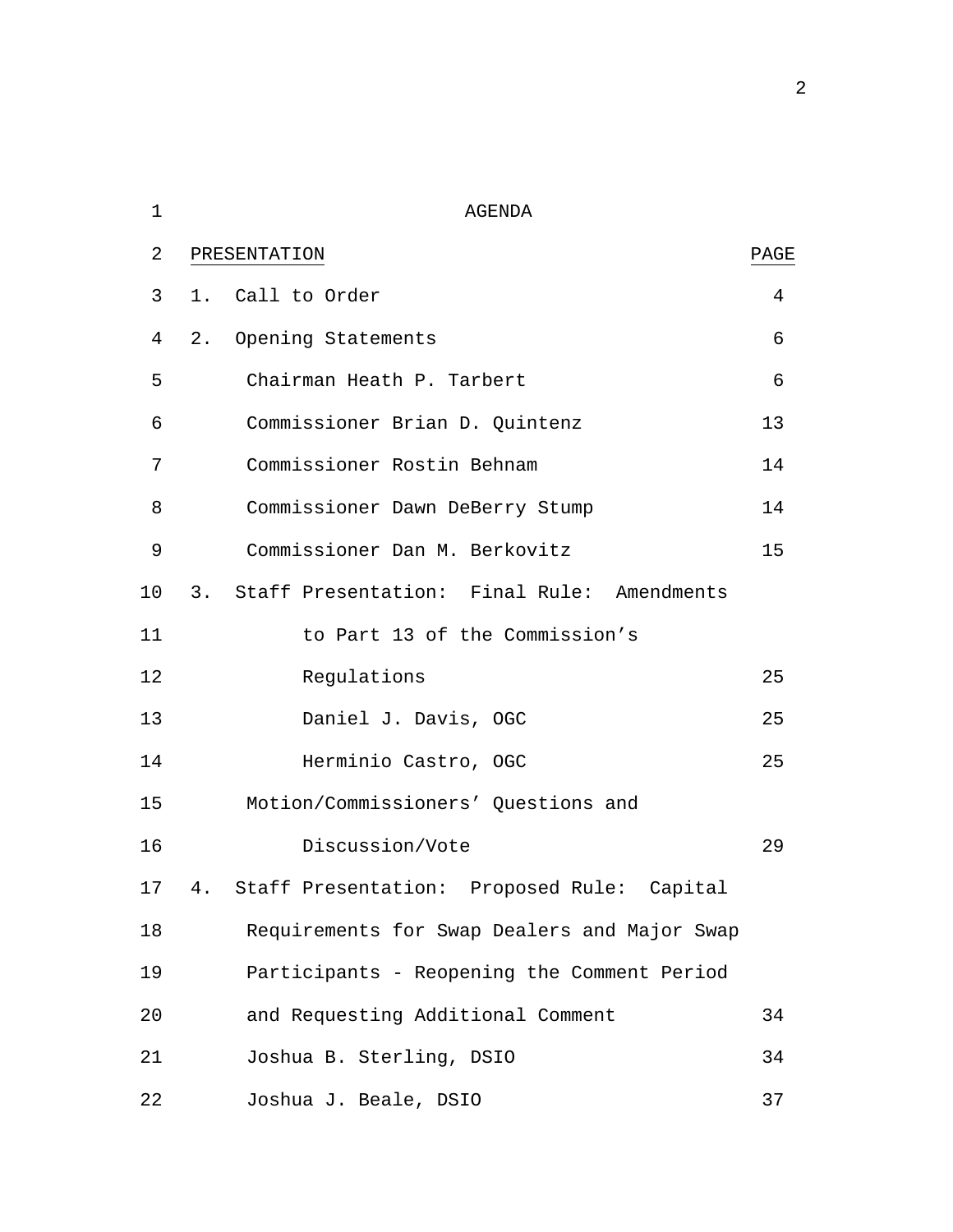| $\mathbf 1$ | AGENDA (Continued)                                  |      |
|-------------|-----------------------------------------------------|------|
| 2           | PRESENTATION (Continued)                            | PAGE |
| 3           | Jennifer Bauer, DSIO                                | 41   |
| 4           | Thomas J. Smith, DSIO                               |      |
| 5           | Rafael Martinez, DSO                                |      |
| 6           | Paul Schlichting, OGC                               |      |
| 7           | Motion/Commissioners' Questions and                 |      |
| 8           | Discussion/Vote                                     | 46   |
| 9           | 5. Staff Presentation: Proposed Rule: Amendments to |      |
| 10          | the Swap Clearing Requirement Exemption for Inter-  |      |
| 11          | Affiliate Swaps                                     | 93   |
| 12          | Chuck Hutchison, DCR                                | 93   |
| 13          | Sarah E. Josephson, DCR                             |      |
| 14          | Melissa D'Arcy, DCR                                 | 95   |
| 15          | Motion/Commissioners' Questions and                 |      |
| 16          | Discussion/Vote                                     | 108  |
| 17          | 6.<br>Closing Statements                            | 126  |
| 18          | Commissioner Dan M. Berkovitz                       | 126  |
| 19          | Commissioner Dawn DeBerry Stump                     | 127  |
| 20          | Commissioner Rostin Behnam                          | 130  |
| 21          | Commissioner Brian D. Quintenz                      | 131  |
| 22          |                                                     |      |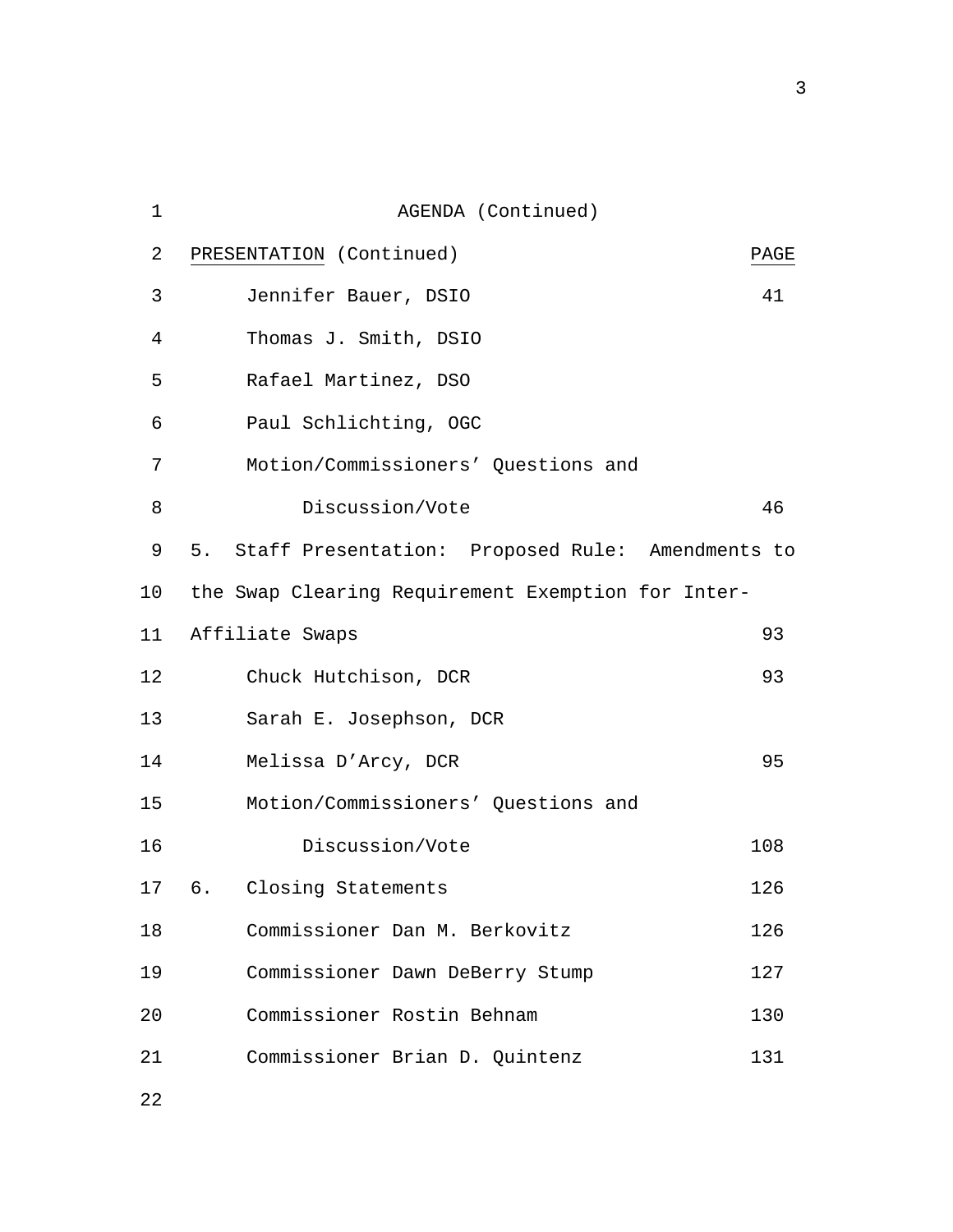| $\mathbf 1$    | PROCEEDINGS                                            |
|----------------|--------------------------------------------------------|
| $\overline{2}$ | CHAIRMAN TARBERT: Good morning. This                   |
| 3              | meeting will come to order. This is a public meeting   |
| 4              | of the U.S. Commodity Futures Trading Commission. I    |
| 5              | would like to welcome members of the public and market |
| 6              | participants as well as those on the phone or watching |
| 7              | our webcast. I would also like to welcome my fellow    |
| 8              | commissioners: Commissioner Quintenz, Commissioner     |
| 9              | Behnam, Commissioner Stump, and Commissioner           |
| 10             | Berkovitz.                                             |
| 11             | As always, we will begin with the Pledge of            |
| 12             | Allegiance. Today, General Counsel Dan Davis will      |
| 13             | lead us in the pledge. And I will want to let          |
| 14             | everybody know that last week, Dan received the        |
| 15             | Chairman's Award for Excellence. That is the highest   |
| 16             | award the agency bestows on a member of our staff.     |
| 17             | So, Dan, why don't you please come up and -- our       |
| 18             | general counsel does not appear to be here. Is there   |
| 19             | anyone from the General Counsel's Office that can ably |
| 20             | represent our general counsel? There we go.            |
| 21             | Herminio, thank you very much.                         |
|                |                                                        |

22 [Pledge of Allegiance]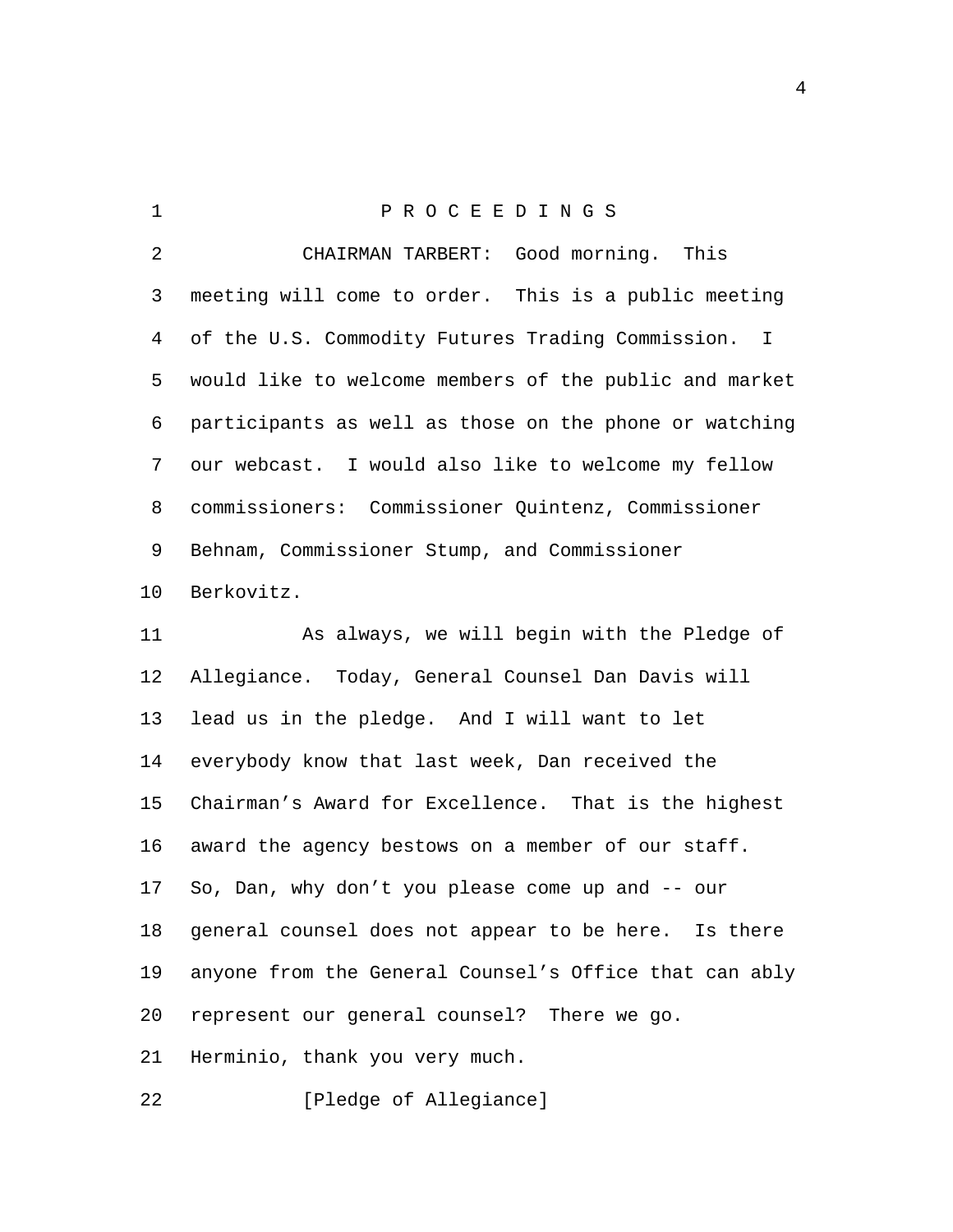CHAIRMAN TARBERT: Thank you. Well, there is an old saying in leadership that you are as good as your people are. And so one of the reasons the General Counsel's Office as done such a fabulous job is because it is staffed so well. 1 2 3 4 5

On today's agenda on the open meeting, we have got three items. First, we will vote to finalize Part 13 of the Commission's regulations. And that will ensure that our rulemaking process is fully consistent with the Administrative Procedure Act. 6 7 8 9 10 Second, the Commission will vote on whether to reopen the comment period and request additional comments on proposed regulations and amendments relating to capital requirements for swap dealers. Proposed regulations were previously proposed in 2011 and then re-proposed in 2016. 11 12 13 14 15 16

And then, third, we will vote on proposed amendments to the swap clearing requirement exemption for inter-affiliate swaps. This proposal would revise the Commission regulation that exempts certain affiliated entities within a corporate group from a swap clearing requirement under our section 2(h)(1) of 17 18 19 20 21 22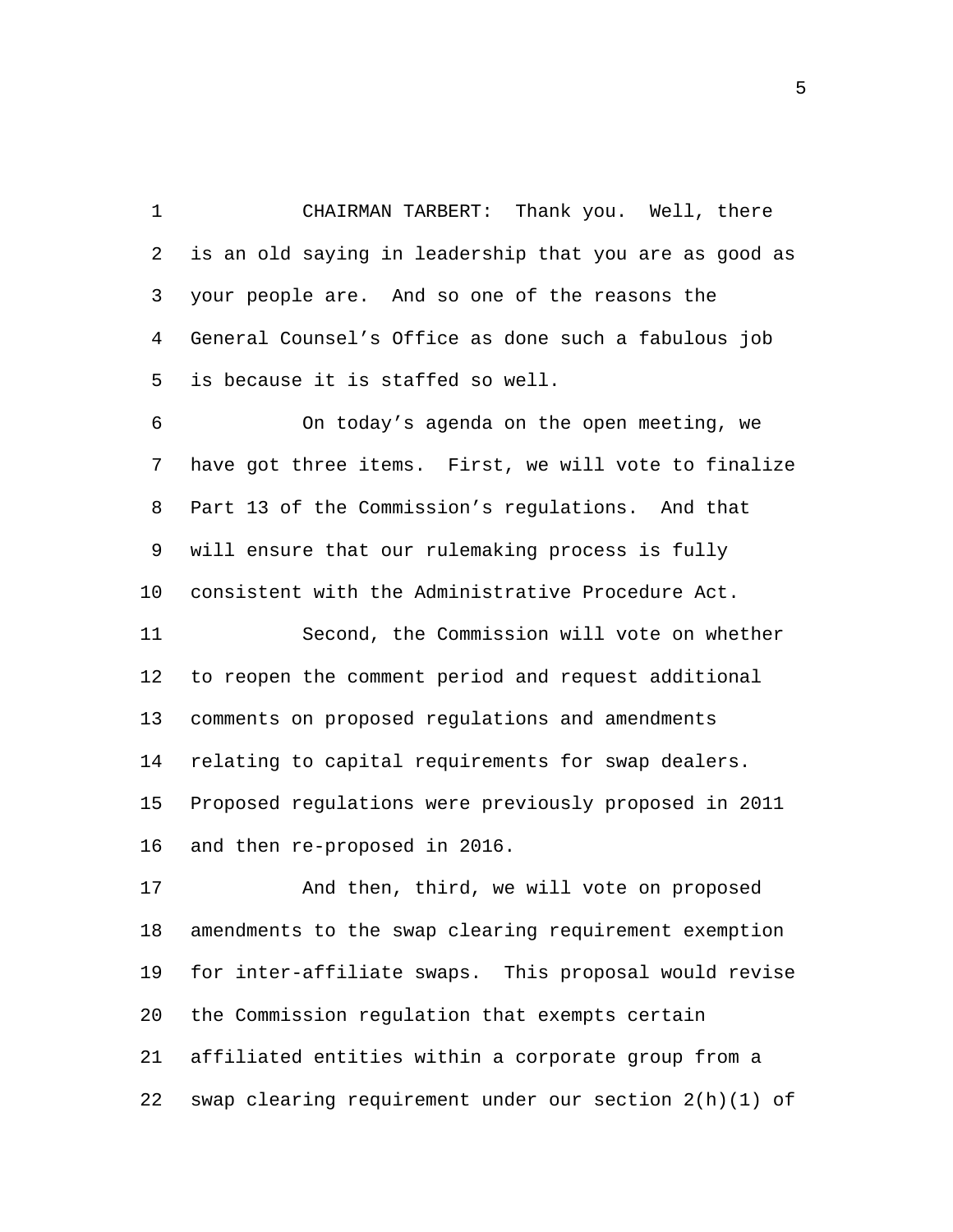1 the Commodity Exchange Act.

So now we will start with opening statements. I will go first, followed by my fellow commissioners in order of seniority. And I have been told some of them will actually split up their statements during the course of the rulemaking as we discuss particular items. For me, I am actually going to combine my opening and closing statements into a single statement. And my statement is entitled, "Tripling Down on Transparency." 2 3 4 5 6 7 8 9 10

As regulators, we must be mindful not only of what we do but how we do it. Our shared vision for the CFTC is to be the global standard for sound derivatives regulation. Soundness is built on transparency. Public input and dialogue help us serve our markets. We owe it to those who rely on our derivatives markets to regulate in the open. 11 12 13 14 15 16 17

I have long thought that the CFTC is the most important regulator most Americans have never heard of. We are working to change that. By the end of next week, we will have held, this Commission, all 5 of us, 6 open meetings in the last few months of 18 19 20 21 22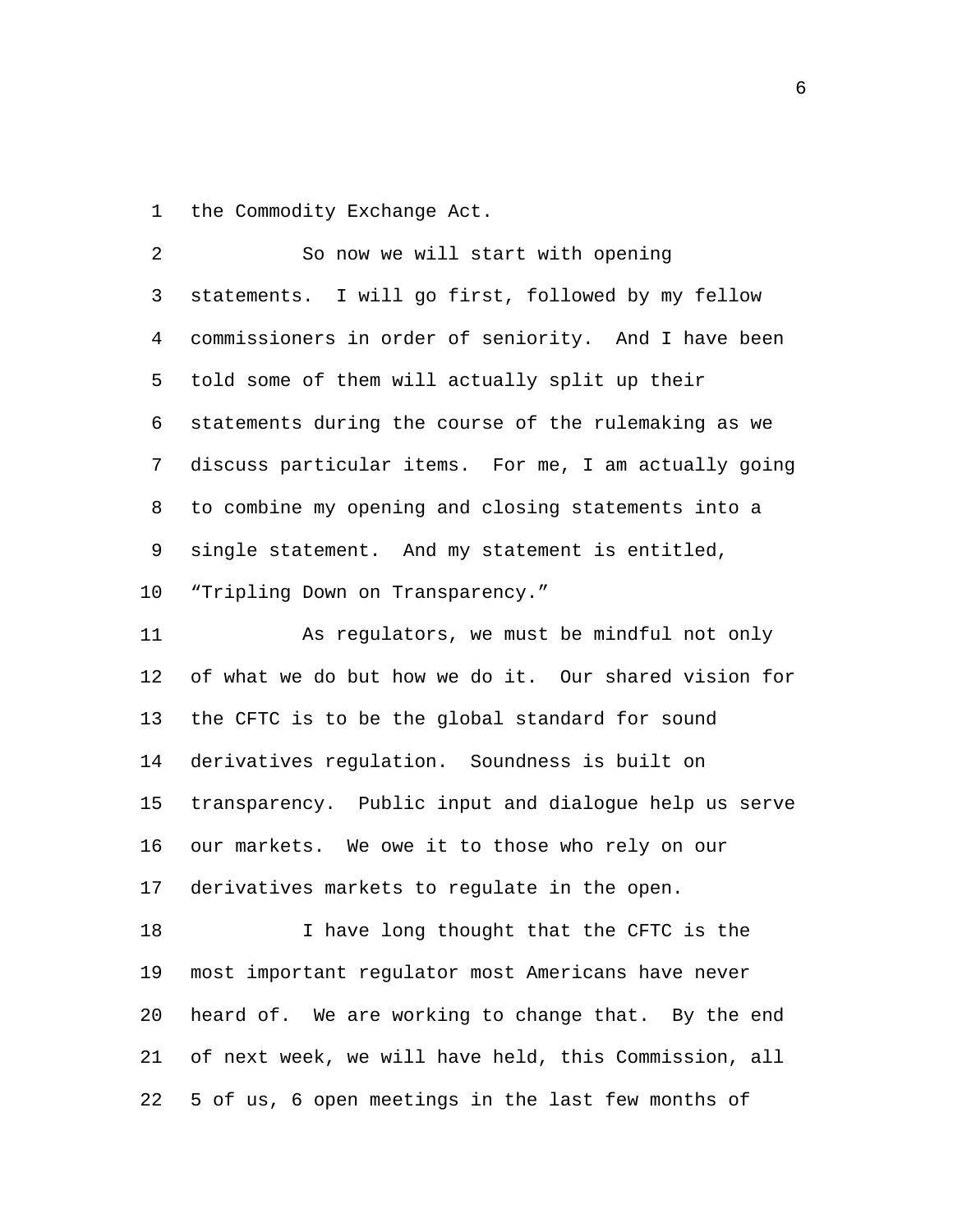2019. That is the same number of open meetings the Commission held during 2015, 2016, 2017, and 2018 combined. With the help of my fellow commissioners - and it is a lot of work -- as well as the staff, I intend to continue this trend of open meetings in 2020. 1 2 3 4 5 6

While transparency is important for all regulators, it is especially critical for us. The Dodd-Frank Act gave us jurisdiction over the \$400 trillion notional swaps market. That is a humbling level of responsibility, and it demands we give the public visibility into what we are doing. We simply won't regulate from behind a curtain. Reaffirming the value of transparency is, therefore, vital. 7 8 9 10 11 12 13 14

In 2010, this agency faced immense pressures in the wake of the Dodd-Frank Act. And the need to "get things done" didn't always lead to getting them done in the right way. Some have criticized the CFTC for stumbling in its commitment to transparency earlier in this decade. The agency from time to time used staff no-action letters, policy statements, and enforcement actions, rather than notice-and-comment 15 16 17 18 19 20 21 22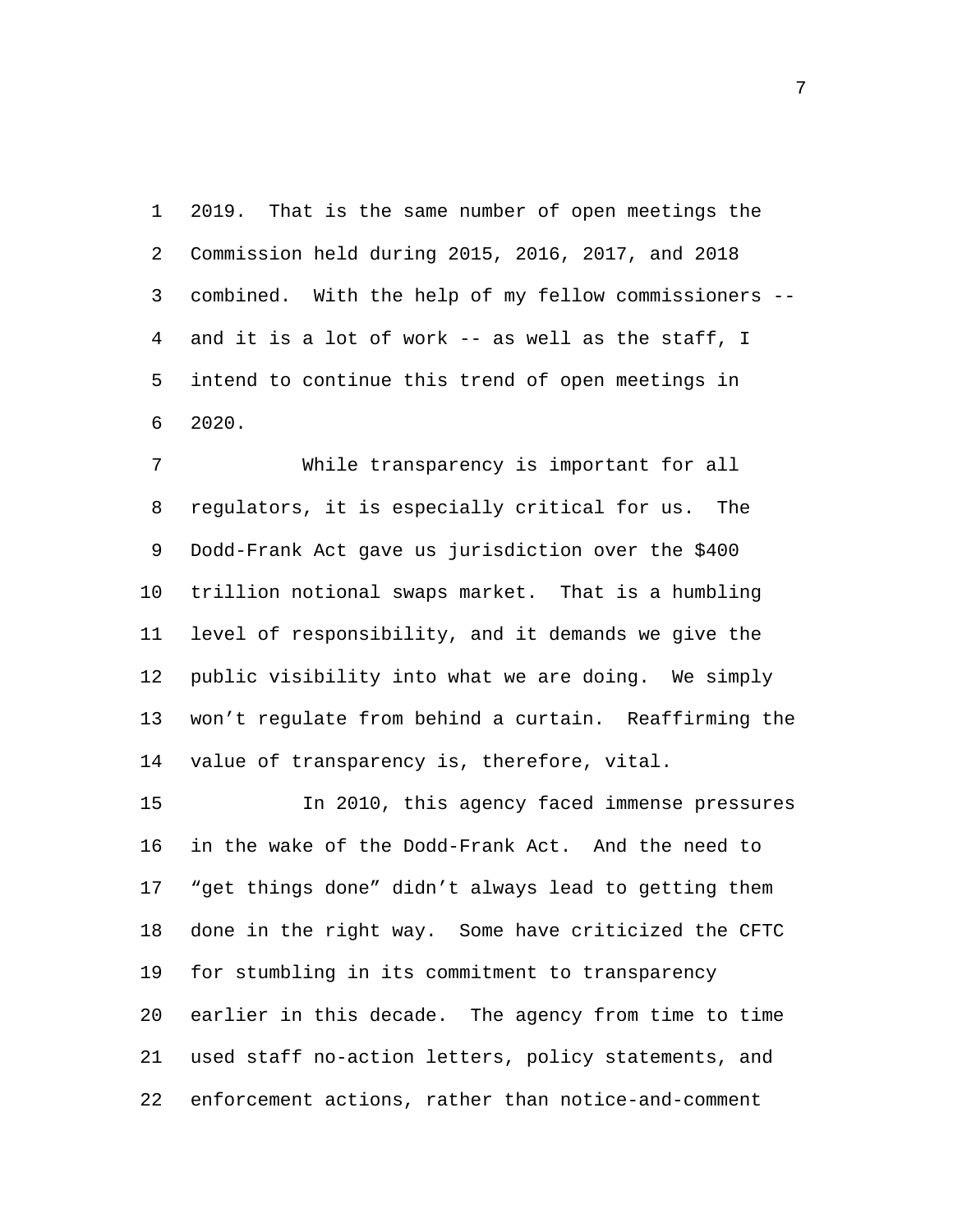rulemakings. While our predecessors on the Commission surely didn't make opacity the goal, it was sometimes the result. 1 2 3

As we approach 2020 and beyond, I am pleased to announce the CFTC will triple down on transparency by focusing on three areas: number one, how we make regulations; number two, how we apply them; and, number three, how we enforce them. 4 5 6 7 8

The first area is transparency in rulemaking. We will reaffirm the importance of notice-and-comment rulemaking under the APA. Today, as I mentioned, the Commission is voting on amendments to Part 13 of our regulations. The amendments will clarify how we receive, process, and respond to petitions for rulemaking. Part 13 also retains section 13.2, which permits any person from the public to petition the Commission for a rulemaking. Now, that is actually a unique feature of the CFTC framework that reinforces transparency and the public's ability to participate. More importantly, we will publish those petitions from the public for rulemakings on our website. That will further 9 10 11 12 13 14 15 16 17 18 19 20 21 22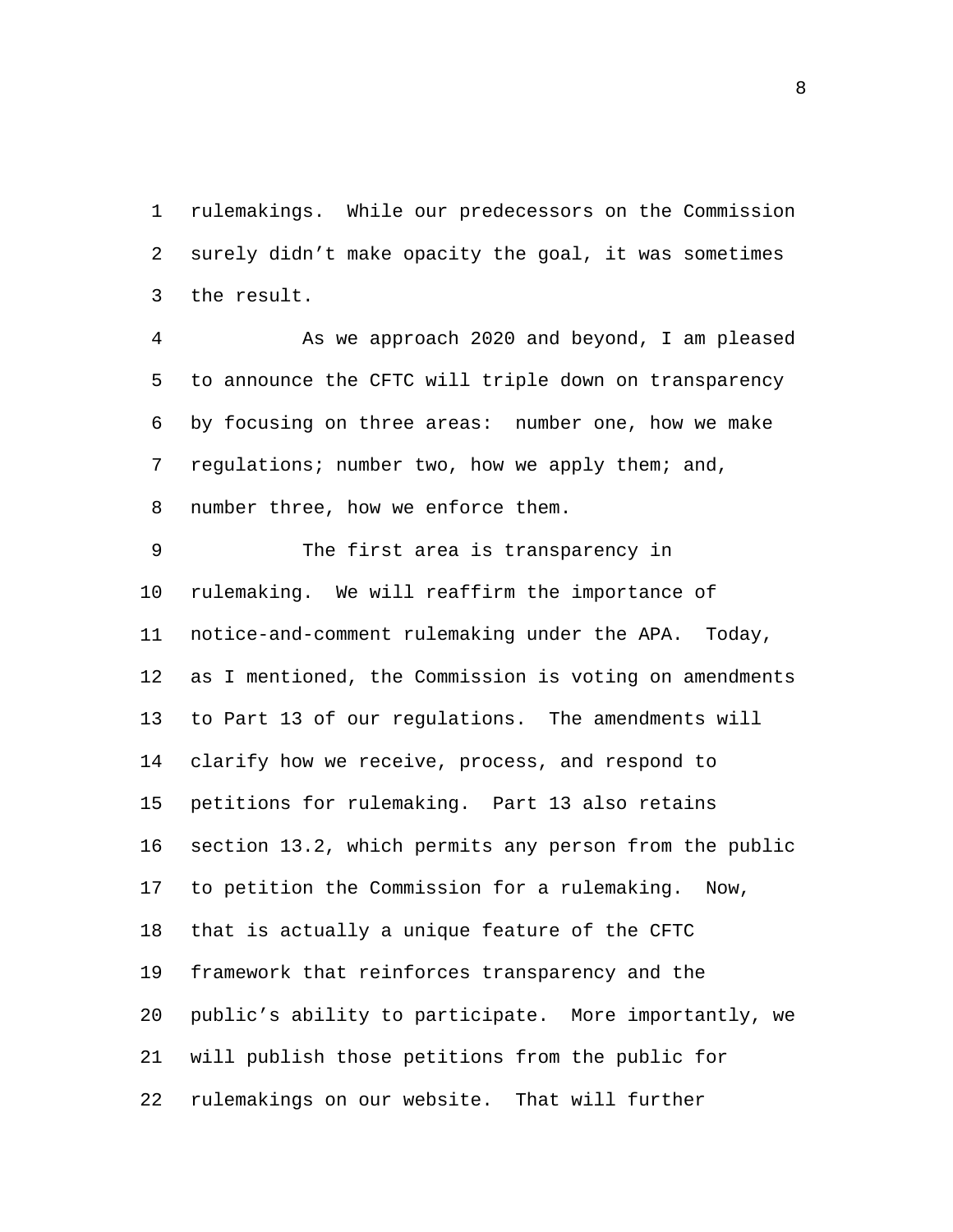encourage public engagement with our rulemaking process. 1 2

Because of the help of my fellow commissioners and our staff, we are also going to be publishing a summary of our rulemaking process on our website written in plain English so everybody understands it. 3 4 5 6 7

The second area is transparency in staff and other types of relief; in other words, how we apply our rules. Wherever possible, we should regulate with public notice-and-comment rulemakings. Staff relief should be a supplement, not a substitute, for APA rulemakings. Today I am pleased to announce that the CFTC is finalizing guidance to ensure staff no-action, interpretive, and exemptive relief letters are limited to appropriate situations. Examples will include unique circumstances that don't give rise or are not suitable for a general rulemaking or only where temporary relief is contemplated. 8 9 10 11 12 13 14 15 16 17 18 19

We must also increase transparency, even where staff relief is appropriate. Today, I am also announcing that as of January 1, 2020, the CFTC will  $20$ 21 22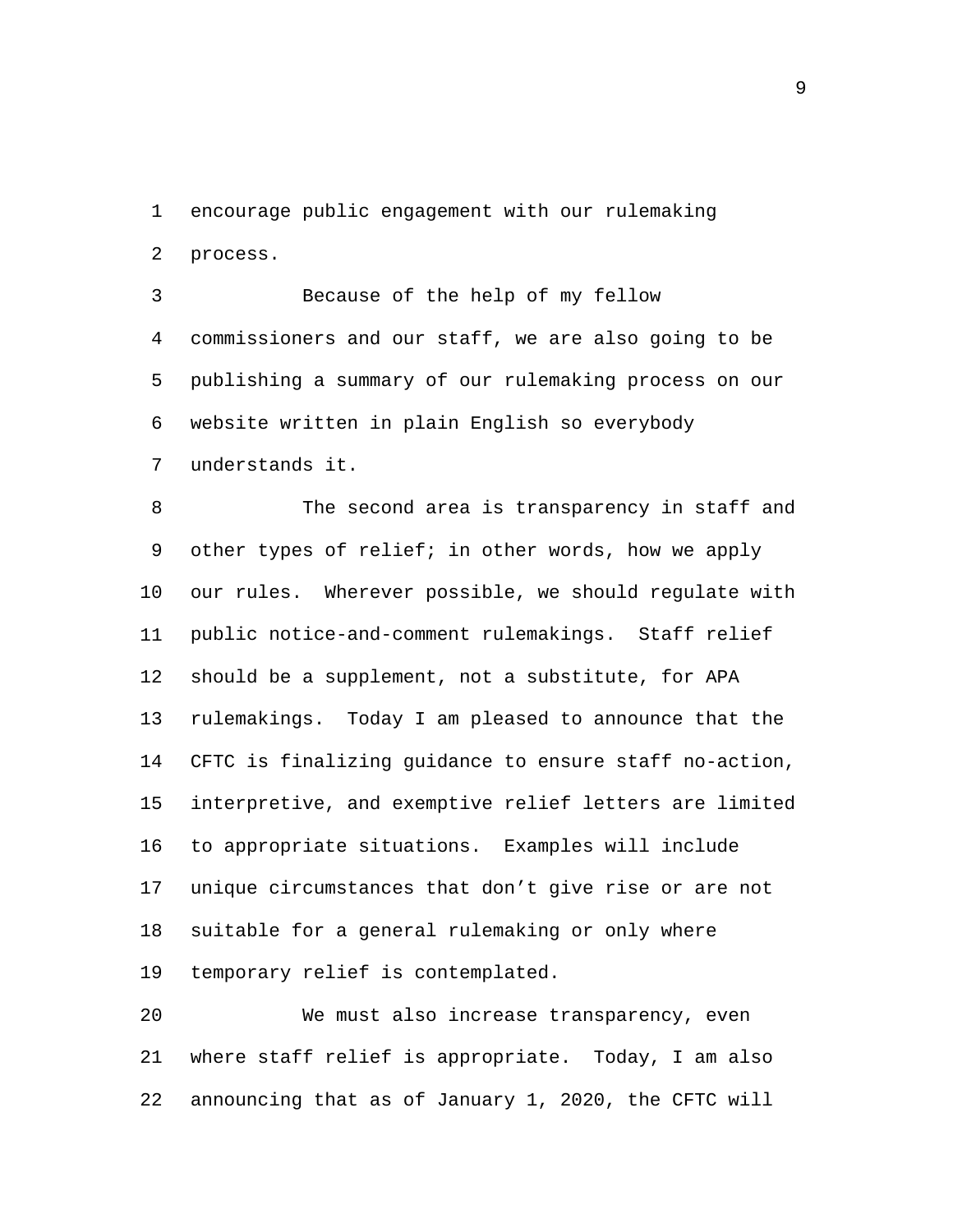publish all requests for staff relief on our website when our staff grants that relief. This harmonizes our approach with that of the other Federal financial regulators. And it also provides greater public visibility into the issues before us. 1 2 3 4 5

The third, and final, area of transparency is in enforcement actions. We have got to be transparent in how we enforce the law. A key goal of enforcement is to deter misconduct before it happens. Deterrence requires clarity about how our laws work. Long gone are the days when kings posted edicts high on columns to make the law harder to read and easier to violate. Our founders, instead, adopted a system in which the law is king. And it has been said that in our American system, the rule of law is the law of rules. 6 7 8 9 10 11 12 13 14 15 16

As a result, our Enforcement Division will 18 soon be providing an updated enforcement manual. This will inform the public of a number of changes designe 19 d to increase transparency. 17 20

In addition, the Commission and its staff must be able to speak publicly about enforcement 21 22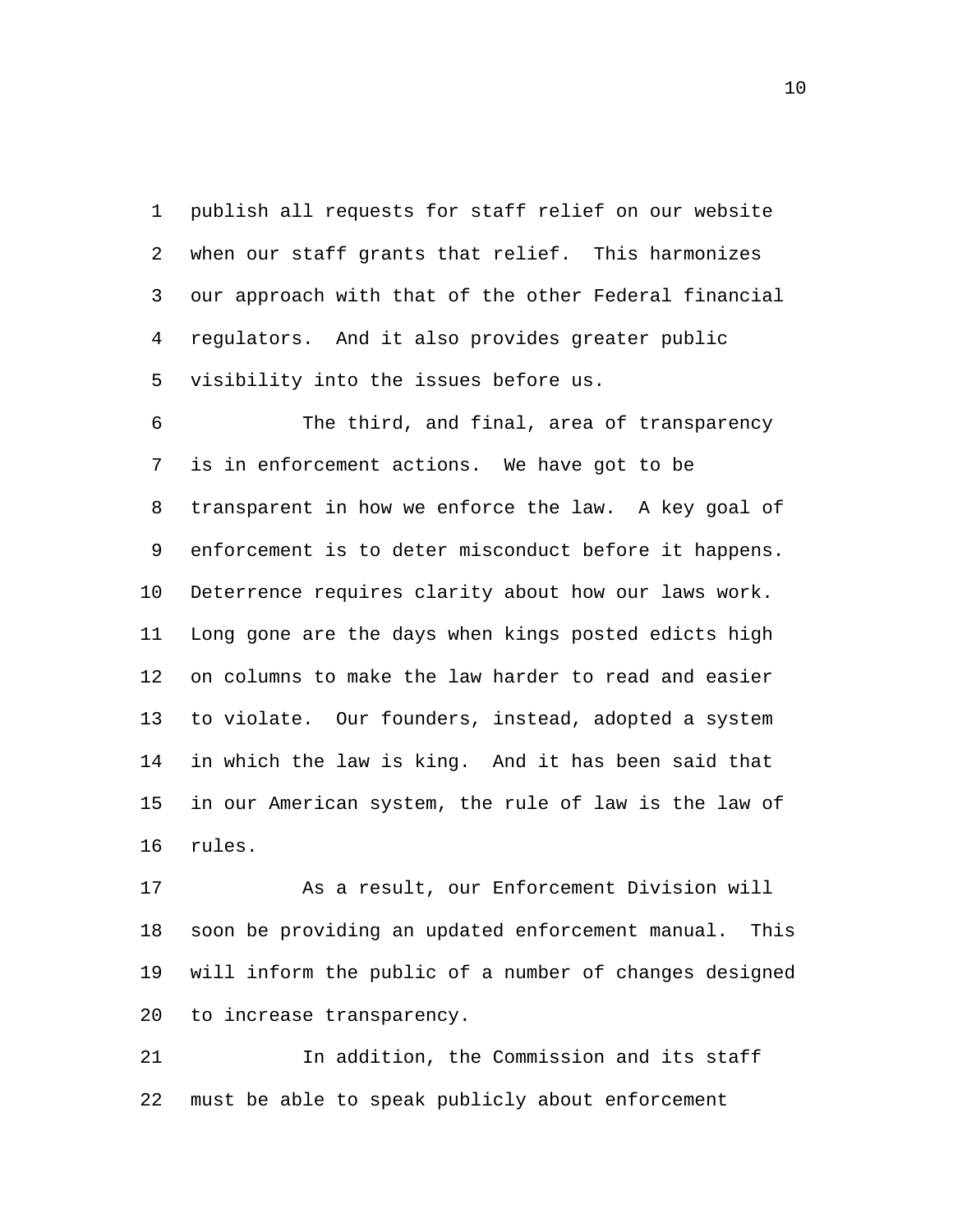matters. Beginning on January 1, 2020, I will not present this Commission with any proposed settlement that restricts the Commission or our staff from publicly stating their views. Affirming this right to speak ensures the CFTC can inform the public about our enforcement priorities. It also advances customer protection. The facts of past cases can serve as early warning signs of new types of fraudulent and manipulative activity. 1 2 3 4 5 6 7 8 9

But genuine transparency in the enforcement area can't be one-sided. Just as the Commission should be able to speak freely about enforcement actions, so, too, should defendants. Also beginning on January 1, 2020, I won't put before the Commission any settlement agreement that unduly restricts a defendant's ability to speak publicly. While we will still expect defendants the Commission will continue to require that defendants not to deny facts or statements that both they and the CFTC have agreed on, we won't stand in the way of comments or criticism. This approach is good for both transparency and accountability. Defendants can speak freely, but they 10 11 12 13 14 15 16 17 18 19 20 21 22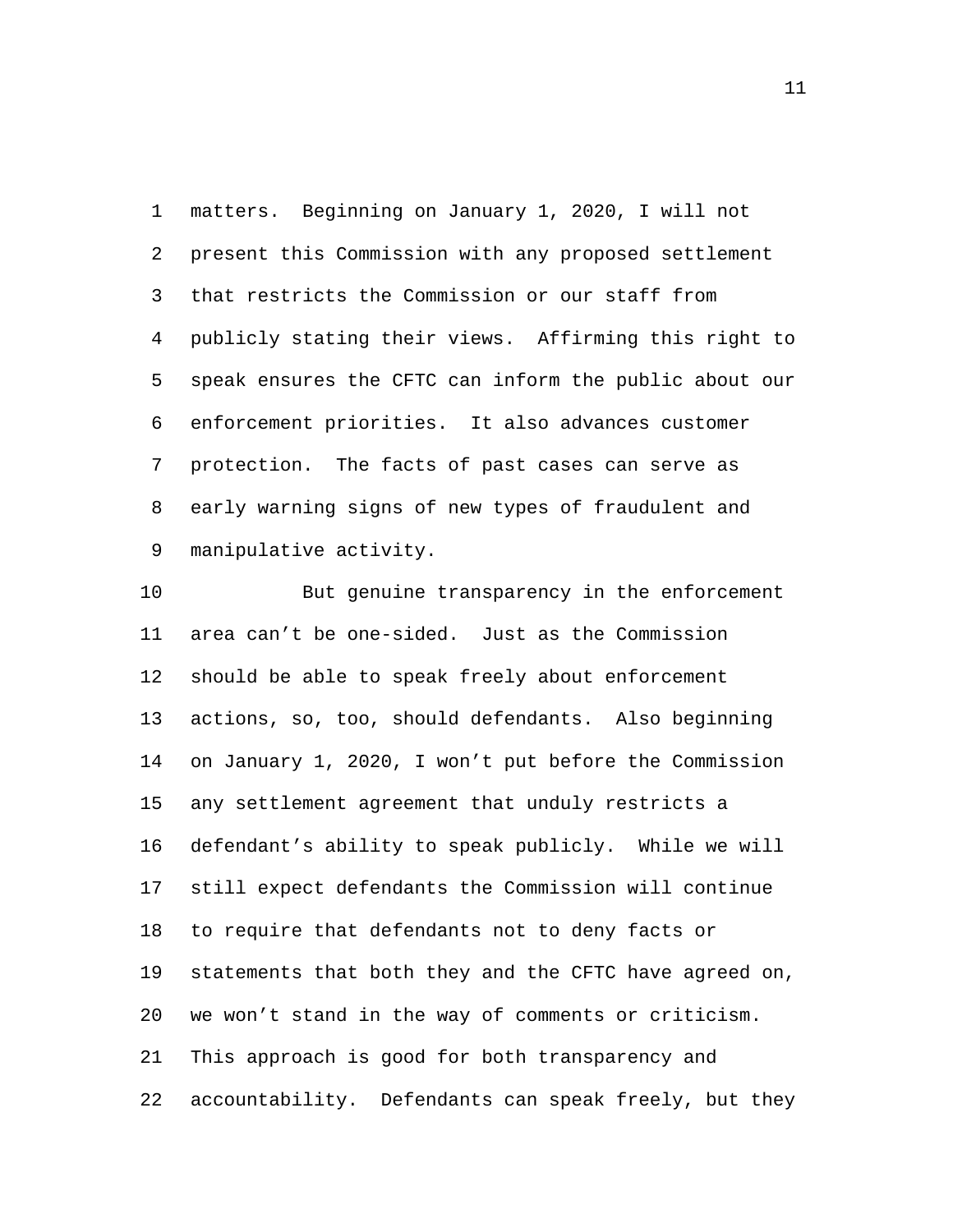also can't avoid tough questions by hiding behind settlement language. 1 2

Transparency is sometimes avoided, particularly here in Washington, because it opens the door to criticism. But, as Aristotle reminds us, criticism is something we can avoid easily by saying nothing, doing nothing, and being nothing. Well, that has never been of the path of the CFTC during our nearly 45 years of regulating the U.S. derivatives markets. Nor will it ever be. Just as we won't shrink from calling out wrongdoing, so, too, will the public have insight into what we are doing. 3 4 5 6 7 8 9 10 11 12 Criticism isn't always pleasant, but it is a 13

core facet of democracy. This Commission is an agency of the United States Government. The CFTC should be scrutinized when we act. 14 15 16

In 1787, Benjamin Franklin was leaving Independence Hall in Philadelphia at the close of the Constitutional Convention. As the story goes, a woman came up to him and asked, "Dr. Franklin, what kind of government will we have?" 17 18 19 20 21

22 He answered, "A republic if you can keep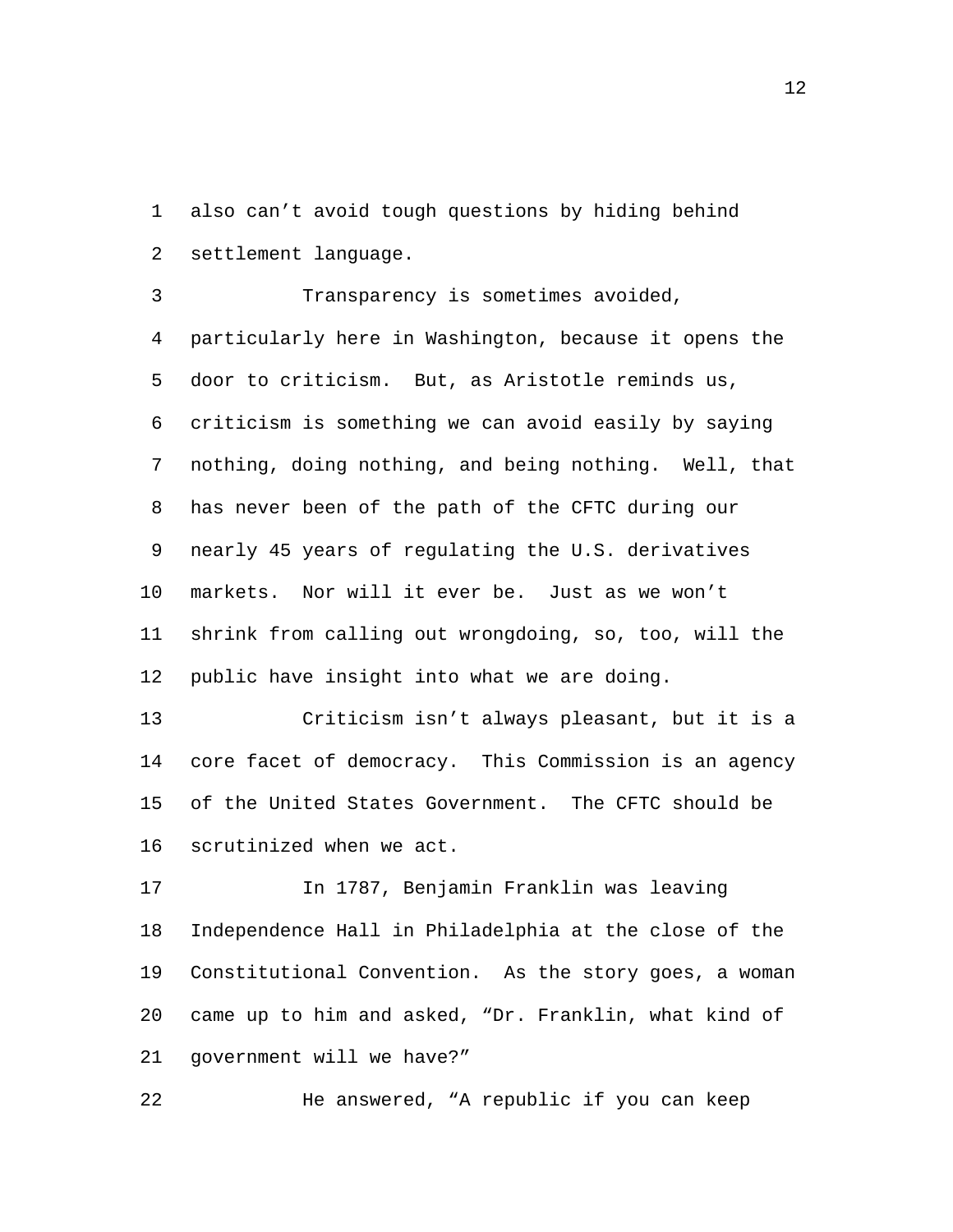1 it." Rest assured our Commission will do its part. 2 Thank you very much. 3 Commissioner Quintenz, the floor is yours. COMMISSIONER QUINTENZ: Thank you, Mr. Chairman. First, let me just take a minute to applaud your statement and your eloquence and comprehensive commitment to transparency through not only the open meeting process that we have but important reforms to the Commission to ensure that what we do is transparent to the public. There is another saying that sunshine is the best disinfectant. It is hard to have accountability without transparency. And I for one am a strong believer in accountability for all of us to ensure that the public and our overseers on Capitol Hill know exactly what we are doing and how we are doing it. So bravo. 4 5 6 7 8 9 10 11 12 13 14 15 16

I am going to save my comprehensive statements on these rules for their discrete consideration during the open meeting, but let me just cut to the chase and say that I am going to support all three of them. And I really appreciate the staff's work from all of the divisions and the Chief 17 18 19 20 21 22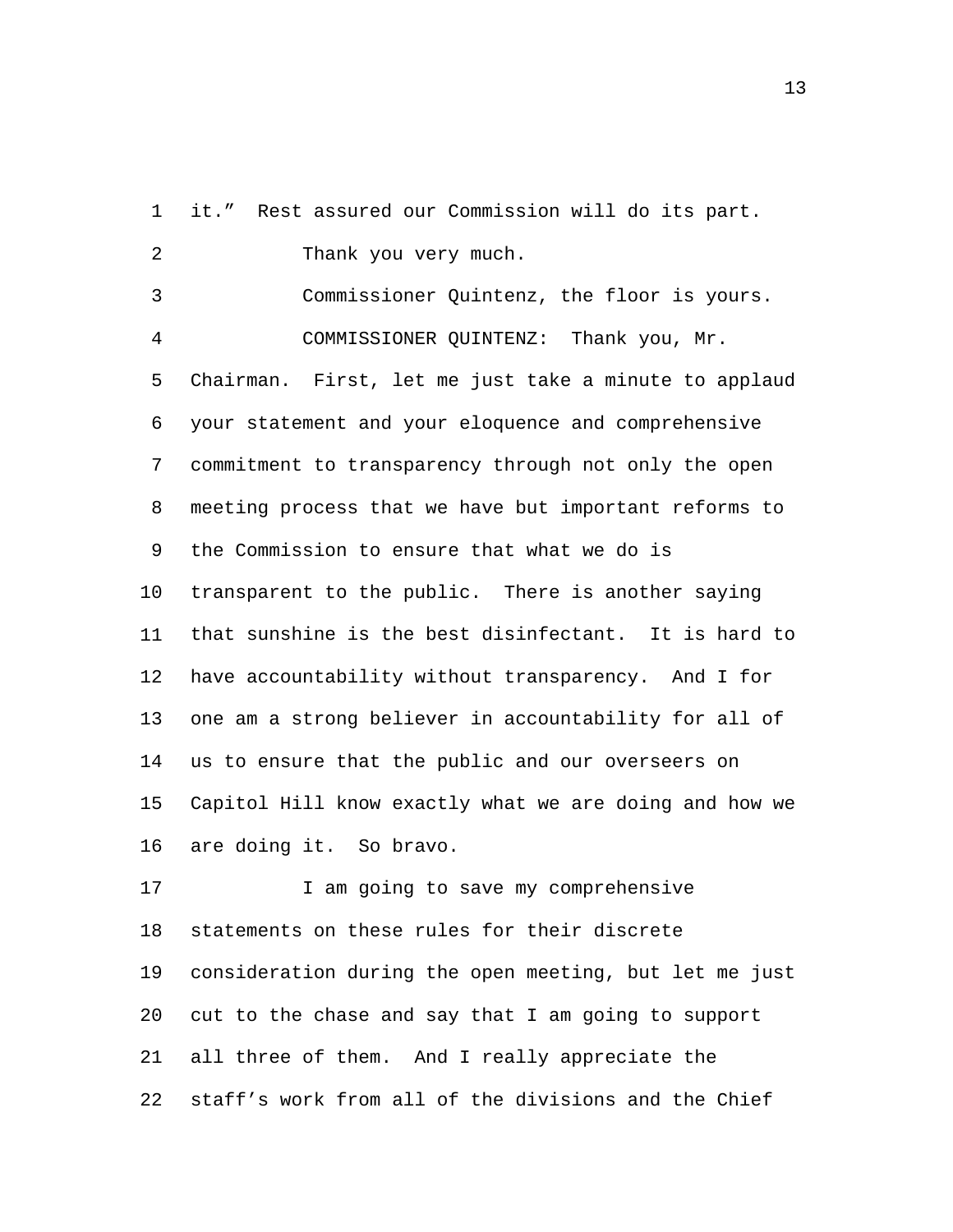Economist's Office and all the conversations that you have had with my staff to help us understand and also interpret and accept some of our points of view. 1 2 3 4 So thank you again. CHAIRMAN TARBERT: Thank you very much, Commissioner Quintenz. 5 6 7 Commissioner Behnam? COMMISSIONER BEHNAM: Good morning. Thank you, Mr. Chairman, for having the meeting. Thank you for your statement. 8 9 10 And, like Commissioner Quintenz, I will reserve statements as we consider each of the rules. Quick thanks to all of the staff for all of their work in working with both myself and my office to get to today. 11 12 13 14 15 So I look forward to the meeting. And thanks again for holding it. 16 17 18 CHAIRMAN TARBERT: Thank you very much. 19 Commissioner Stump? COMMISSIONER STUMP: I am going to reserve my comments for a bit later, but I did want to applaud you. I wholeheartedly support us having a more 20 21 22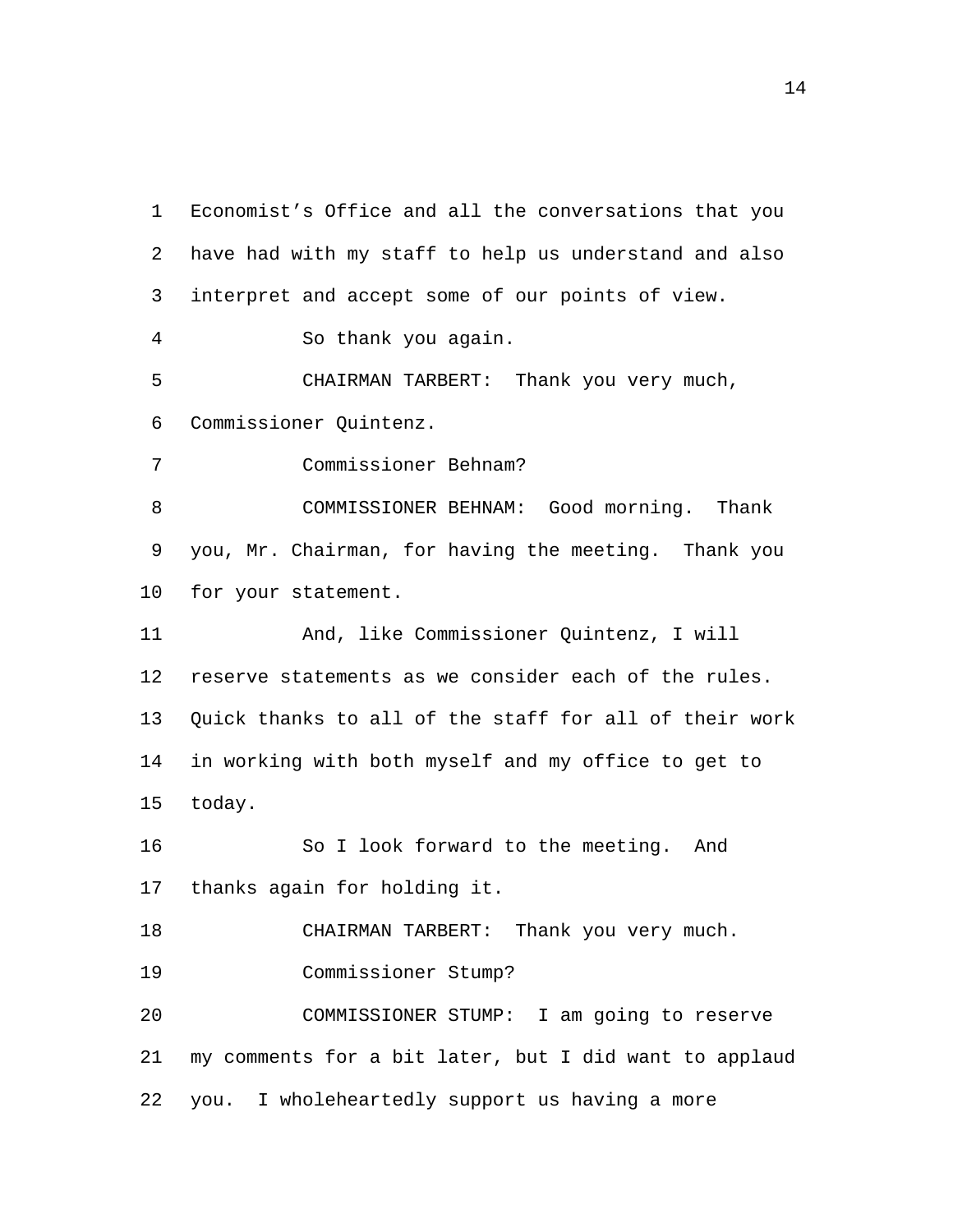transparent and open process going forward with regard to the many things we do. I think it is particularly incumbent upon this Commission given that we, unlike 10 years ago, have the benefit of experience based upon the things, the lessons we have learned as a result of the rules that were put in place postcrisis. And so it is very important for us to have that ongoing dialogue with the public to ensure that we have the right rules and the right modifications and the right calibration as we move forward. 1 2 3 4 5 6 7 8 9 10 And I also would like to say we should never 11

shy away from criticism. Some of the best policies I have ever worked on came as a result of having somewhat critical conversations with people who even sit on this dais today. And I appreciate that their opinions made the work product all that much better at the end. 12 13 14 15 16 17

18 Thank you.

19 CHAIRMAN TARBERT: Thank you very much.

20 Commissioner Berkovitz?

COMMISSIONER BERKOVITZ: Thank you, Mr. Chairman. 21 22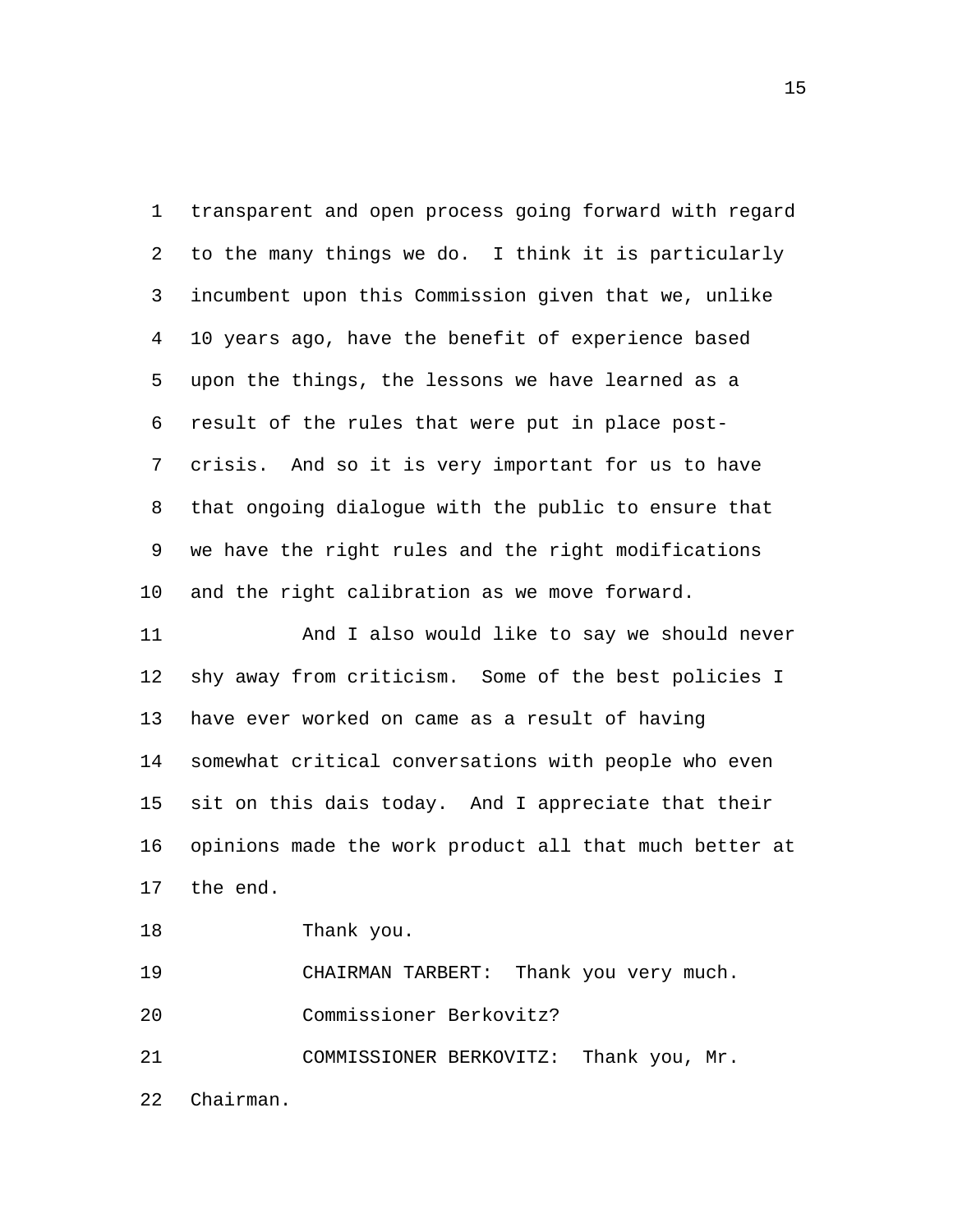I, too, fully support all your measures for transparency. You have been transparent in your support for transparency all along. And I am a big proponent of that. I applaud your leadership in that effort. 1 2 3 4 5

I am going to talk about some specific things that you mentioned. We are talking about transparency, I feel compelled to respond to some of the statements that have previously been made, such as, "We are going to be transparent, unlike what they did previously," "unlike what the Commission did in 2010" and "They did it wrong back then, and we are going to get it right now." And I feel compelled to do this for the CFTC staff that is here as well as my own involvement. 6 7 8 9 10 11 12 13 14 15

In the Dodd-Frank years from 2010 to 2013, this agency did -- it depends on how you count it - approximately 65 rulemakings. I haven't looked at the website recently, but I believe we had between 45 and 50 open Commission meetings on those rulemakings. And it was all the Commission rulemakings. We published notices of proposed rulemakings. And we had final 16 17 18 19 20 21 22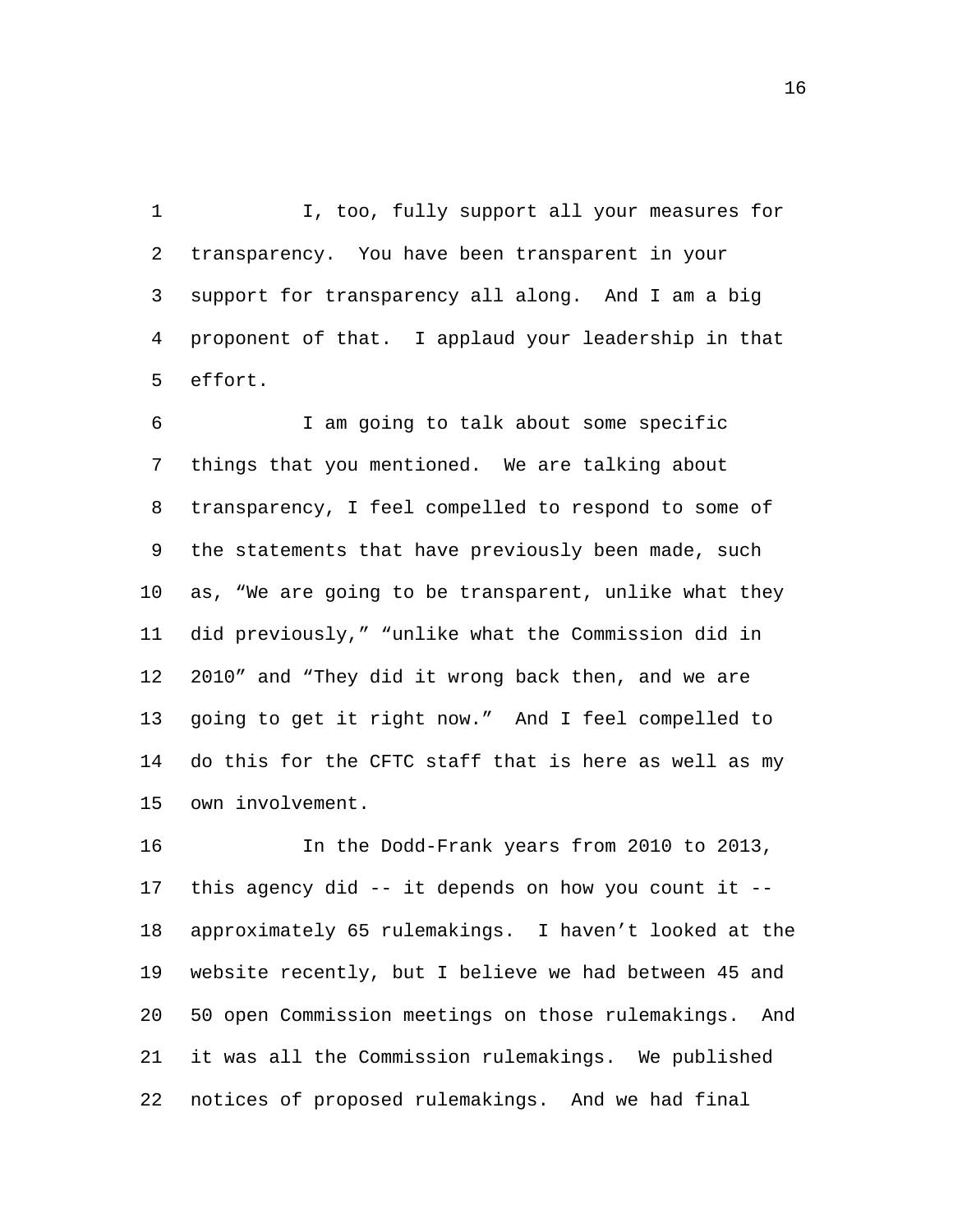rulemakings. People were complaining about all the meetings we were having. We were having too many meetings. We were going too fast. It was too much, too much being made public. 1 2 3 4

I also want to say that it is a record that I am particularly proud of. I feel somewhat uncomfortable sitting up here today saying this, but if I don't say it, it is not going to be said. And I can't leave the record as it is. Not a single rule, not a single of those 65 rules, was overturned or successfully challenged on procedural grounds. There wasn't a single violation of the Administrative Procedure Act in any of those rulemakings. The only rule that the court invalidated was the rule on position limits. And it was a substantive interpretation of the statute where there was a mandate to issue position limits. 5 6 7 8 9 10 11 12 13 14 15 16 17

I see our deputy for litigation was part of that team. We were up against the best lawyers that private industry threw at us to overturn our rules on cost-benefit analysis. The Securities and Exchange Commission lost six times in the U.S. Court of Appeals 18 19 20 21 22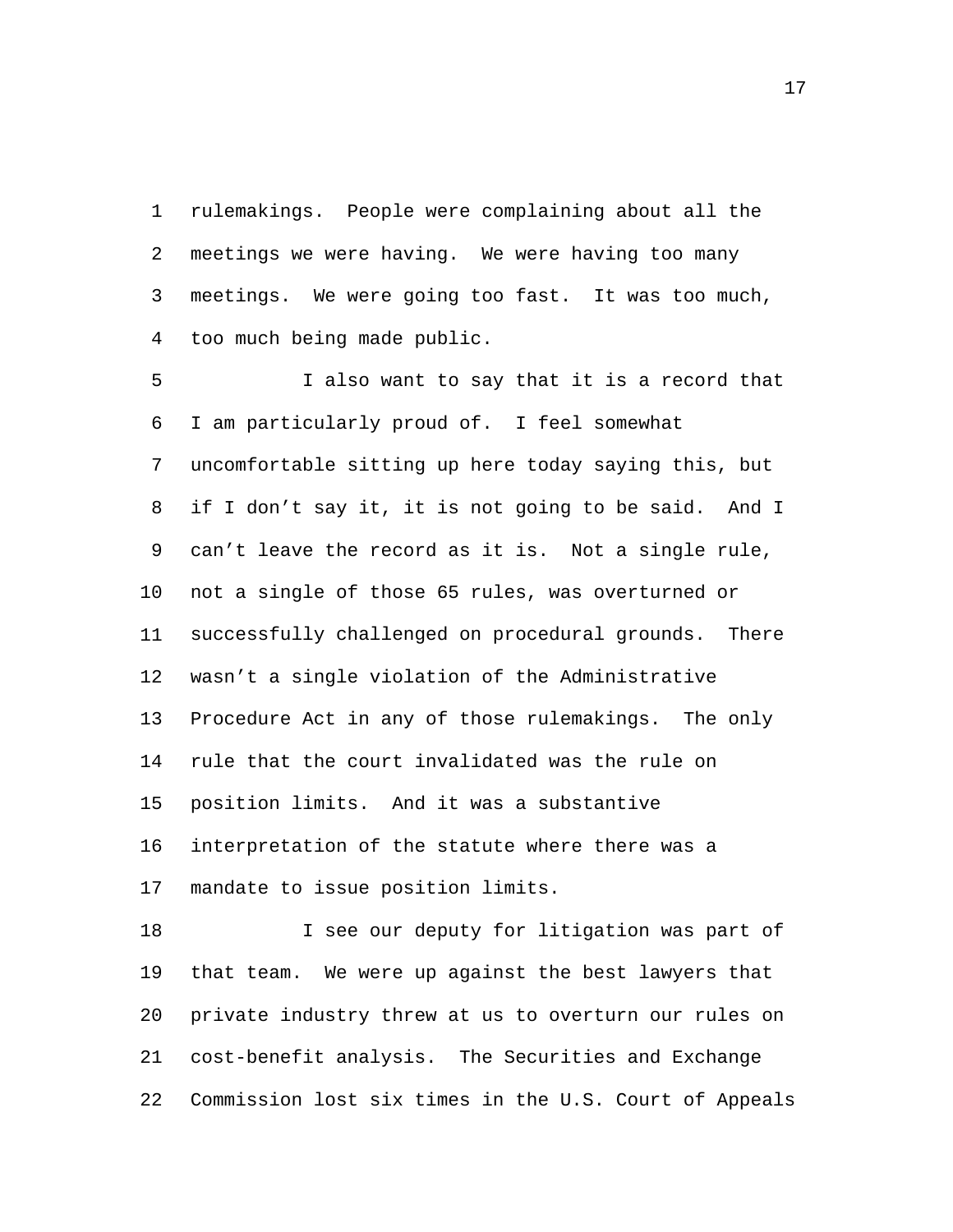1 on cost-benefit analysis

Frankly, when we came in 2010, the costbenefit analyses that the agency was doing were substandard. And we were challenged on it. The inspector general issued a report saying we needed to up our game. 2 3 4 5 6

When we upped our game on cost-benefit analysis, the Office of General Counsel, the Office of Chief Economist, and the CFTC staff all worked together to make those cost-benefit analyses robust and survive challenge in the Court of Appeals. 7 8 9 10 11

We have a very strong opinion from the U.S. Court of Appeals affirming the way this agency did cost-benefit analyses. We were up against the same lawyers that defeated the SEC six times on costbenefit analysis. Okay? We did it right. We didn't cut corners. We were transparent. We were upheld in the U.S. Court of Appeals. 12 13 14 15 16 17 18

SIFMA challenged us on what we did. ISDA challenged us on what we did. They challenged our cross-border interpretation. They were unsuccessful. They said, "Oh, you can't issue guidance. You have 19 20 21 22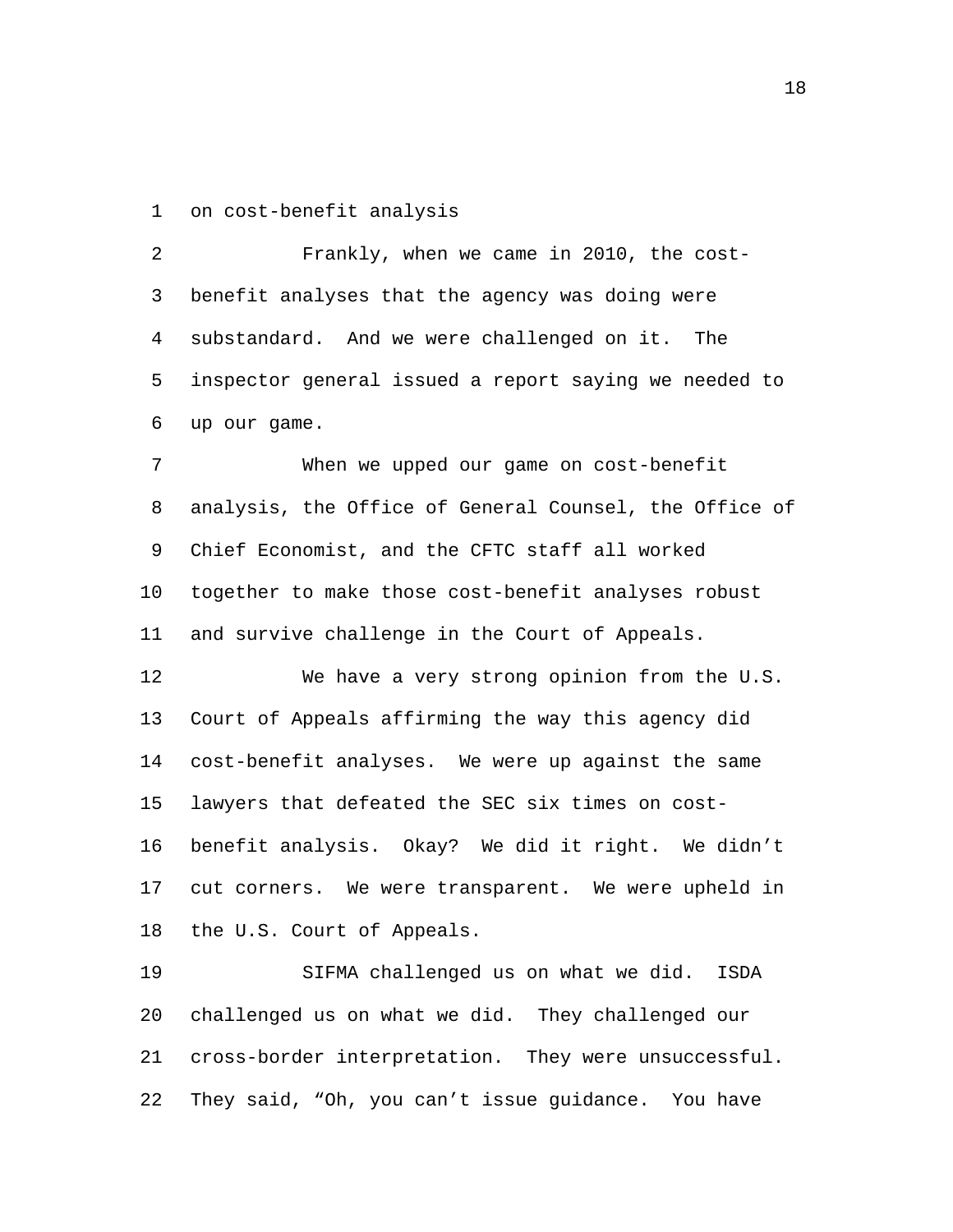got to do a final rule." The U.S. courts, the Federal courts agreed with us. 1 2

I think we have a lot to be proud of in those years. Now, we got those rules done in three and a half years without a single procedural, successful procedural, challenge. I think this agency has a lot to be proud of for that record. And those rules have held up over the years. Okay? One reason those rules have held up over the years is because noaction relief that was granted. Literally, there were about 100 no-action letters granted in each of 2012 and 2013. That is a lot. 3 4 5 6 7 8 9 10 11 12

Fundamentally, what those enabled us to do was get those regulations in place with a safety valve so people could operate under those regulations successfully. Okay? We weren't rigid. If people needed more time, they got more time. If you needed to adjust this condition, we adjusted that condition. The very fact that today and the next meetings and the previous meetings, we are essentially going to be codifying that relief because we have now the experience, the relief worked. We were able to put 13 14 15 16 17 18 19 20 21 22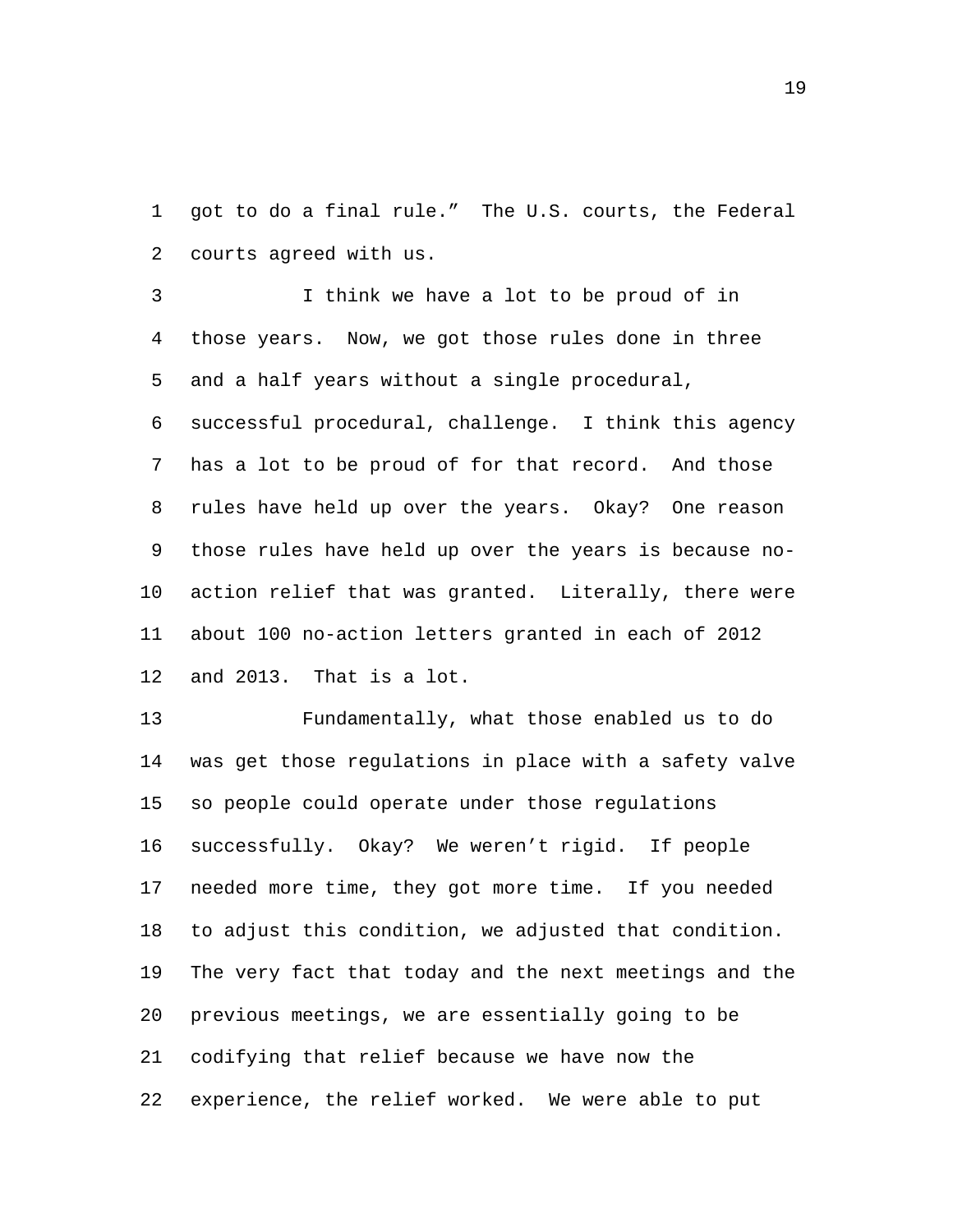that in place temporarily, see how it worked, say, "Okay. Well, maybe the rule needs to be adjusted here or there." It worked. 1 2 3

Now today we have the confidence that we can make that permanent. Rather than saying, "Okay. We are going to make this permanent. We are never going to change it. This is it. You know, we are going to make it really hard to adjust to fine-tune the dial," we made it possible to fine-tune that dial and then have the confidence for -- the entire Commission can sit and have the confidence that that is the appropriate way of doing business. Then we modify the regulations and make it permanent. 4 5 6 7 8 9 10 11 12 13

So I think the no-action letters, while I agree that if you can put it in regulation, do. I think the no-action letters do serve a valuable purpose, and we need that relief valve. I wholeheartedly support the approach. I do think it is a big improvement that we are going to put the noaction letters, the requests on, make those public when we grant the relief. I do think that would be a big improvement. 14 15 16 17 18 19 20 21 22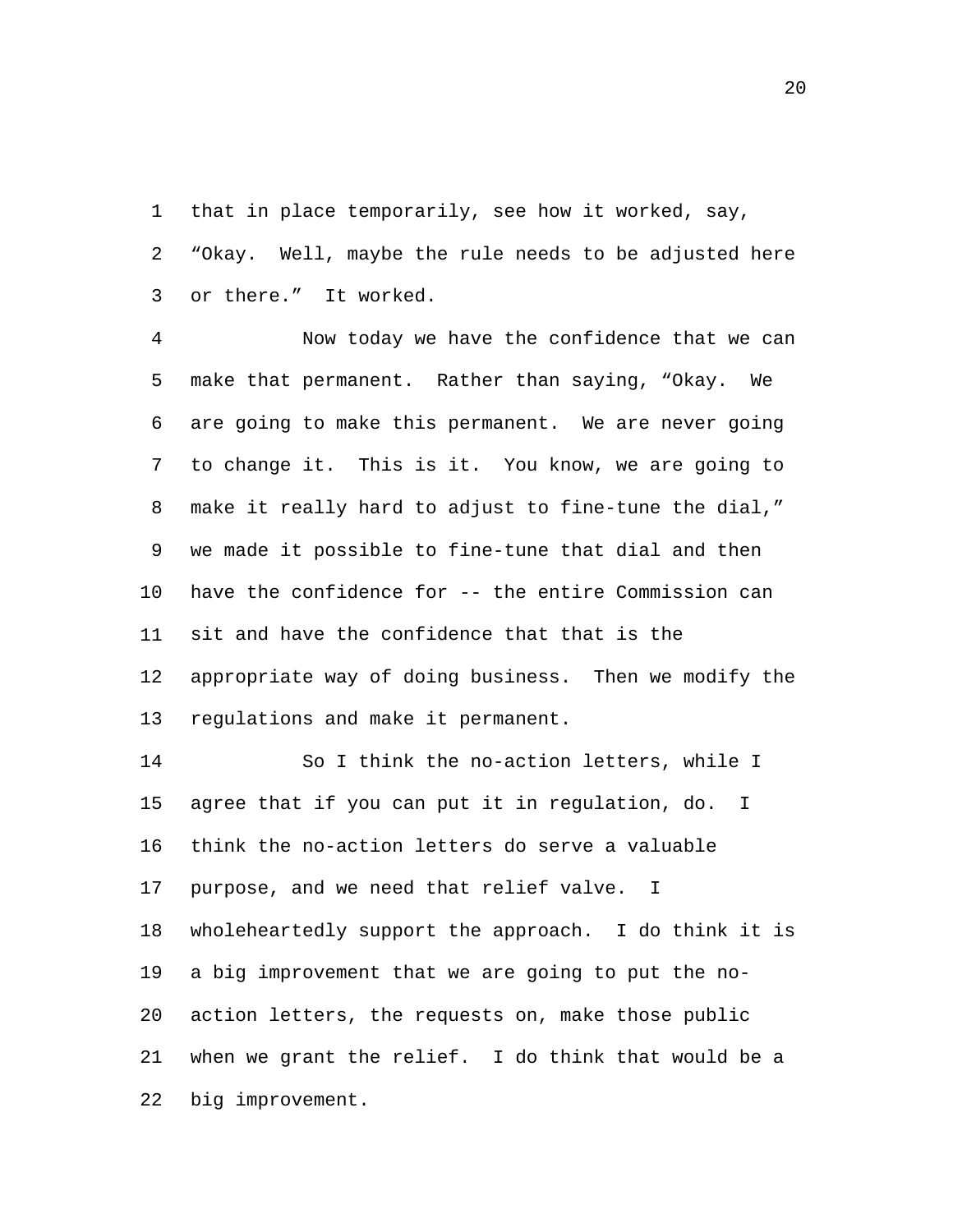Finally, on enforcement actions, I know the Defense Bar has been complaining all of the time about making policy through enforcement actions. I wasn't here for a lot of the times they were complaining, but I have been on the outside. And I think that is a Defense Bar objection. I don't think that is really what the agency is doing. We have a statute to implement. 1 2 3 4 5 6 7 8

Things like manipulation and fraud, as the courts have said, the methods of manipulation are limited only by the ingenuity of man. As more ingenious methods of manipulation are presented to the Commission, the enforcement staff in this Commission has addressed those. That requires an evolution of the law. Sometimes you apply new interpretations and new factual situations. I know the Defense Bar complains that that is making law as you go, but that is what you do in enforcement cases. You have to be able to have the flexibility to address. 9 10 11 12 13 14 15 16 17 18 19

So I applaud the transparency. I fully support where you are going with that. You have been a strong proponent of transparency. But I just feel I 20 21 22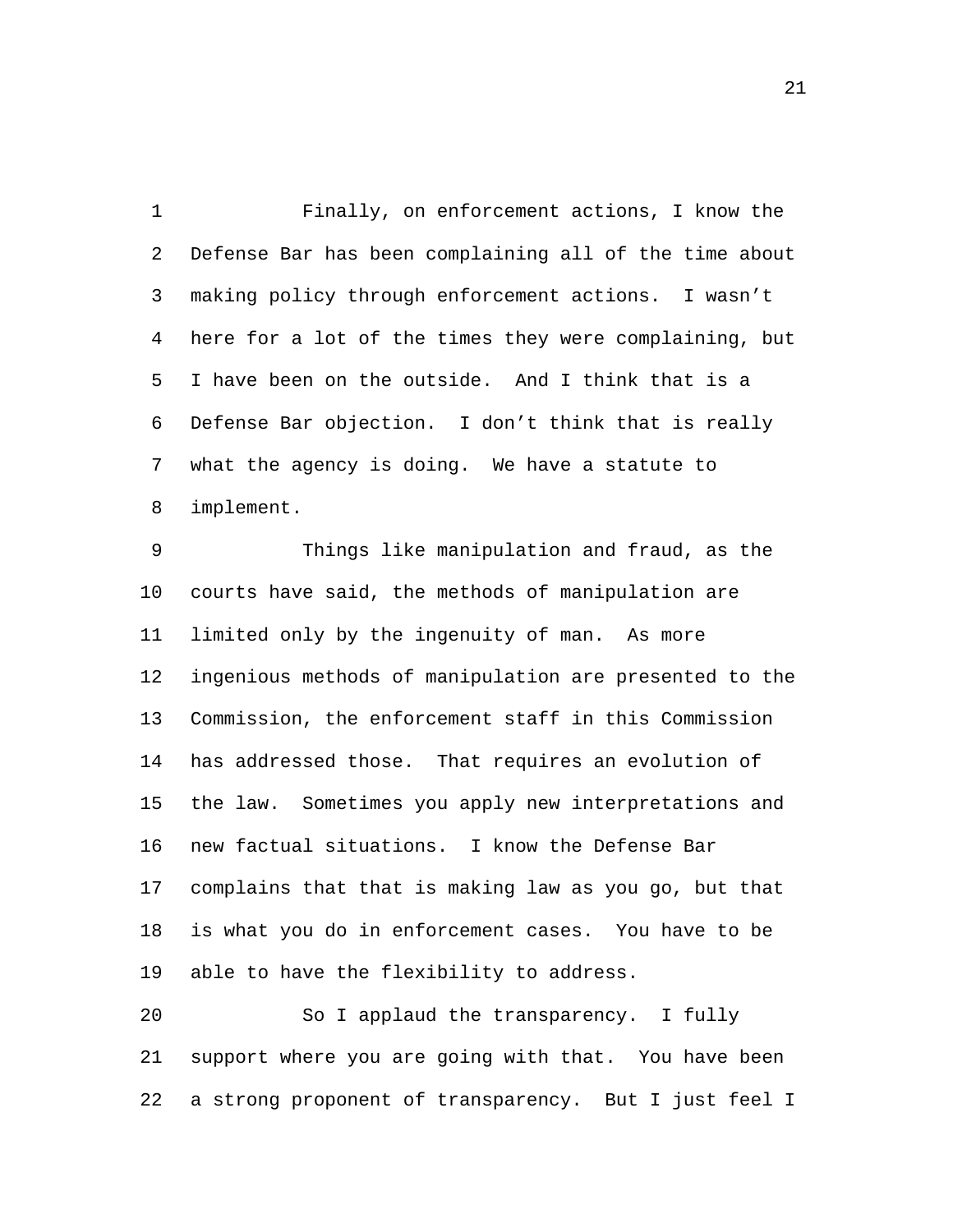have to correct the record as to what happened previously in this agency's performance in the Dodd-Frank years. We were transparent. We were effective. Your statement, Mr. Chairman, about the best little known agency, it is because of that. That is why we have the reputation. 1 2 3 4 5 6

My colleagues here who were on the Hill at that time -- the other thing, we were looked and this agency was looked and it still is looked at as a resource for Congress and an objective resource. Part of the reputation was from those years, and part of it has been carried on by predecessors and successors. So it is a long tradition of this agency. 7 8 9 10 11 12 13

Finally, along the lines of transparency, I want to really strongly support your statement that you are not going to put before the Commission any settlement agreement that constrains the Commission, individual commissioners, or Commission staff from making public statements about that matter. You have been steadfast in your views on that matter. I have appreciated it all along, and I appreciate it here today. I am, however, disappointed. Those of you who 14 15 16 17 18 19 20 21 22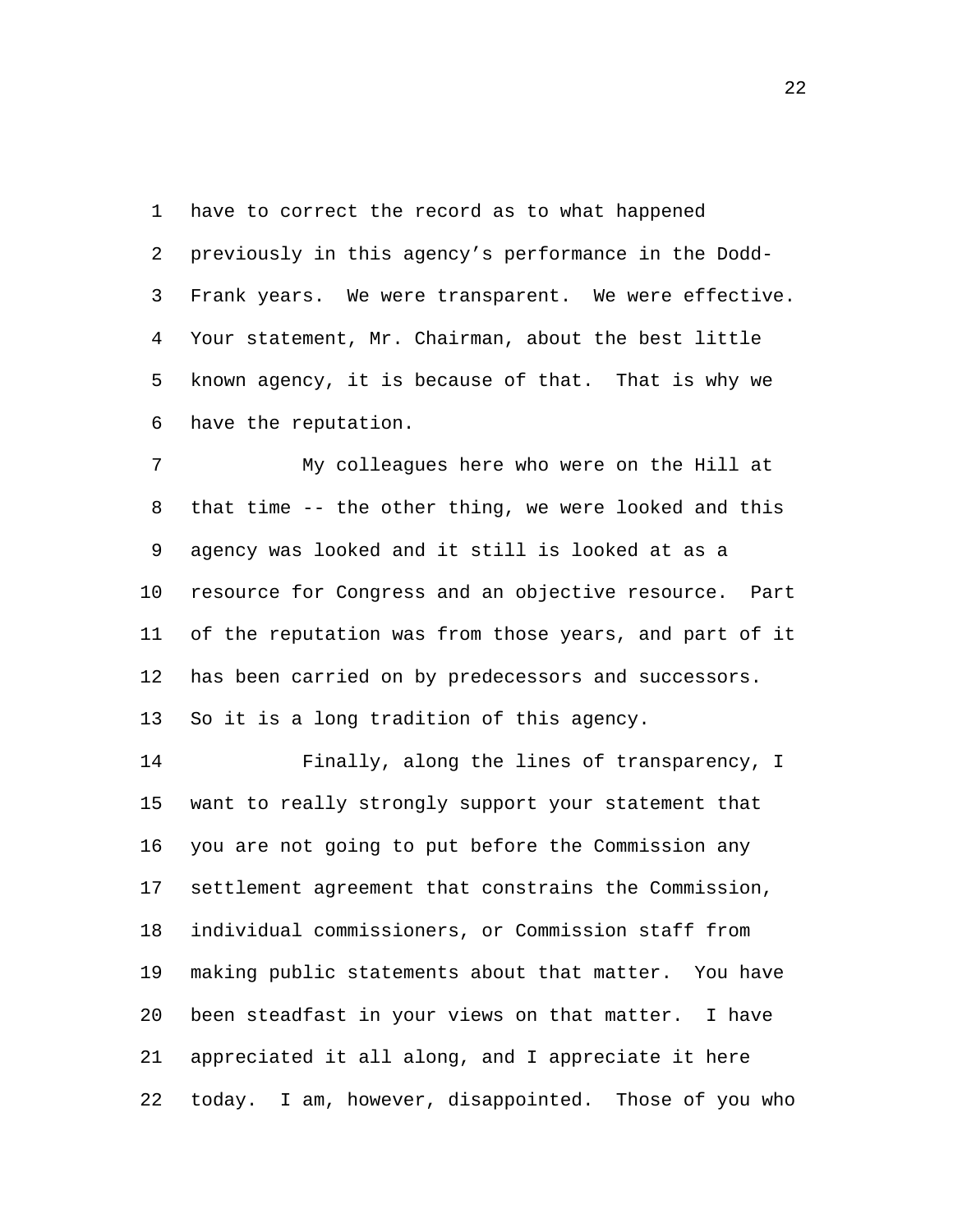have been watching the agenda now will notice that we actually had -- a proposed rule was on the agenda, but it is not on the agenda, that would essentially codify that practice. I am disappointed that we are not ready to go to a proposed rule on that today. Ensuring the transparency and accountability of the Commission's operations and enforcement actions should be a high priority for this Commission. It certainly is a priority for me. 1 2 3 4 5 6 7 8 9

During my tenure as a commissioner, I will never agree, I will never agree, to any gag clause with any party settling an enforcement matter with the Commission. I will continue to exercise my right to speak on all matters before the Commission, a right that was recently affirmed by the United States Court of Appeals and is written in section  $2(a)(10)(C)$  of the Commodity Exchange Act. Neither a majority of the Commission nor any consent order can take away that right. Under no circumstance will I agree or will I agree to be silenced or agree to let the Commission be silenced or the staff by any person that the Commission believes has violated the Commodity 10 11 12 13 14 15 16 17 18 19 20 21 22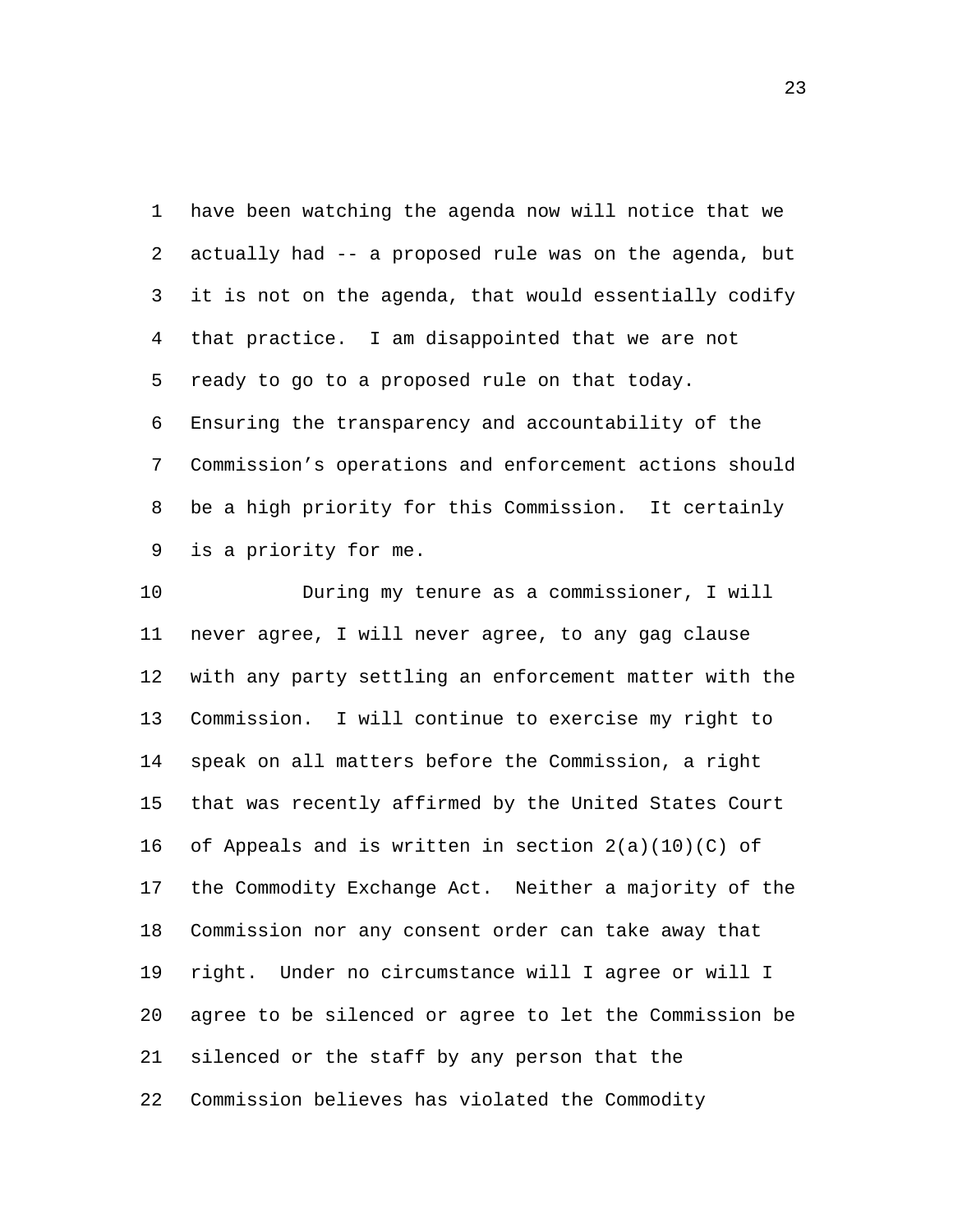1 Exchange Act.

Thank you, Mr. Chairman, and I look forward to discussing today's rules. 2 3 4 CHAIRMAN TARBERT: Thank you very much. For each of the items on today's agenda, the staff will make presentations to the Commission. After each staff presentation, the floor will be open for questions and comments from each commissioner. 5 6 7 8 Following the close of discussion on each matter, the Commission will vote on the recommendation. All final votes conducted in this public meeting will be recorded votes. The results of the votes approving the issuance of rulemaking documents will be included with those documents in the Federal Register. 9 10 11 12 13 14 15 To facilitate the preparation of approved documents for publication in the Federal Register, I now ask the Commission to grant unanimous consent for staff to make necessary technical corrections prior to submitting them to the Federal Register. 16 17 18 19 20 21 Without objection, so ordered.

22 At this time, I would like to welcome the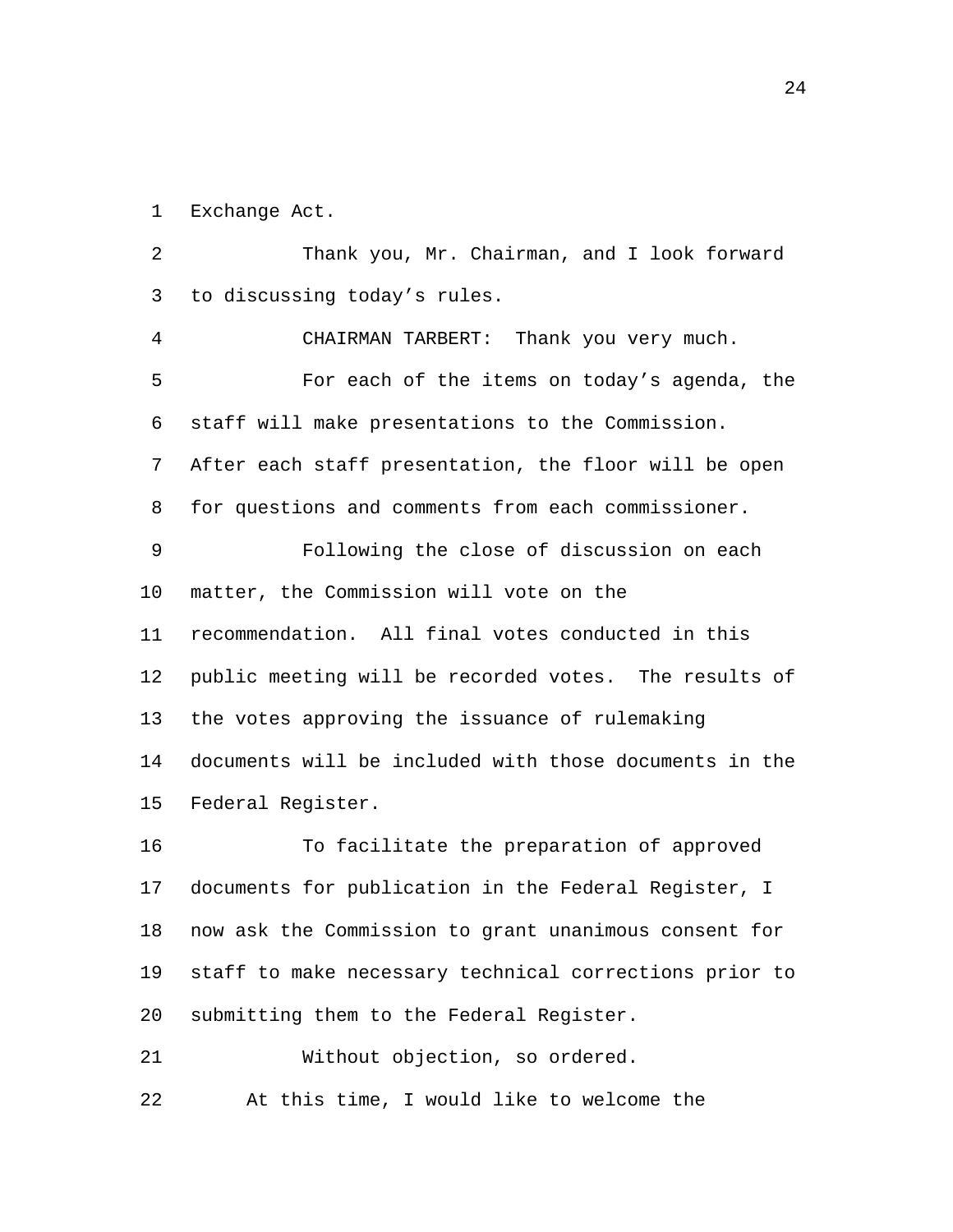following staff for their presentations on the final rules amending Part 13. From the Office of General Counsel, we have our general counsel, Dan Davis; and senior special counsel Herminio Castro. The floor is yours. Thank you. 1 2 3 4 5

MR. DAVIS: Thank you, Mr. Chairman. And thank you, commissioners, for the opportunity to present on Part 13. I appreciate all of the input that we have gotten from your respective offices, which I think has made an excellent final rule here. 6 7 8 9 10 Without further ado, I will turn it over to Herminio Castro. And I wanted to thank Herminio and Dhaval Patel, who put in the effort from OGC on this rule. 11 12 13 14

MR. CASTRO: Good morning. My name is Herminio Castro, senior special counsel with the Office of the General Counsel. 15 16 17

Today, staff recommends that the Commission adopt the final rule to amend Part 13 of the Commission's regulations. The staff also recommends that the Commission adopt the summary of the rulemaking process for placement on the Commission's 18 19 20 21 22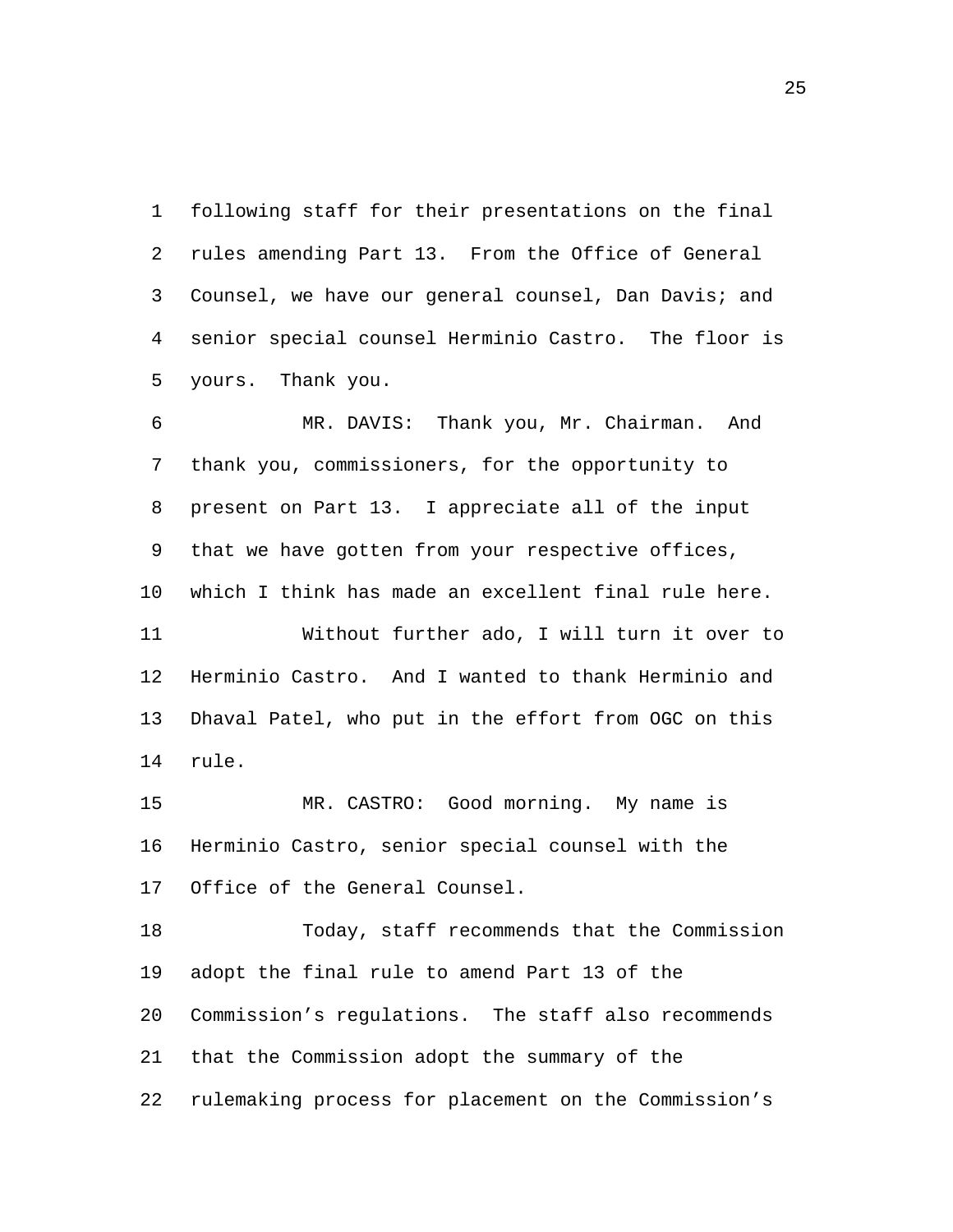1 website.

Part 13 of the Commission's regulations was originally promulgated in 1976. It has not been updated since that time. It sets forth the rulemaking procedures for formulation, amendment, or repeal of rules that directly affect the public. The final rule would eliminate the provisions in Part 13 that set forth the process for issuing rulemakings. As originally adopted, Part 13 was intended to track the rulemaking process set forth in the Administrative Procedure Act, or APA. Because the APA governs the rulemaking process, it is unnecessary to maintain this process in a Commission regulation. 2 3 4 5 6 7 8 9 10 11 12 13

Also, in its current form, Part 13 does not fully conform to the APA, which may create ambiguity and confusion about procedures to be followed by the Commission in rulemakings. Accordingly, the final rule eliminates the provisions that set forth the process for promulgating rulemakings. Part 13, as amended, would, however, retain regulation 13.2, renumbered as 13.1, which describes the process for filing a petition for rulemaking, which the APA does 14 15 16 17 18 19 20 21 22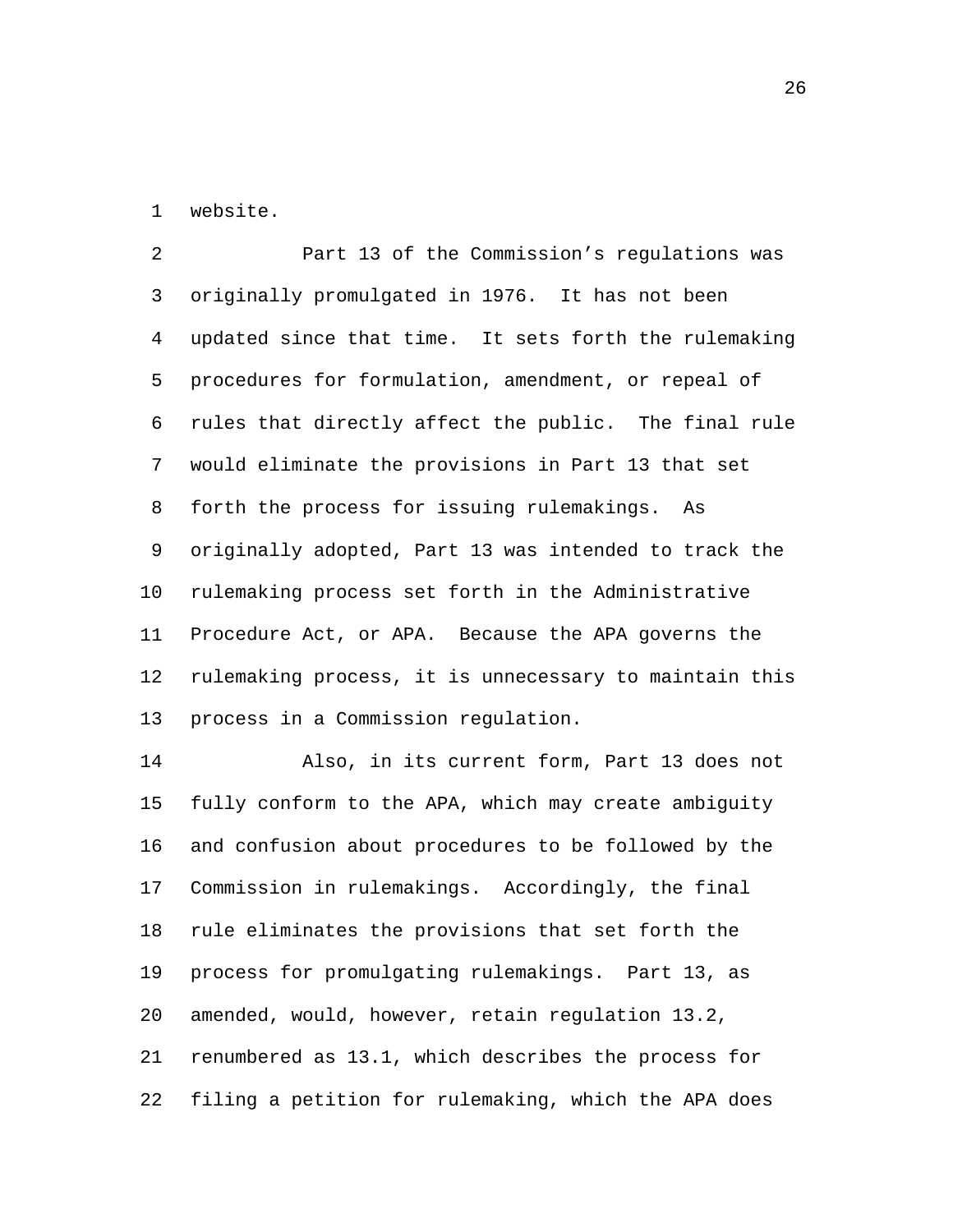1 not specifically address.

The proposal was published on September 20th, 2019. And the comment period closed on October 21st, 2019. We received two comments on the proposal from Better Markets, Inc. and the Administrative Conference of the United States, or ACUS. The ACUS asked the Commission to consider conforming the final rule to ACUS' recommendation on petitions for rulemaking issued in 2014. Better Markets recommended the Commission implement ACUS recommendations concerning ex parte communications, also issued in 2014. 2 3 4 5 6 7 8 9 10 11 12 In light of the comments we received, we modified the proposal to allow the electronic submission of petitions for rulemaking. And it will be the Commission's policy going forward to post the petitions on the Commission's website. 13 14 15 16 17 We also note in the preamble that the Commission will decide on a case-by-case basis whether to solicit public comment on petitions for rulemaking. 18 19 20 With regards to ex parte communications, while the APA does not prohibit ex parte 21 22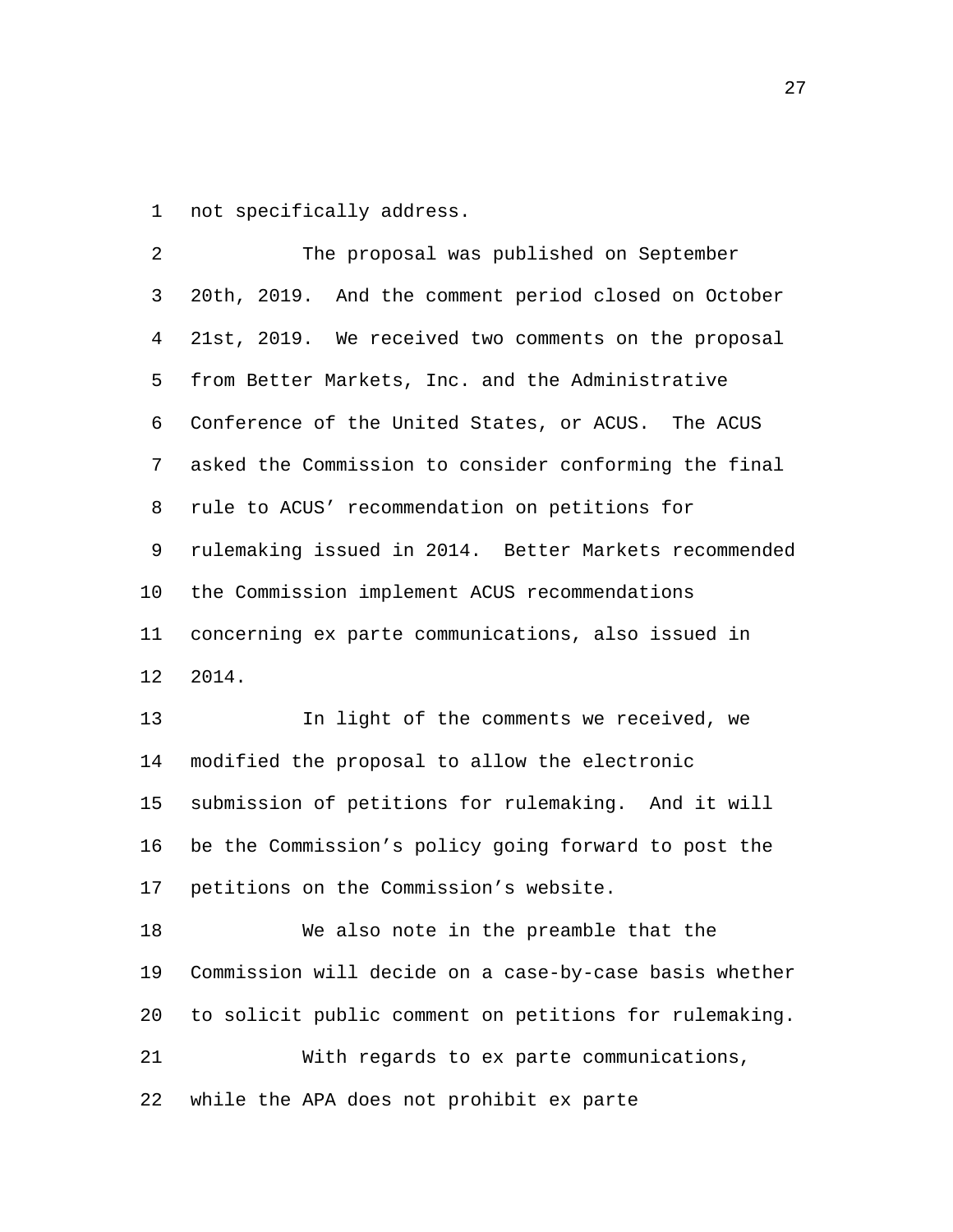communications, we noted in the preamble that it is the Commission's policy to make public on the Commission's website substantive ex parte communications, both written and oral, that provide significant material information addressed to the merits of the proposed rule. It is also the Commission's practice to make public on its website all ex parte meetings held on proposed rules, including the names and affiliations of attendees. 1 2 3 4 5 6 7 8 9 Finally, the summary of the Commission's rulemaking process explains in plain English the Commission's process for promulgating rulemaking by the Commission. It also explains the Commission's policy and practice on ex parte communications. 10 11 12 13 14 I would like to thank Dhaval Patel, counsel with OGC, for her assistance drafting this rule. I am now happy to take questions. 15 16 17 CHAIRMAN TARBERT: Thank you very much for that informative presentation. 18 19 To begin the Commission's discussion and consideration of these rulemakings, I will now entertain a motion to adopt the final rules amending 20 21 22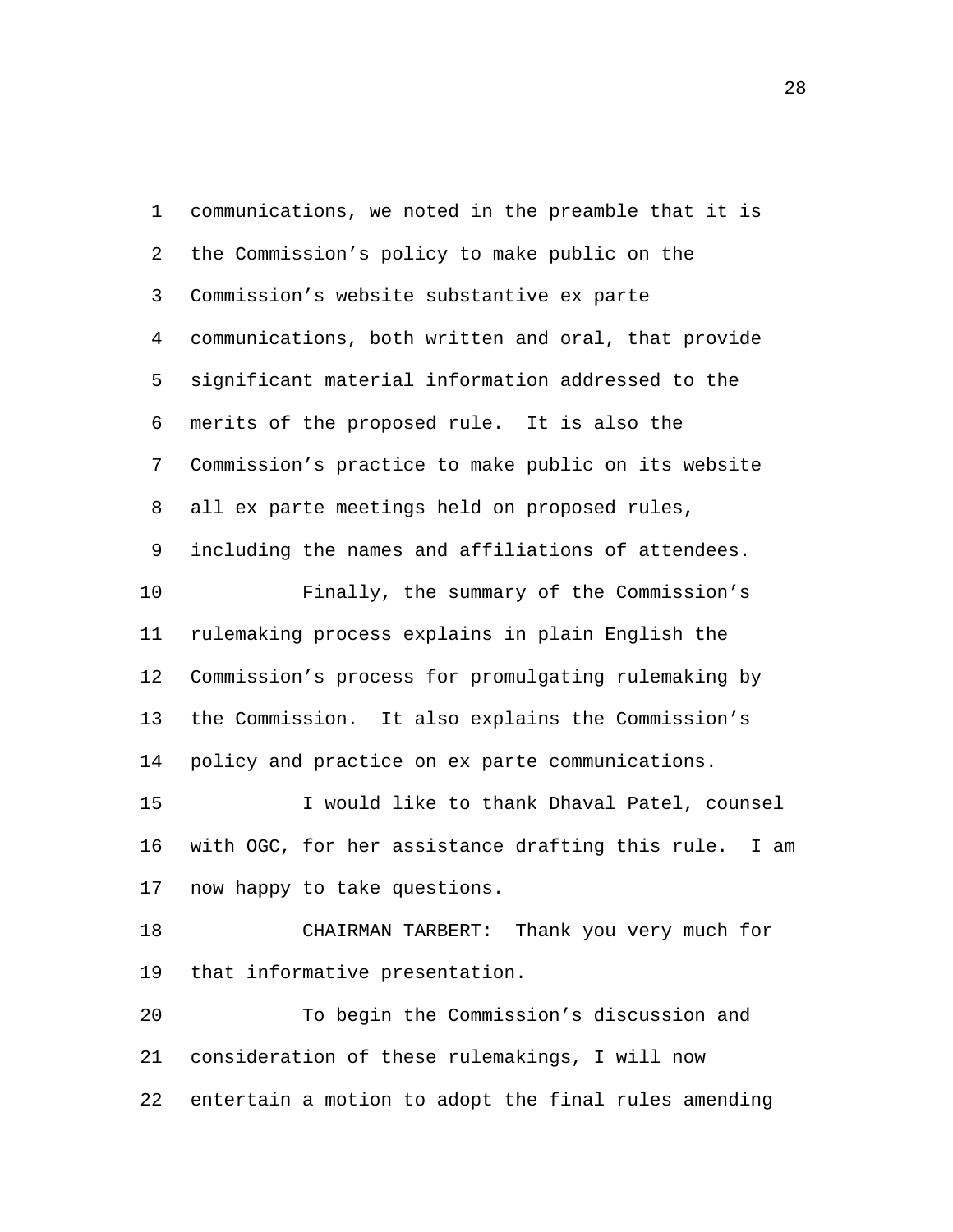1 Part 13.

2 COMMISSIONER QUINTENZ: So moved. 3 COMMISSIONER BERKOVITZ: Second. 4 CHAIRMAN TARBERT: Thank you. I would now like to open the floor for commissioners to ask any questions or make comments. Since I have already explained why I am supporting this rule, I will turn to Commissioner Quintenz. 5 6 7 8 COMMISSIONER QUINTENZ: Thank you, Mr. Chairman. 9 10 I don't have any questions. I would just like to compliment you on your work. It wasn't that long ago that you were here with the proposal in front of us. And I know that it takes a significant amount of effort to turn something around that quickly. So thank you, Herminio and Dan, for your work on this. I think it is an important rule for us to finish. Thank you. 11 12 13 14 15 16 17 18 19 CHAIRMAN TARBERT: Thank you. 20 Commissioner Behnam? COMMISSIONER BEHNAM: I will echo Commissioner Quintenz's statements. Herminio, thank 21 22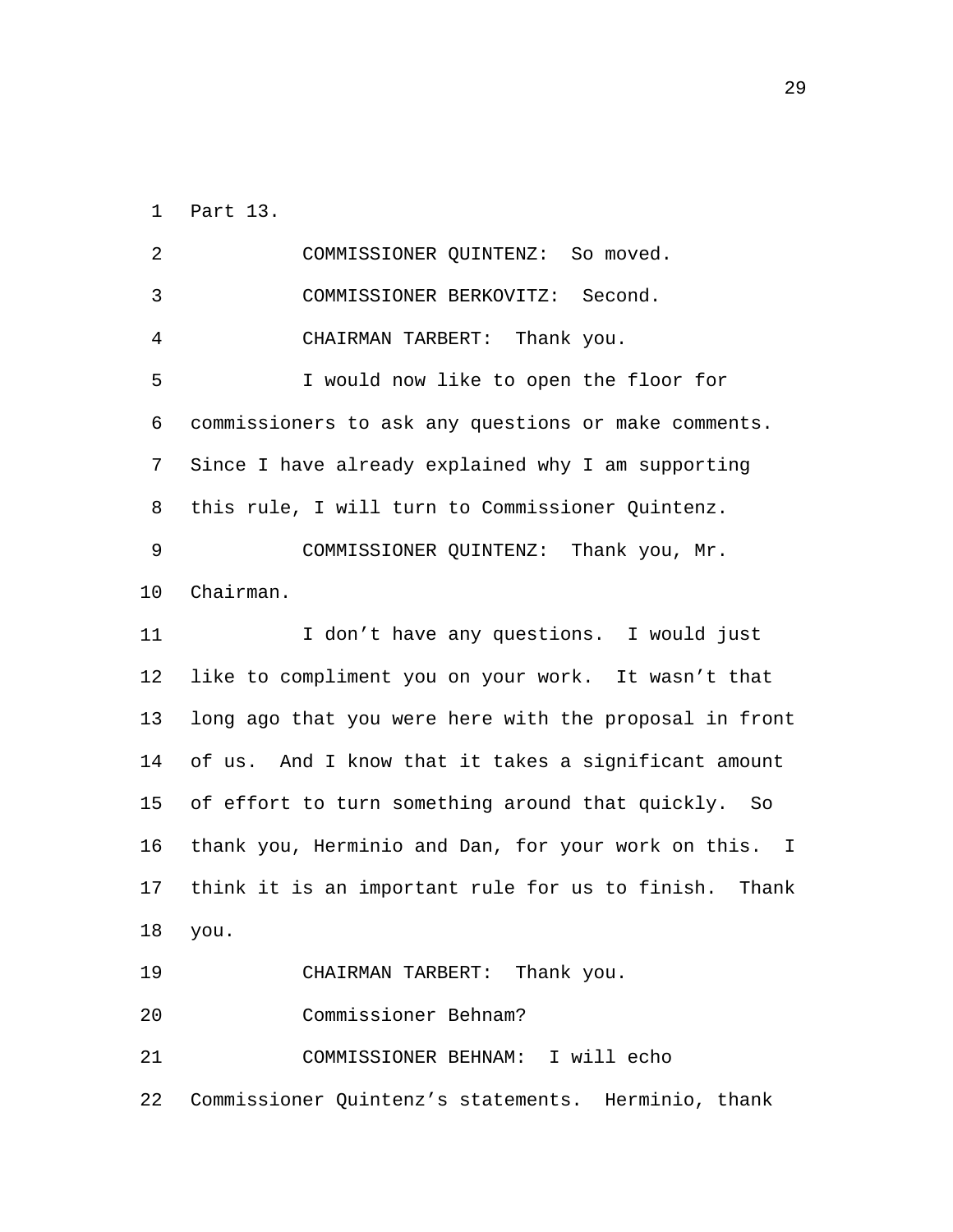| 1  | you for your work. And Dhaval as well I know is not   |
|----|-------------------------------------------------------|
| 2  | here. Mr. General Counsel, thanks for your support.   |
| 3  | I do want to especially thank the chairman and the    |
| 4  | staff for working with my office to put the webpage   |
| 5  | up, which I think in the spirit of transparency is    |
| 6  | going to be a really nice step for the public to      |
| 7  | understand. In the absence of this more prescriptive  |
| 8  | language, which I know is outdated, the webpage will  |
| 9  | be a sort of user-friendly tool for the public to     |
| 10 | understand the rulemaking process within this agency. |
| 11 | So thank you again for your work. And I               |
| 12 | look forward to seeing the website.                   |
| 13 | CHAIRMAN TARBERT: Thank you.                          |
| 14 | Commissioner Stump?                                   |
| 15 | COMMISSIONER STUMP: I have no questions.              |
| 16 | Thank you all.                                        |
| 17 | CHAIRMAN TARBERT: Commissioner Berkovitz?             |
| 18 | COMMISSIONER BERKOVITZ: Thank you, Mr.                |
| 19 | Chairman. Thank you, Herminio and Dhaval. I           |
| 20 | appreciate your working with my office on this rule   |
| 21 | and working to address the comments. I just want to   |
| 22 | discuss one of the comments we received from Better   |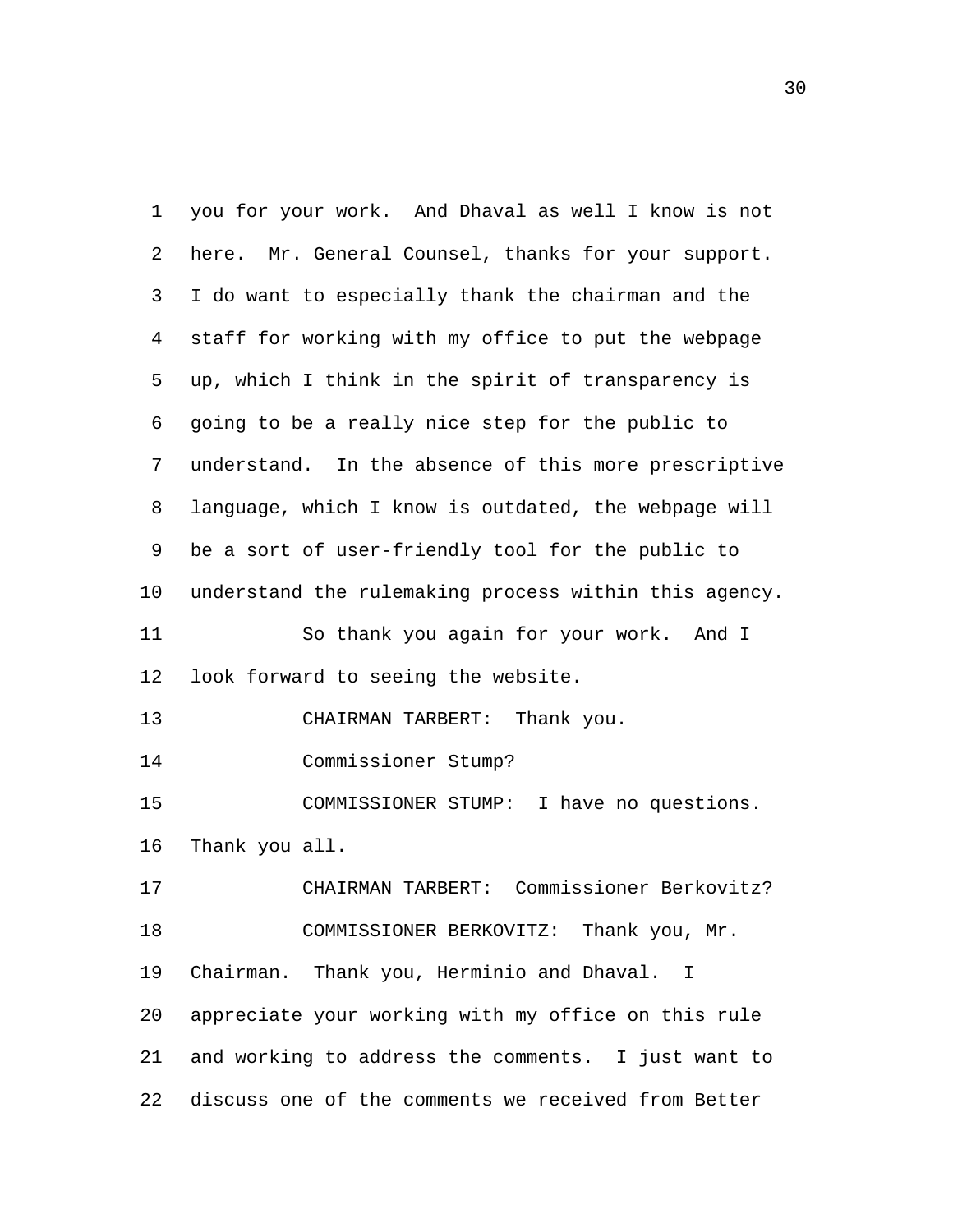Markets regarding ex parte communications. Although that is not part of the rule, my understanding and my reading of the preamble is we are reaffirming our practice and policy in that respect. Can you just briefly summarize that policy and practice on ex parte communications that we are reaffirming? 1 2 3 4 5 6

MR. CASTRO: Yes. Again, the Commission's policy is to include all ex parte communications involving oral or written communications that provide significant material information. And it is the Commission's policy then to place that on the record. Also, it is the practice of the Commission to post ex parte communications meetings on proposed rules. So we are going to place those also on the Commission's website. 7 8 9 10 11 12 13 14 15

COMMISSIONER BERKOVITZ: So if there is a meeting or any other type of communication where new information is provided, that new information would be put on the comment part of the website? 16 17 18 19

MR. CASTRO: Yes as long as that information pertains to the proposed rulemaking and provides significant and material information. 20 21 22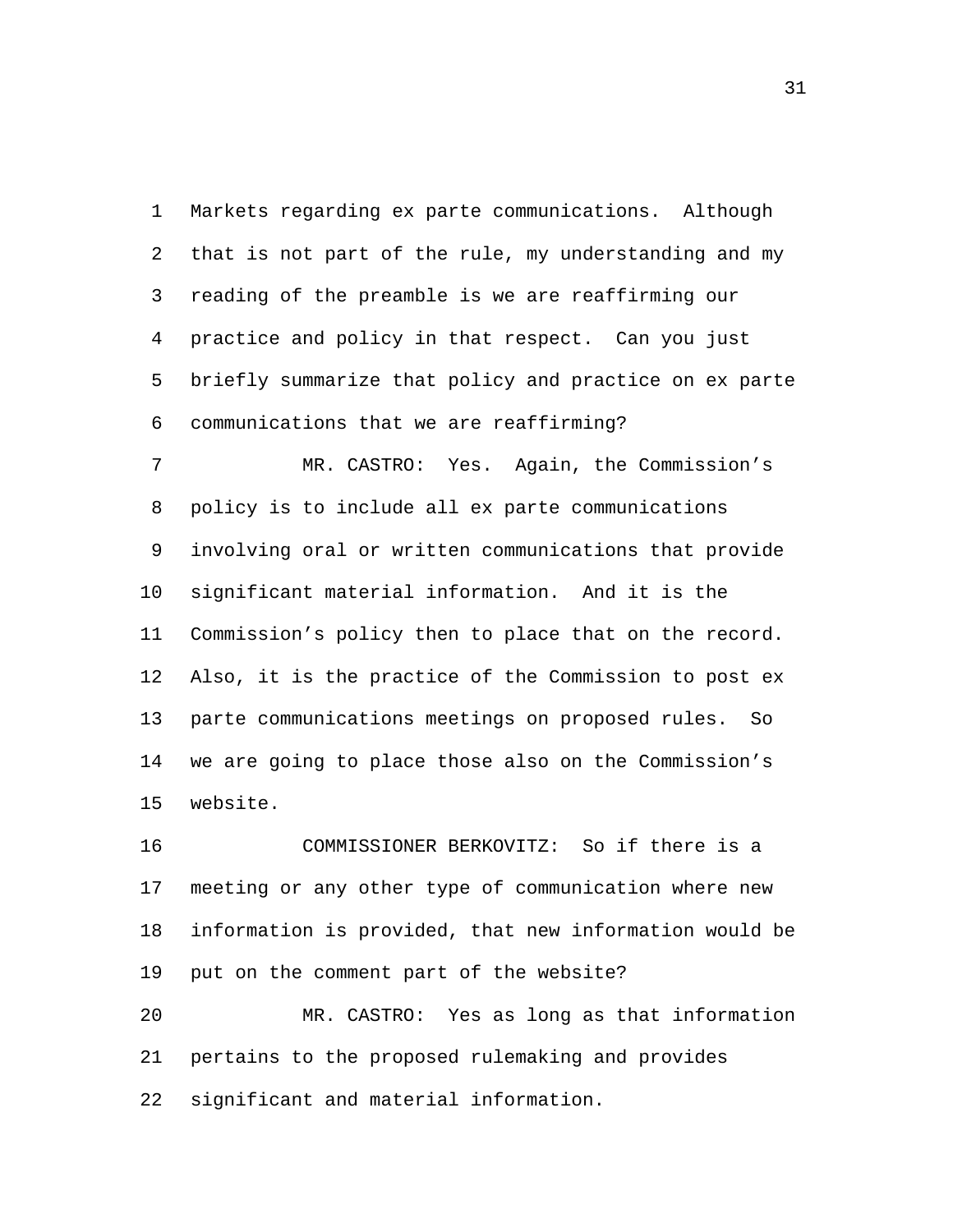COMMISSIONER BERKOVITZ: And this will be explained as part of that posting on the website about our rulemaking -- 1 2 3

MR. CASTRO: Correct. We added that particular -- policy and practice, we added that to the rulemaking explanation. 4 5 6

COMMISSIONER BERKOVITZ: Okay. Again I thank you very much. I think this is part of the transparency that the chairman has been referring to and supporting. So I appreciate your responsiveness and your clarity in which we are making public these policies and practices. Thank you again very much. 7 8 9 10 11 12

CHAIRMAN TARBERT: Thank you, Commissioner Berkovitz. 13 14

Well, if there are no other questions or comments, are my fellow commissioners prepared to vote? Okay. It appears so. So, Mr. Kirkpatrick, will you please call the roll? 15 16 17 18

19 MR. KIRKPATRICK: Thank you, Mr. Chairman. The motion now before the Commission is on the adoption of the final rule amending Part 13 of the Commission's regulations. Commissioner Berkovitz? 20 21 22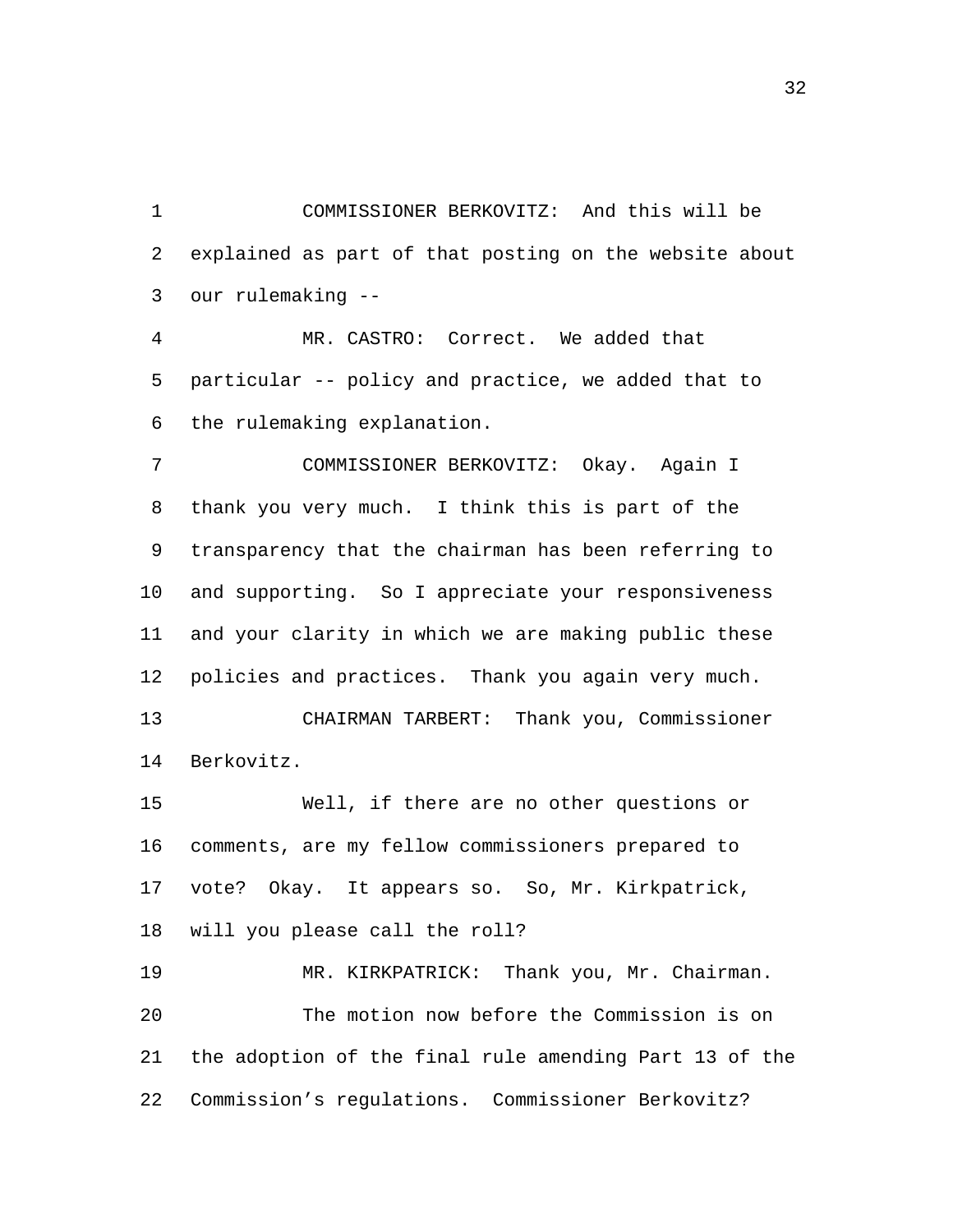1 COMMISSIONER BERKOVITZ: Aye. MR. KIRKPATRICK: Commissioner Berkovitz votes aye. 2 3 4 Commissioner Stump? 5 COMMISSIONER STUMP: Aye. MR. KIRKPATRICK: Commissioner Stump votes aye. 6 7 8 Commissioner Behnam? 9 COMMISSIONER BEHNAM: Aye. MR. KIRKPATRICK: Commissioner Behnam votes aye. 10 11 12 Commissioner Quintenz? 13 COMMISSIONER QUINTENZ: Aye. MR. KIRKPATRICK: Commissioner Quintenz votes aye. 15 14 16 Chairman Tarbert? 17 CHAIRMAN TARBERT: Aye. MR. KIRKPATRICK: Chairman Tarbert votes aye. 19 18 Mr. Chairman, on this matter, the ayes have 21 five, the noes have zero. 20 22 CHAIRMAN TARBERT: Thank you very much, Mr.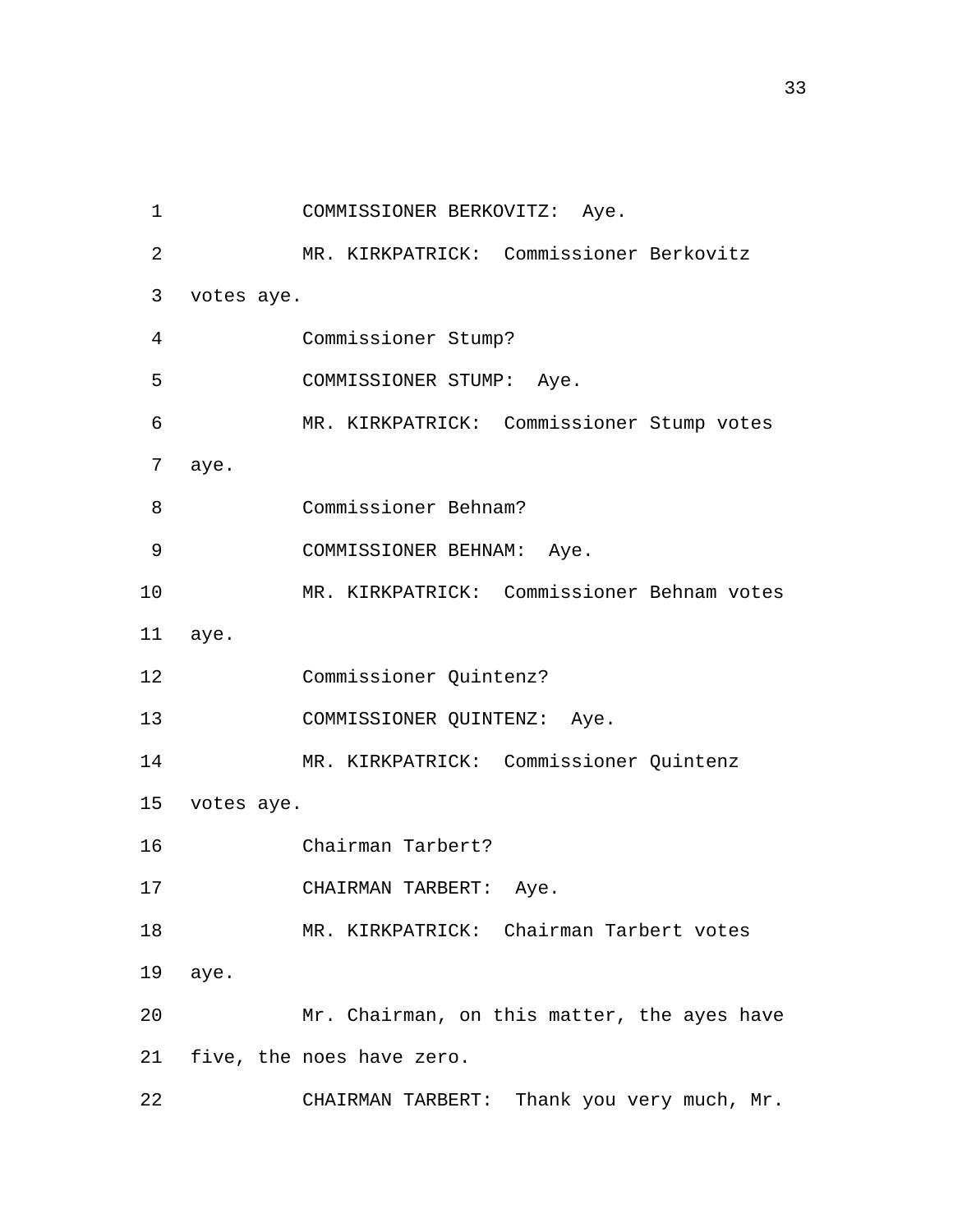Secretary. The ayes have it, and the motion to adopt the final rule is hereby approved. Okay. Thank you very much. 1 2 3

At this time, I would like to invite a second presentation on a proposal that would reopen the comment period and request additional comment on the Commission's proposed capital requirements for swap dealers and major swap participants. 4 5 6 7 8

Specifically, we have DSIO Director Josh Sterling, Deputy Director Tom Smith, Associate Director Josh Beale, Special Counsel Jennifer Bauer, and Senior Financial Risk Analyst Rafael Martinez. From the Office of General Counsel, we have Associate General Counsel Paul Schlichting. 9 10 11 12 13 14

I will go ahead and give the floor open to you, Josh. Thank you. 15 16

MR. STERLING: Good morning, Mr. Chairman. And, commissioners, good morning to you as well. Again it is a pleasure to be before you with representatives of my world-class staff to talk to you about a very important step in our regulation of swap dealers. We are putting before you and recommending 17 18 19 20 21 22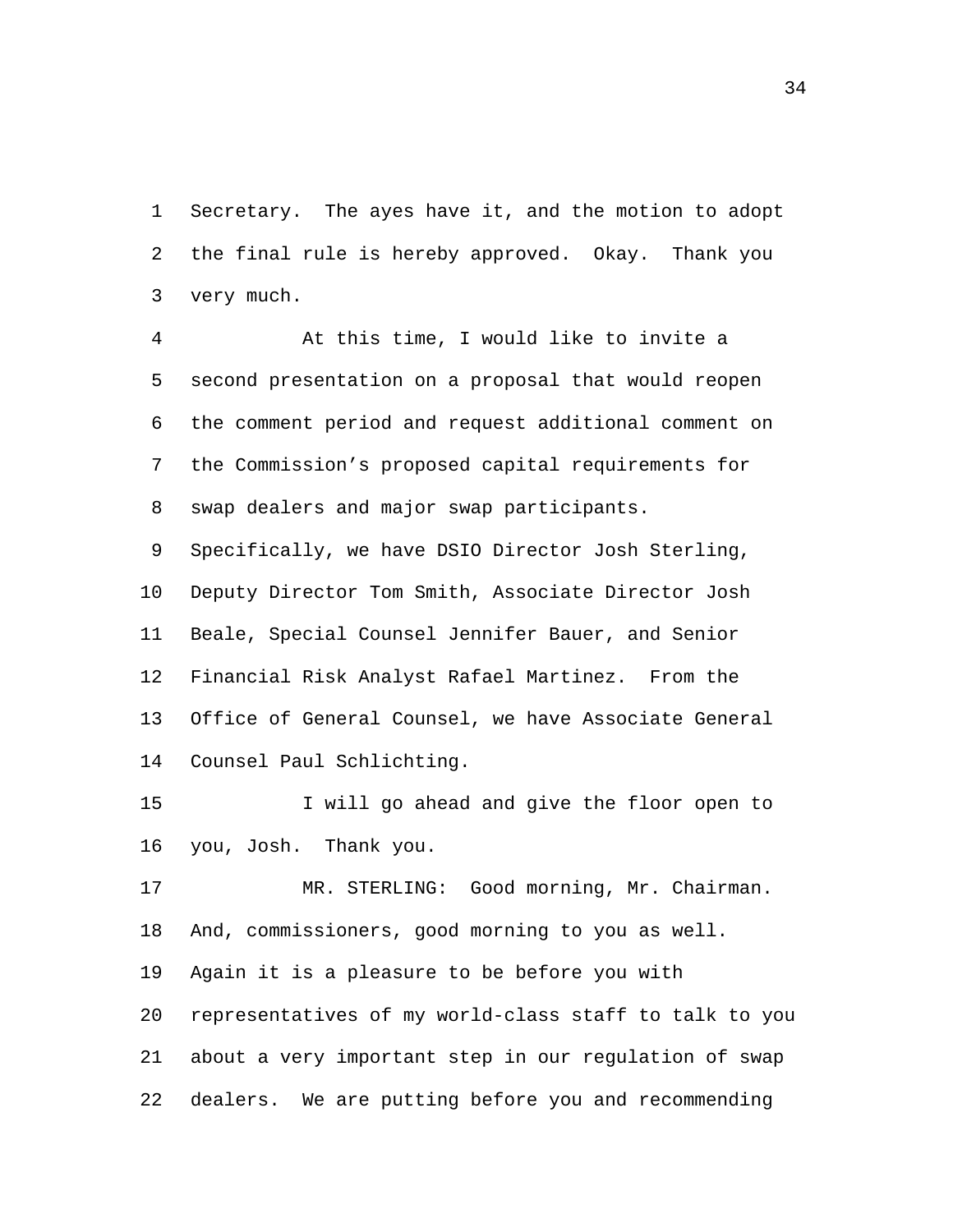that you vote for reopening the comment period on our 2016 capital proposal. Just a few quick highlights on that. 1 2 3

Capital is the last substantive rule we would adopt with respect to swap dealers before our swap dealer rule set is complete, the effect of which is that swap dealers would transition from being considered provisionally registered with us and provisional members of the National Futures Association to having a full registration. So in some respects, this will be when it is finally brought forward to a final rule a capstone event and a regulation of swap dealers under Dodd-Frank. And I think the Commission as a whole can take great pride in moving forward in that regard. 4 5 6 7 8 9 10 11 12 13 14 15

I would say that we are reopening the comment period because we think it is appropriate to take notice of events that have transpired since the 2016 proposal went out for consideration by the public. 16 17 18 19 20

First of all, we received a number of important public comments. It gave us an opportunity 21 22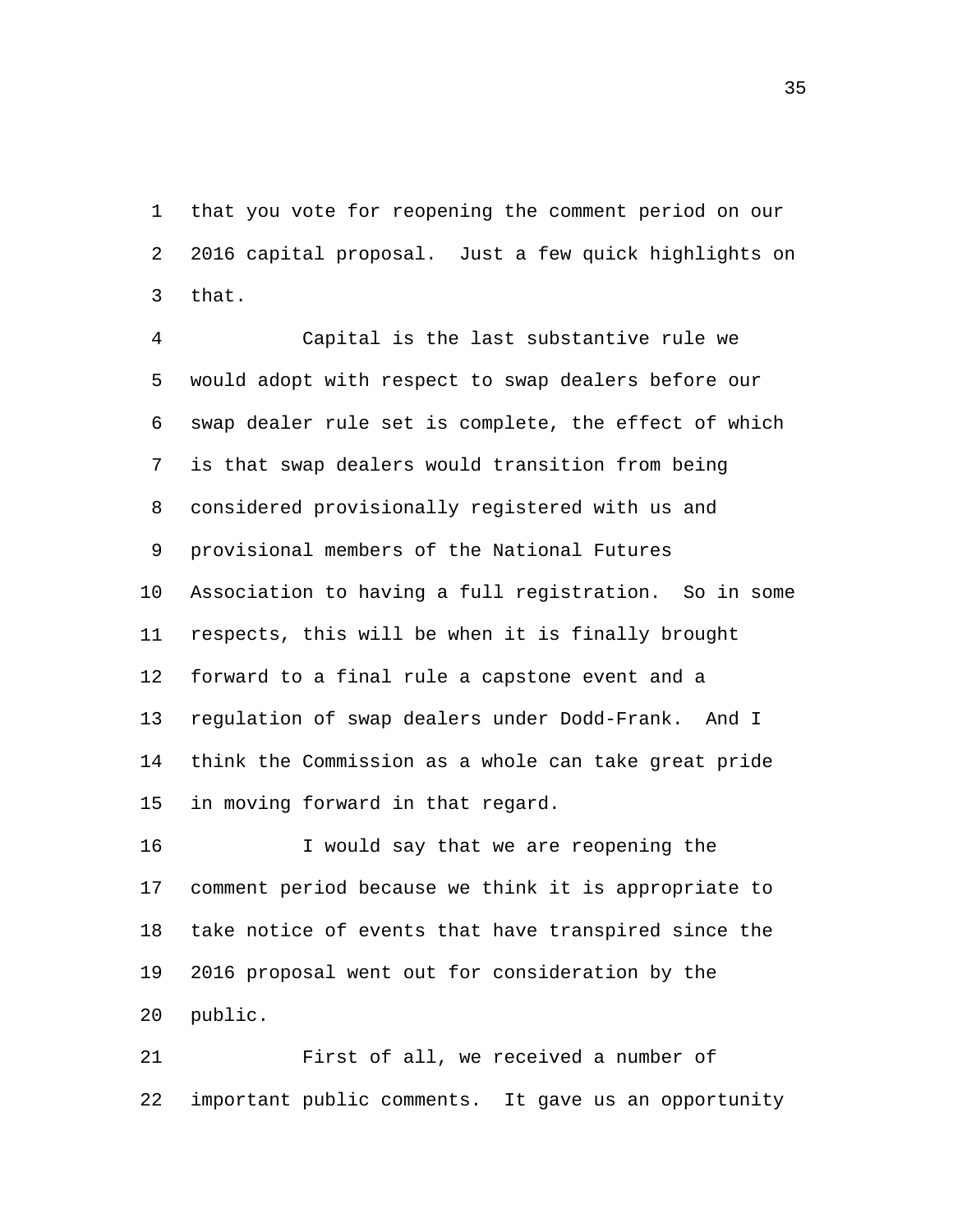1 to think about our approach.

We also said at the time that we anticipated the SEC would move forward and ultimately adopt their capital rules for security-based swap dealers. And, indeed, they have. We think that, inasmuch as section 4s(E) of the Commodity Exchange Act requires essentially collaboration amongst financial regulators in getting the final rules, we should take fair notice of what the SEC has done and consider those developments in light of what is appropriate for our registrants and our markets. 2 3 4 5 6 7 8 9 10 11

The last thing I would say, by way of a highlight, is that we are affording a 75-day opportunity to comment on the release. Now, we have asked for comments in 16, 17, or so specific areas. The entire 2016 proposal is, of course, open for comment by interested members of the public. We look forward to having their comments. So we feel like a 75-day period to effectively comment again on the 2016 proposal was a very measured and thoughtful way for us to get good feedback to come to you soon thereafter with a recommendation on what a final rule set for 12 13 14 15 16 17 18 19 20 21 22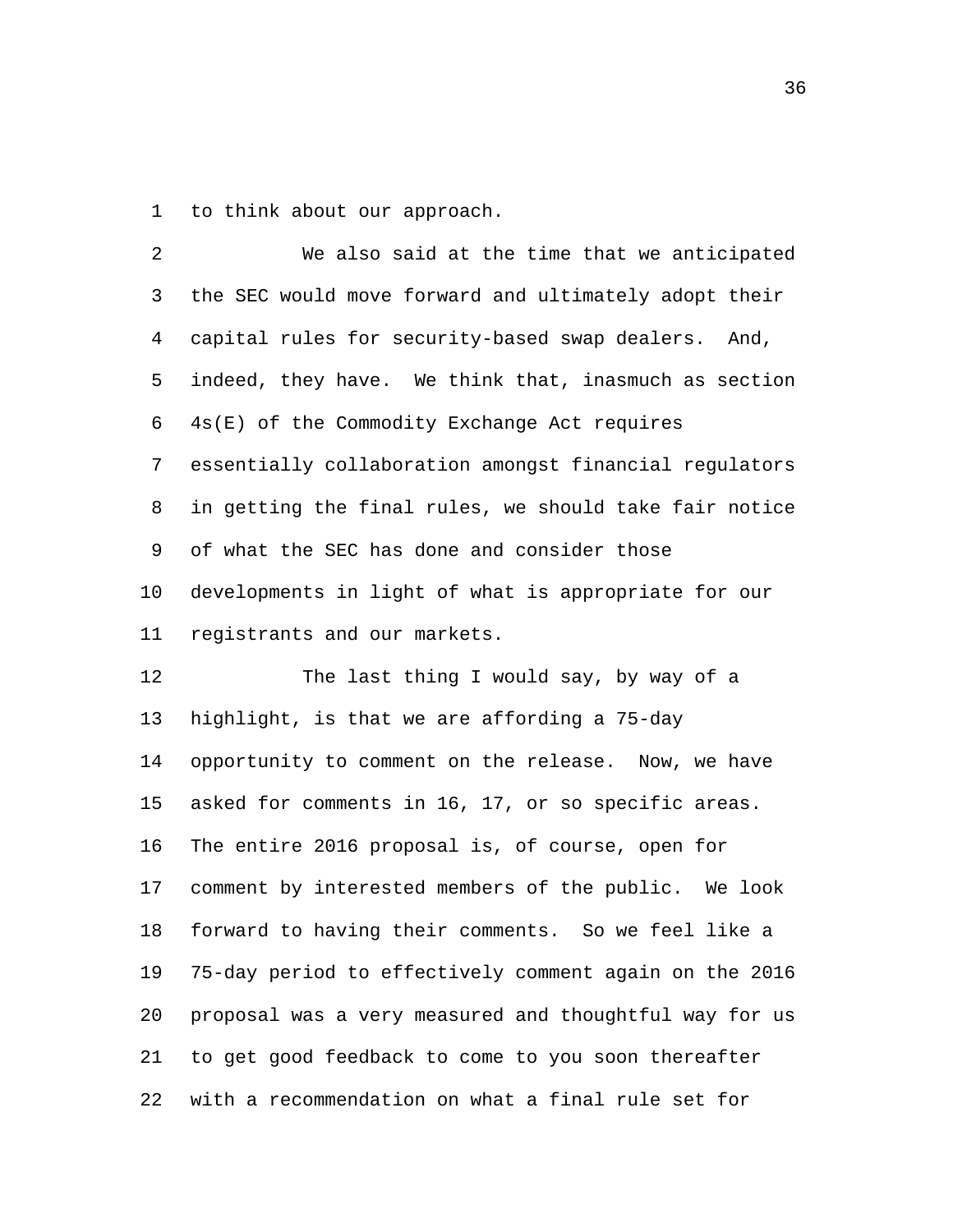1 capital would look like.

Now, before I hand it over to the team, I just want to thank them all for their hard work. We, of course, have Tom Smith, Josh Beale, Jennifer Bauer, and Rafael Martinez before us today. I would also like to thank the General Counsel's Office, Dan Davis, Paul Schlichting, and Carlene Kim, in particular. And, of course, the Chief Economist's Office was quite helpful as well. Bruce Tuckman worked closely with us as Lihong McPhail. And I think, in particular, Matt Daigler in your office, Mr. Chairman, should be thanked for his involvement and input as well. It was indeed vital. 2 3 4 5 6 7 8 9 10 11 12 13 So, with that, I will turn it over to Tom or Josh. 14 15 16 MR. BEALE: Thank you, Josh. Mr. Chairman, commissioners, staff requests Commission approval to publish in the Federal Register a notice to reopen the comment period of the 2016 swap dealer capital proposal for 75 days. Consistent with the statutory requirements in the Dodd-Frank Act, 17 18 19 20 21

division staff provided each of the Prudential 22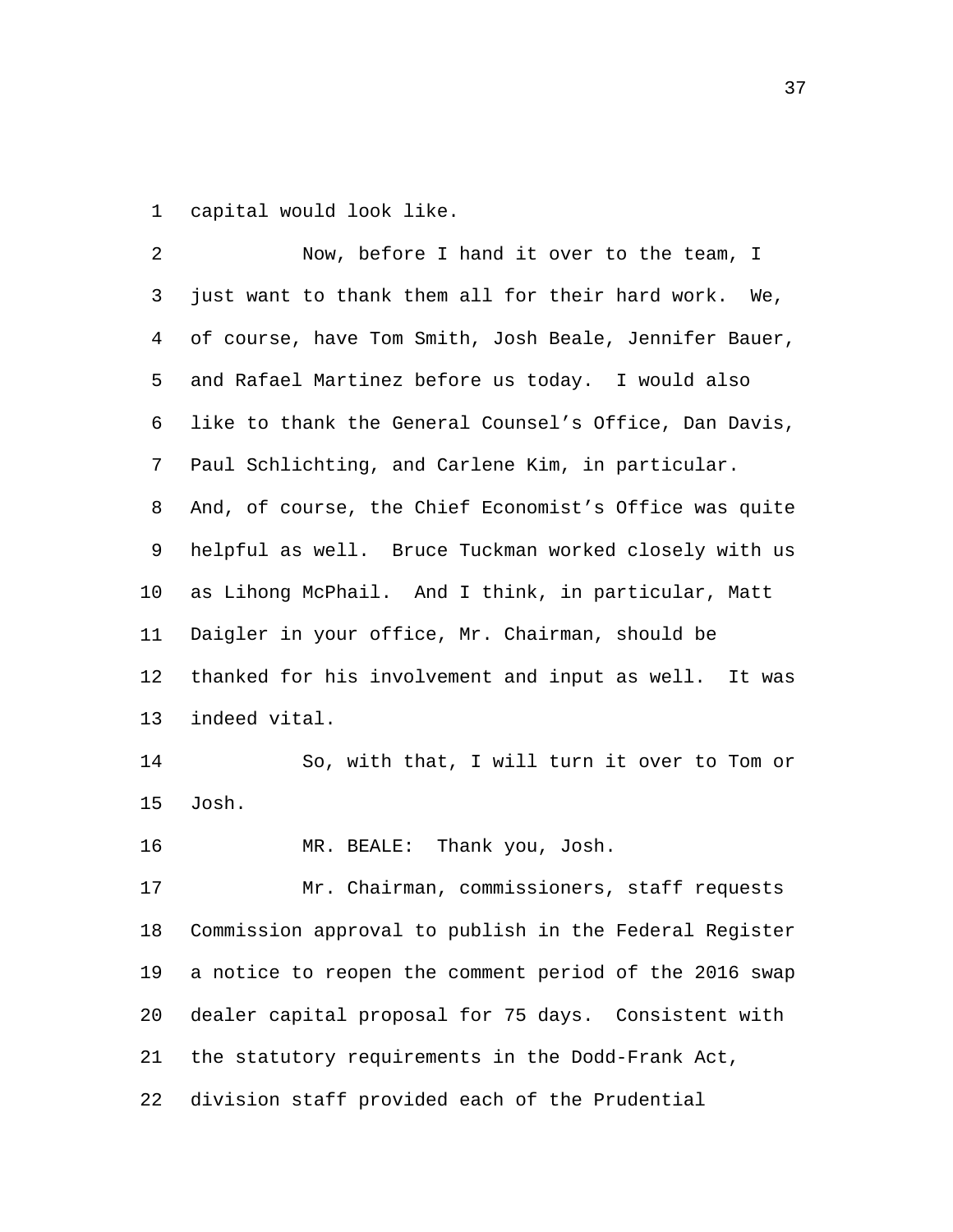Regulators and the SEC an opportunity to review and comment on the proposed notice to reopen the comment period. The 2016 proposal would implement provisions of section 731 of the Dodd-Frank Act that direct the Commission to adopt regulations imposing capital requirements and financial condition reporting on swap dealers and major swap participants. 1 2 3 4 5 6 7

The Dodd-Frank Act applies a bifurcated approach that requires each swap dealer and major swap participant for which there is a Prudential Regulator to meet the capital requirements established by the applicable Prudential Regulator, each swap dealer and major swap participant for which there is no Prudential Regulator, including nonbank subsidiaries of bank holding companies, to meet the capital requirements adopted by the Commission. 8 9 10 11 12 13 14 15 16

To date, there are 107 provisionally registered swap dealers with the Commission. Of those 107, 54 are subject to the capital and margin rules of the Commission while the remaining 53 are subject to the rules of a Prudential Regulator. 17 18 19 20 21

22 The 54 provisionally registered swap dealers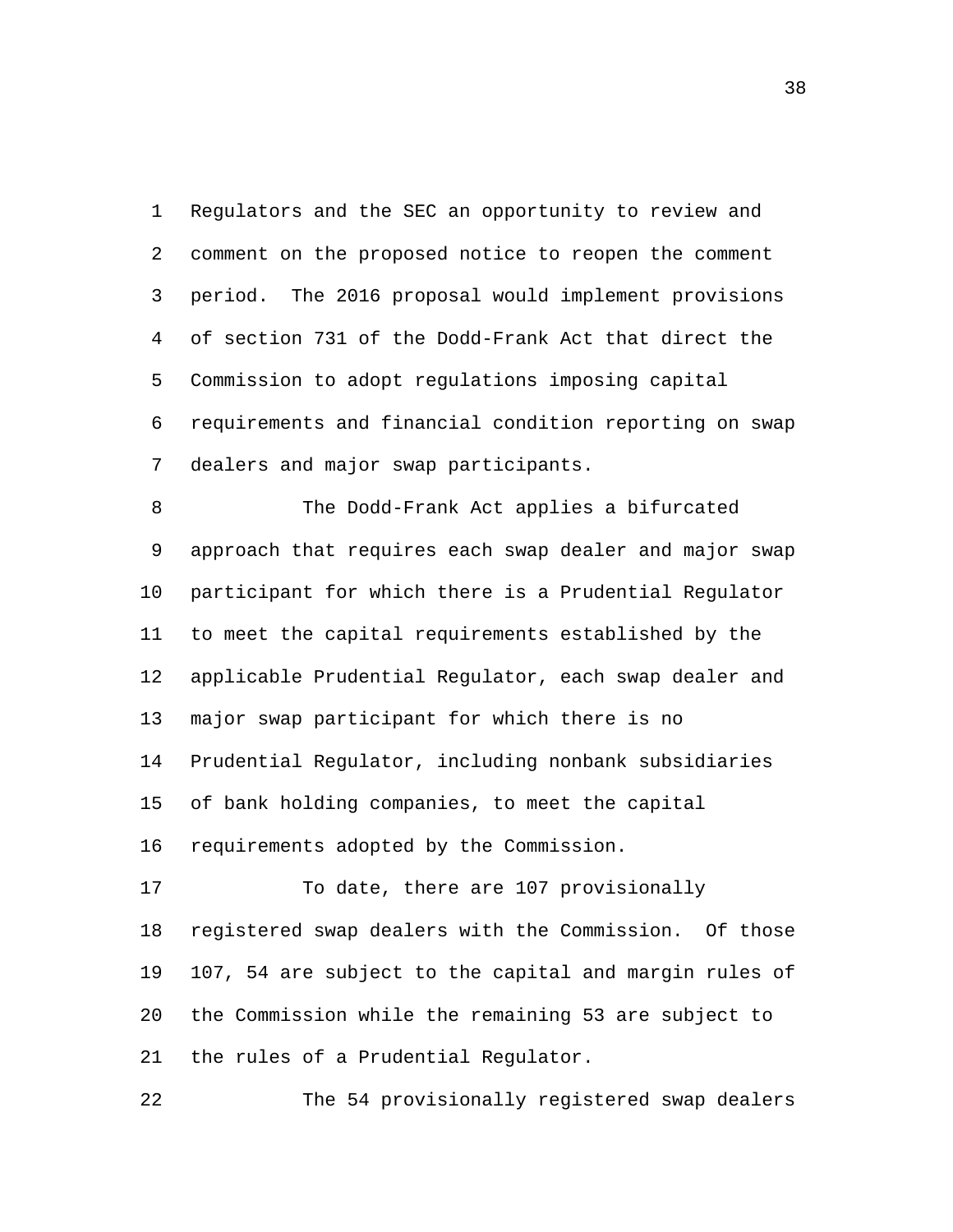for which the Commission is primarily responsible for establishing their capital requirements represent a diverse set of swap dealer registrants. Based on our analysis, four of these firms are large alternative net capital broker-dealers already duly registered with the SEC. Twenty-two represent foreign domiciled entities, likely subject to existing comparable capital requirements of a foreign regulator while several of the remaining are nonbank subsidiaries of existing bank holding companies or standalone commercial entities or subsidiaries thereof. For these reasons, the 2016 proposal was flexible in its design and permitted compliance with the Commission's minimum capital requirements by leveraging off of already existing capital regimes. 1 2 3 4 5 6 7 8 9 10 11 12 13 14 15

That proposal offered swap dealer registrants a choice of one of three methods to calculate their capital under the Commission rules: the first, a Basel-based method which incorporated by reference certain capital adequacy rules of the Federal Reserve Board as if that swap dealer itself was a bank holding company; the second, a net liquid 16 17 18 19 20 21 22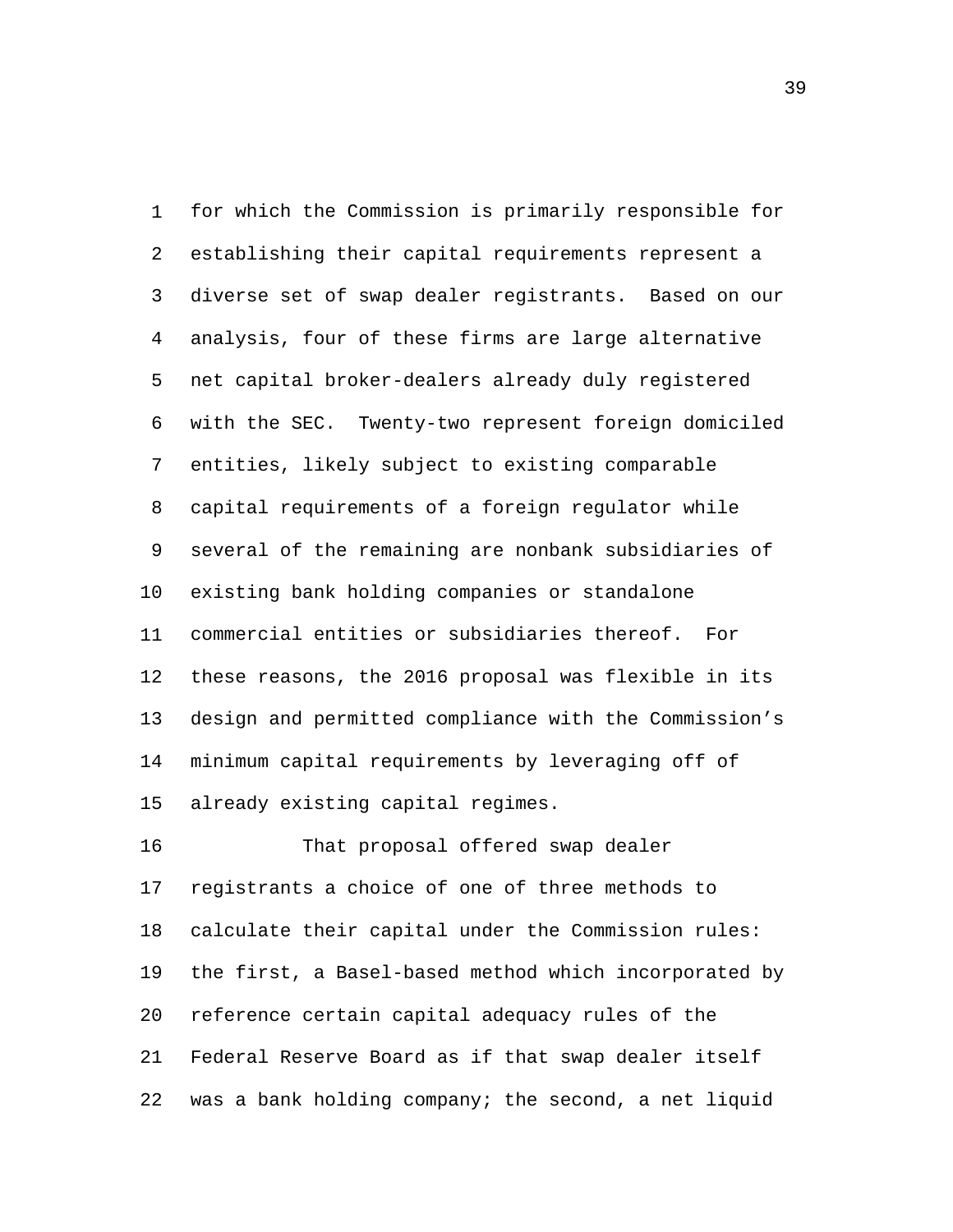assets method, which incorporated by reference the SEC's proposed and now finalized rules applicable to security-based swap dealers and is based off the capital requirements traditionally imposed on futures commission merchants and broker-dealers; and, third, a tangible net worth method designed for swap dealers or major swap participants that are predominantly engaged in nonfinancial activities. 1 2 3 4 5 6 7 8

The 2016 proposal also included a capital comparability determination process wherein foreign domiciled swap dealers could apply to the Commission to utilize a capital regime of a foreign regulator subject to certain conditions. For those swap dealers duly registered as futures commission merchants, the 2016 proposal required these registrants to comply with existing FCM net capital rules. And several amendments to those rules were proposed to better reflect swap activities. 9 10 11 12 13 14 15 16 17 18

Finally, the 2016 proposal also included reporting, recordkeeping, and notification requirements. These requirements are comparable to already existing reporting, recordkeeping, and 19 20 21 22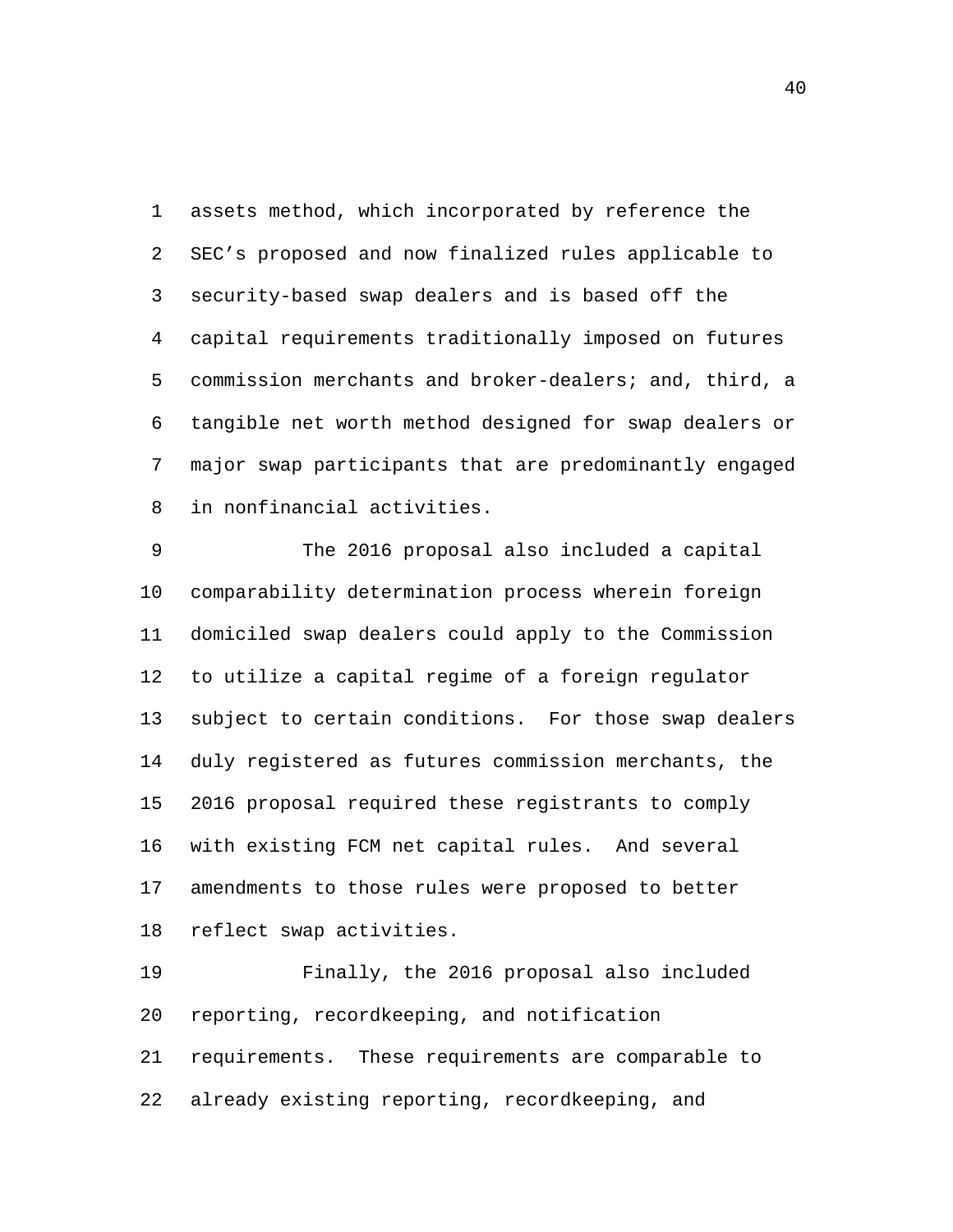notification requirements for futures commission merchants and, to the extent practicable, with the SEC's requirements for security-based swap dealers. 1 2 3 I am now going to turn the presentation over to Jennifer Bauer to discuss the specific components of the 2016 proposal, which have been incorporated into the reopening document before you today. 4 5 6 7 8 MS. BAUER: Thank you, Josh. Following the 2016 proposal, Commission staff analyzed the substantive comments and met with commenters. Staff also met several times with SEC staff in the finalization of their capital rules as well as consulted the Prudential Regulators for comment. 9 10 11 12 13 14 The matters this notice specifically highlights for further comment are a result of these efforts as well as consideration of the SEC's final capital rules for security-based swap dealers. This notice of reopening addresses the 8 percent minimum capital floor calibration. Commenters noted concerns with the 8 percent risk margin calculation, with 15 16 17 18 19 20 21

several suggesting the Commission consider lowering 22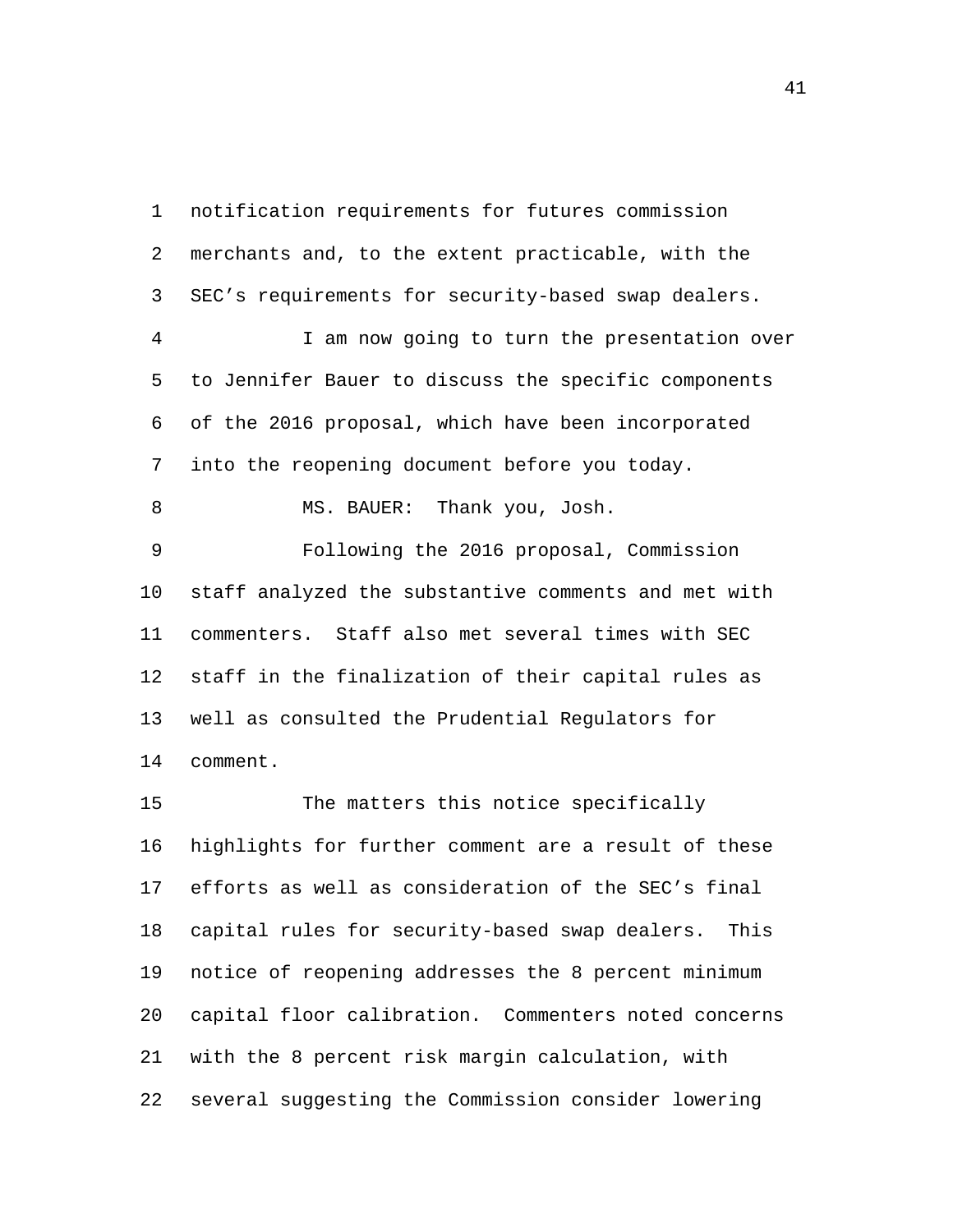the percentage. One commenter suggested that the 8 percent calculation was appropriate and necessary in light of permitting the use of models to calculate market and credit risk capital charges. Some commenters also suggested that the calculation should only be applied to a lesser subset of the derivatives positions of the swap dealer. 1 2 3 4 5 6 7

This notice for reopening contains several questions to obtain additional information for the Commission to consider with respect to this aspect of the risk margin calculation, including how the 2016 proposal calculation would be quantified under swap dealers electing each approach. Specifically, the notice requests commenters, wherever possible, to also provide data for the Commission's consideration. 8 9 10 11 12 13 14 15

This notice of reopening addresses how the 2016 proposal impacts FCMs, including and adopting standardized market charges for swaps. Commenters raised concerns with the 2016 proposal's impact on FCMs specific to the addition of proprietary cleared swaps to the FCM net capital floor given the proprietary cleared swaps' positions are subject to 16 17 18 19 20 21 22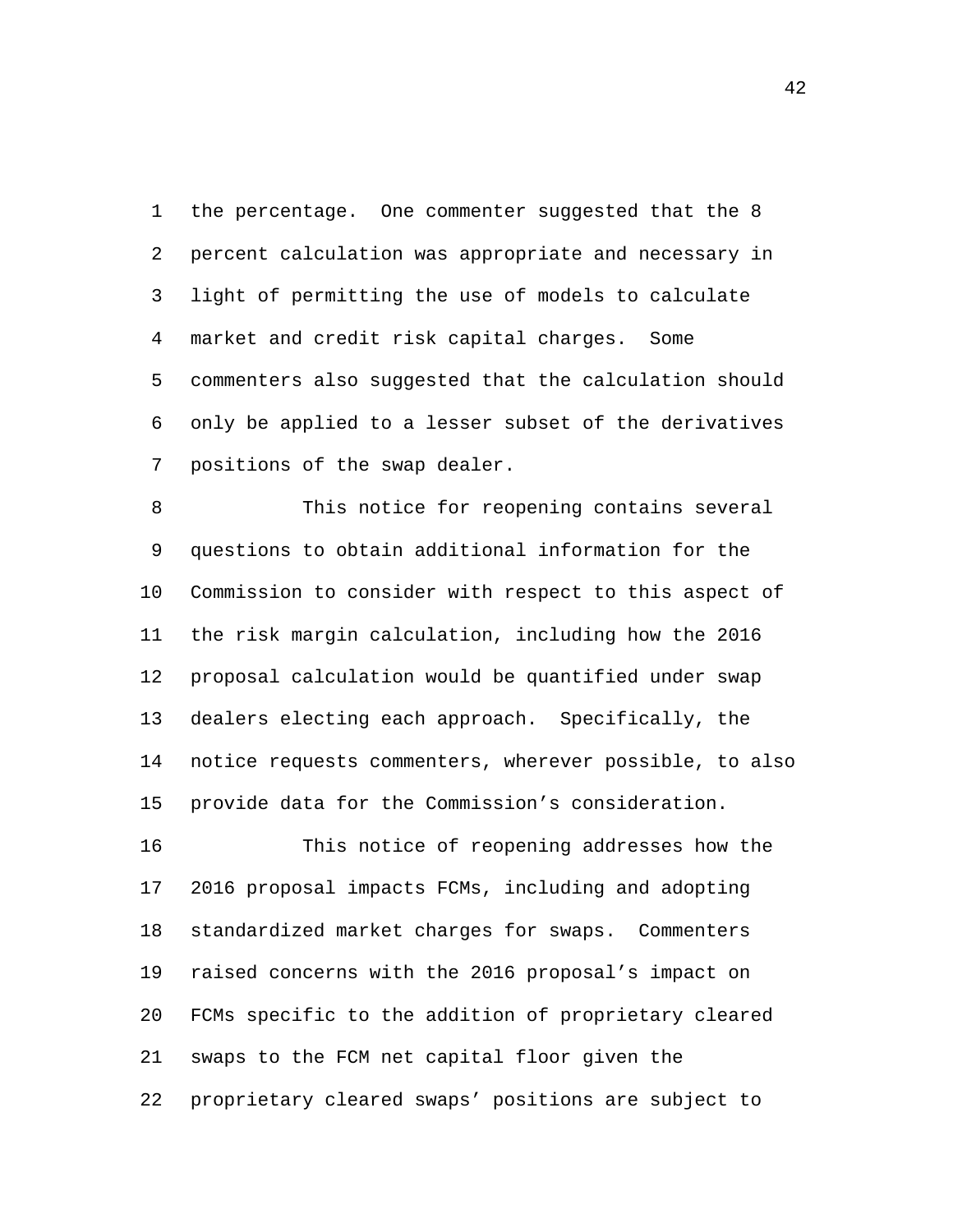existing FCM net capital charges. The notice requests further comment on not adopting the proposed additions to the risk margin floor for standalone FCMs. Also, the notice requests further comment on the proposal's addition of FCM standardized market risk charges for swaps, which are incorporated by reference in the standardized swap dealer market risk charges. This notice asks for comment on technical changes to the 2016 proposal grid for credit default swap market risk charges and on a change to the standardized market risk charge for uncleared interest rate swaps, from a half percent to one-eighth of 1 percent in order to maintain alignment to the standardized charges with the SEC. 1 2 3 4 5 6 7 8 9 10 11 12 13 14

Further, the notice requests comments regarding the inclusion of some types of offsetting for the standardized market charges applicable to commodity and currency or other swaps where there is existing offsetting permitted in the application of net capital charges on the underlying instruments, also as aligned with the SEC. 15 16 17 18 19 20 21

22 This notice of reopening addresses the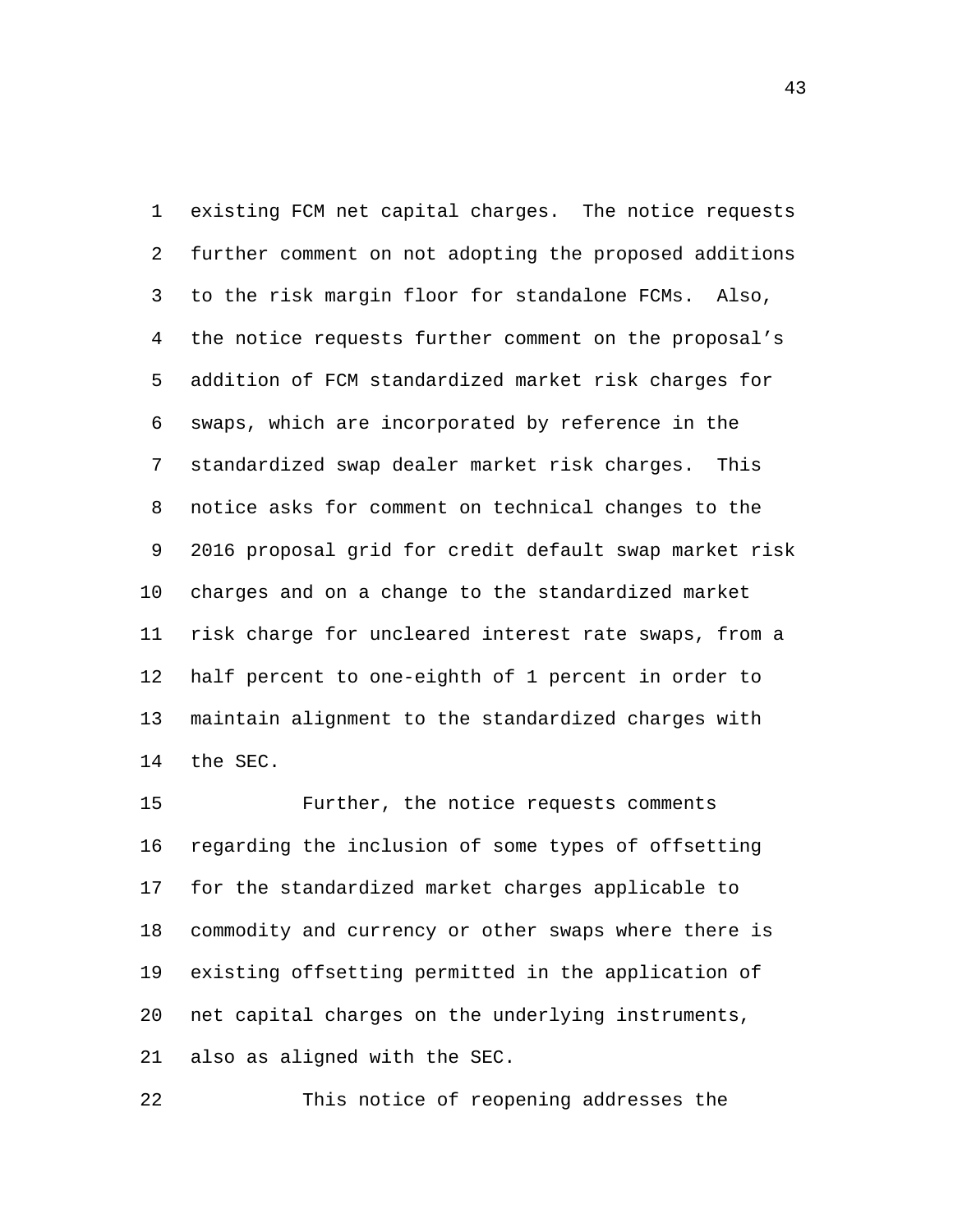composition of capital. Based on suggestions of commenters, this notice asks additional questions regarding potentially modifying the bank-based approach, including the advisability of adding more layers than only common equity tier 1 capital to the calculation; for example, to permit the consideration of qualifying subordinated debt to count as capital. This notice also addresses the suggestions of other commenters that asked whether the tangible net worth approach should be adjusted to consider swap dealers organized under a parent organization that is predominantly engaged in nonfinancial activities. Accordingly, this notice asks additional questions concerning the qualifications necessary for the use of the tangible net worth approach. 1 2 3 4 5 6 7 8 9 10 11 12 13 14 15

This notice of reopening addresses model approval. Many commenters, anticipating a model approval backlog, raised issues concerning the logistics of model approval in the 2016 proposal and emphasized the importance of being able to use models to compute market and credit risk net capital charges on swaps. The notice asks additional questions on 16 17 18 19 20 21 22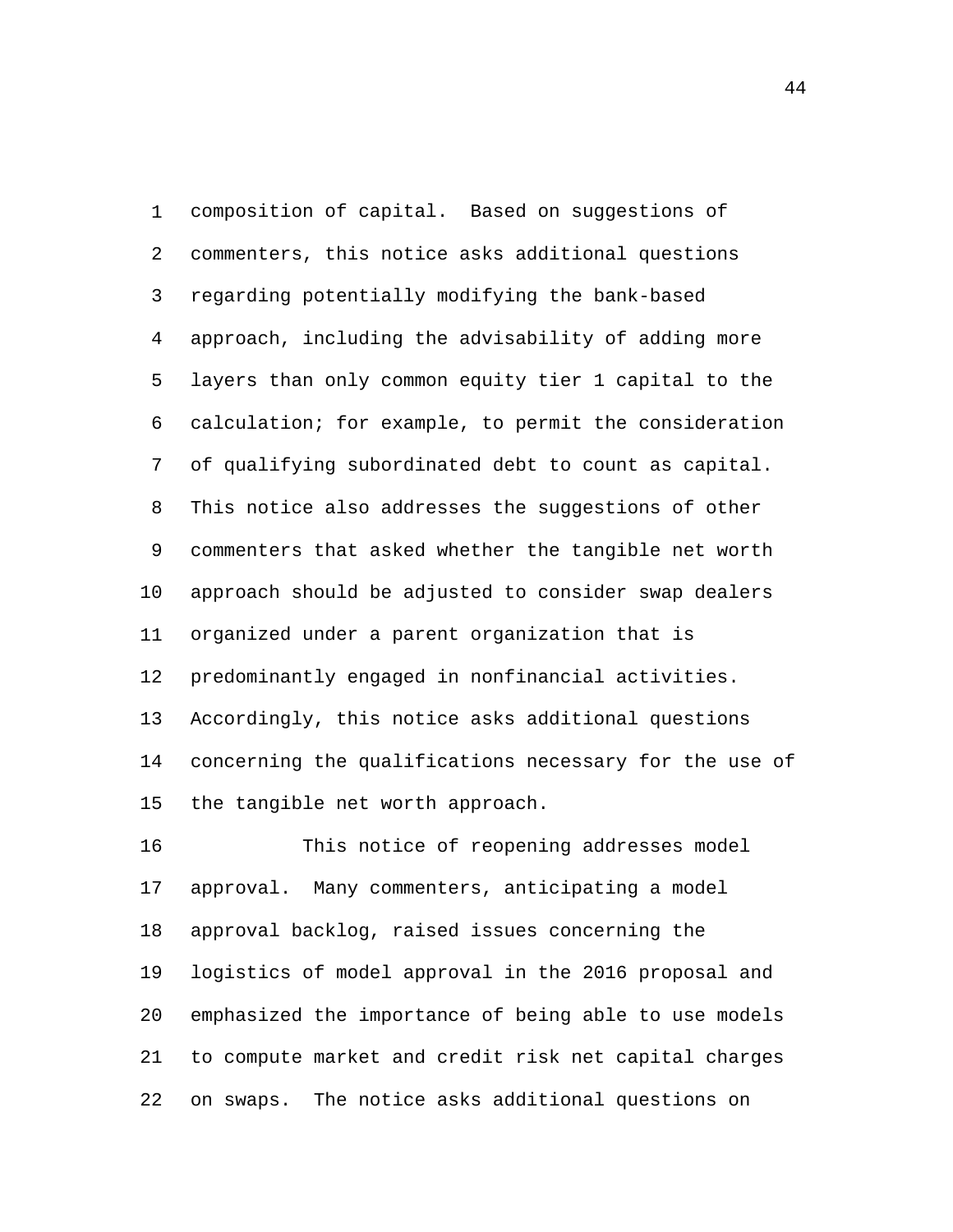possible revisions to the model approval process, including specifically highlighting and asking for additional comment on one commenter's suggestion for revised rule text. 1 2 3 4

The notice of reopening addresses liquidity requirements. The 2016 proposal provides swap dealers electing the bank-based capital approach also comply with liquidity requirement based on high-quality liquid assets as if the bank holding company liquidity coverage ratio were applicable specific to the swap dealer entity. A separate liquidity requirement was proposed for swap dealers using the net liquid assets capital approach based on monthly liquidity stress tests. When the SEC finalized its capital rules, it declined to finalize its proposed liquidity requirements. Commenters suggested with regards to the liquidity requirements that any swap dealer be able to elect either method of a liquidity requirement, regardless of the chosen capital approach employed. So the notice contains further questions in light of those comments and in light of the SEC's deferral of adopting liquidity requirements. 5 6 7 8 9 10 11 12 13 14 15 16 17 18 19 20 21 22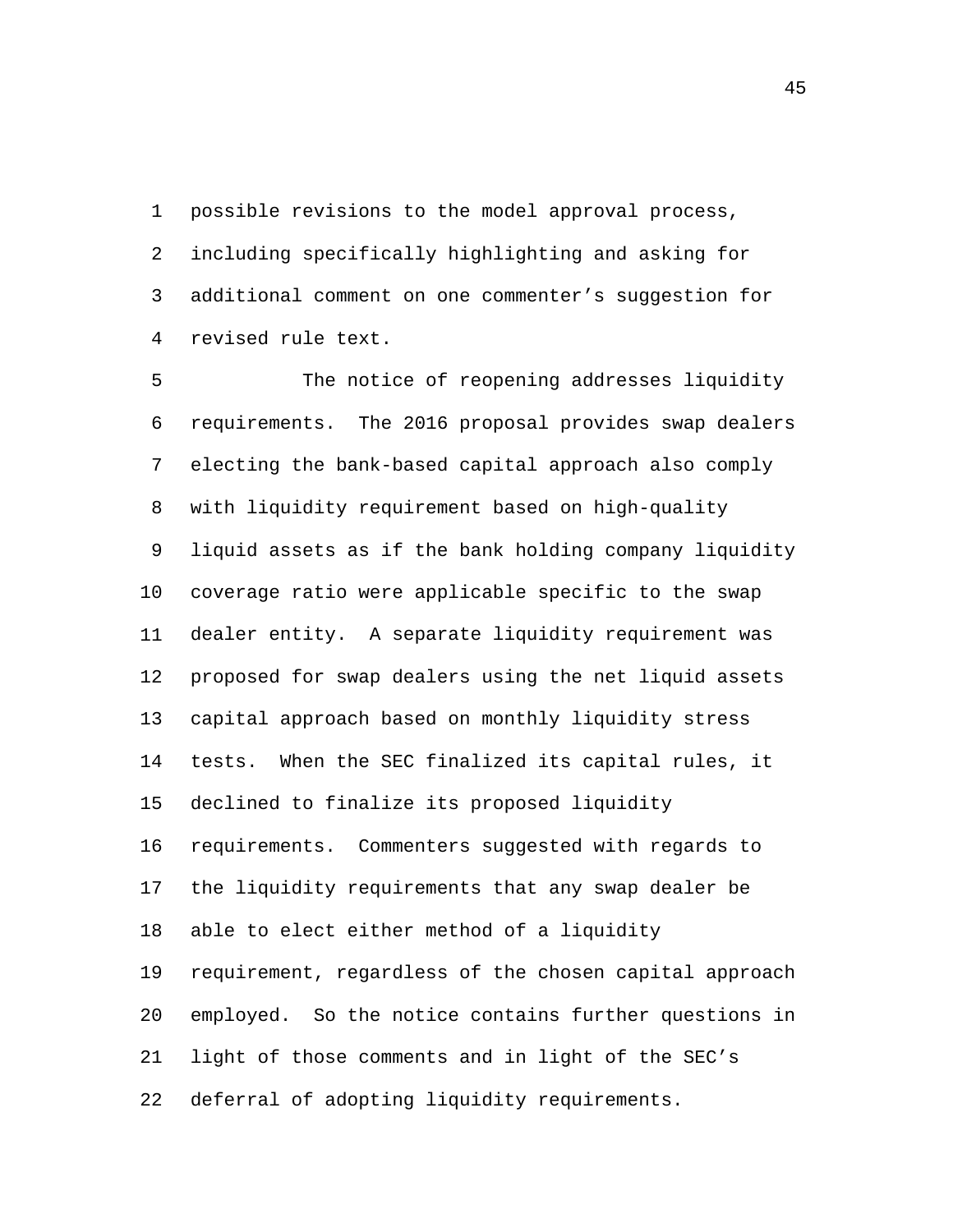Finally, this notice of reopening addresses financial reporting for swap dealers. Several commenters asked that the Commission consider changes to specific aspects of the financial reporting and notification rules contained in the 2016 proposal. The notice, therefore, asks questions regarding those specific requests, including expanding the use of international financial reporting standards, extending the time period of routine financial reports, and the advisability of changes to certain public disclosure requirements. So the notice asks questions regarding these technical amendments to the financial statement rules to ensure harmonization in financial reporting. 1 2 3 4 5 6 7 8 9 10 11 12 13 That concludes our presentation of this notice of reopening. Thank you. And we would be happy to answer your questions. 14 15 16

CHAIRMAN TARBERT: Thank you very much for that presentation, very informative. 17 18

At this point, I will entertain a motion to approve the division's proposal for the notice of reopening and request for comment related to the capital requirements for swap dealers. 19 20 21 22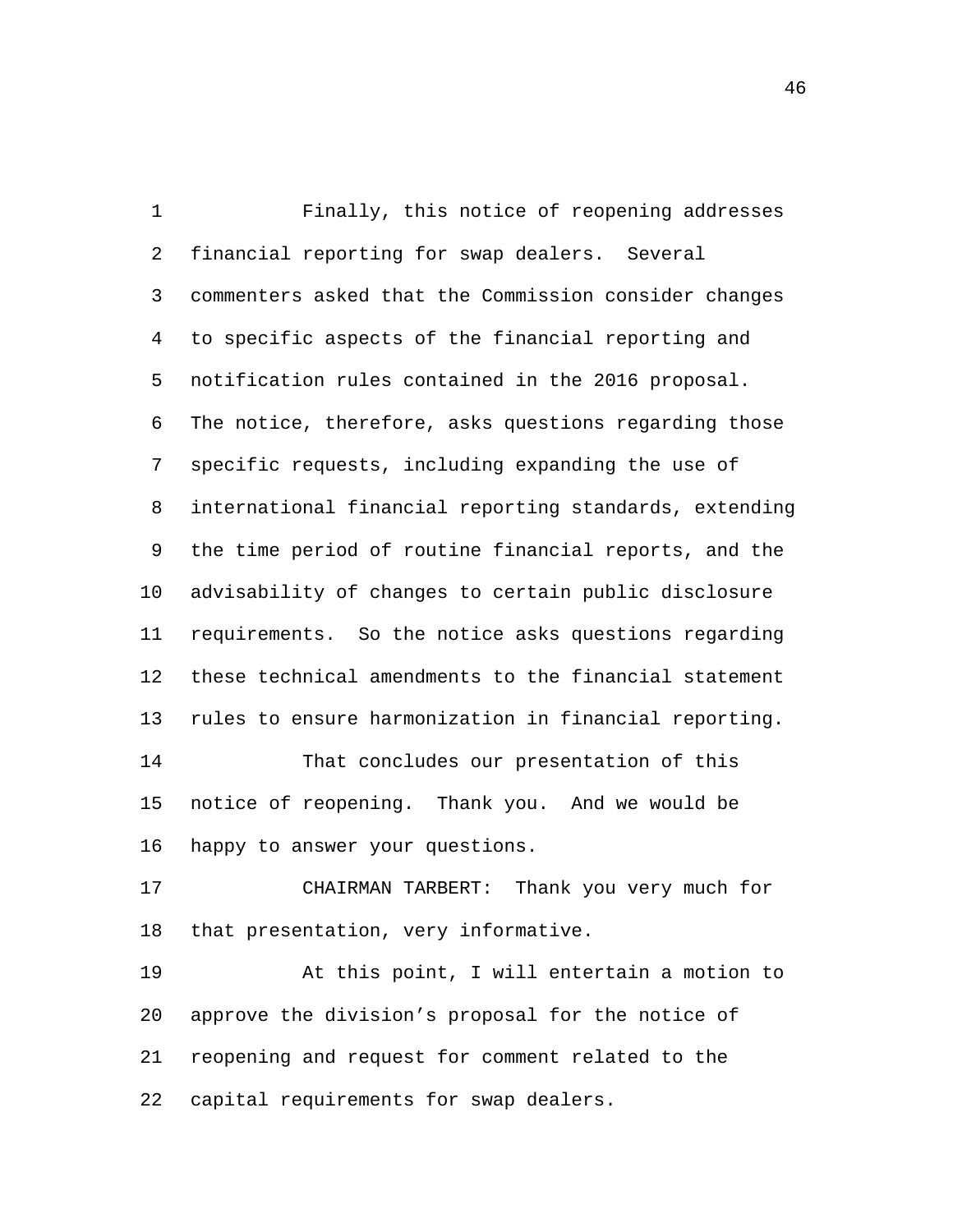1 COMMISSIONER QUINTENZ: So moved. 2 COMMISSIONER BEHNAM: Second. 3 CHAIRMAN TARBERT: Thank you. I would now like to open up the floor for commissioners to ask questions and make comments. This time, why don't we start with you, Commissioner Berkovitz. 4 5 6 7 COMMISSIONER BERKOVITZ: Thank you, Mr. Chairman. 8 9 First of all, this is a very complex rule, as evidenced by highly qualified and numerous staff at the table. I want to thank the staff again for their interactions with my office in responsiveness to a number of our comments in a very short period of time, very responsive in our discussions. I want to say at the outset that I do appreciate that. 10 11 12 13 14 15 16 I have some fundamental concerns with the proposal, nonetheless, in the simply insufficient time that we had with this proposal to become comfortable with. And one of the things, Josh, I think you said 17 18 19 20

is that you intend this to be the basis for a final

rule, this document? 22

21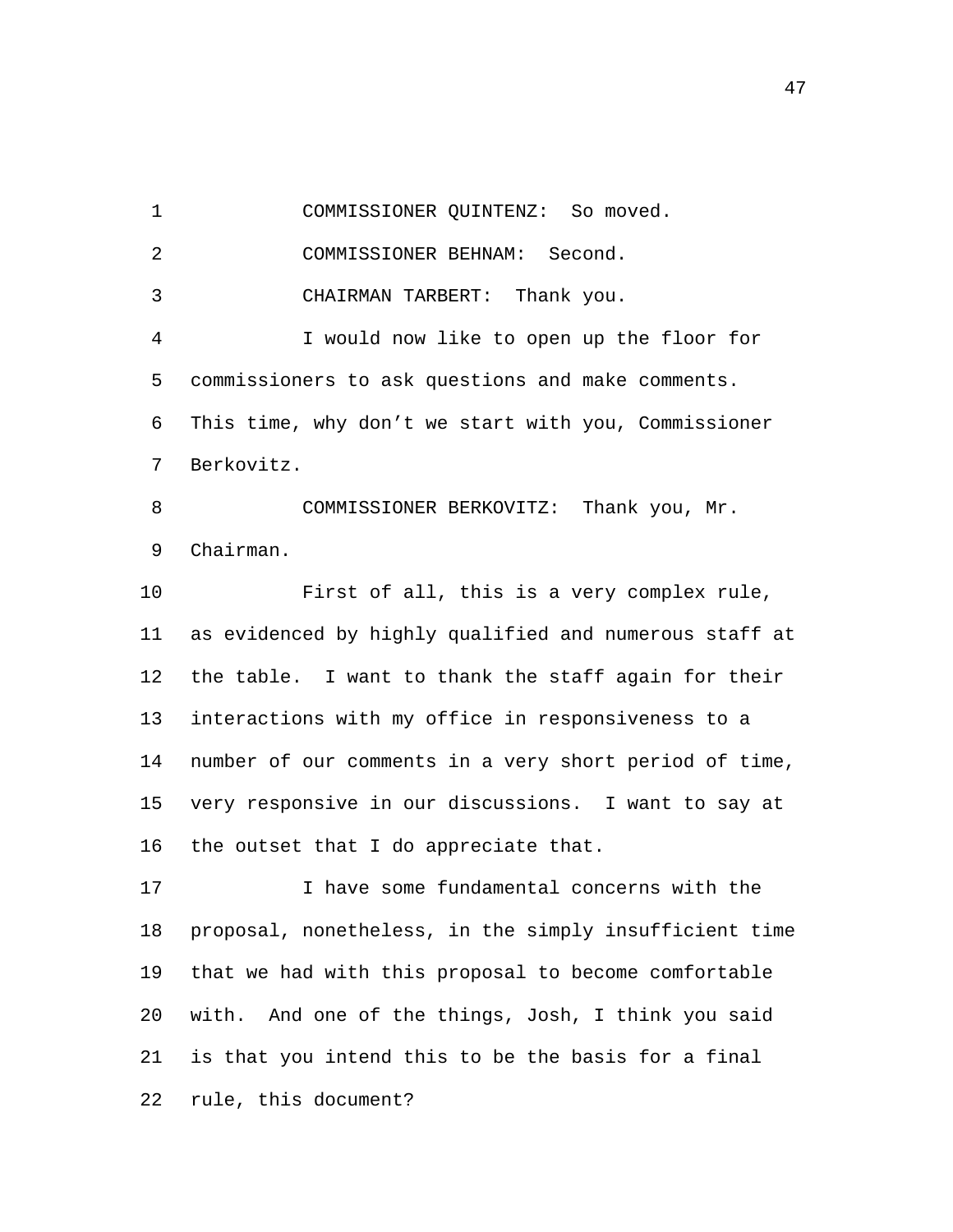MR. STERLING: Mr. Commissioner, thank you for your question. The short answer is yes. The slightly longer answer is this proposal and the comments from it will inform the 2016 proposal. So it is, rather, on a continuum. 1 2 3 4 5

COMMISSIONER BERKOVITZ: Okay. So the 2016 proposal actually made a specific proposal in terms of rule, text, and what the various capital requirements should be and the alternative methods of calculation, correct? 6 7 8 9 10

11 MR. STERLING: Yes, sir, that is right. COMMISSIONER BERKOVITZ: And we got a large number of comments negative towards those specific proposals of 2016. 12 13 14

MR. STERLING: We received a number of informative comments. I don't think that they all agreed with the approach we initially articulated. 15 16 17 COMMISSIONER BERKOVITZ: And I think, Jennifer, you stated that one of the things that is done here in this document suggests some alternative approaches; for example, the SEC's approach and other potential suggestions, and asks for comments on those 18 19 20 21 22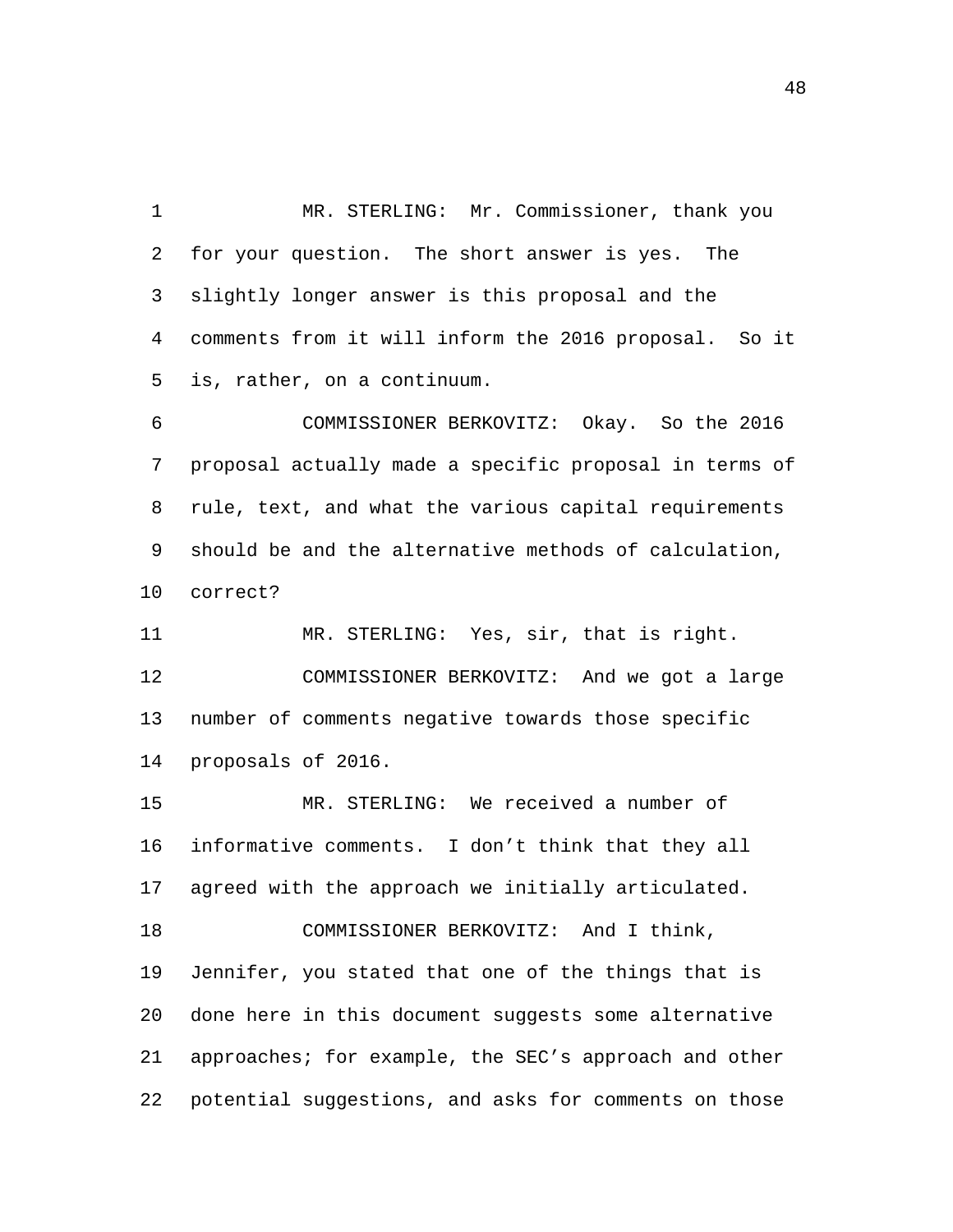1 other potential approaches or modifications.

| 2              | MS. BAUER: Thanks, Rafael.                             |
|----------------|--------------------------------------------------------|
| $\mathfrak{Z}$ | The structure of the 2016 proposal has not             |
| 4              | changed. And we received what I would view as          |
| 5              | comments informing aspects of that. And what we are    |
| 6              | reopening is the same proposal with further            |
| 7              | information provided by commenters, commenters to      |
| 8              | alert other commenters to the universe of comments.    |
| 9              | We have tried to summarize some of their thoughts here |
| 10             | where appropriate. And we think that in the few        |
| 11             | places rule text was suggested, we have put that in to |
| 12             | alert the whole universe of commenters as to what      |
| 13             | those potentially could be.                            |
| 14             | COMMISSIONER BERKOVITZ: Okay.                          |
| 15             | MR. SMITH: I will just add something,                  |
| 16             | Commissioner. In the 2016 proposal, yes, there was     |
| 17             | specific rule text and language as to what the         |
| 18             | Commission was looking for with a capital rule.<br>But |
| 19             | it also requested specific comment on such things as   |
| 20             | the 8 percent and the common equity tier 1 capital.    |
| 21             | Questions were asked, "Was it too high? Was it too     |
| 22             | How should it be adjusted? Should there be<br>low?     |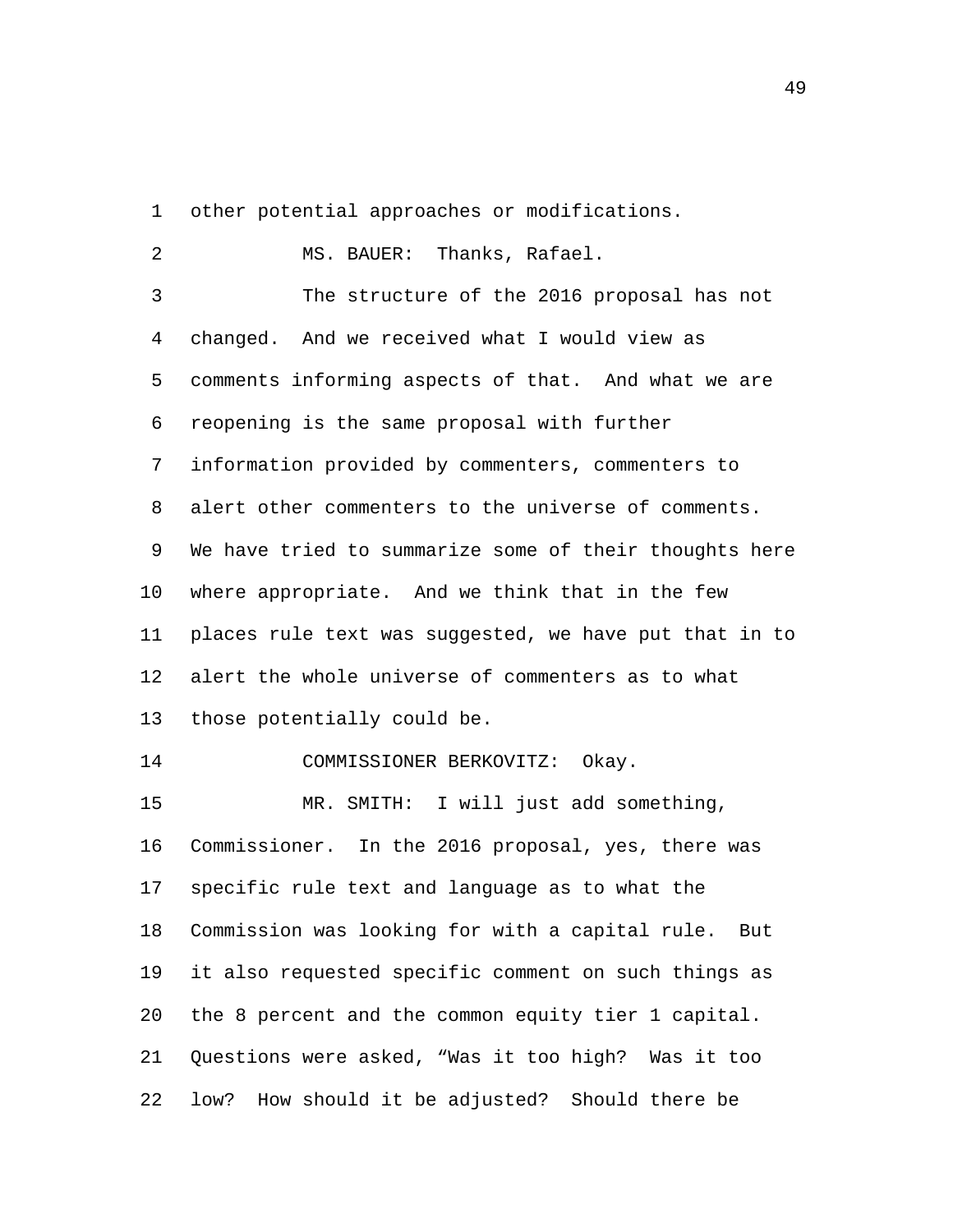1 changes to the products that are included in that?" So those are the types of things that the commenters did provide feedback on during the comment process, which we are highlighting here now to say what would be beneficial to the Commission in going final is if we could quantify some of these differences, to come up with an appropriately calibrated approach to the capital. 2 3 4 5 6 7 8 COMMISSIONER BERKOVITZ: Okay. I appreciate that. And that is actually consistent with the example that I am going to use here. I will just read from the proposal that we are going to be voting on. It is consistent, Tom, with what you just stated. This is one of -- and it depends on what you count as a question. I counted when I went through the document 140 questions. So there are a lot of questions, and there are a lot of alternatives. They go one way on this, and they go one way on that. If it were just binary, it was just, "Yes" or "No," of the 140 questions, you could have, what, 200-140 of potential rules coming out of this document, a lot. There's a lot of ways to go on this. 9 10 11 12 13 14 15 16 17 18 19 20 21 22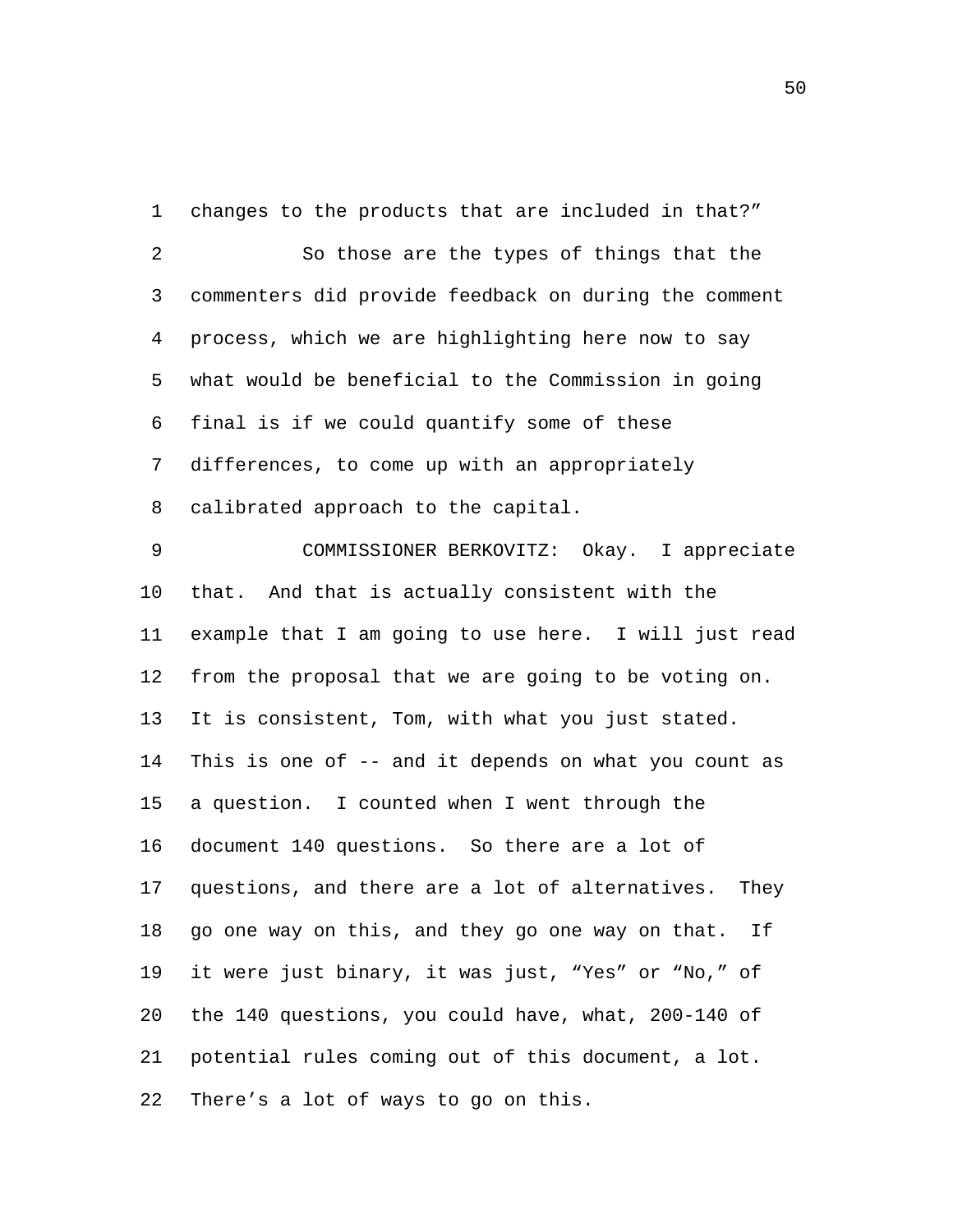But let me read you on this 8 percent question here some of the questions or statements. The Commission requests comment on whether the proposed 8 percent risk margin amount should be modified for SDs electing the bank-based capital approach, the net liquid assets capital approach, or the targeted net work capital approach to a lower percentage requirement, such as 4 percent. So we are asking about 4 percent in addition to about 8 percent. If so, is 4 percent risk margin properly calibrated to the inherent risk of SD and activities that it engages in? If not, 4 percent, what percentage of the risk margin should the Commission consider? Okay? 1 2 3 4 5 6 7 8 9 10 11 12 13 And then it goes on.  $1(c)$ , the Commission requests comment on whether the proposed 8 percent risk margin amount should be modified to be harmonized with the approach adopted by the SEC for SBSDs in the SEC final capital rule. Specifically, should the Commission modify the regulation to lower the risk margin amount percentage from 8 percent to 2 percent? So we are asking 8 percent, 4 percent, 2 percent, right? 14 15 16 17 18 19 20 21 22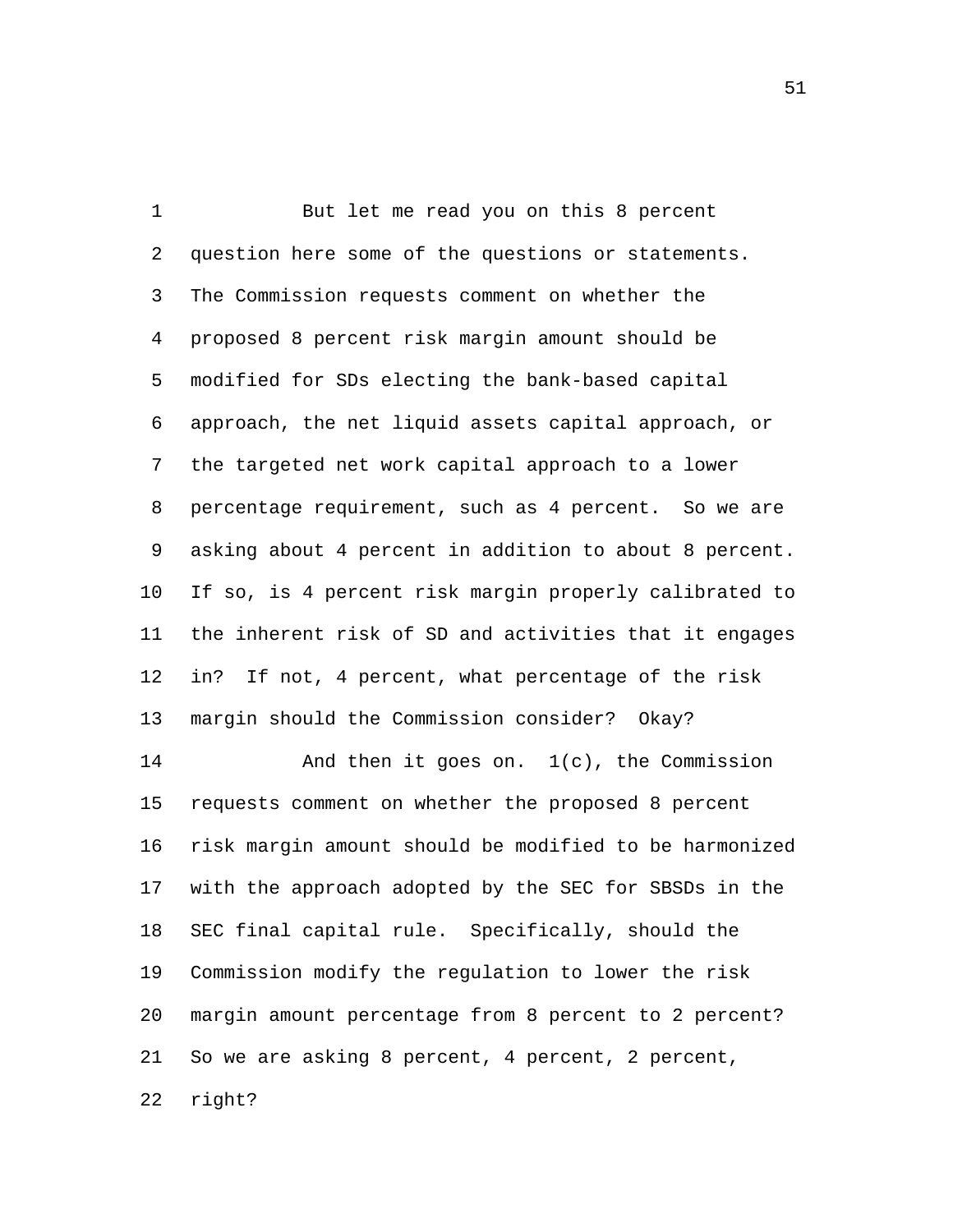1 MR. STERLING: Yes.

COMMISSIONER BERKOVITZ: So there is no data in this rule. Let me ask this question. We are asking if you think, the commenters, we are asking if you think, it should be 4 percent, tell us why and give us data. Correct? 2 3 4 5 6 7 MR. STERLING: Yes, sir. COMMISSIONER BERKOVITZ: If it should be 2 percent, tell us why, and give us data? 8 9 10 MR. STERLING: Yes. COMMISSIONER BERKOVITZ: Okay. But we do not have the data right now. And we are not proposing data. We are asking for it, whether to go with 4 percent or 2 percent. Is that correct? 11 12 13 14 MR. STERLING: That is correct, Mr. Commissioner, in a sense that we are asking members of the public to provide us with information sufficient for us to consider those possibilities and recommend a choice that would be good. In fairness, I believe that a lot of the information that would be required to be provided to articulate what they believe an acceptable standard would be, there are significant 15 16 17 18 19 20 21 22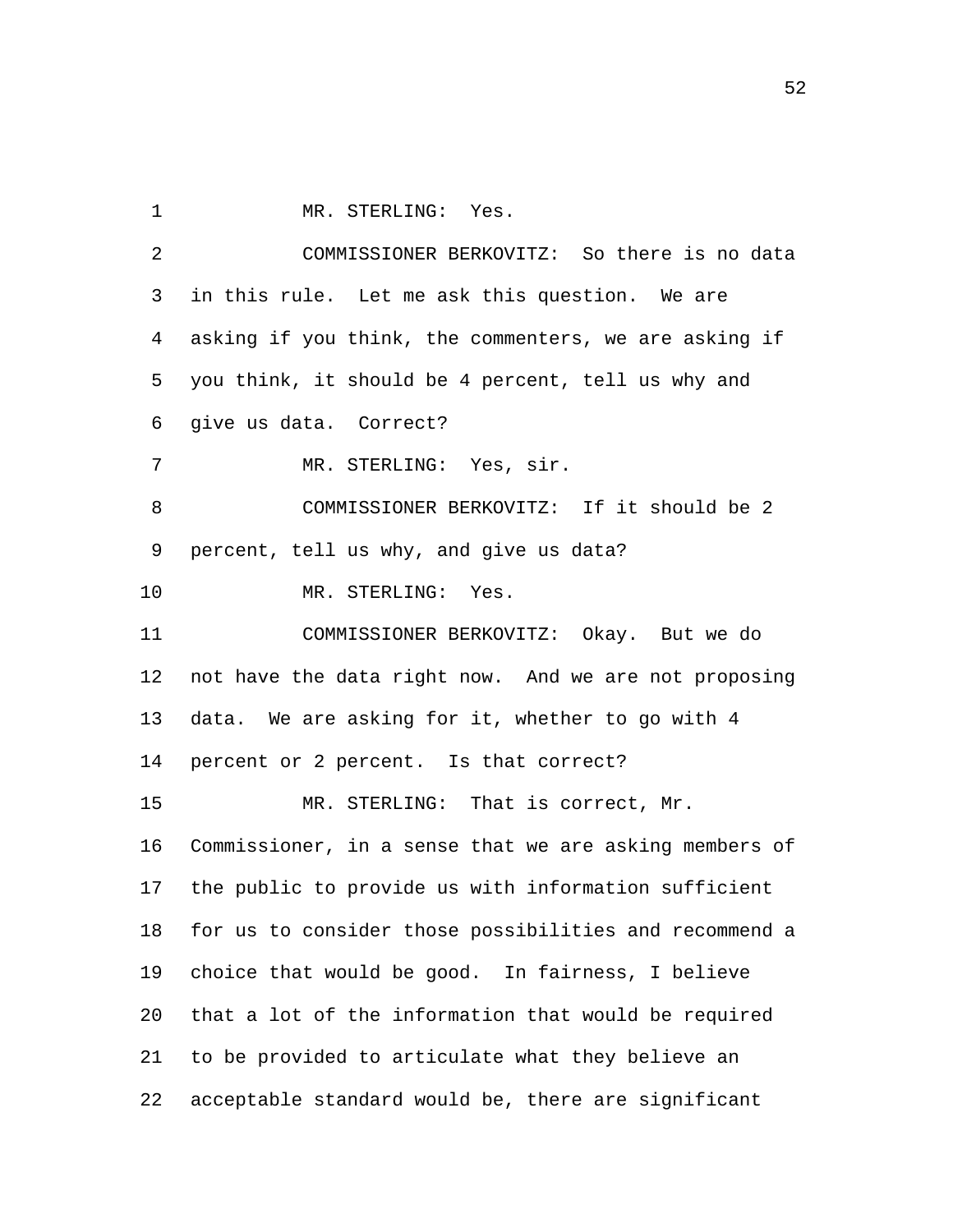privacy interests in the retention of that information. And so we are trying to design a process where we can have conversations about that, receive information about that, information from the public, by giving them specific choices to look at within a range from 2 to 8 percent. 1 2 3 4 5 6

COMMISSIONER BERKOVITZ: Sure. But we do not have the information currently now to propose a 4 percent or a 2 percent. That is the whole purpose of this. We want to comment to be able to potentially depending on what the data shows us -- we will look at it. Some people will say, "We like 8 percent." Some people will say, "4 percent." Some people will say, "2 percent." Some people will say, "0 percent." Some people will say, "Go with the Prudential Regulators at their numbers, at 6 and a half percent, or whatever." So there is a whole range of possibilities. There is a whole range of data that might come on. And our job as a commission is to choose which one of those based on the data that we don't have. And then we would decide. You come to us with a recommendation, correct? If we had it, why aren't we making the 7 8 9 10 11 12 13 14 15 16 17 18 19 20 21 22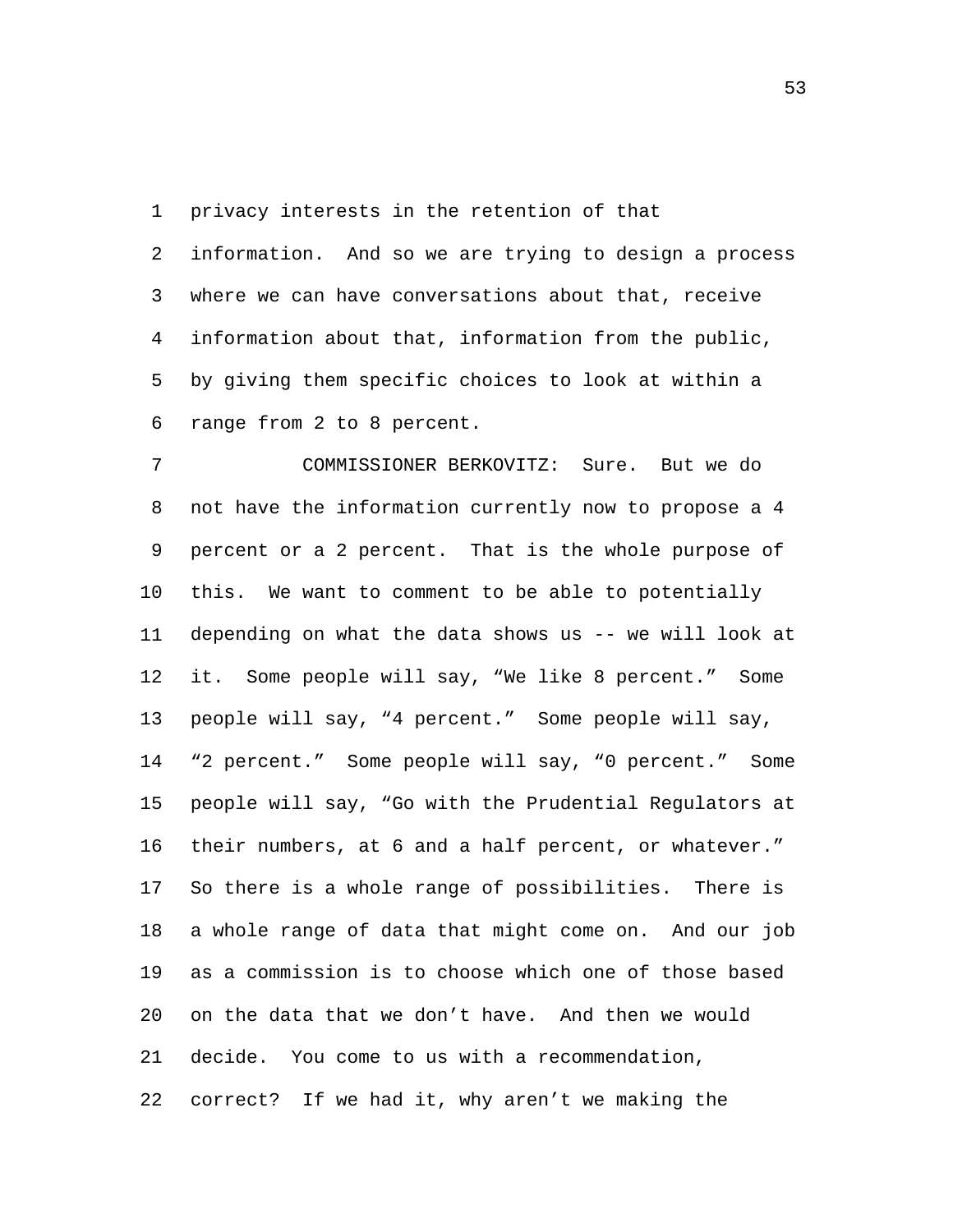decision, you coming to us now, instead of asking them for it? 1 2

MR. STERLING: Right. Well, Mr. Commissioner, I take the point. I believe that -- I mean, we could be here today coming to you with a final rule set for the Commission to consider for action, wherein we would have made a choice that we thought was right and then we could deal with it substantively going forward, but the decision would have been procedurally found. We thought the better approach would be to ask the public, "Well, what do you think based on the information you have got?" 3 4 5 6 7 8 9 10 11 12 And I think that going between 2 and 8 percent is an exercise that the SEC recently experienced. We think that asking within that range will get us a lot of valid input from the public. But you are fundamentally correct, sir. We do need to ask. So we are. 13 14 15 16 17 18

COMMISSIONER BERKOVITZ: Okay. And I also want to make it clear that I support and I have always supported and I continue to support data-based rulemaking. I think it is good that we are asking for 19 20 21 22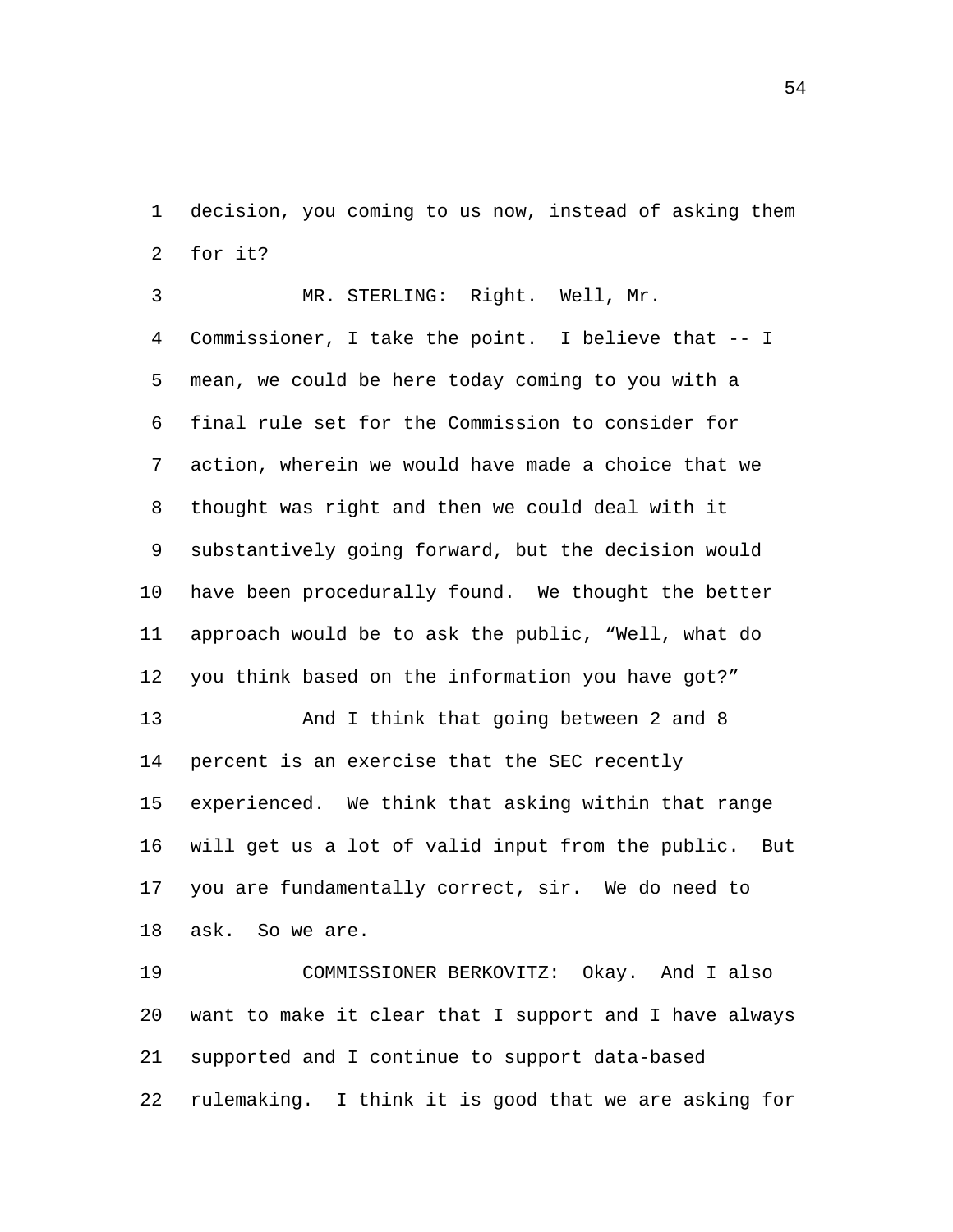data. If the commenters don't like 8 percent, I think it is the proper approach to say, "If you don't like 8 percent, tell us why you want 4 percent" or if people say, "You should harmonize with the SEC," back it up with data and arguments, not just the argument, "Harmonization for harmonization's sake." But is it substantively correct? 1 2 3 4 5 6 7

So we need the data to adopt an alternative. We are not proposing an alternative. We are thinking about alternatives. And we want data to be able to justify a final rule, which we don't have yet. There is nothing out there that the public can comment on as to going to 4 percent. There is no notice and comment on a proposal for 4 percent. There is no data to justify it that we are putting out. 8 9 10 11 12 13 14 15

MR. STERLING: Sir, we are not putting forward 4 percent. We are suggesting and asking questions, as you have read into the record, sir, to ask what the right amount would be supported by data. I think that the 2016 proposal if I have it right - please correct me, team, if I am wrong -- put out a percentage for risk margin and now are asking whether 16 17 18 19 20 21 22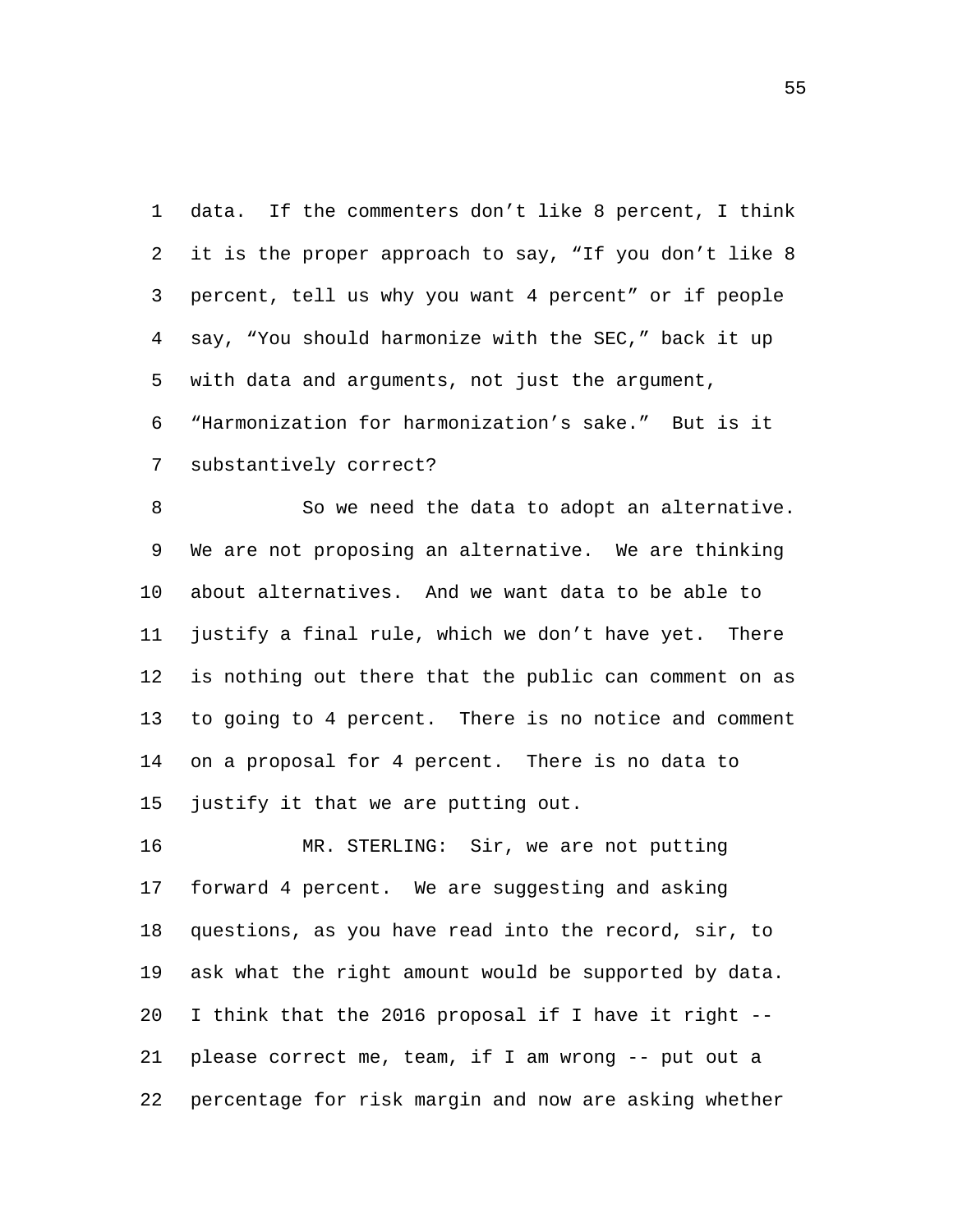we got that right. So I think when we get to a final rule recommendation for you, we will have a percentage that is backed up by data in our assessment of it. And I don't think that whatever number we were to decide between a range of 2 and 8 percent, let's say, will leave the public somehow guessing or not knowing our thoughts or our intentions. I think we are being quite deliberate about that. 1 2 3 4 5 6 7 8 COMMISSIONER BERKOVITZ: Oh, exactly. Jennifer, did you want to add? 9 10 MS. BAUER: I just want to clarify one thing because you had spoken about the 6 and a half percent. That is not a risk margin. That is a separate bankbased approach off of risk-weighted assets. That is not changing. The floor of risk margin percentage was something that we proposed in the 2016 proposal applicable across the board. And we received a lot of comments about the floor, but we aren't proposing changing the concept. Really, the questions for additional comment are about calibrating the percentage. The SEC's final rule discussed the iterative process of getting this right is sort of you 11 12 13 14 15 16 17 18 19 20 21 22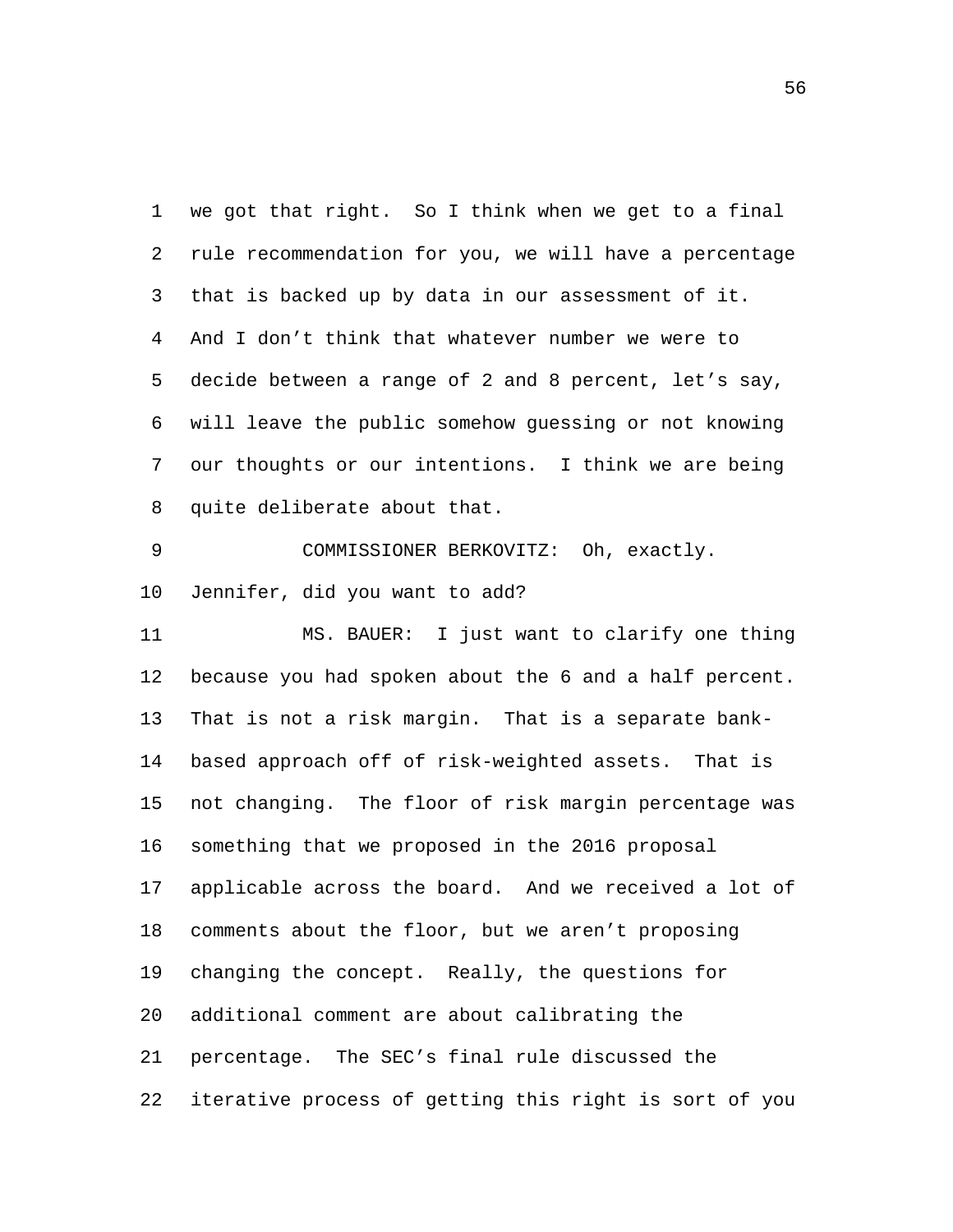need data and to implement. And over time, you will focus in on the exact right percentage. And we ask questions about whether we should follow what the SEC did. They also proposed 8 percent and adopted a final rule, asked questions then in a reopening, and then adopted a final rule that has a 2 percent with a possibility of ratcheting up to 4 and 8 over time. 1 2 3 4 5 6 7

Similar to what you said about the no-action process, trying to get things right but also get to implementation, I think the questions we are asking about the 8 percent risk margin amount are an attempt to ask the public to give us this data as much as possible, but it may be in the final rulemaking that it is something that may take iterations for this Commission to get right. I don't think anyone has any intention of doing anything other than getting as much information as possible from the public about this amount. 8 9 10 11 12 13 14 15 16 17 18

However, the approach is how to count capital, what qualifies as capital, the ability to use these, depending on the type of swap dealer being able to use these, different flexible approaches that are 19 20 21 22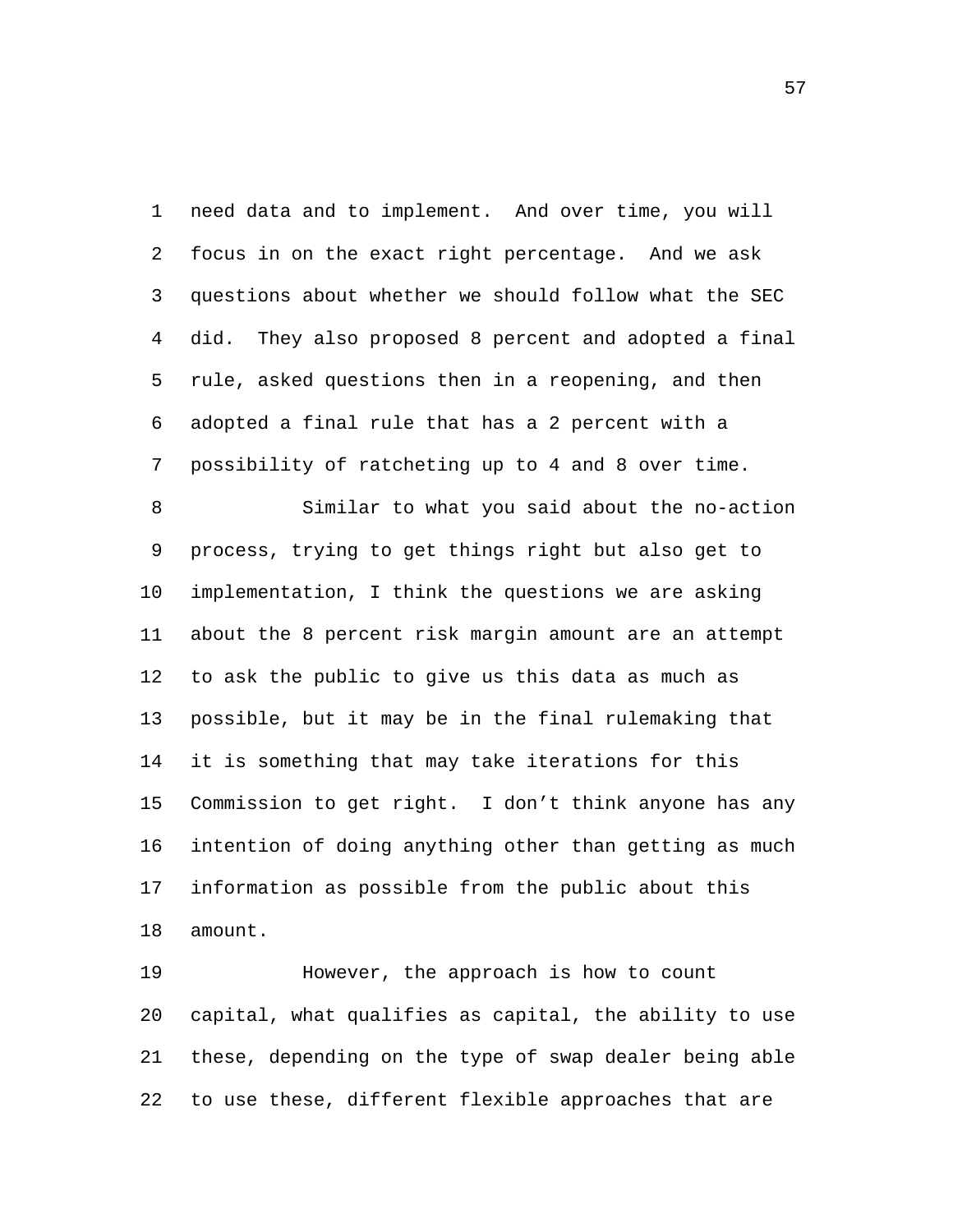consistent with the SEC, are consistent with the Prudential Regulators. 1 2

All of that rule text is in the 2016 proposal and is not changing. And we are not proposing to change it. On these things that commenters have raised, we want to make it public to the other commenters. What are the things that are the main concerns? What are the things that could be tweaked? Give us more information about that. And where it was an actual change to rule text, we included that. But it is very minimal in consideration of the entire package of rule text from the 2016 proposal. 3 4 5 6 7 8 9 10 11 12 13

COMMISSIONER BERKOVITZ: And I appreciate that. Let me just get to the heart of my concern. If we are asking commenters for reasons to support an alternative approach to what we propose and that approach that they suggest provides us with new important data that would justify a different approach from the original proposal and we are relying on that information from the commenters to go a different way, that we can't just go to final, that that information 14 15 16 17 18 19 20 21 22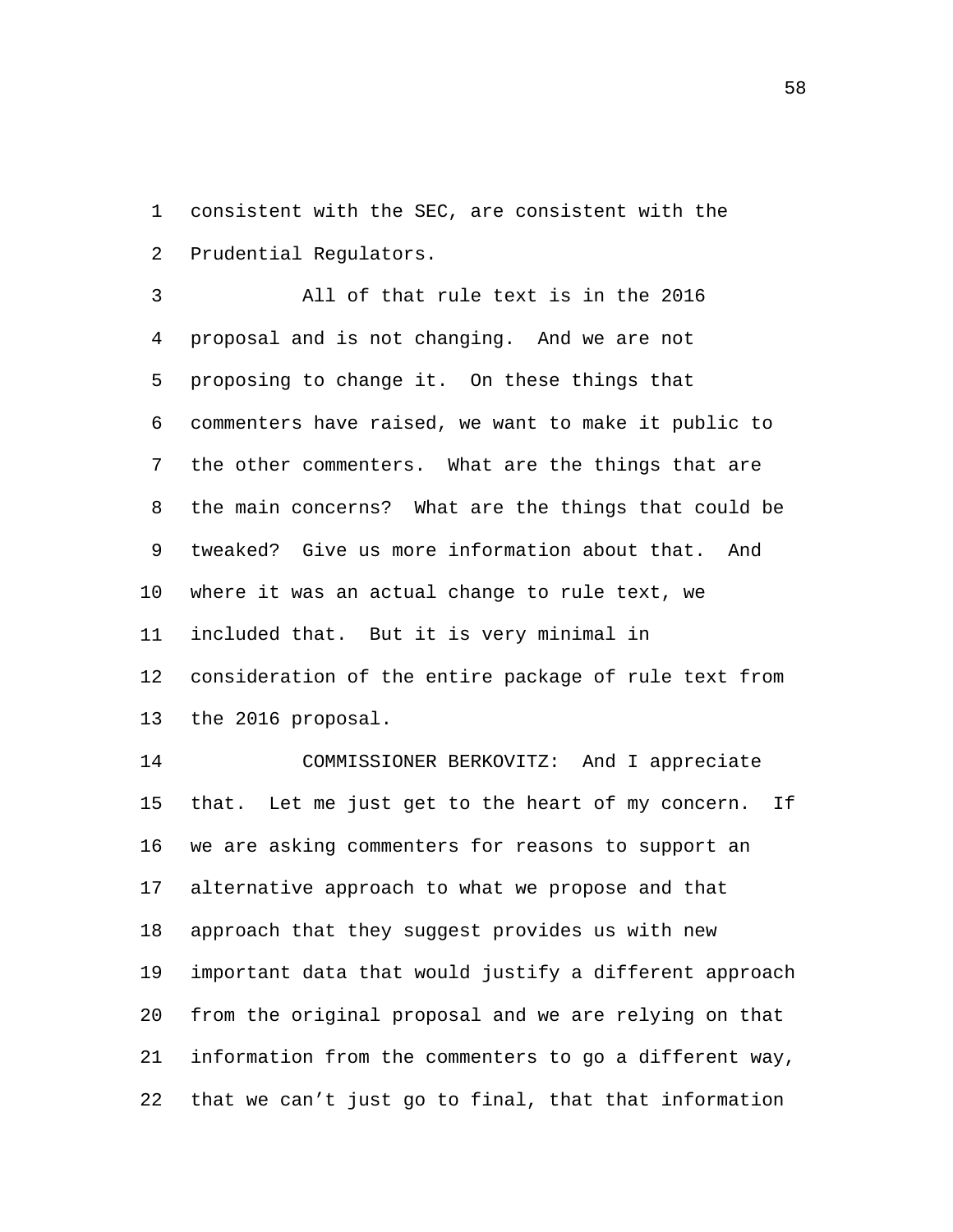has to be put out we have to re-propose. That is the thrust of where I am getting at with this, that in the APA notice-and-comment rulemaking, the commenters have to have an opportunity to comment on critical data relied on by the agency, important data relied on by the agency. If we want to get different data to support a different rule or the data the Commission concludes it wanted to go in a different direction, then that is fine. 1 2 3 4 5 6 7 8 9

It should be data-driven. But we can't ask the commenters, say, "Well, what rule do you like? Give us the data" and then pick the best rule and data from what the commenters provide us. We have to subject that different approach if we are going to deviate from 8 percent and go to 4 percent or 2 percent. And we are asking for data to justify it. And we get that data and say, "We believe we should go in this different direction." 10 11 12 13 14 15 16 17 18

That has to be subject to public comment. There is a whole bunch of case law on that. We can talk to the lawyers about it. But that is I believe the law. 19 20 21 22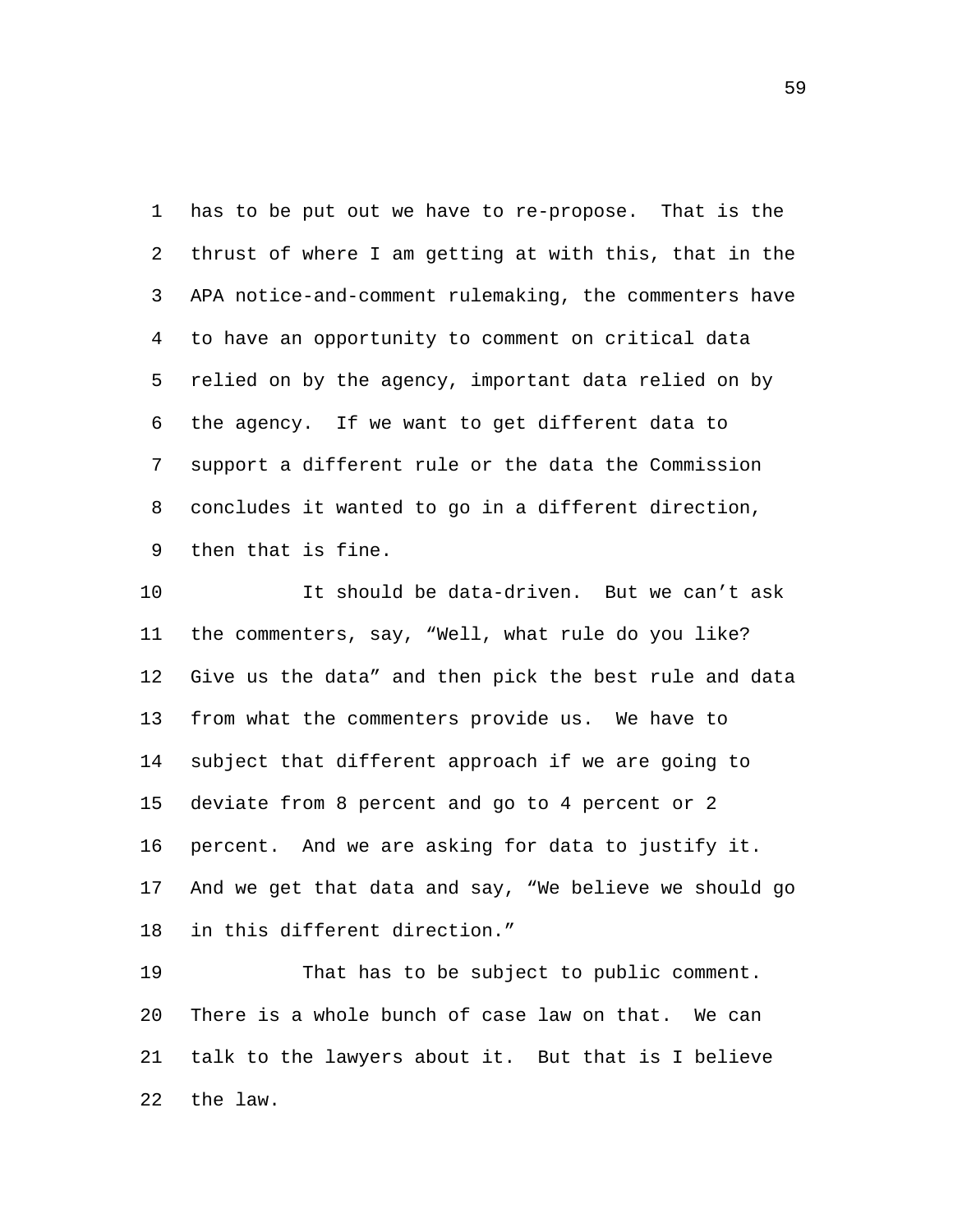So that is my point. If we are going to get the significant new data, it is a big data call in this thing that this does not support going to a final right away. We have to re-propose. 1 2 3 4 MR. STERLING: Thank you, Mr. Commissioner. We understand the point and take due note of it. Thank you. 5 6 7 CHAIRMAN TARBERT: Good. Okay. Are you all right? 8 9 10 COMMISSIONER BERKOVITZ: Well, I have -- CHAIRMAN TARBERT: Do you want to do one more? 11 12 COMMISSIONER BERKOVITZ: The other point that I would raise is more in the substance. And it is in my written statement, but I have used up a lot of time on the process. But I would emphasize what I have said before. Harmonization for harmonization's sake is not a sufficient reason to do something. Just 13 14 15 16 17 18

mean we should do it just because they have done it. 20

It has to be independently supported. 21

19

22 I am also concerned that every place in this

because the SEC has gone to a certain level doesn't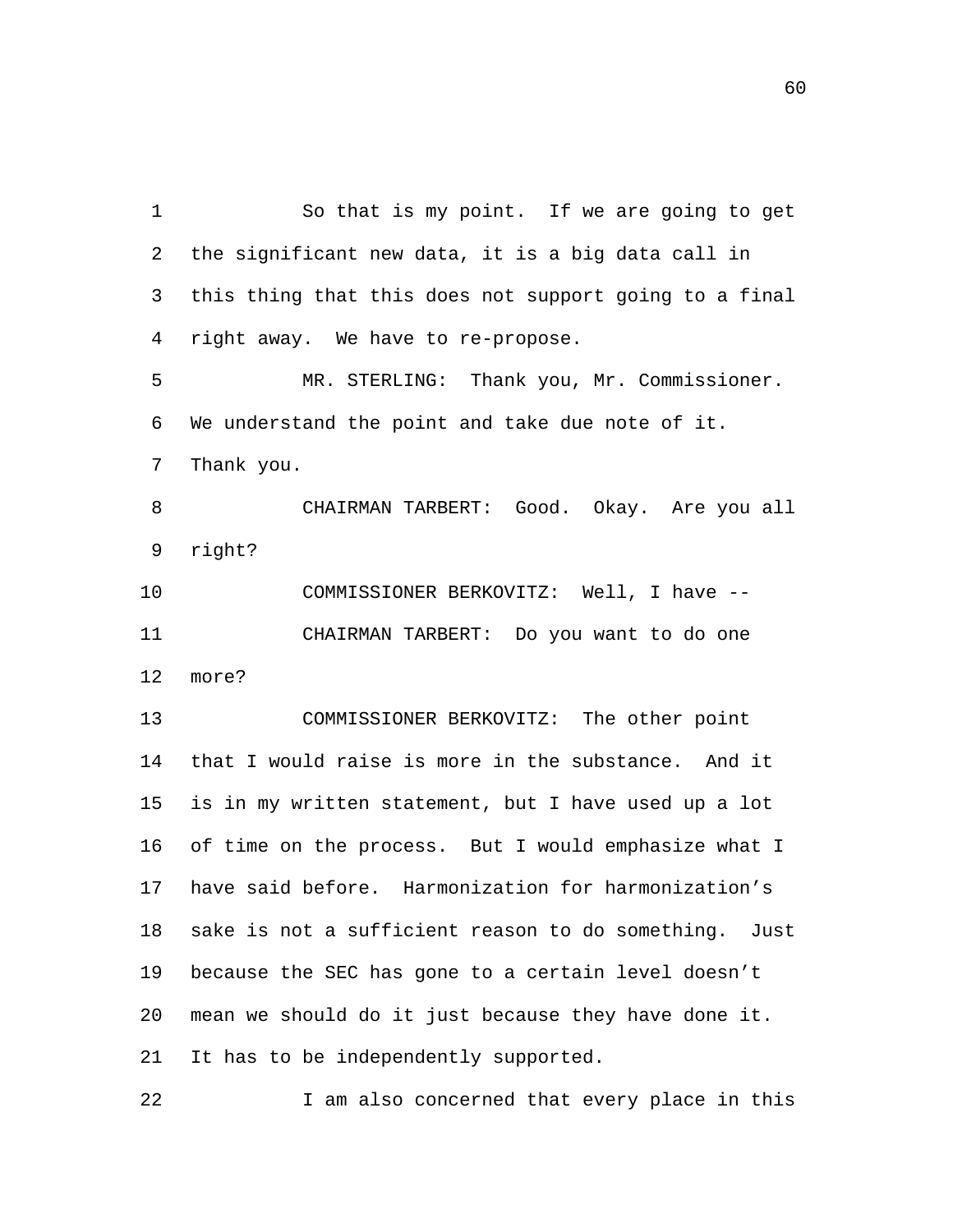thing, in this re-proposal, the tendency is encouraging sort of a backing off from where we were in 2018. So I have that overall concern, and I have that procedural concern. 1 2 3 4

5 So thank you, Mr. Chairman.

CHAIRMAN TARBERT: Thank you, Commissioner Berkovitz. 6 7

8 Commissioner Stump?

COMMISSIONER STUMP: Thank you, Mr. Chairman. And thanks to the team and the Office of the General Counsel and the Office of the Chief Economist. You all have spent considerable time with us working on this, and I really appreciate it. Just based upon the number of questions my team had, I can only imagine how many meetings you had to have to help us better understand this very complex rule. 9 10 11 12 13 14 15 16

Relative to reopening the comment period and asking additional questions, I am extremely supportive. Building upon something Commissioner Berkovitz said, I do so with an open mind. I am not pre-assuming what the outcome is going to be. I, in fact, had a question about offering these different 17 18 19 20 21 22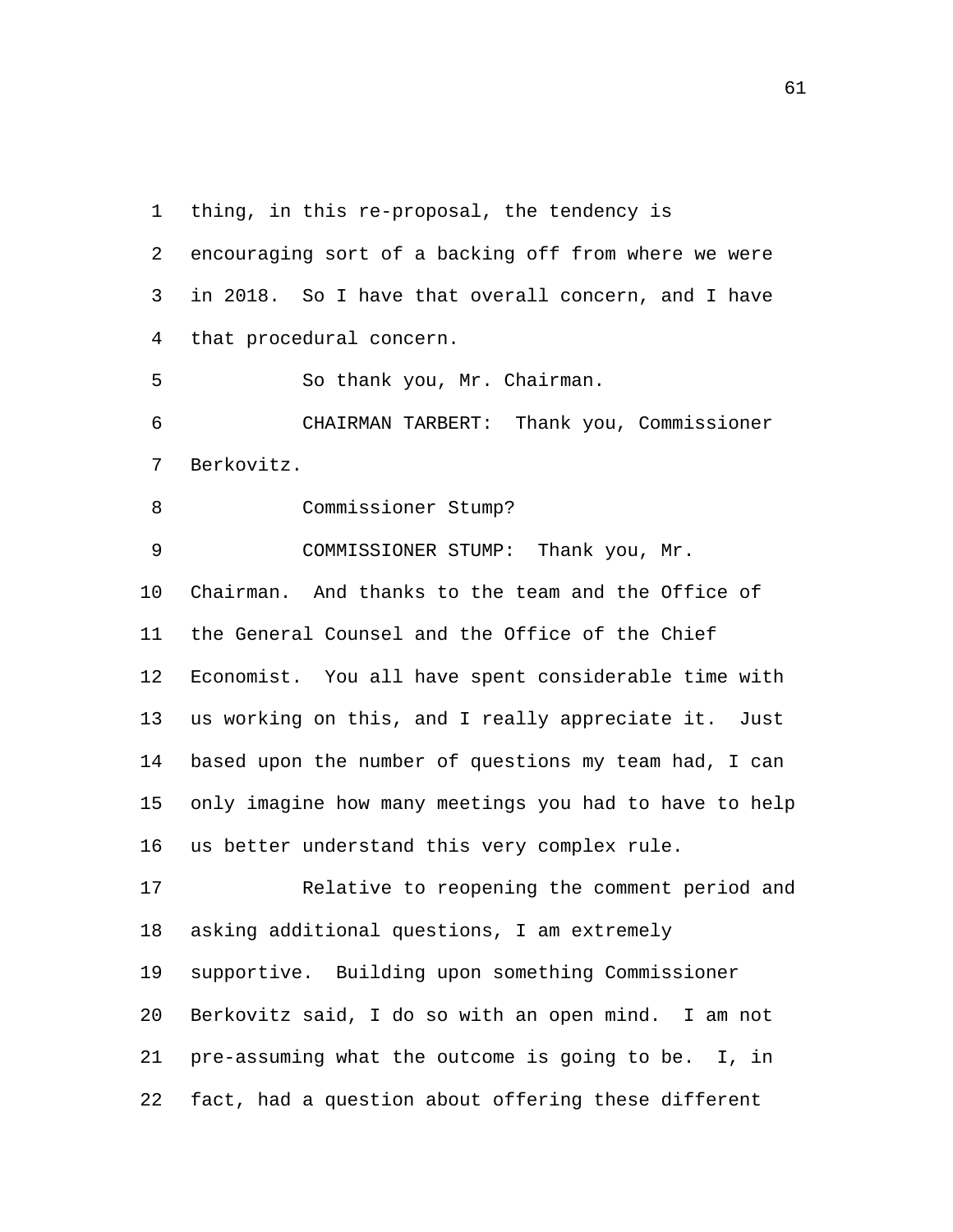options but preserving the ability to consider them as a non-exhaustive list of just that: options. The questions that are very specific with these specific numbers may, in fact, not be where we land. 1 2 3 4

Whether or not that requires us to re-propose or go to final is actually not the question we should be asking. The bottom line is, it is time to get this right. If we have to re-propose it, we have to re-propose it. 5 6 7 8 9

Any information -- and I applaud you all for asking for data-driven information -- is going to help us get this rule to the place it needs to be. But the reality is that the reason it has taken us so long to do this rule is because it is extremely complicated. And the market participants that this agency deals with in this context are quite diverse. Some of the other regulators didn't have that type of diversity when they attempted to finalize these rules. 10 11 12 13 14 15 16 17 18

So it is complicated. It has taken us a while. It is time to finish it, but we have to finish it correctly. 19 20 21

22 So I thank you all for all of your time and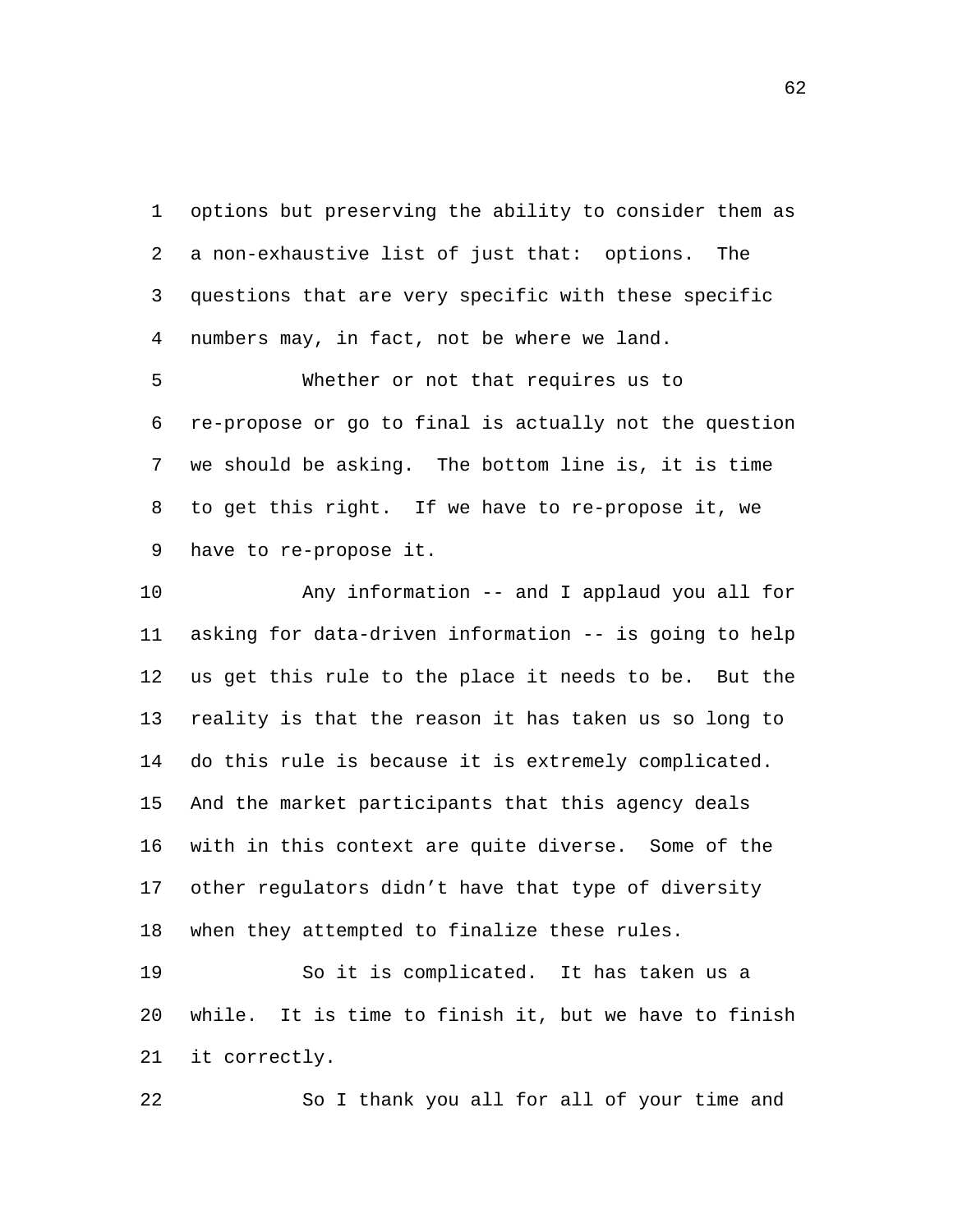energy and the many hours you spent just with my team alone. So thank you. I am very supportive of reopening the comment period, hearing from the public, and getting this right. 1 2 3 4

5 CHAIRMAN TARBERT: Thank you very much. 6 Commissioner Behnam?

COMMISSIONER BEHNAM: Thank you, Mr. Chairman. Thank you to all the staff. I appreciate your time in doing all of this hard work with your discussions with me in the past few weeks and my staff. 7 8 9 10 11

A few questions I had are similar to Commissioner Berkovitz's. So I will try to work around them and avoid duplicative question-and-answer scenarios. 12 13 14 15

So I will try to get a few things about the core of the rule itself and then a little bit about some of the additional questions, which in my mind stray a little bit from the original '16 proposal. 16 17 18 19 And then, Mr. Chairman, after I conclude hopefully a quick Q&A session, I will read my statement as well. 20 21 22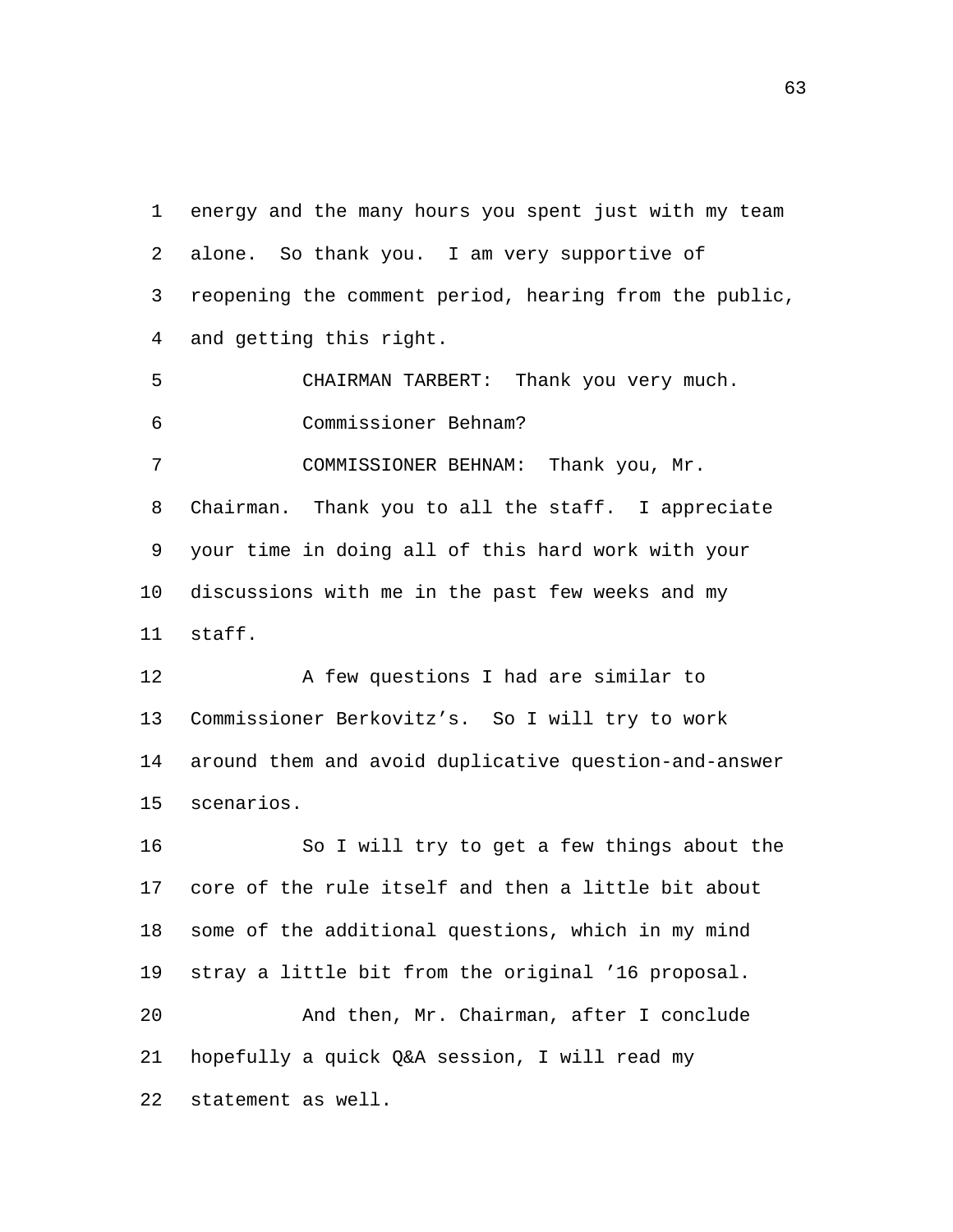Josh Beale, you mentioned the three methodologies. And I believe we talked about this, but I think it is good for the public to understand and also for us to just maybe unpack a few more things. We have the Basel method, FCM BD method, and the tangible net worth method. And something that, as I read the document, what I thought about was, are we trying to get to the same place using three different methods? And I know clearly with a tangible net worth method, as you pointed out, it is specifically focused on commercial end-users because of the type of businesses they run, the organizational setup, and the physical assets they have as compared to a traditional banking organization. 1 2 3 4 5 6 7 8 9 10 11 12 13 14

But, just as a broad matter, using these three different methods depending on what the entity chooses, what methodology they choose, from a regulatory standpoint, are you trying to get, are we trying to get to the same place on the back end or do the three methods sort of serve different purposes that will allow us to assess risk individually and in more of a bespoke manner, based on the organization? 15 16 17 18 19 20 21 22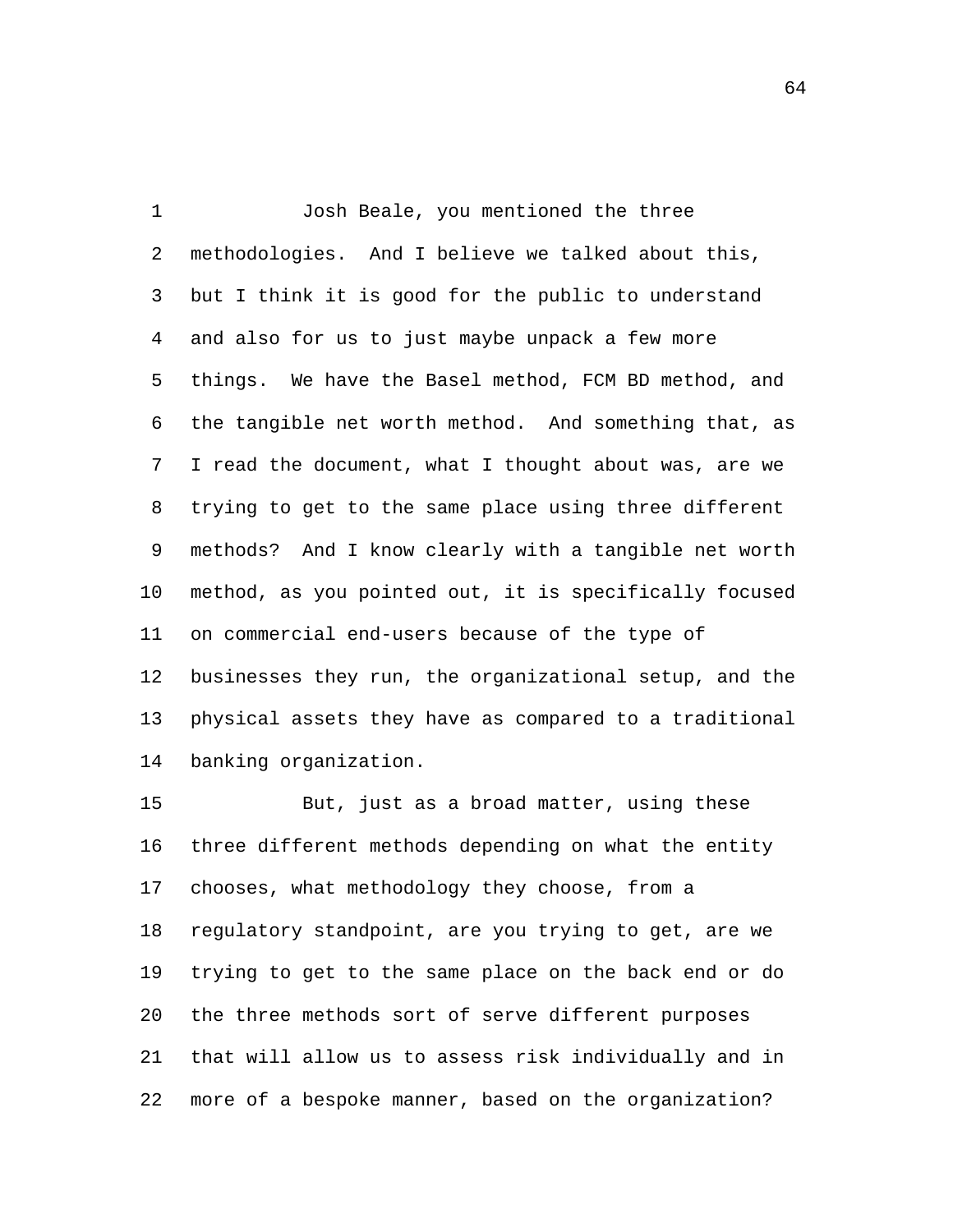MR. BEALE: My personal view is that each of the methods requires capital at the end of the day. How you get there is obviously very different. So in my mind, it is better to have something than nothing. But we acknowledged in the 2016 release that we needed diversity because of the large number of diverse registrants that we had. And we knew that several of them were already maybe subject to a capital rule or by the effect of their parent organizations. So each of the methodologies will likely result in different conclusions as to what their specific quantitative capital will be. But I think, as a whole, all of that is intended on achieving the regulatory purpose behind capital, which is to have something there at the end of the day for wind-down of operations and cover holistically entry-level risk at the organization. 1 2 3 4 5 6 7 8 9 10 11 12 13 14 15 16 17 COMMISSIONER BEHNAM: Great. Thanks. Jennifer, you discussed -- I believe it was you -- briefly about internal modeling. That was a question and a comment that had come up, and it has been an issue I know from a policy perspective for a number of years. And I think the commenters focused 18 19 20 21 22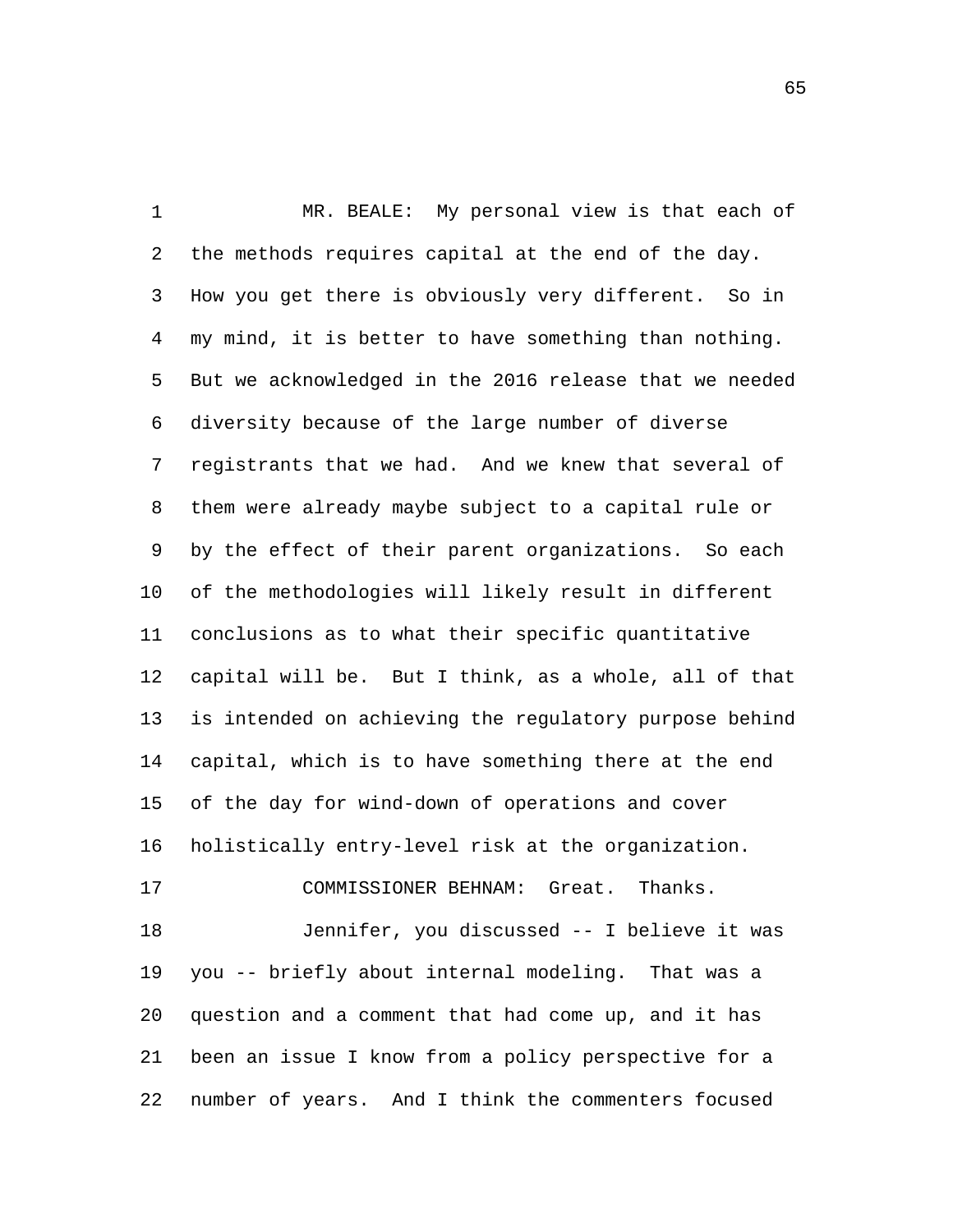on the challenge of getting model approvals from the regulators. Can we talk a little bit about maybe what the process is in terms of model when an entity chooses a specific type of model methodology and then what the relationship is and what the conversations are with the regulator? And given the sort of vast pool of regulators that some of these organizations have to deal with -- they have different methodologies for Prudential Regulators versus different market regulators and how this sort of all comes together. 1 2 3 4 5 6 7 8 9 10 MS. BAUER: Sure. And I may include Rafael here. 11 12

13 COMMISSIONER BEHNAM: Sure.

MS. BAUER: But, to start, the proposal, the 2016 proposal, provides that the swap dealers can apply for approval to use models to calculate market risk and credit risk charges. And those would VAR models. And we included a very substantial amount of qualitative and quantitative requirements for those models. So the models that they submit have to meet those qualitative and quantitative requirements. And then they would be verified to meeting those by the 14 15 16 17 18 19 20 21 22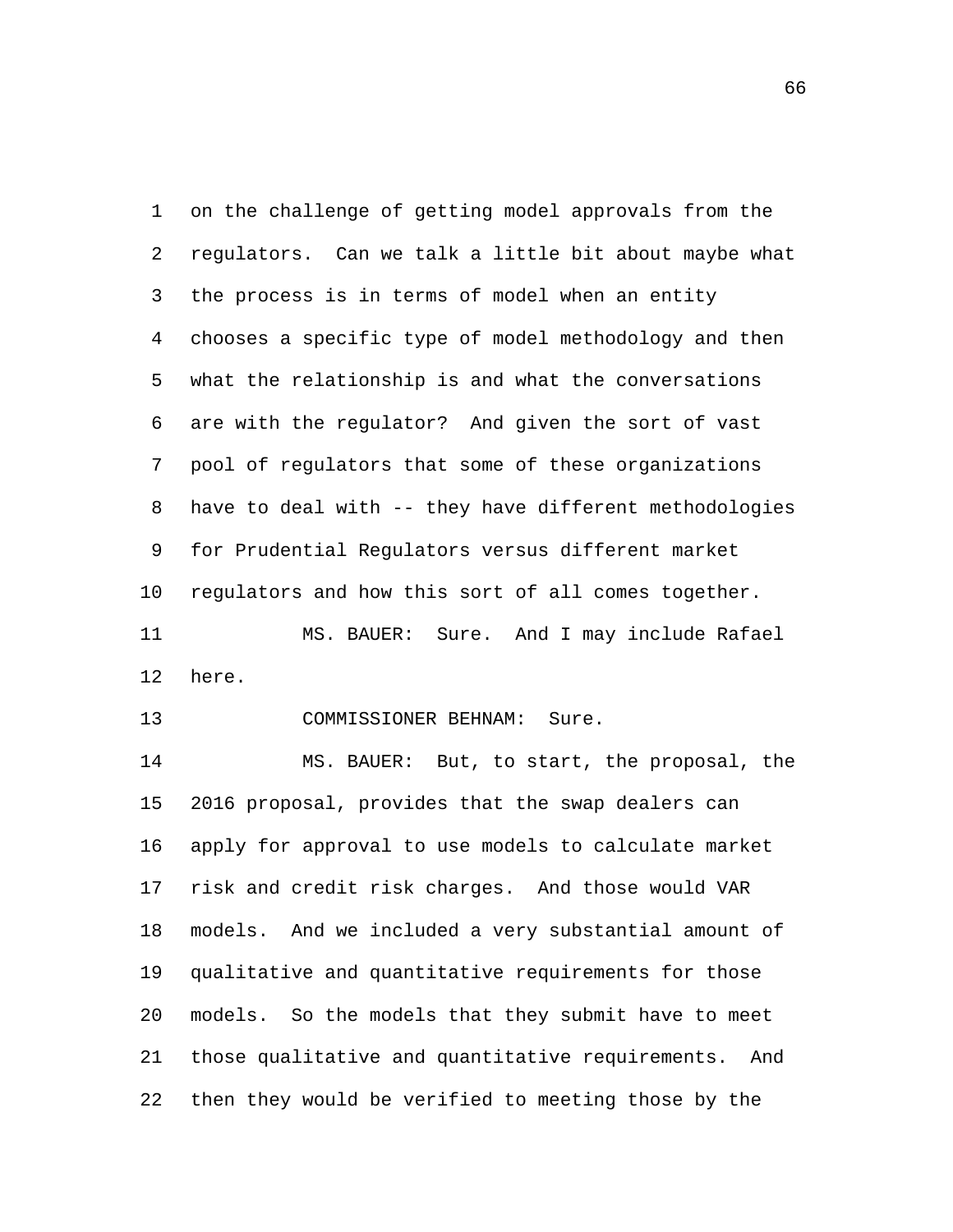NFA. And then once that process is completed, they would be approved to use those models. 1 2

So the concerns of commenters were, "That is going to be quite a process. It is going to take some time." In the meanwhile, if they had to use standardized charges, that may be a competitive disadvantage because those were perceived to be a much higher and onerous capital charge. So that is essentially what we are -- the submitted language that was asked for by a commenter was to attempt to leverage off of existing reviewed, approved models from other regulators so that NFA wouldn't have those also in the pipeline to approve. 3 4 5 6 7 8 9 10 11 12 13

If it is a Basel-based model, it has been approved by a Basel-type regulator or the SEC. That would be considered to be good for the purposes of starting to use those same model processes. 14 15 16 17

And the qualitative and quantitative requirements that govern these models that we have imported are very consistent with those same types of reviews of other regulators. So that I think was the reason for that suggestion to the Commission to 18 19 20 21 22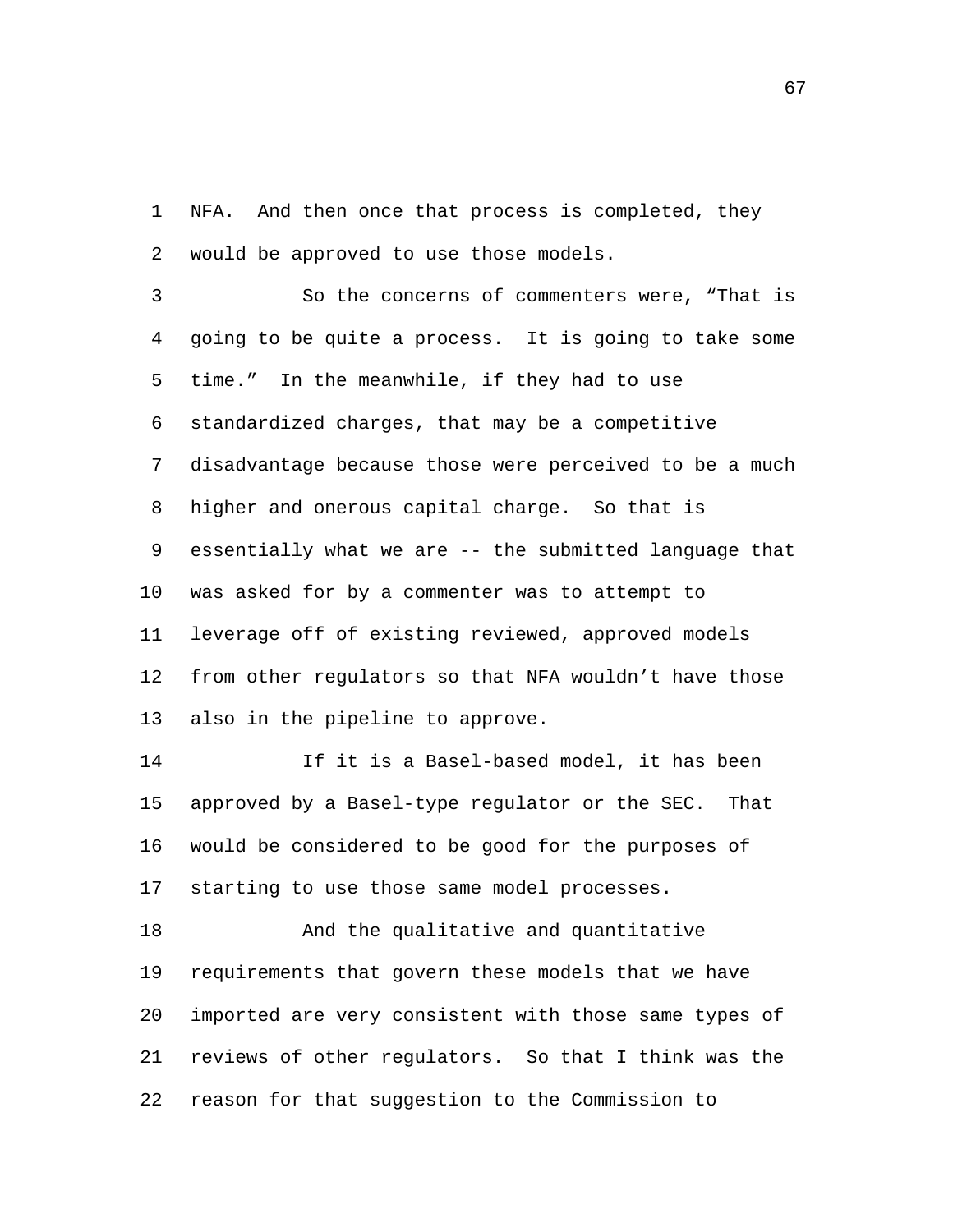1 consider.

And I will let Rafael talk about what he thinks the model approval process for NFA would actually consist of. 2 3 4

MR. MARTINEZ: Thank you, Commissioner Behnam. 5 6

So, first, I want to just mention in response to a prior question you had about the objective of the rule, are we trying to get to the same place, and we definitely are. We are trying to get to the safety and soundness of these swap dealers ultimately. 7 8 9 10 11 12

There are the three alternative methods. And they are structured differently. So there is the banking approach, the broker-dealer FCM approach, and the tangible net worth. And they are structured differently, but whenever they use models, the models are used only to try to estimate the risk of the portfolio over all the market risk and then the risk of the specific relationship with a counterparty, and that is a credit risk. And in all cases, they are using at the moment the same underlying model, which 13 14 15 16 17 18 19 20 21 22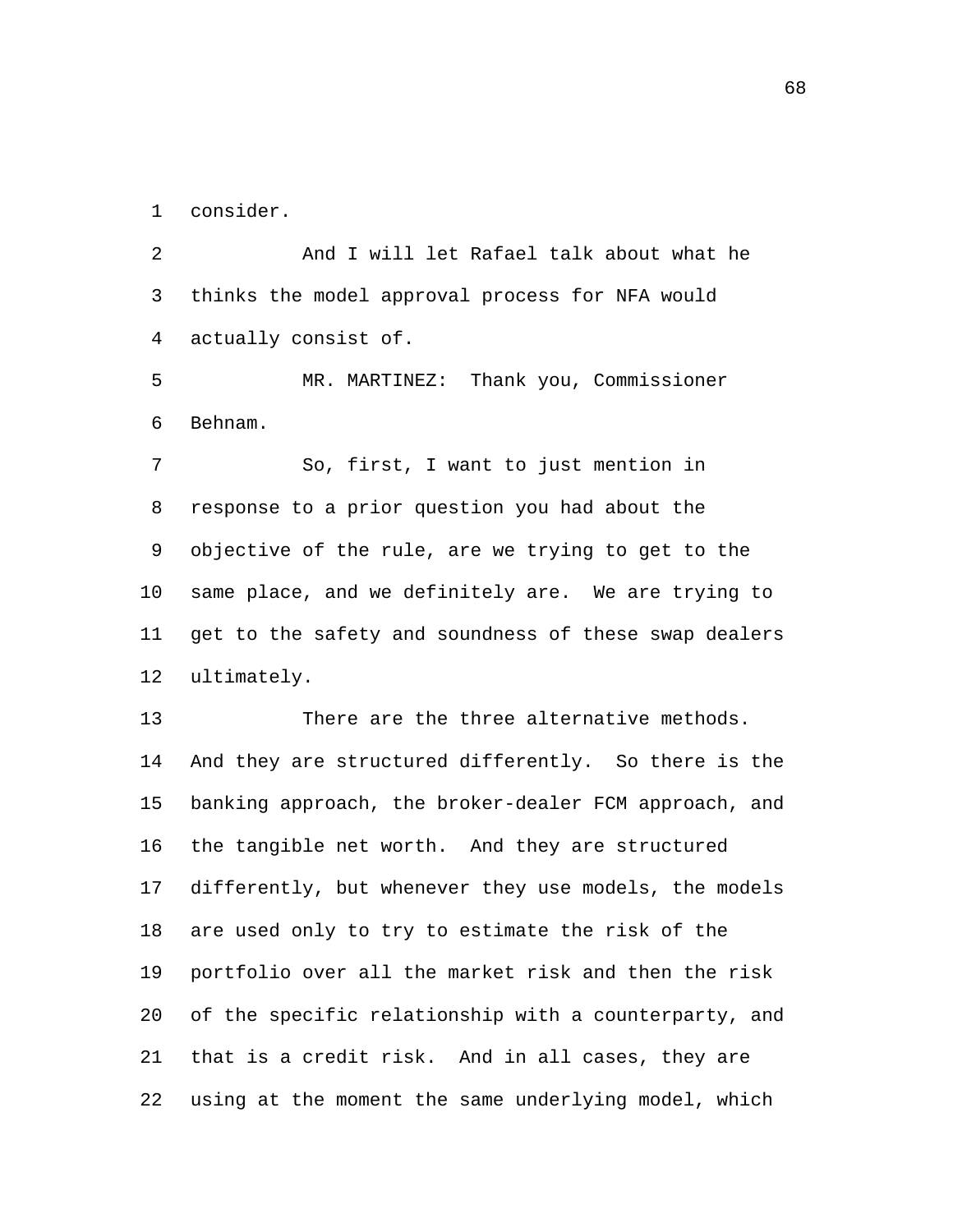is the Basel-based model. That may change. It has been changing for I think forever. They are just always changing. There were changes after the crisis, and there are some that have not been fully adopted. But do we intend to use those same models? 1 2 3 4 5

So there is really just one style of model, which is the one that these globally followed and established by Basel. And I think there are over 90 countries that are represented in Basel. So it is really the global standard. That is what we plan to use. 6 7 8 9 10 11

One disadvantage of this is that there might be calibrations of the specific parameters that had been made by the people that participate in Basel, which are generally the central banks of countries that might put more emphasis and more detail in certain parts of the financial world that may not be exactly the ones that our dealers follow. So there might be a need for recalibration of some parameters possibly. We will have to learn with experience. By the way, that is a way I think about the  $-$ - whether 8, 6, or 4, there is no change of structure, no change of 12 13 14 15 16 17 18 19 20 21 22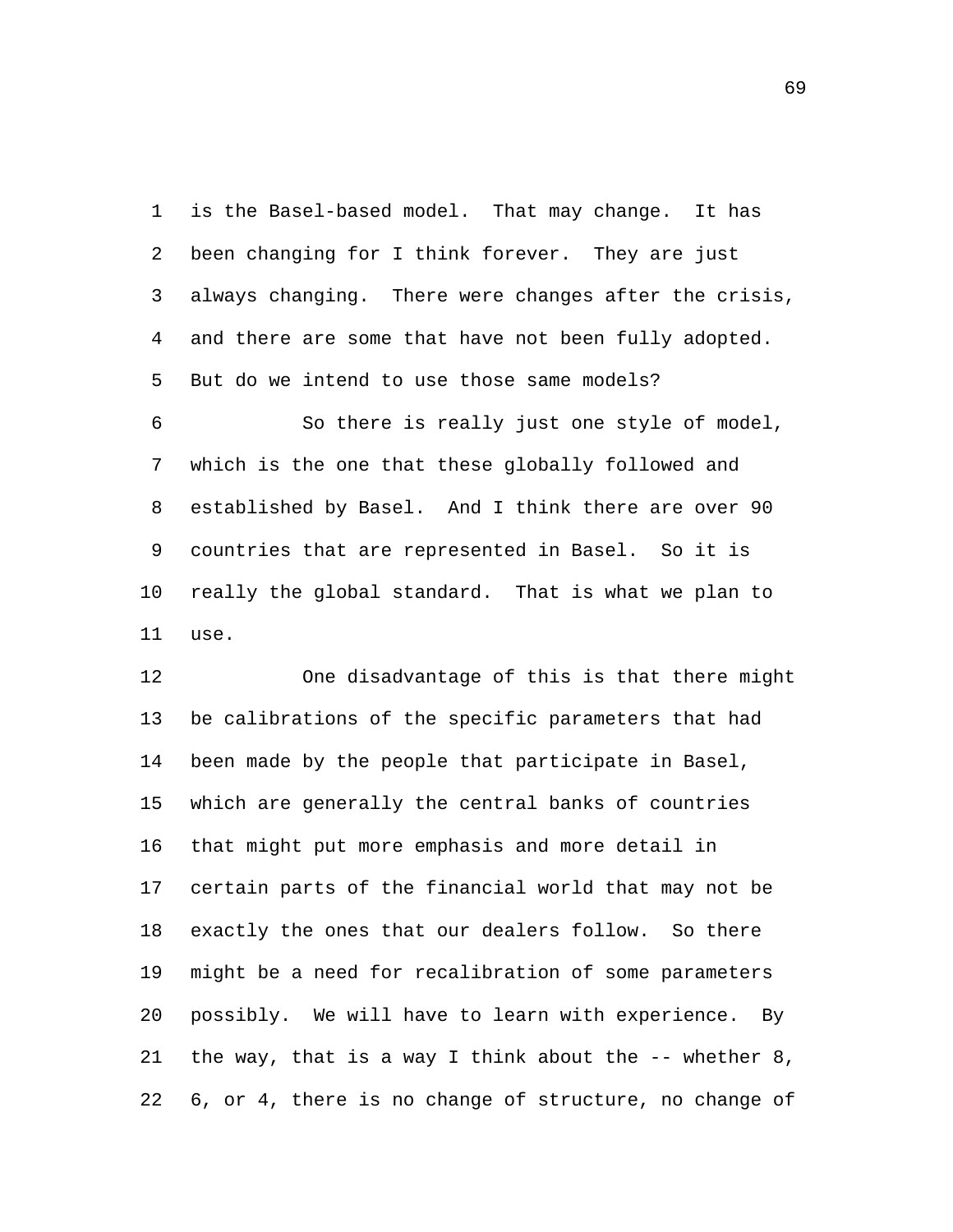the proposal. It is a question of recalibrating some parameters. And I think that that just is appropriate. 1 2 3

Then, finally, the advantage of having these Basel models is that there is generally -- we have a lot more people looking at how they perform. We can get informed by the global experience. It is very difficult to find people that can do the examinations and the approvals and the governance of these models and the examination and all of this of these models. So following the global standard allows us to tap into a pool of experts and specialists that we don't need to have somebody who knows the CFTC way, but, you know, it follows that process. It is more generic. 4 5 6 7 8 9 10 11 12 13 14 We do think it is going to be a big 15

challenge to do the approval and the ongoing monitoring of this. We are going to be relying like we have. In the case of, for example, the uncleared margin, we are going to be relying heavily on the NFA. And we are going to have to have a program in how we work with the NFA to ensure that the oversight is appropriate. And it is a challenge, and we will be 16 17 18 19 20 21 22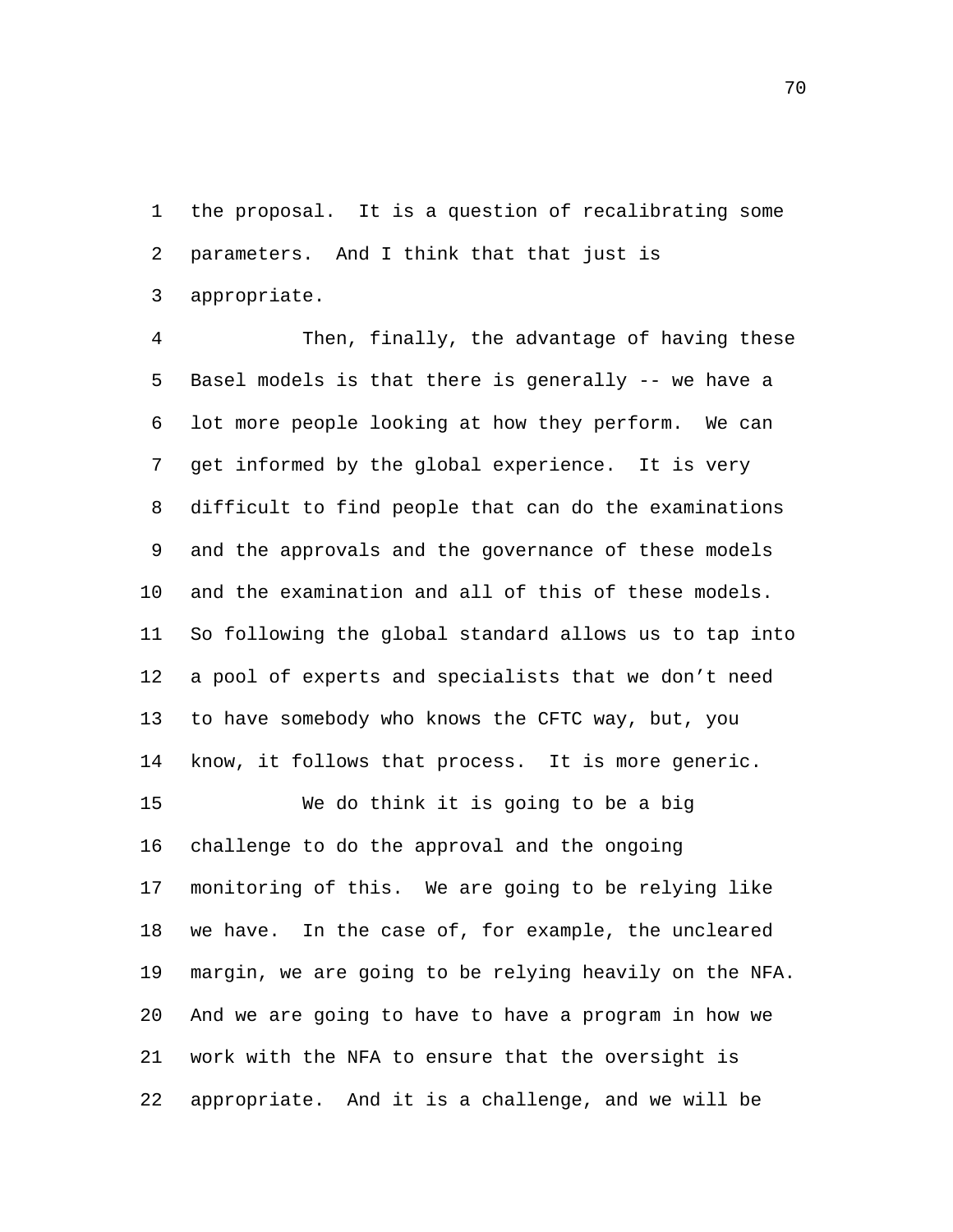looking for help from the Commission in developing that program. 1 2

MR. STERLING: Just to add briefly -- sorry, Mr. Commissioner -- we are indeed actively working with the National Futures Association to design that very kind of process when, indeed, we do get a final rule to implement. 3 4 5 6 7

8 COMMISSIONER BEHNAM: Thank you.

Two final things. And then I am going to get through my statement. I associate myself with Commissioner Berkovitz about the comment about harmonization. I know, Director Sterling, you pointed out 4s(e). And harmonization is an absolute key priority for the agency and has been for decades, as long as we have existed. It is good from a regulatory perspective. It is good from a market participant perspective. But certainly, having read the document, there is a lot of mention of harmonizing with the SEC, which has recently finalized some of its capital rules. But I caution a full-on sort of head-first approach to harmonization given the fact that we have unique markets; different risk perspectives; and, of 9 10 11 12 13 14 15 16 17 18 19 20 21 22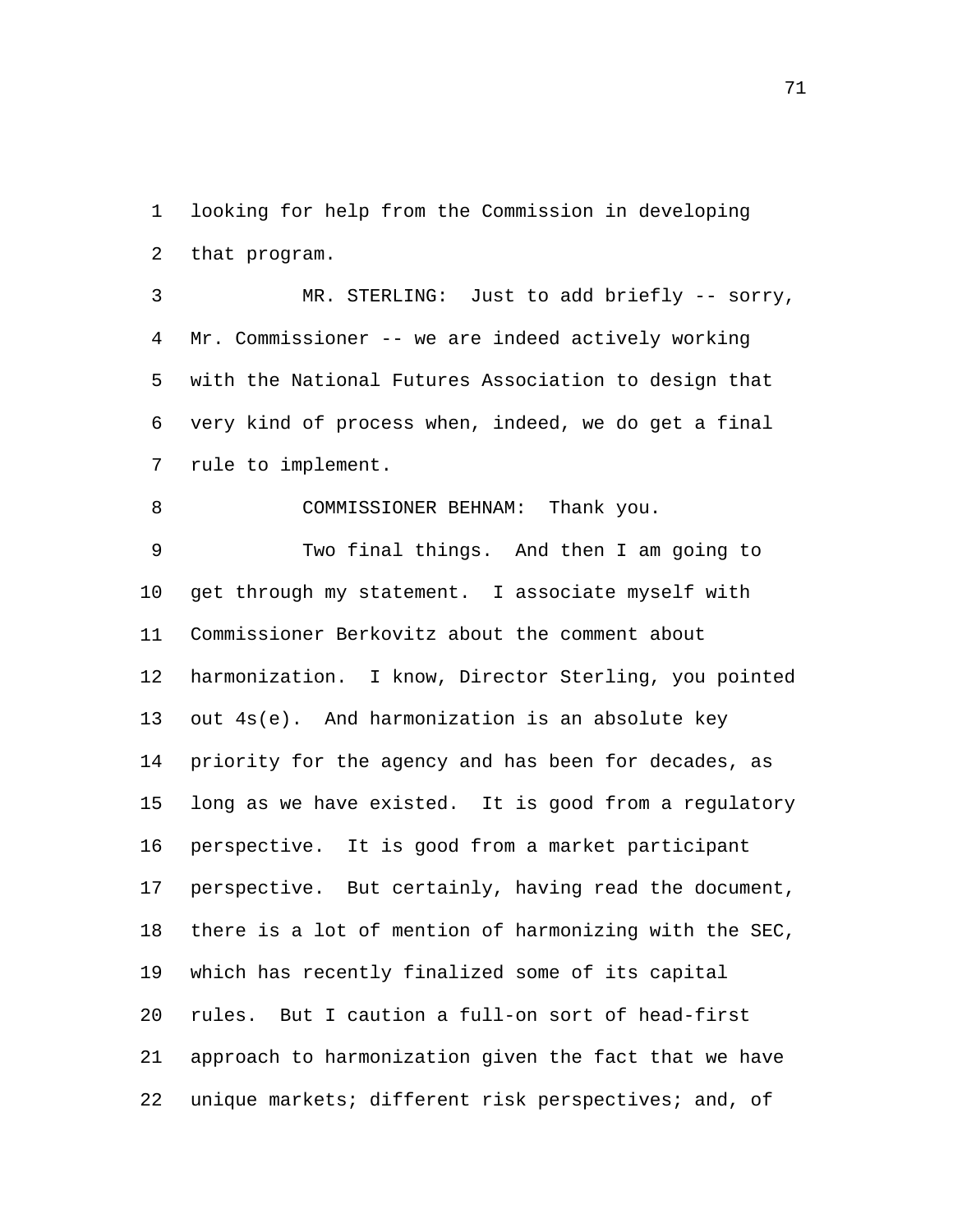course, as Commissioner Stump pointed out, a very diverse participant pool. 1 2

I will end off on just a note. I don't even need to make this a question and answer, but this is really the reason that I am, unfortunately, not going to be able to support the rule proposal. Yes, the core of it is opening up the comment period again from the 2016 rule. But there are a number of questions, additional questions. And I will just point out the leverage ratio question. If I am correct, that was not in the 2016 or the 2011 document and also the alternative compliance mechanism, which is an SEC rule and is also not in our 2016 proposal. 3 4 5 6 7 8 9 10 11 12 13

I understand the thrust of the document is focused on the 2016 proposal, which I think is important. I applaud both the chairman and you for working on this, but given the fact that we are adding new questions, which are proposing new ideas, which require new data and new different ways of thinking about the capital rule writ large, there is too much risk in my mind for going astray from what we are presenting to the public, which is just at its core a 14 15 16 17 18 19 20 21 22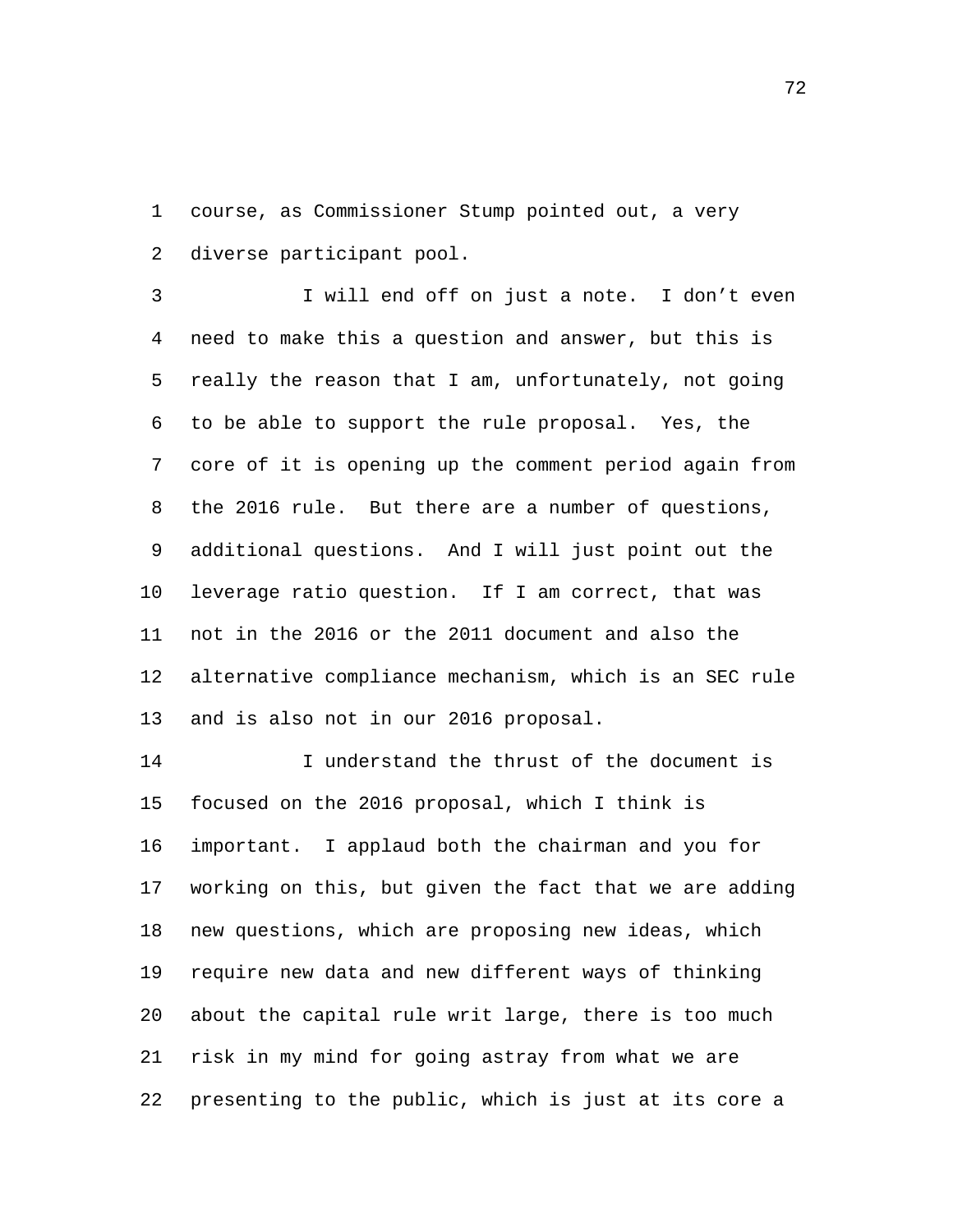reopening of the comment period. So I am going to stop there and read my statement, and then I will be all finished up, Mr. Chair. 1 2 3

I respectfully dissent from the CFTC's decision today to reopen the comment period and request additional comment on proposed regulations and amendments to implement section 731 of the Wall Street Reform and Consumer Protection Act, which requires the CFTC to establish capital rules for all registered swap dealers and major swap participants that are not banks, including nonbank subs of bank holding companies, as well as associated financial recordkeeping and reporting requirements. While I would have been comfortable supporting the reopening as a matter of moving this critical Dodd-Frank rule forward to finalization, to the extent it introduces supplementary avenues for future rulemaking, such as a leverage ratio requirement, it is a deception. 4 5 6 7 8 9 10 11 12 13 14 15 16 17 18

Impulsively inviting comment on matters tangential to the 2016 capital proposal, but perhaps relevant to determining appropriate capital standards and methodologies, as opposed to a thoughtful 19 20 21 22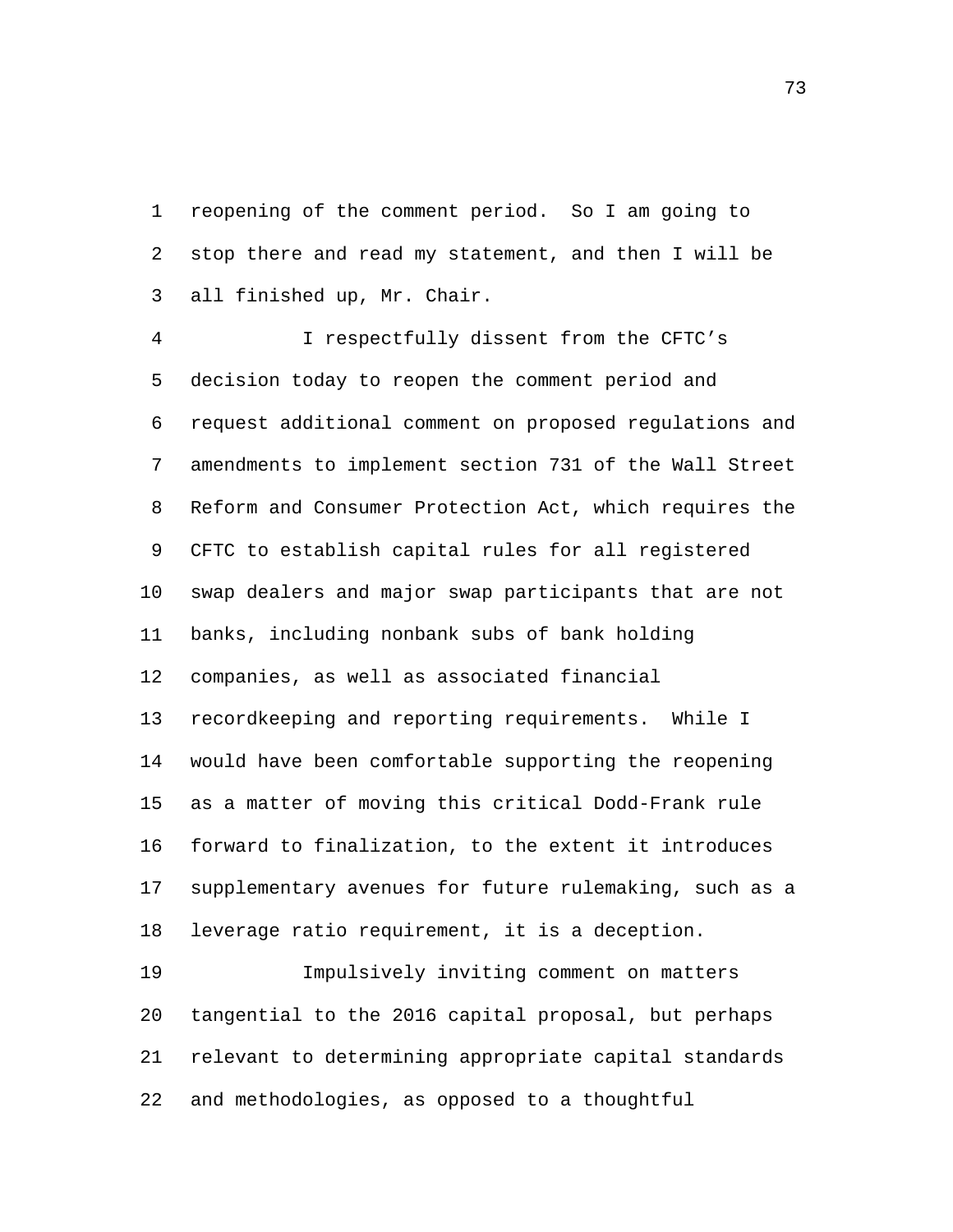re-proposal, sacrifices discipline for expediency, and runs afoul of proper process for notice and comment. I will not be complicit in supporting Commission action that I believe could invite backdoor rationalization when finalization is before us. The public deserves and our integrity demands that we play by the rules. 1 2 3 4 5 6 7

Today's action is a reopening of the comment period and a request for comment, rather than a true proposal. And, thus, the 2016 capital proposal remains the only concrete indicator to the public of the Commission's intentions. If the 2016 proposal is an extreme overshoot, the appropriate way to provide the public with an opportunity to comment is to issue a re-proposal. Asking further questions without a clear signal as to where the Commission is going, at the minimum, risks further slowing this nearly 10-year effort to finalize a capital rule by adding an unnecessary step to the process in the form of a re-proposal at some time in the future and, at worst, incites the agency towards an exercise in creative reasoning outside the bounds of process. 8 9 10 11 12 13 14 15 16 17 18 19 20 21 22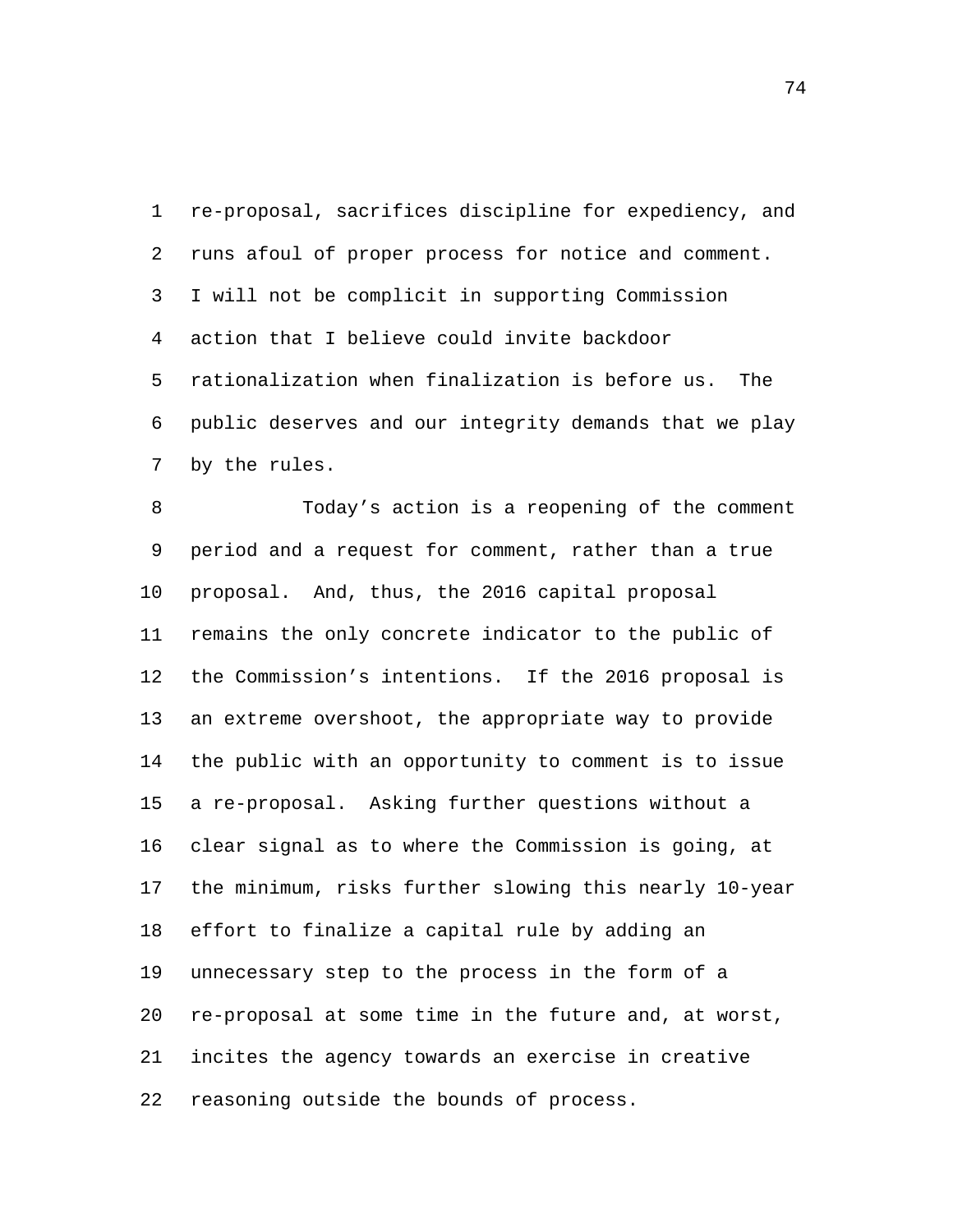Too often over the last couple of years, I believe this agency has slowed its own progress by snaking outside clear Administrative Procedure Act trajectories and adding unnecessary steps to the rulemaking process. In part, I fear that we are doing the same thing today. The competing threads throughout the reopening make it harder for the public to discern what the Commission is proposing to do and will make it more difficult to effectively comment on the existing proposal from 2016. This creates undue risk under the APA and, arguably, poisons the well in regard to the reachable goals of this new request for comment. 1 2 3 4 5 6 7 8 9 10 11 12 13

To reiterate sentiments made in my first speech as a CFTC commissioner, capital is a cornerstone financial crisis reform that is critical to protecting our financial institutions and the financial system as a whole, specifically from systemic risk and contagion but also from unintended consequences if capital and margin levels are applied and set without due regard to the uniqueness of our financial markets and market participants. I 14 15 16 17 18 19 20 21 22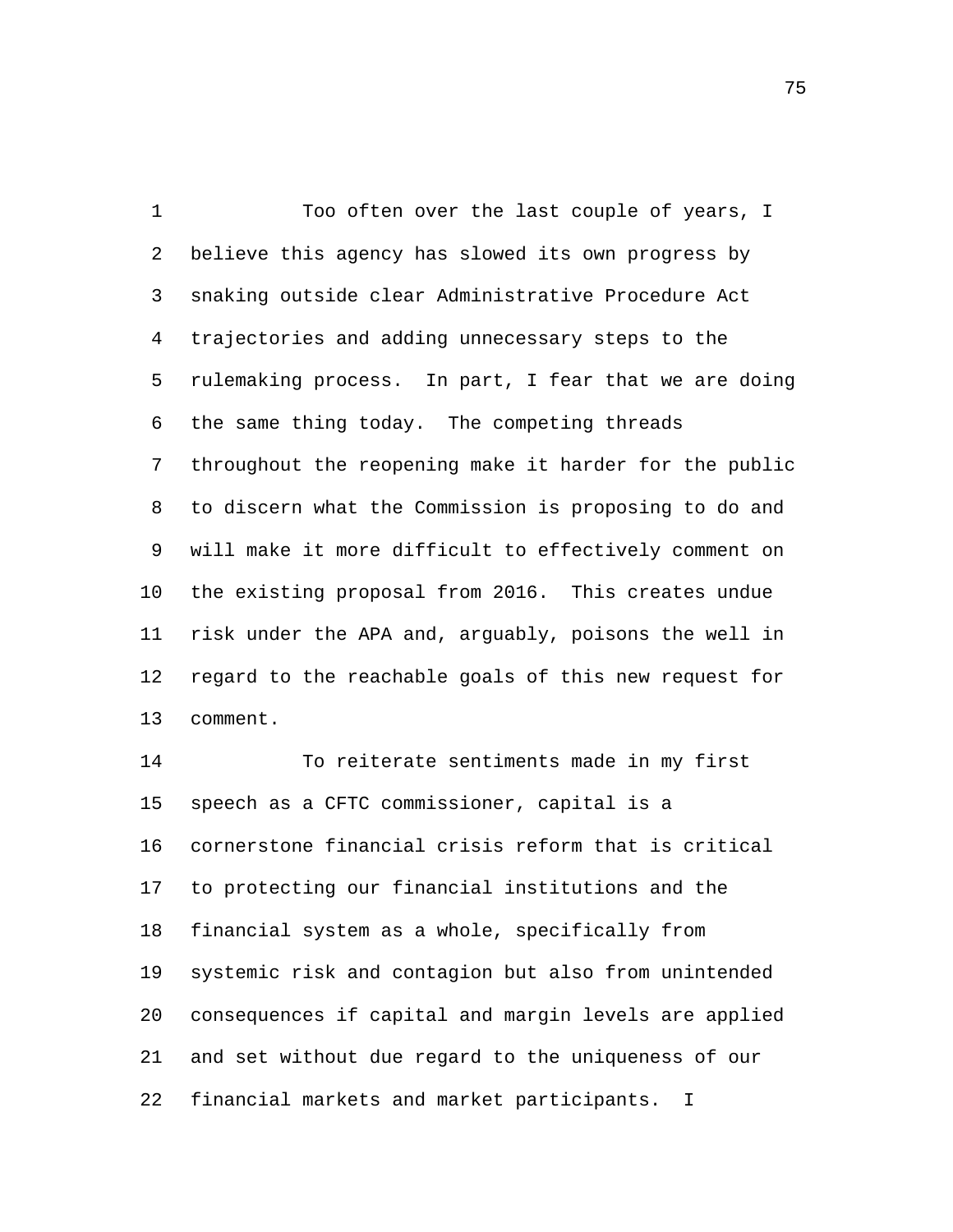appreciate that in moving forward, we must heed our directive to establish capital standards appropriately and in due consideration of other activities engaged in by swap dealers and major swap participants such that we ensure that we do not penalize commercial endusers who need choices and benefit from competition in our markets. 1 2 3 4 5 6 7

The reopening's overarching premise is that the chosen response to certain uncertainties at the time of the Commission's prior proposals resulted in recommending standards that, in application, could in no way be justified as appropriate to offset the greater risk to swap dealers and major swap participants and the financial system such that the only solution for the potentially extreme overshoot is to dial it back. With the passage of time comes a nagging amnesia to the pain that the crisis brought on American households and the global economy. We cannot forget that undercapitalization was at the heart of the crisis. 8 9 10 11 12 13 14 15 16 17 18 19  $20^{\circ}$ 

The overall changes to the derivatives market over the last several years, the Commission's 21 22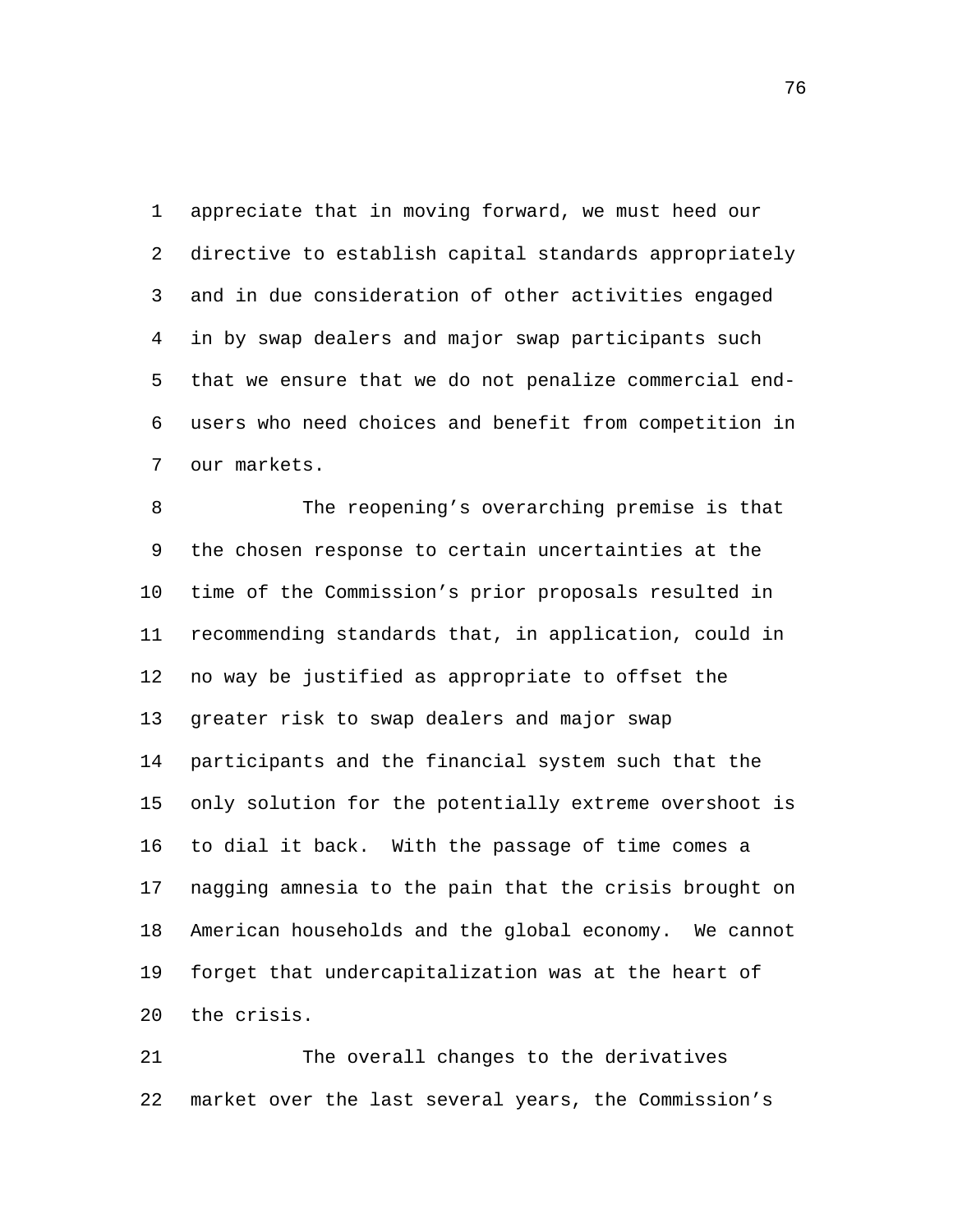adoption and implementation of margin rules for uncleared swaps and growing knowledge and experience with swap dealers and recent movement by the Securities and Exchange Commission in finalizing capital, margin, and segregation requirements as well as financial reporting requirements for security-based swap dealers and major security-based swap participants provides a reasonable basis for affording the public an opportunity to reevaluate the 2016 proposal. However, to the extent the reopening seeks additional comment on both broader issues of harmonization and more targeted proposals regarding what amount of capital is appropriate and what methodology is used, its focus on solidifying a datadriven approach should send a strong signal that the Commission must justify its final determinations with respect to capital standards. 1 2 3 4 5 6 7 8 9 10 11 12 13 14 15 16 17

To reiterate, I would have liked to support today's Commission's action. To the extent it would move us toward a final rule on a matter that is critical to the safety and resiliency of our markets, the supplemental concepts for consideration and 18 19 20 21 22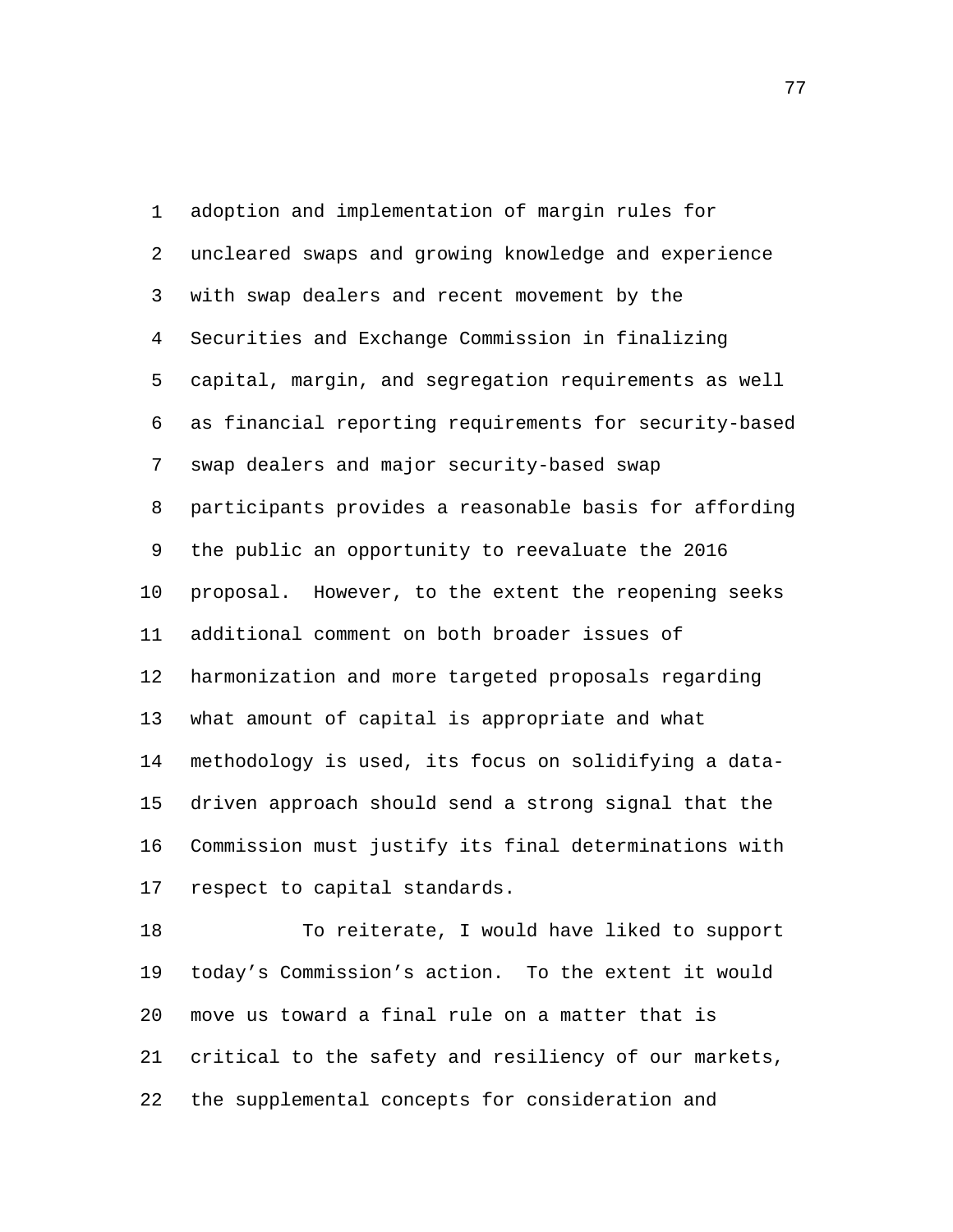overarching premise that we overshot the mark badly in 2016 raises concerns. If the '16 proposal is an extreme overshoot and if there are alternative methodologies and concepts to consider because of new market data since then, the appropriate way in my view to provide the public with an opportunity to comment is to issue a re-proposal. 1 2 3 4 5 6 7

While I would have liked to stand with my fellow commissioners today in supporting this first step towards a final capital rule, I cannot justify it under these circumstances. 8 9 10 11

Again I would like to thank the staff for all of your hard work. I really appreciate the time you have given me and my staff. And I certainly look forward to working with you and the chairman in the future to get this rule done in an appropriate way. 12 13 14 15 16 CHAIRMAN TARBERT: Thank you very much, 17

Commissioner Behnam. 18

19 Commissioner Quintenz?

COMMISSIONER QUINTENZ: Thank you, Mr. 20

Chairman. 21

22 I think what I am going to do is read my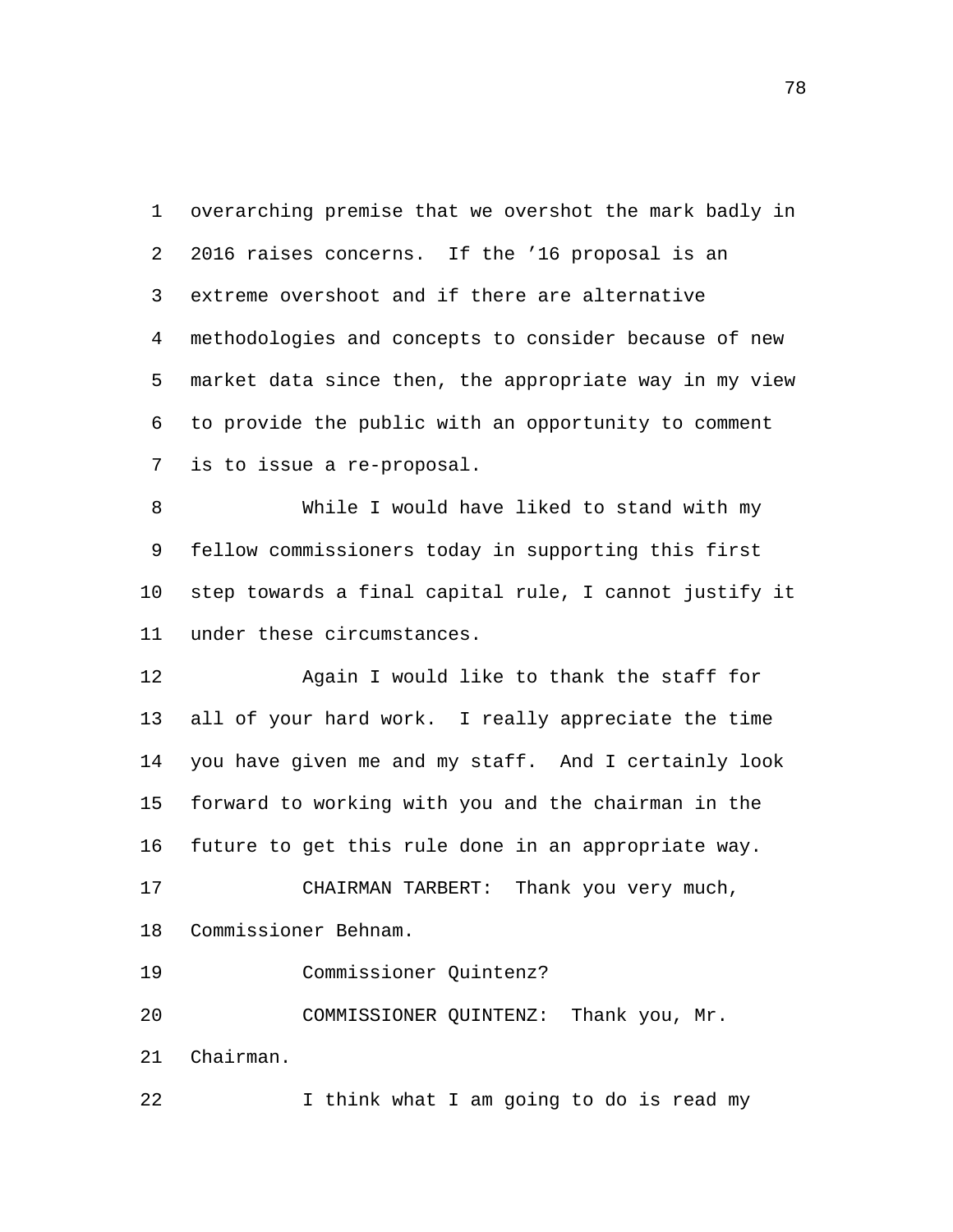statement on the rule first and then maybe ask some follow-up questions from it because, with all due respect to my colleagues, I significantly disagree with a number of the characterizations of this, as well as what constitutes a recollection of what occurred. And I would like to either set the record straight on that or at least provide my opinion. I have long said that finalizing capital requirements for FCMs and swap dealers is perhaps the most consequential rulemaking of the post-crisis reforms to get right. 1 2 3 4 5 6 7 8 9 10 11

The financial crisis exposed serious vulnerabilities in the financial system uncollateralized, opaque, bilateral exposures, which under the right circumstances could have and ultimately, did cause a panic and liquidity freeze due to concerns around that counterparty credit risk. This panic in my opinion transformed a significant recessionary event into the crisis as we know it. Importantly, since the financial crisis, global regulators, and certainly those in the U.S., have implemented many policy reforms, like central clearing 12 13 14 15 16 17 18 19 20 21 22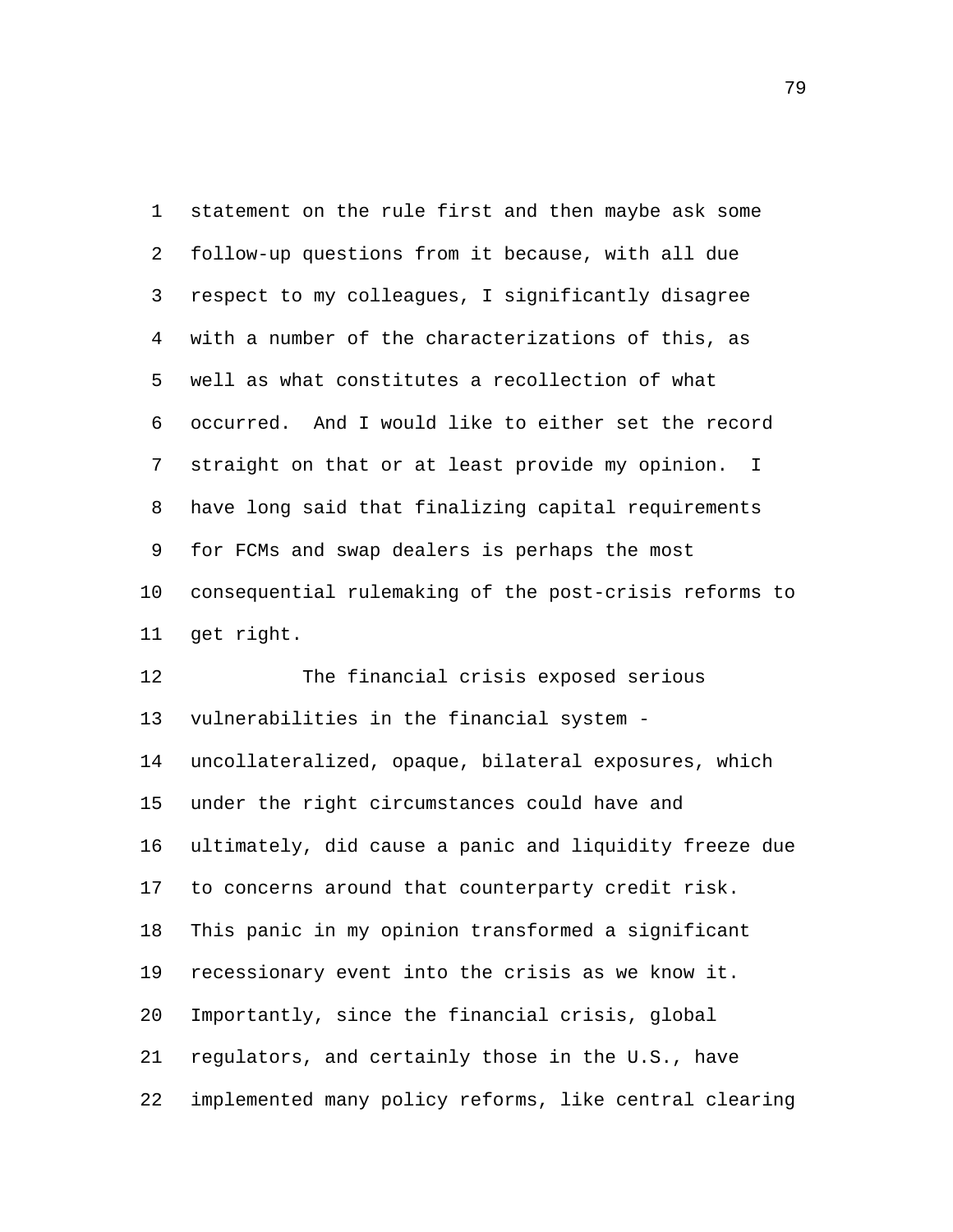and margin for uncleared swaps, designed to bring transparency to those exposures. 1 2

I have long lamented prior regulators' implementation of important swaps market regulatory reforms by viewing them in isolation of each other, trying to calibrate each of them in a way that it alone could have prevented the crisis. In fact, I think the elegance of the reforms is that they work together and build upon each other. 3 4 5 6 7 8 9

Therefore, in my view, it is wrong to think of capital in terms of what levels should have existed during the financial crisis that could have prevented it from occurring. Very few capital regimes, in my opinion, could have provided the market with enough certainty given the size, nature, and the opacity of those exposures, to have removed the possibility of the panic. And those regimes that could have done that would have rendered the swaps market obsolete or uneconomic. Therefore, regulatory capital regimes implemented to respond to the last crisis need to respect the increased transparency and the certainty, which other reforms have already brought to the 10 11 12 13 14 15 16 17 18 19 20 21 22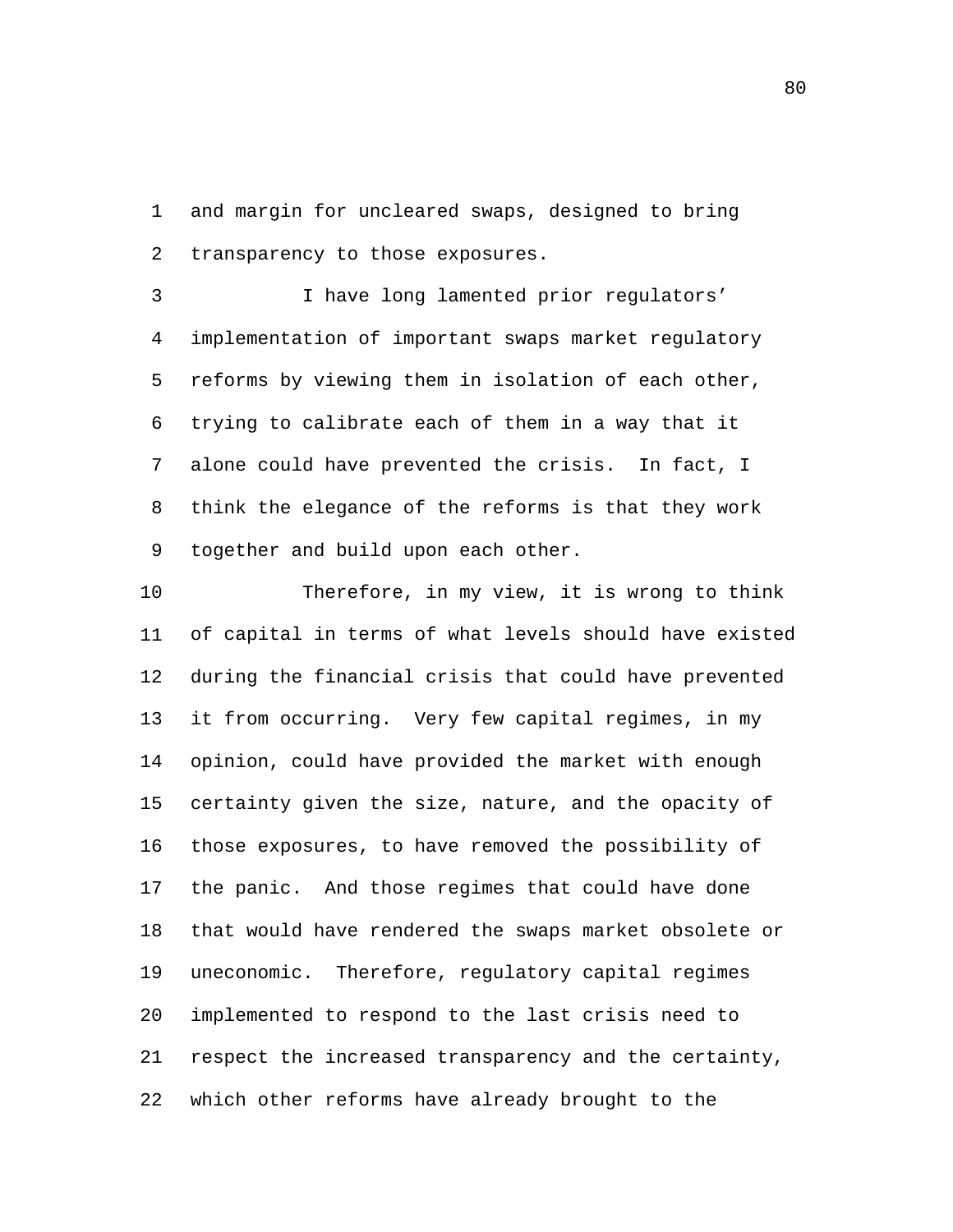market. I believe we are asking the right questions in this reopening to respect that progress in calibrating our own capital regime appropriately. 1 2 3

The final pillar of our Dodd-Frank Act reforms, capital, ensures that firms are able to continue to operate during times of economic and financial stress by providing an adequate cushion to protect them from losses. Just as important as the safety and soundness of individual firms, capital is designed to give the marketplace as a whole confidence that any one firm has a high probability of surviving the next crisis. 4 5 6 7 8 9 10 11 12

Capital requirements also create important incentives that drive market behavior. The cost of capital may be the most determinative factor in a firm's decision to remain or become a swap dealer or to continue to provide clearing services to clients in the case of an FCM. If capital costs are too expensive or too inappropriately calibrated, firms will restrict certain business activities, end unprofitable business lines, or in some cases exit the swaps or futures markets altogether, which we have 13 14 15 16 17 18 19 20 21 22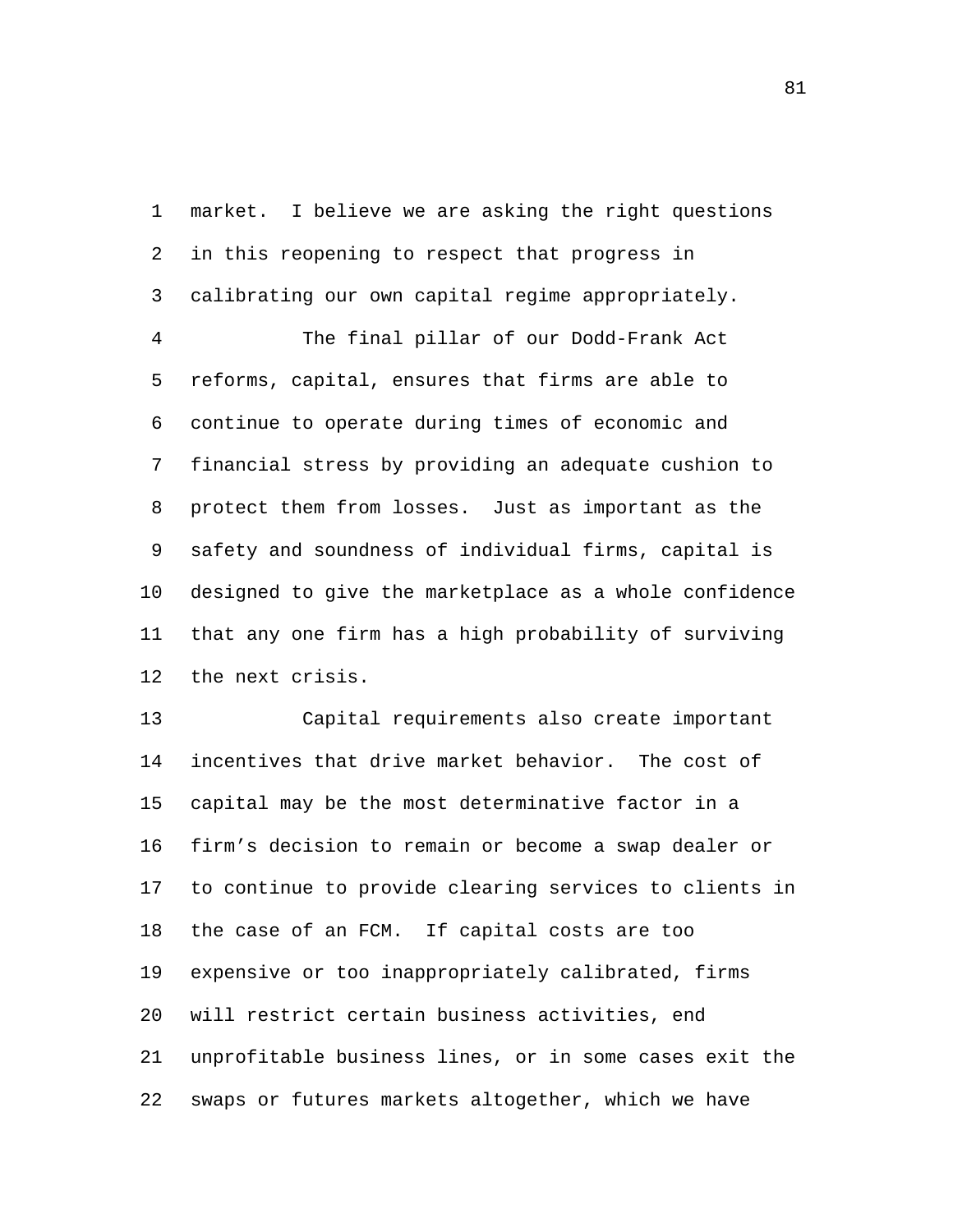already seen. As a result, over time, the swaps and futures markets would become less liquid, less accessible to end users, more heavily concentrated, and less competitive. These are not the hallmarks of a healthy financial system. And, in fact, I think they are all things that a lot of us on this dais have expressed concern about. 1 2 3 4 5 6 7

Therefore, appropriate capital levels are directly linked to both the health and the vibrancy of the derivatives markets and to the sustainability of the entire financial system more broadly. To promote a vibrant derivatives market, I believe it is critically important that the CFTC finalize a capital rule that is appropriately calibrated to the true risks posed by an swap dealer's or FCM's business. 8 9 10 11 12 13 14 15

So I am pleased to support the reopening and the request for comment before us today. This document solicits comment on key issues that the Commission must get right in the final rule to ensure that capital requirements are appropriate and commensurate to a firm's risk. 16 17 18 19 20 21

22 I appreciate that market participants have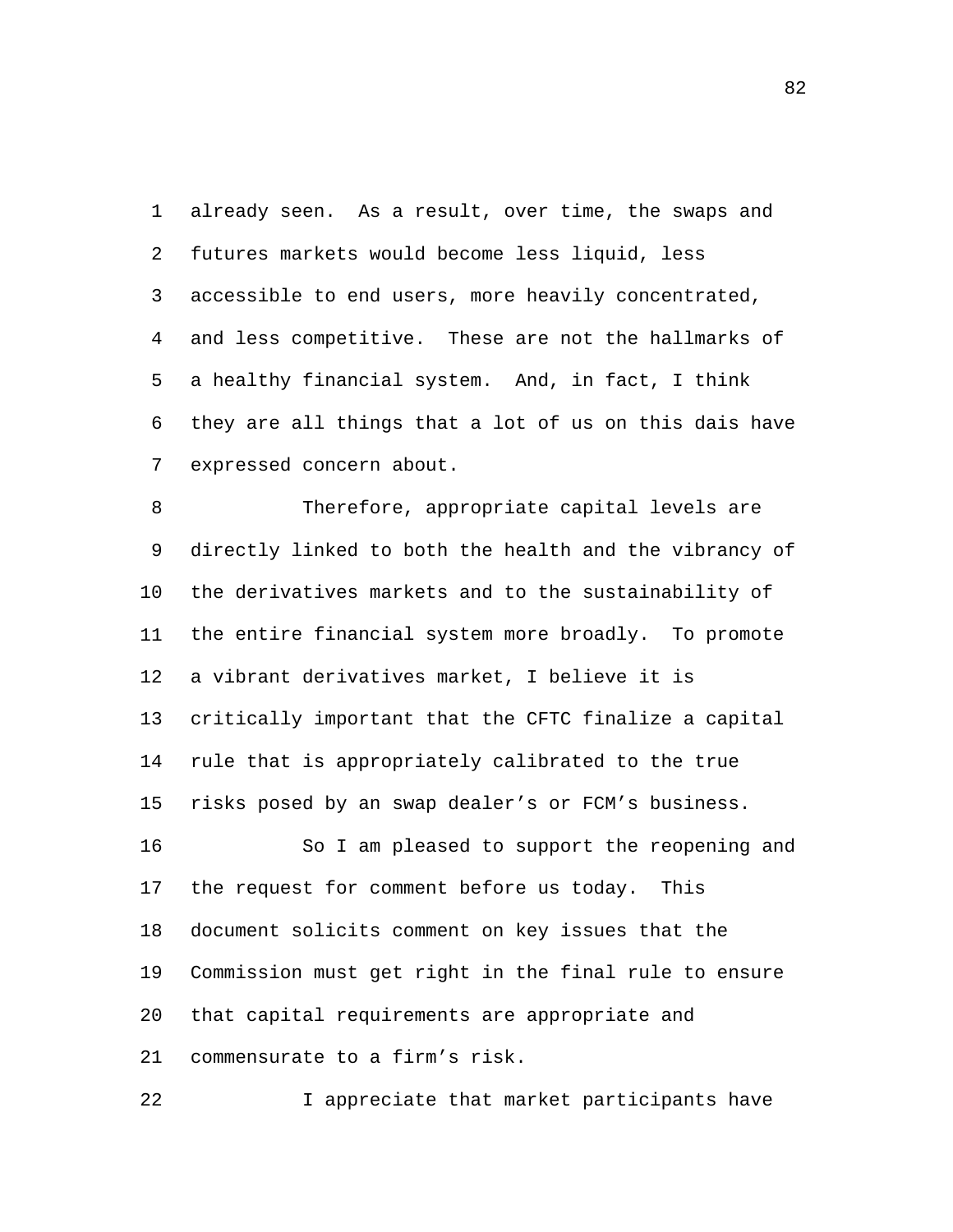commented on two prior capital proposals already and the Commission will continue to consider all past comments in moving forward with any final rule. Nevertheless, I hope commenters use this opportunity to provide the Commission with much-needed data and quantitative analysis demonstrating the impact that various choices contemplated would have on a firm's minimum capital level and, by extension, on that firm's ability to participate in the market and adequately service its clients. Data is going to be vital, and should always be vital, to the Commission's ability to evaluate various capital alternatives and identify those alternatives that would render certain business lines uneconomic. 1 2 3 4 5 6 7 8 9 10 11 12 13 14

Let me talk just briefly about the 8 percent risk margin amount. We heard from many commenters that of all of the alternatives, the 8 percent risk margin amount would act not as a capital floor, as intended, but, rather, be the primary driver of a firm's capital allocation and as a potential binding constraint across their business. And, whereas, FCMs are currently required to include in their minimum 15 16 17 18 19 20 21 22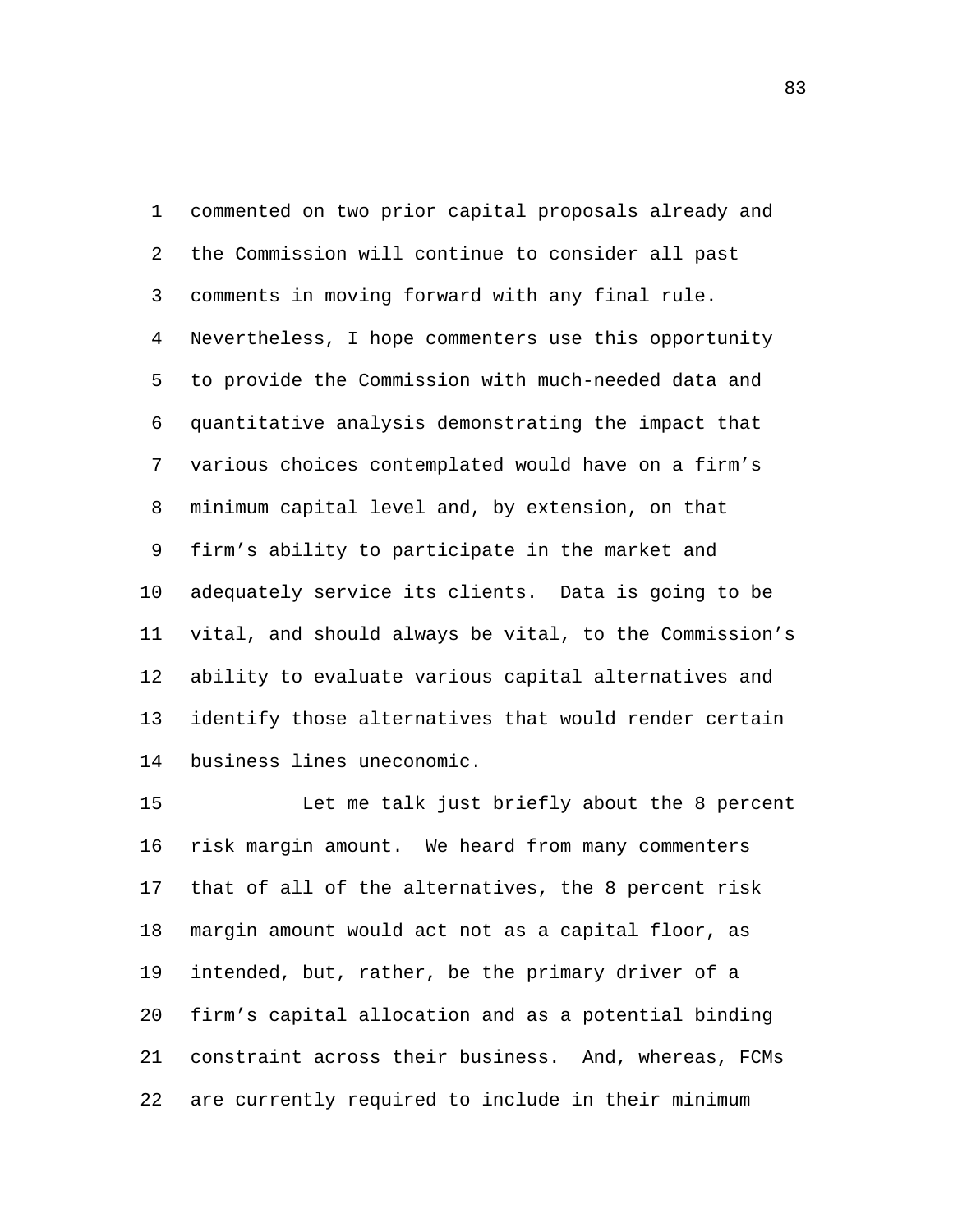capital requirement 8 percent of the margin required for their futures and cleared swaps customer positions, the 2016 proposal expanded the 8 percent risk margin amount to include proprietary futures, swaps, and security-based swap positions for FCMs and swap dealers electing the net liquid asset approach. 1 2 3 4 5 6

In addition to these proprietary positions being included in the risk margin amount, these FCMs and SDs would also be subject to capital charges on these proprietary positions. I hope commenters can provide us with data showing the capital costs of including proprietary positions for the first time in an FCM's risk margin amount. To the extent possible, it would also be helpful to see how different risk margin percentages or a different scope of products included in the margin amount impacts the minimum capital requirements for an actual or hypothetical portfolio of positions. 7 8 9 10 11 12 13 14 15 16 17 18

I have more that I will release in my full statement, but let me stop there and maybe just ask a couple of quick questions. Director Sterling, do you agree that it is important to have data to finalize 19 20 21 22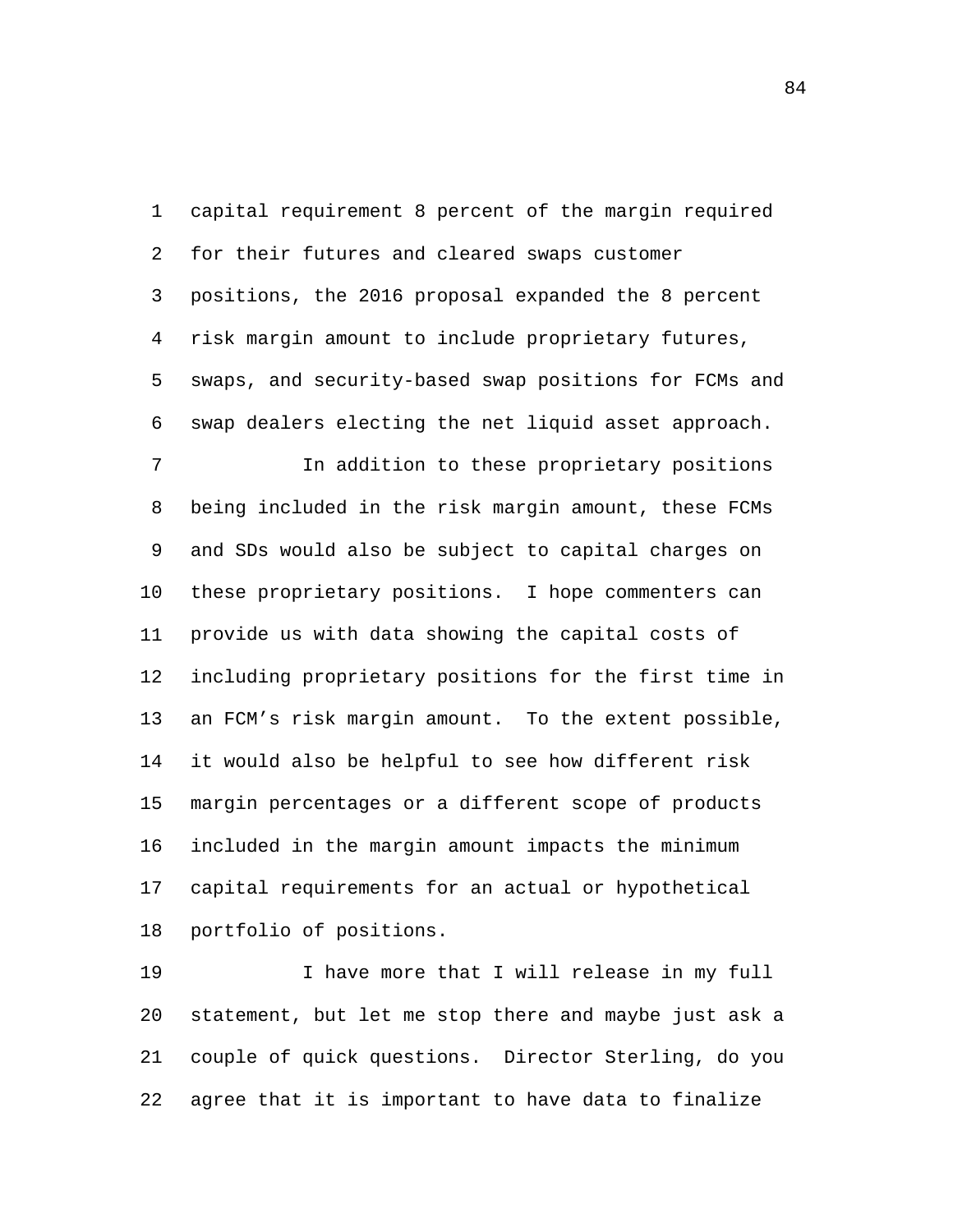1 this rule?

MR. STERLING: Wholeheartedly, Mr. Commissioner. 2 3 COMMISSIONER QUINTENZ: Do you feel as though we have that data currently? 4 5 6 MR. STERLING: No. COMMISSIONER QUINTENZ: Let me speak to Tom for a second. I feel like we have been having a capital conversation for about 10 straight months now. And I appreciate all of the hard work that you have put into helping our office understand the different regimes that are out there, as well as work with the SEC to make sure that the impact of various choices was well understood. And I think we can take a small amount of credit for what I think turned out to be a very good proposal from the SEC's perspective in terms of how it impacted a very broad part of our marketplace. 7 8 9 10 11 12 13 14 15 16 17 18

Maybe, Tom, I can ask you a kind of a direct question that -- in the 2016 proposal, we did suggest 8 percent. Was that number heavily data-driven or was it referenced through some other concept? 19 20 21 22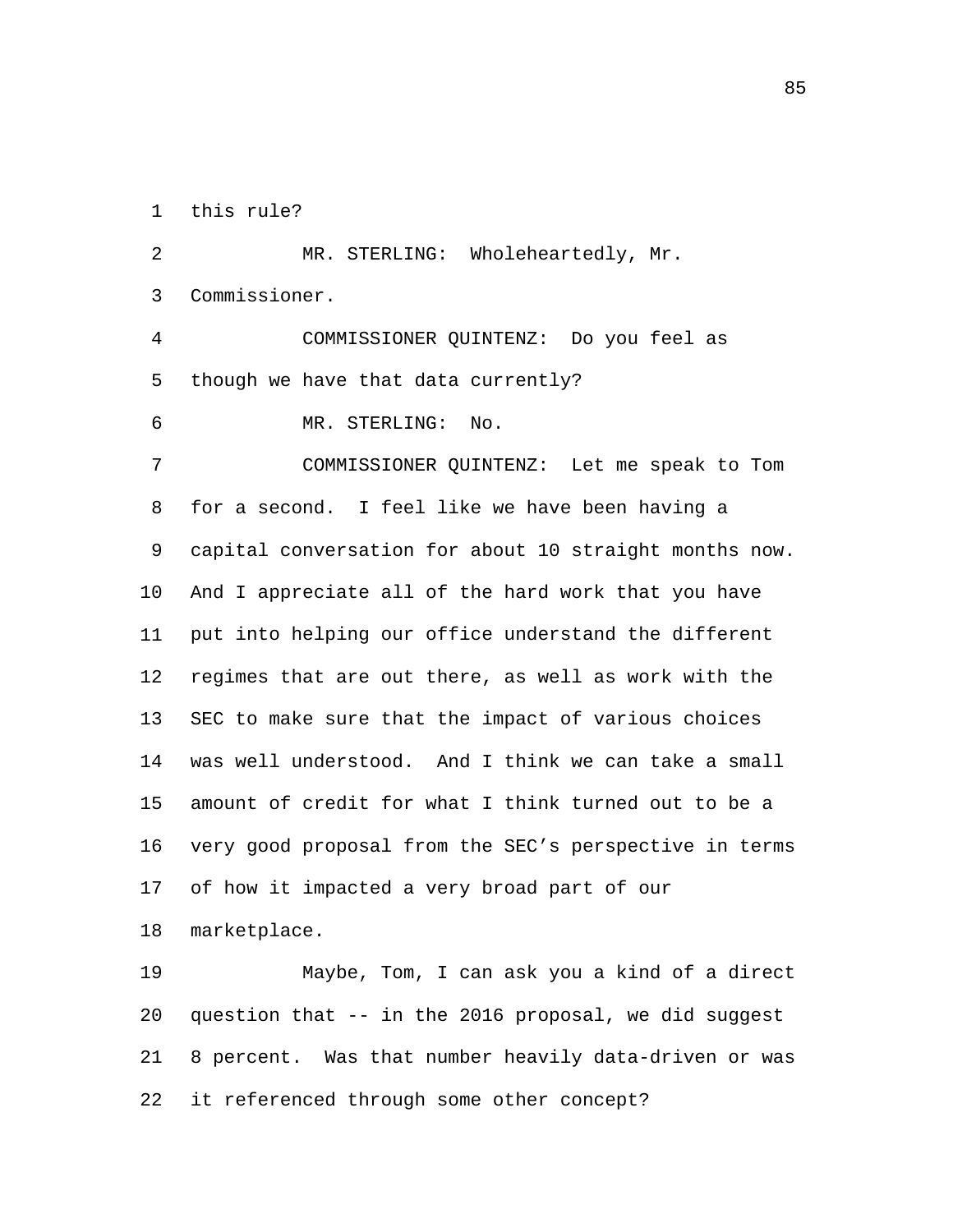MR. SMITH: It was not heavily data-driven. It was based on the existing, as you just mentioned, the existing, FCM requirement of 8 percent of the customer transactions. And it was incorporated into this approach. That is correct. 1 2 3 4 5

COMMISSIONER QUINTENZ: Okay. And I would like to point out that it is easy to kind of focus and ridicule or badmouth certain percentages that may seem large or small. But I think the fact of the matter is, we all understand math. And we have to realize that number is a percentage of a base. And that percentage may be large or small depending on the equation of what it multiplies. And in the scenario of the 2016 proposal, the base seems to be very large. It grosses up all counterparty net margin amounts across proprietary positions, as well as swaps and security-based swaps. Is that correct? 6 7 8 9 10 11 12 13 14 15 16 17 18 MR. SMITH: That is correct. COMMISSIONER QUINTENZ: And there has also been a lot of conversation around harmonization issues. I would like to point out that if we were 19 20 21

harmonizing for harmonization's sake, then the only 22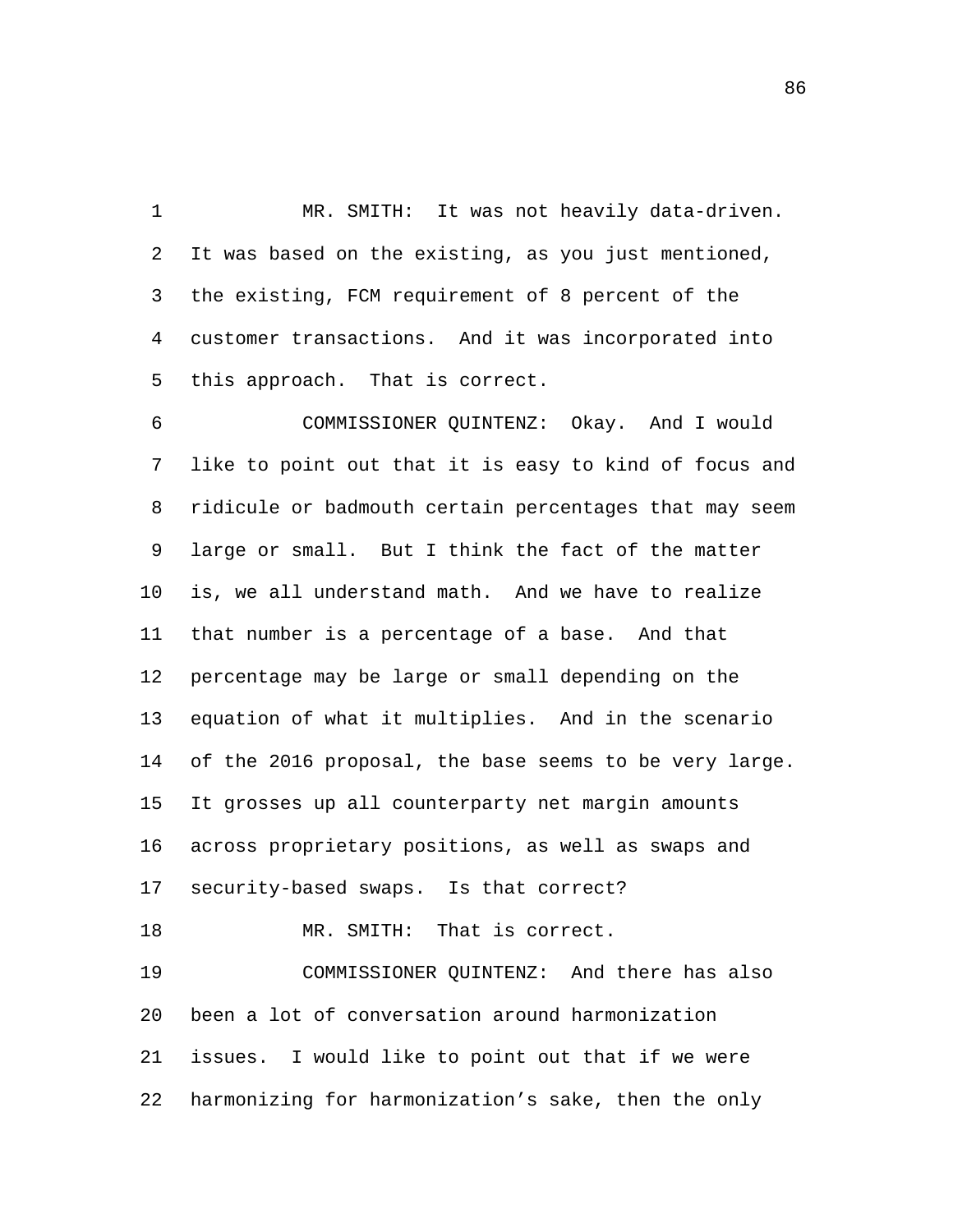base that we would include would be security-based swaps. Is that correct? 1 2 3 MR. SMITH: That is correct COMMISSIONER QUINTENZ: Okay. So maybe we should set that record straight. And we can talk about whether or not we should harmonize for harmonization's sake in that context. 4 5 6 7 I would also like to note that the proposal asked questions about a number of different percentages, or any percentage that seems to be appropriate to the safety and soundness of the firm and the economic benefit they should derive from dealing in these products. It also asks about eliminating this concept specifically. And I know it is not because we don't think there should be any minimum capital requirements. But it is because we are asking whether or not it may be a very difficult thing to actually calibrate appropriately to the different businesses and the different portfolios and the books that they have - that it may be better, which we will ask about, to rely on the minimum capital standards that are already in place through 8 9 10 11 12 13 14 15 16 17 18 19 20 21 22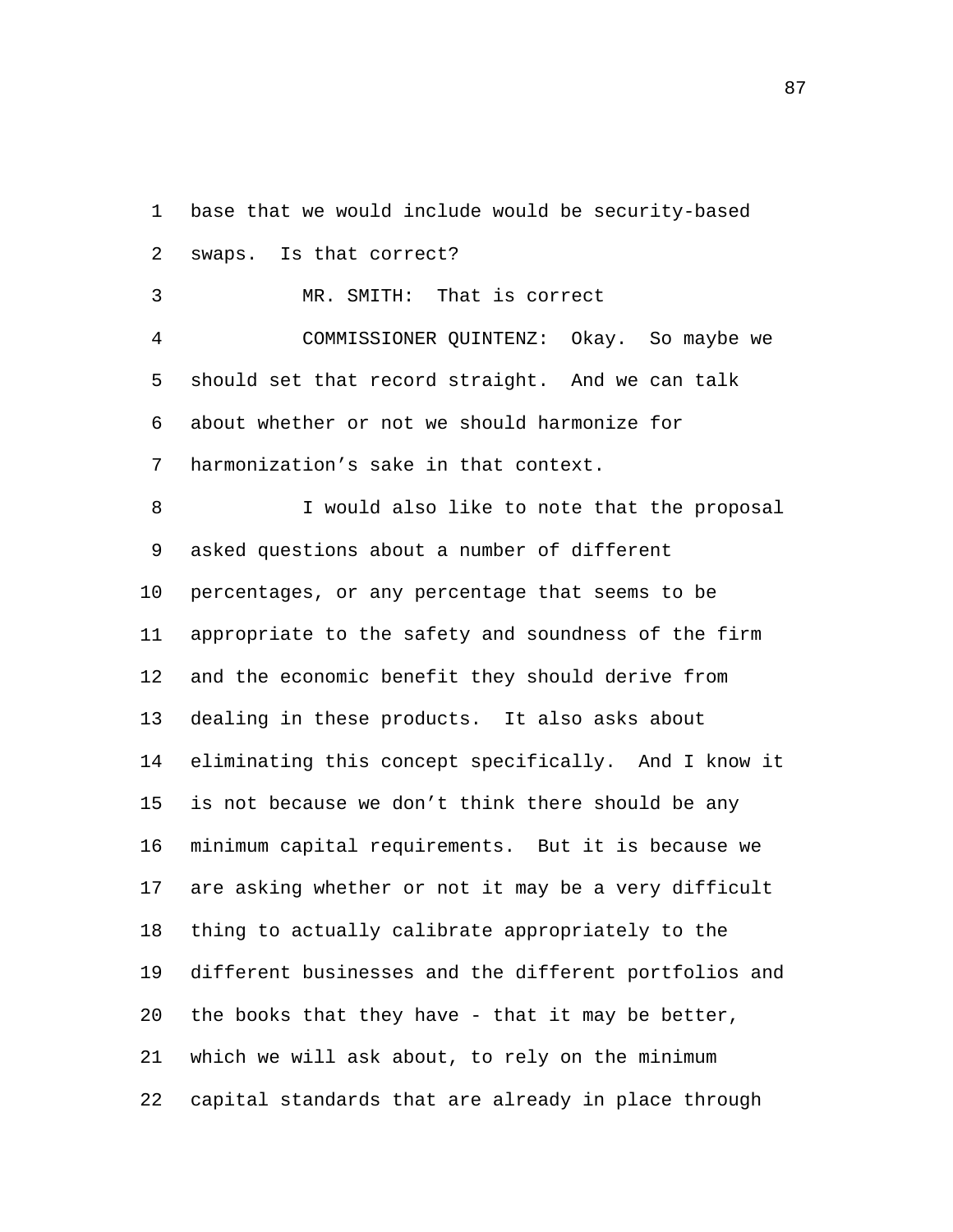1 other approaches. Is that correct?

MR. STERLING: That is correct. I think that we do ask about that. And it is in the context, Mr. Commissioner, if I may, of sort of recognizing that a certain portion of capital is consensual in the sense that a firm knows best its risk exposures, we had to provide a framework of choice for them. And they have to design something consistent with standards that works for them and works for us. So it will be difficult and data-driven. And that is why, among other reasons, we ask that question. 2 3 4 5 6 7 8 9 10 11 12 COMMISSIONER QUINTENZ: Okay. Thank you. And just maybe two final points. One is thank you for a long comment period. I think 75 days is a really robust amount of time to get the data that 13 14 15

I think is necessary to ensure that we appropriately calibrate this regime. 16 17

I would also like to note, I applaud your inclusion of questions around the tangible net worth approach and how or if we can recognize various forms of collateral that end-users have better access to than maybe the cash collateral that is normally 18 19 20 21 22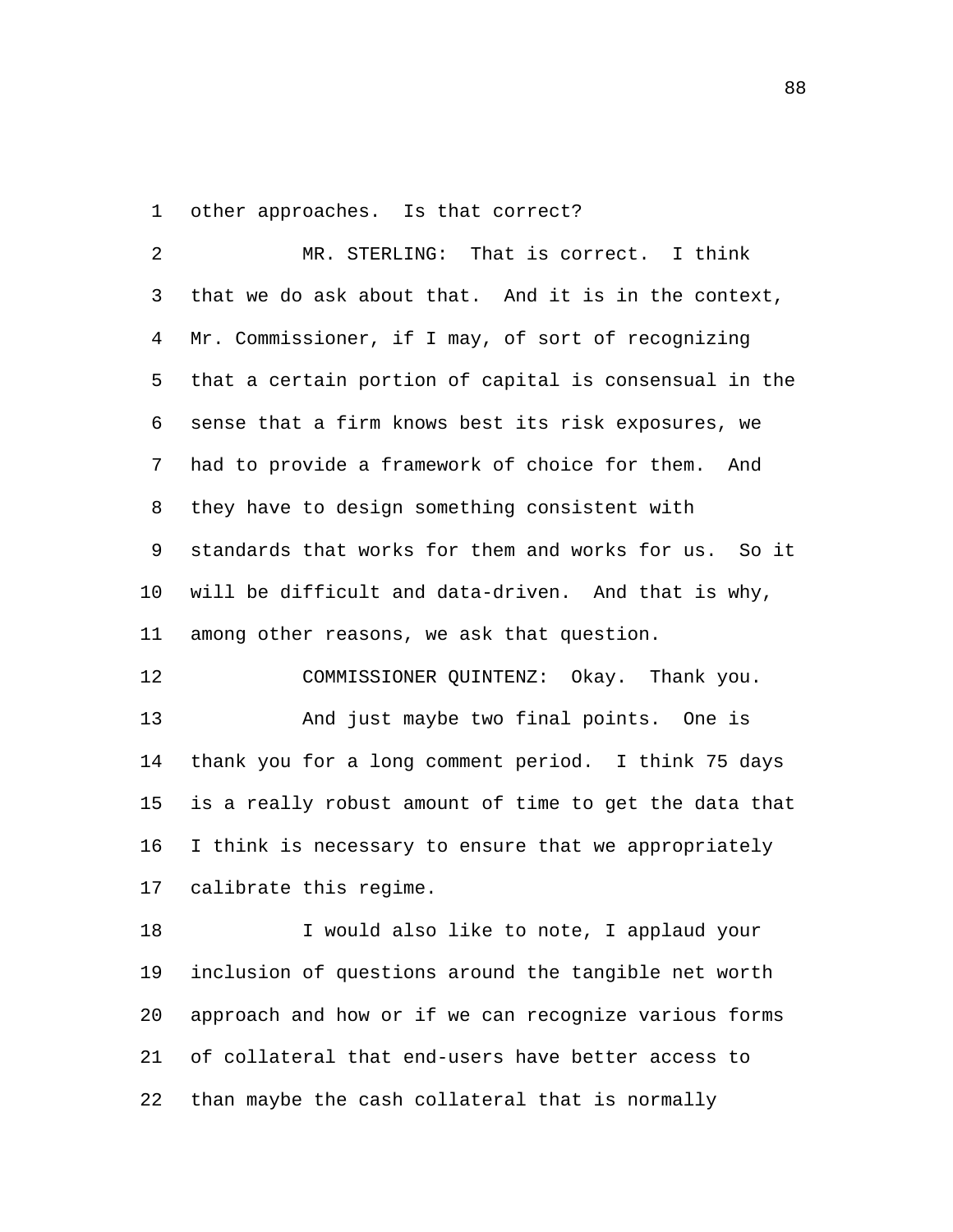thought of in the bank regulators' recent final rule on SA-CCR. They eliminated the alpha surcharge on positions with commercial end-user firms in recognition of the benefits that some of that collateral can provide. And I am interested to hear commenters' perspectives of that. And I applaud you for including that question. 1 2 3 4 5 6 7 Thank you all very much for your hard and diligent work and your communication with my office. Thank you, Mr. Chairman. 8 9 10 CHAIRMAN TARBERT: Thank you very much, Commissioner Quintenz. I am also pleased to support the reopening. So let me just make sure I totally get this straight because I am the new guy here. We have no capital requirement right now for swap dealers on the books here. Is that right? 11 12 13 14 15 16 17 MR. STERLING: Yes, sir. CHAIRMAN TARBERT: So it has been a nineyear rulemaking period. All right. 18 19 20 MR. STERLING: Yes. CHAIRMAN TARBERT: And, then, on the point -- at a later time, I think I will say something about 21 22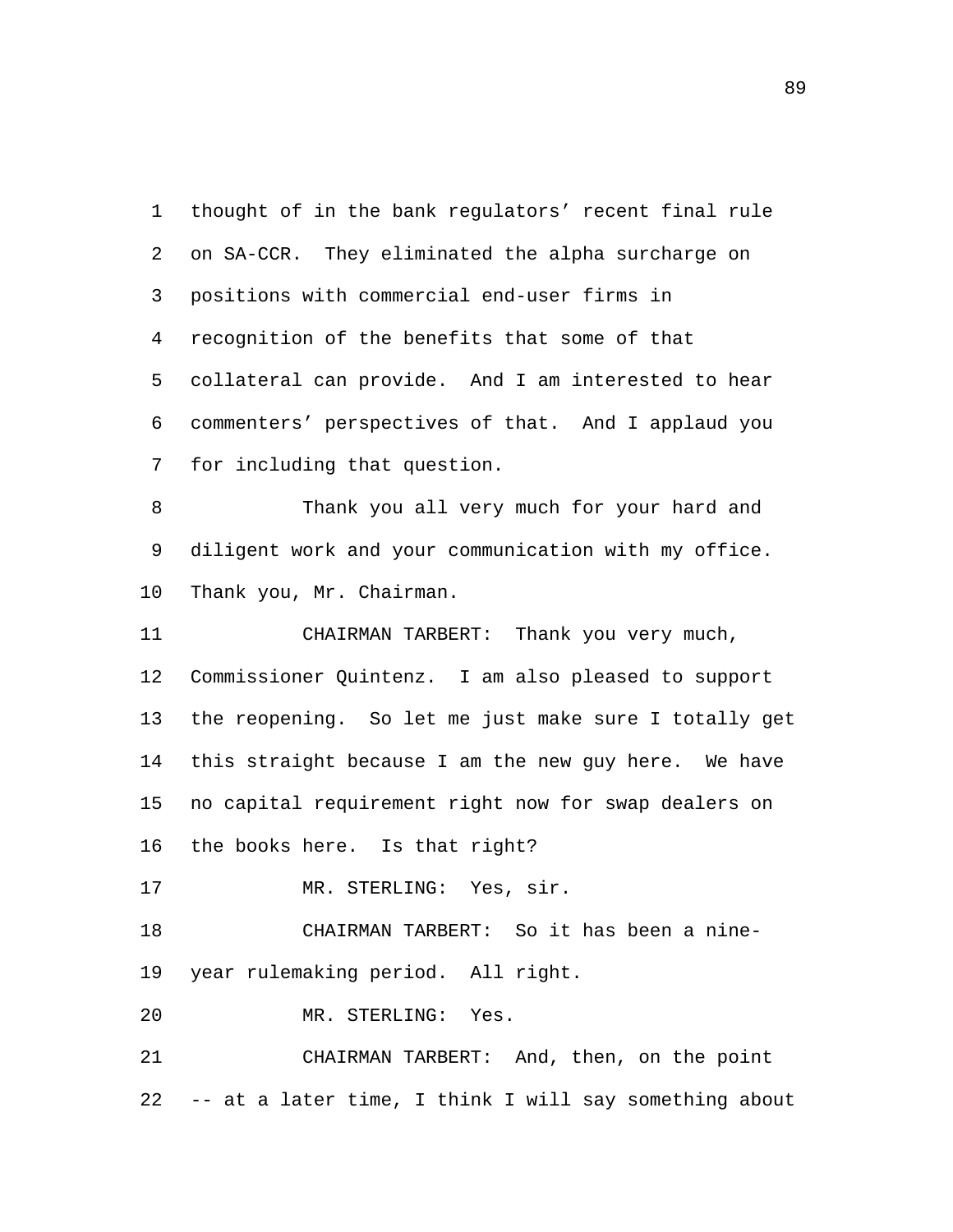capital because this is an area that -- I actually happened to write a doctoral dissertation on the Basel capital requirement. But I am not going to -- our job is to help educate the public, not punish you. So I will not say any more about that, but there are different capital requirements for different 1 2 3 4 5 6

objectives. Right? 7

So the capital requirements, this goes to a good question that Commissioner Behnam had about, you know, what is the end goal. I do think there are different strategies. The Basel capital requirements in my view should generally be more conservative because they are dealing with insured depository institutions, institutions that have access to the discount window. I think when we look at brokerdealers; swap dealers; and, particularly, FCMs, the goal has always been focused on customer funds and making sure that -- not to prevent insolvency but, rather, to ensure there is enough capital to make sure customers are made whole in the event of a insolvency. So we will have to sort of think about, you know, those various strains, but I think you see that in our 8 9 10 11 12 13 14 15 16 17 18 19 20 21 22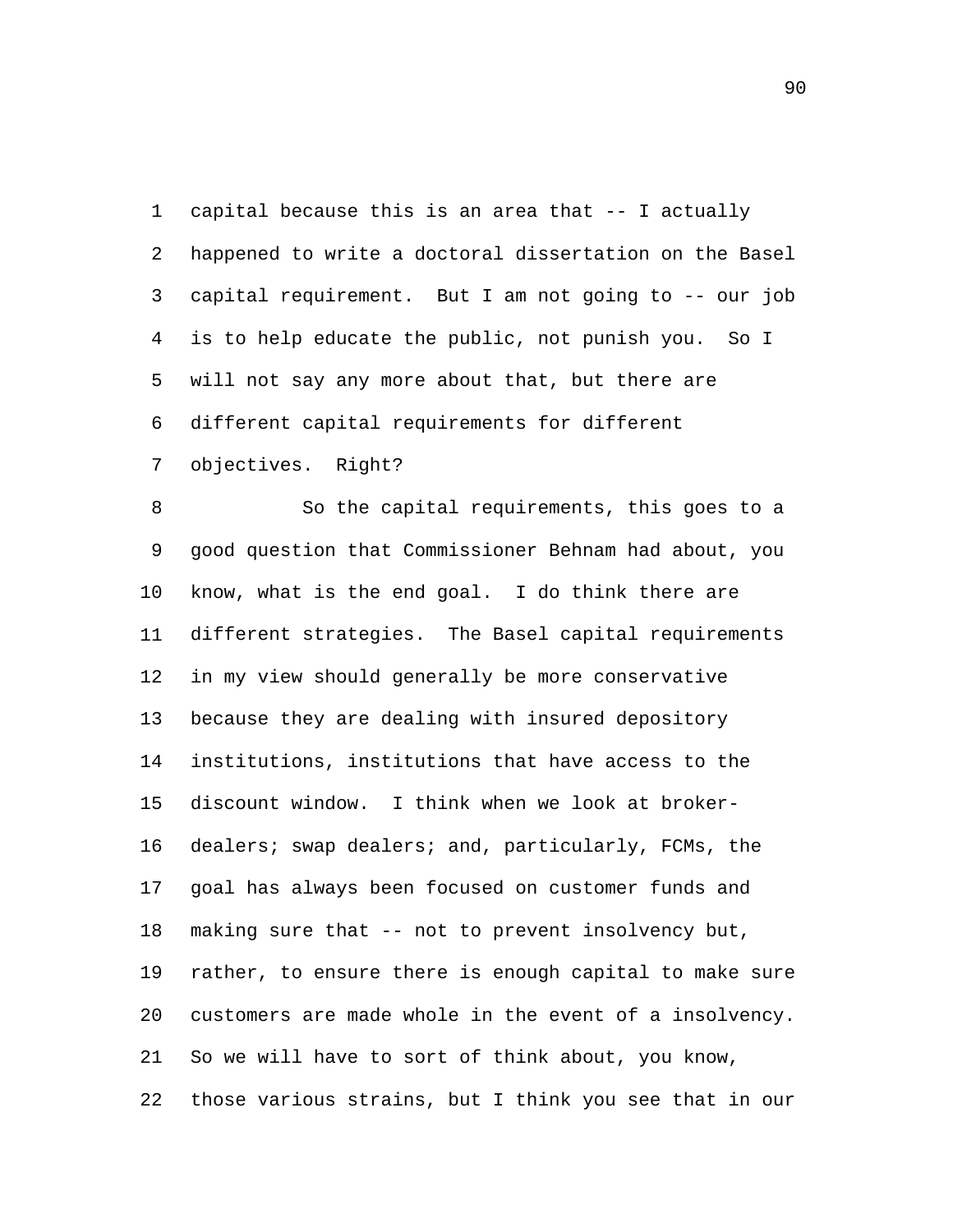FCM regime. We have had a capital requirement there for decades. 1 2

On the issue about the leverage ratio, I just want to make sure I am reading the question right. My understanding is that in no way does this contemplate that if we went to final, there would be a leverage ratio. Is that right? 3 4 5 6 7

MR. STERLING: That is correct, Mr. Chairman. 8 9

CHAIRMAN TARBERT: So it is just a question about down the line. The 8 percent or the marginbased capital requirement that Commissioner Quintenz was speaking about, the question is, down the line, at a future rulemaking, is that something the Commission should consider in lieu of the margin-based 10 11 12 13 14 15

requirement? Right? 16

17 MR. STERLING: Yes, sir. That is right. CHAIRMAN TARBERT: All right. Okay. Well, I think I will ask whether the commissioners are prepared to vote. Okay. Mr. Kirkpatrick, would you please call the roll? 18 19 20 21

22 MR. KIRKPATRICK: Thank you, Mr. Chairman.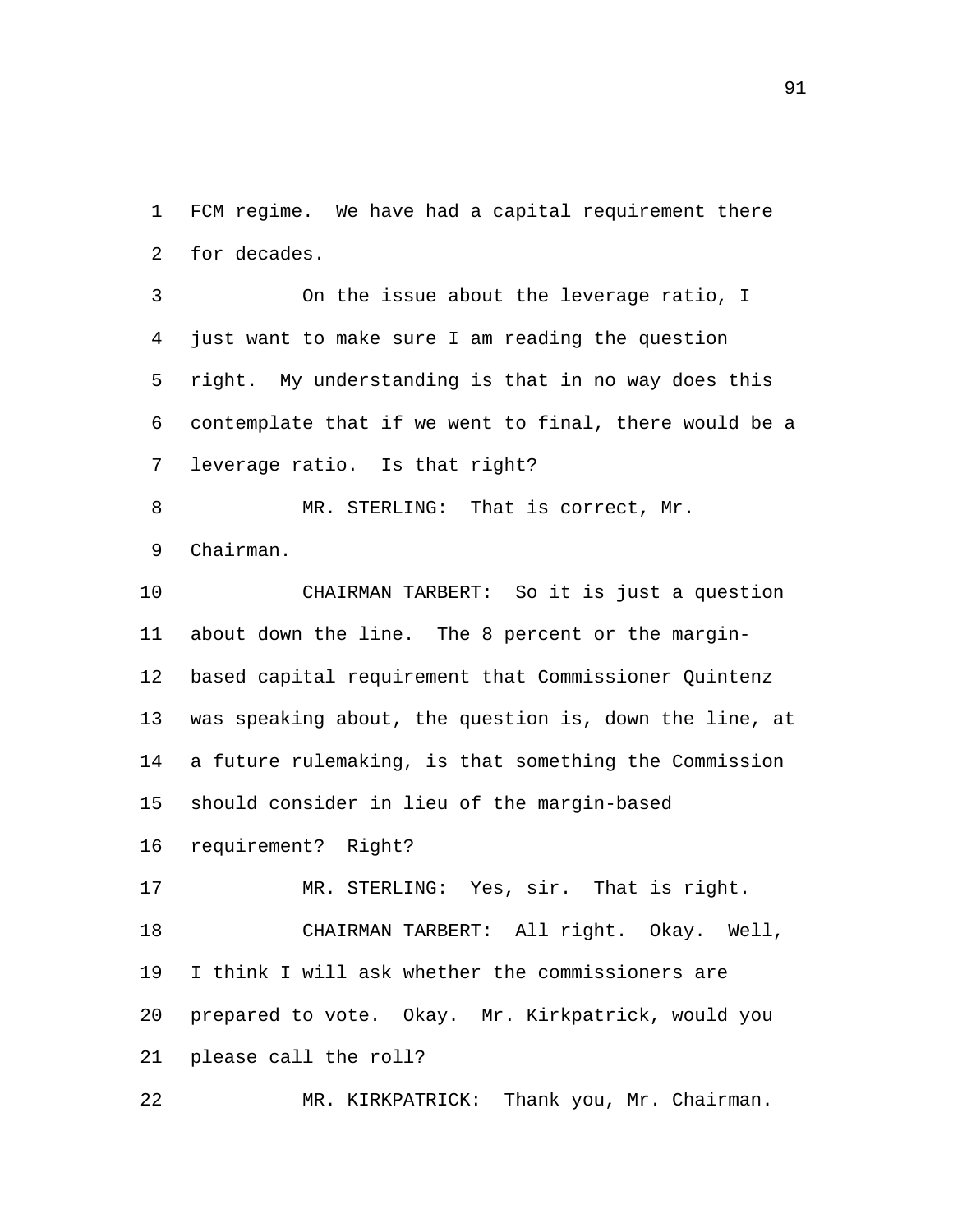The motion now before the Commission is on the approval of the proposal reopening the comment period and requesting additional comment with respect to capital requirements for swap dealers and major swap participants. Commissioner Berkovitz? 1 2 3 4 5 6 COMMISSIONER BERKOVITZ: No. MR. KIRKPATRICK: Commissioner Berkovitz votes no. 7 8 9 Commissioner Stump? 10 COMMISSIONER STUMP: Aye. MR. KIRKPATRICK: Commissioner Stump votes aye. 11 12 13 Commissioner Behnam? 14 COMMISSIONER BEHNAM: No. MR. KIRKPATRICK: Commissioner Behnam votes no. 15 16 17 Commissioner Quintenz? 18 COMMISSIONER QUINTENZ: Aye. MR. KIRKPATRICK: Commissioner Quintenz votes aye. 19 20 21 Chairman Tarbert? 22 CHAIRMAN TARBERT: Aye.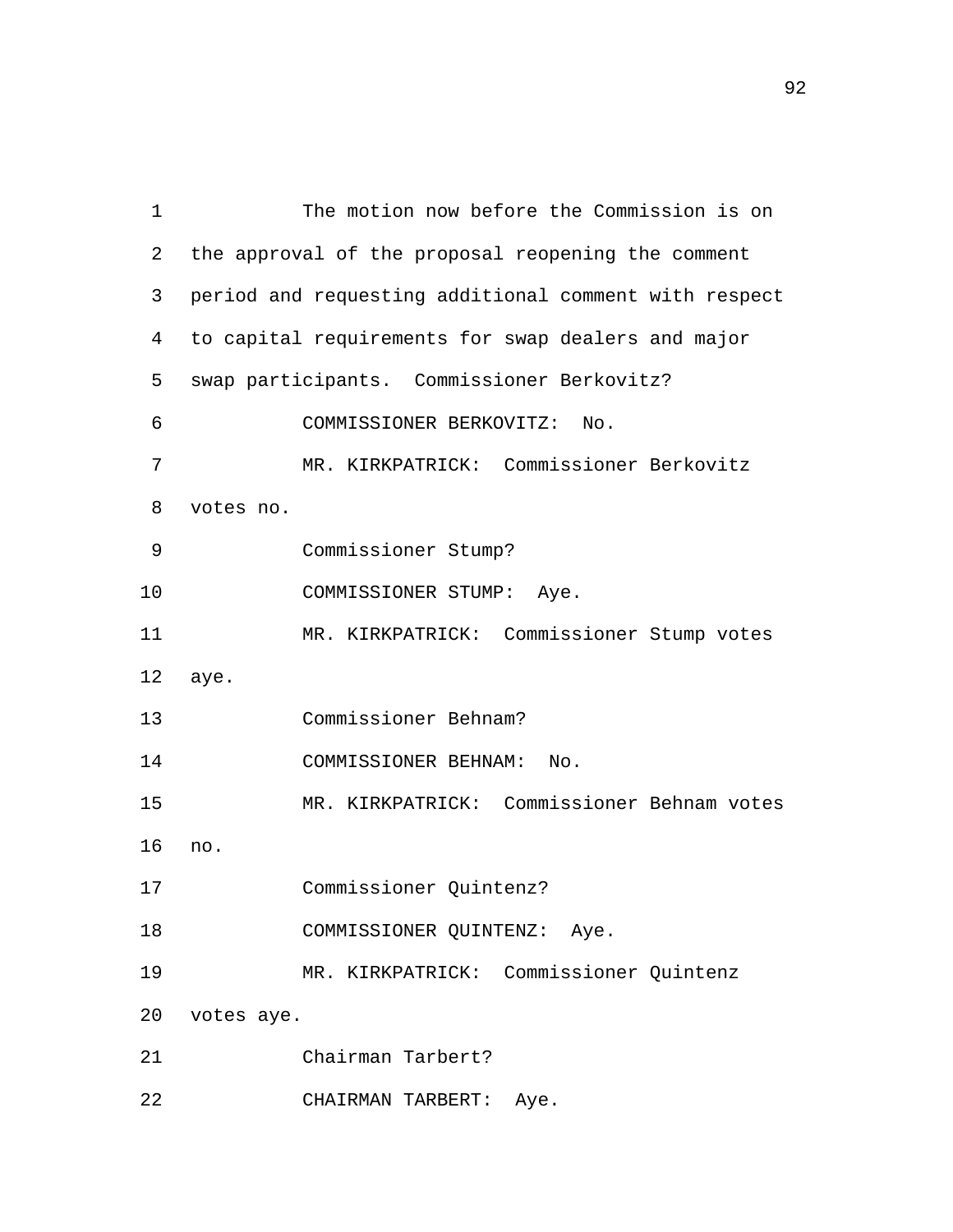MR. KIRKPATRICK: Chairman Tarbert votes aye. 1 2

Mr. Chairman, on this matter, the ayes have three, the noes have two. 3 4

CHAIRMAN TARBERT: Thank you very much. The ayes have it, and the motion to reopen the comment period carries. 5 6 7

At this time, I would now like to invite our third and final presentation. In this case, it is on the proposed rule that would amend the swap clearing requirement exemption for inter-affiliate swaps. Specifically from our Division of Clearing and Risk, we have director Clark Hutchison, Special Counsel Melissa D'Arcy, and Deputy Director Sarah Josephson. So Clark, Melissa, and Sarah, the floor is yours. Thank you. 8 9 10 11 12 13 14 15 16

MR. HUTCHISON: Good morning, Mr. Chairman, commissioners, fellow staff. This is my first appearance at an open meeting of the Commission. I would like to take this opportunity to briefly introduce myself. My name is Clark Hutchison. And I am the director of the Division of Clearing and Risk. 17 18 19 20 21 22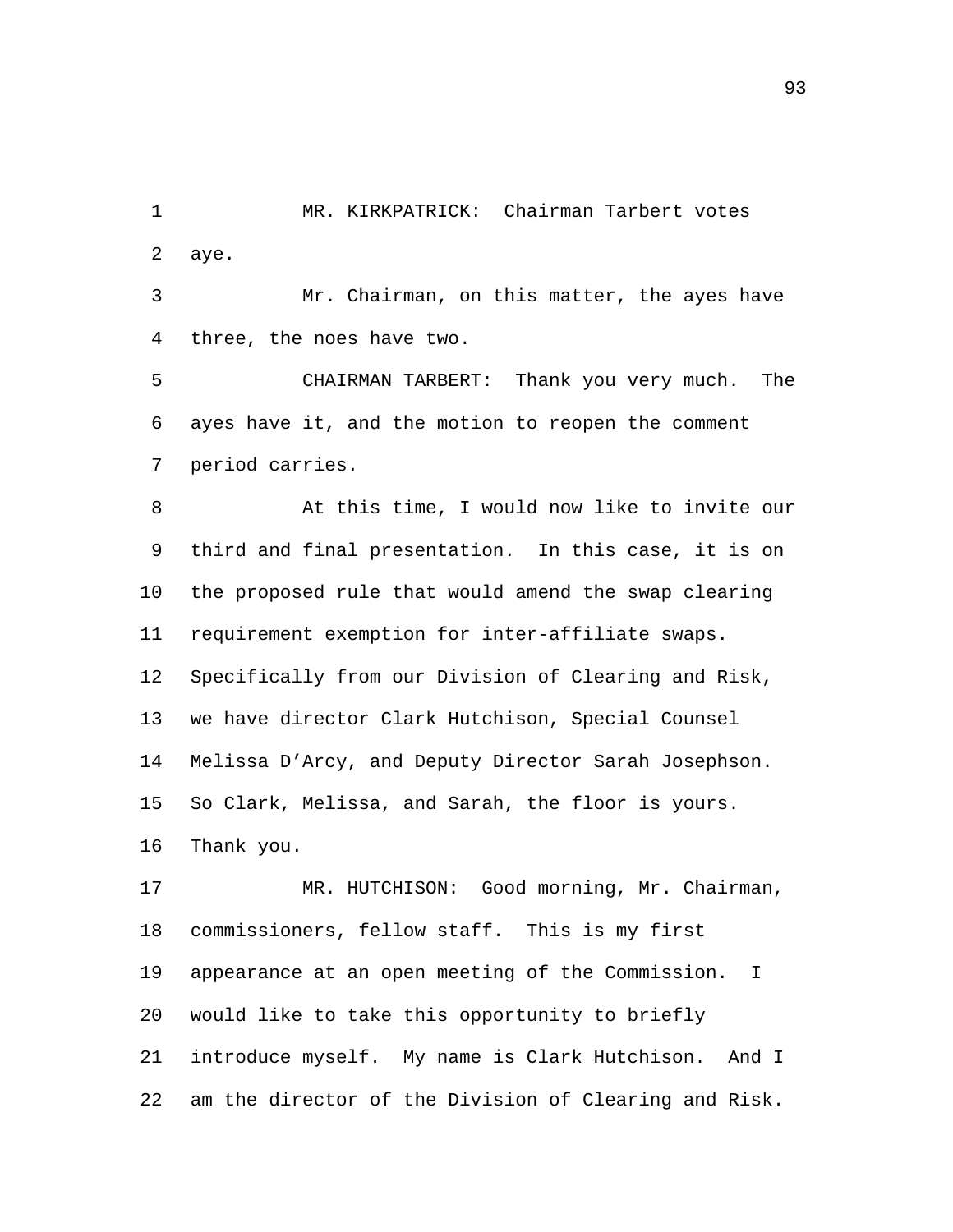Prior to joining the Commission in July, I spent over three decades working for a number of large financial institutions in the area of clearing and risk management. 1 2 3 4

This morning, my staff and I will be presenting a proposal to amend the Commission regulation 50.52, the inter-affiliate exemption from the Commission's swap clearing requirement. 5 6 7 8

When the Commission adopted the interaffiliate exemption, it established conditions that affiliated entities must satisfy when electing the inter-affiliate exemption in relation to cross-border swap activity. Of those conditions, the alternative compliance provisions were time-limited and expired in 2014. Since that date, DCR staff provided targeted relief to allow eligible affiliates to continue using the expired compliance frameworks. 9 10 11 12 13 14 15 16 17

Today's proposed amendments would reinstate the alternative compliance provisions with minor modifications to align with the staff no-action relief that is currently in place. 18 19 20 21

22 I would like to recognize this morning Sarah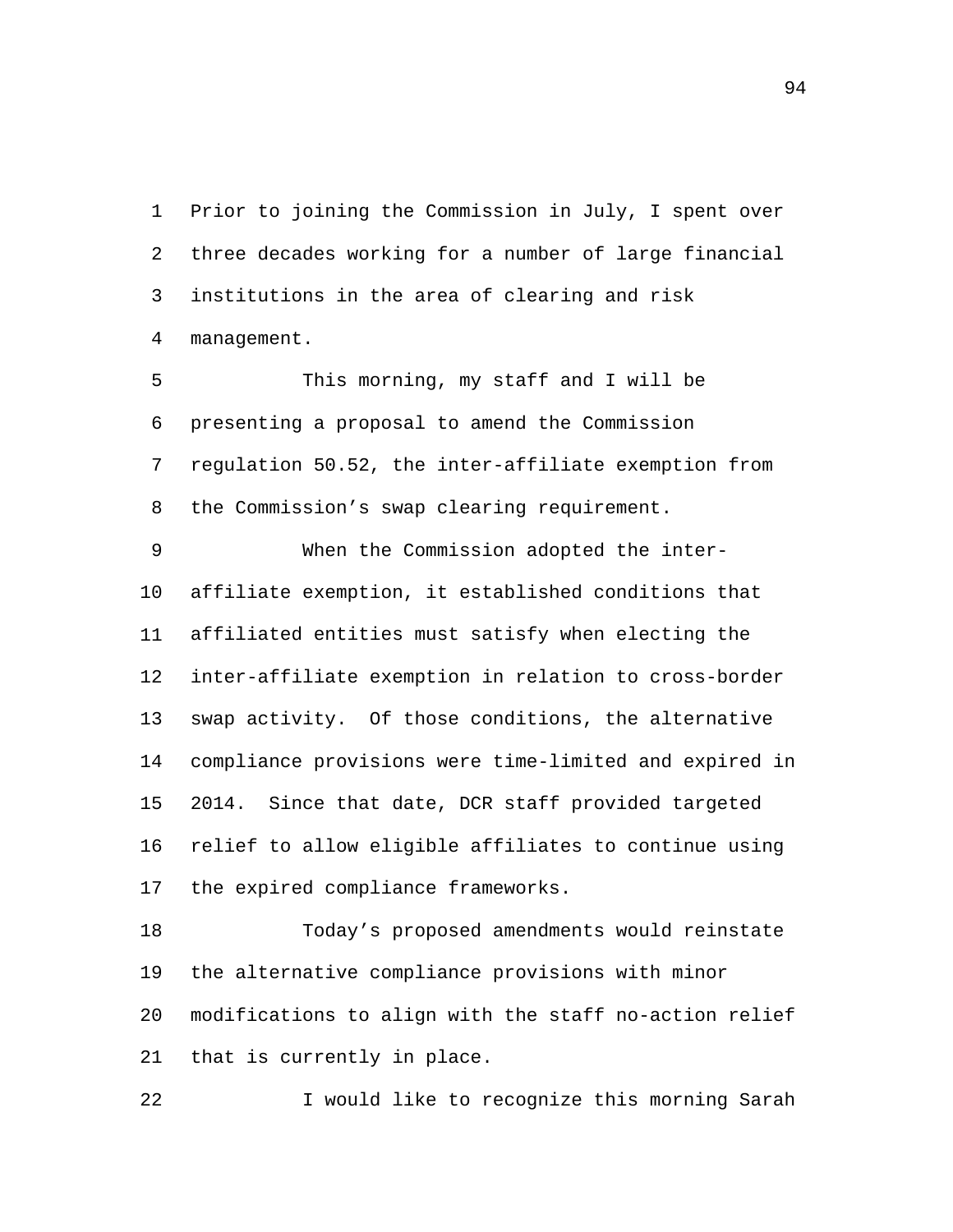Josephson, a deputy director; and Melissa D'Arcy, a special counsel from DCR, for their hard work on this rulemaking proposal. In addition, I would like to thank our colleagues in the Office of the General Counsel Carlene Kim, Paul Schlichting, and Mark Fajfar and our colleagues in the Office of the Chief Economist Scott Mixon and Steve Kane for their time, effort, and helpful assistance in preparing this rulemaking. Thank you all. 1 2 3 4 5 6 7 8 9

I will now ask Melissa to introduce the rule proposal the Commission will be considering this morning. 10 11 12

MS. D'ARCY: Good morning, Mr. Chairman and commissioners. I would like to thank you for this opportunity to present the rule proposal this morning. 13 14 15 The proposed amendments would update Commission regulation 50.52 to reflect current market practices with respect to a specific condition of the inter-affiliate exemption from the swap clearing requirement. 16 17 18 19 20

The proposed edits accomplish three things. First, the proposal would eliminate the expiration 21 22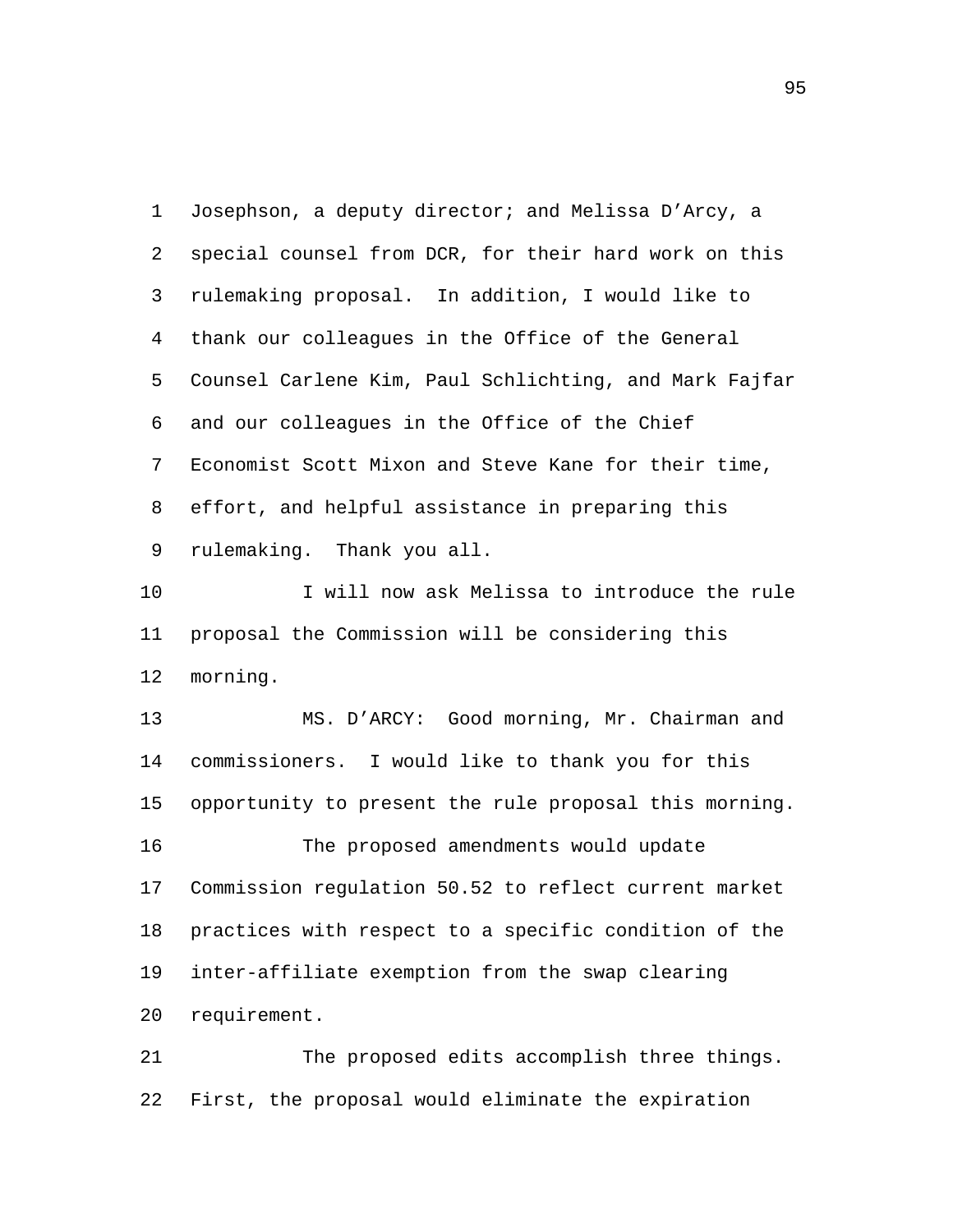date of March 11, 2014 and reinstate the alternative compliance provisions. 1 2

Second, the proposal would expand the number of jurisdictions in which affiliated entities could be located and not be constrained by a limit on the aggregate notional value of swaps eligible for the exemption. 3 4 5 6 7

And, third, the proposal would streamline the provisions under Commission regulation 50.52 to delete any unnecessary or unused provisions. 8 9 10

The proposal seeks comments from the public regarding all of these changes. Particularly, if any market participants rely on a provision that would be deleted, we would request that people inform us of that. 11 12 13 14 15

Overall, this proposal is intended to reflect the Commission's dedication to promoting sound regulation and improving clarity in its rules. Before discussing the specifics of the outward-facing swaps condition that is the subject of this proposal, I would like to briefly outline the general structure of the Commission's inter-affiliate exemption from the 16 17 18 19 20 21 22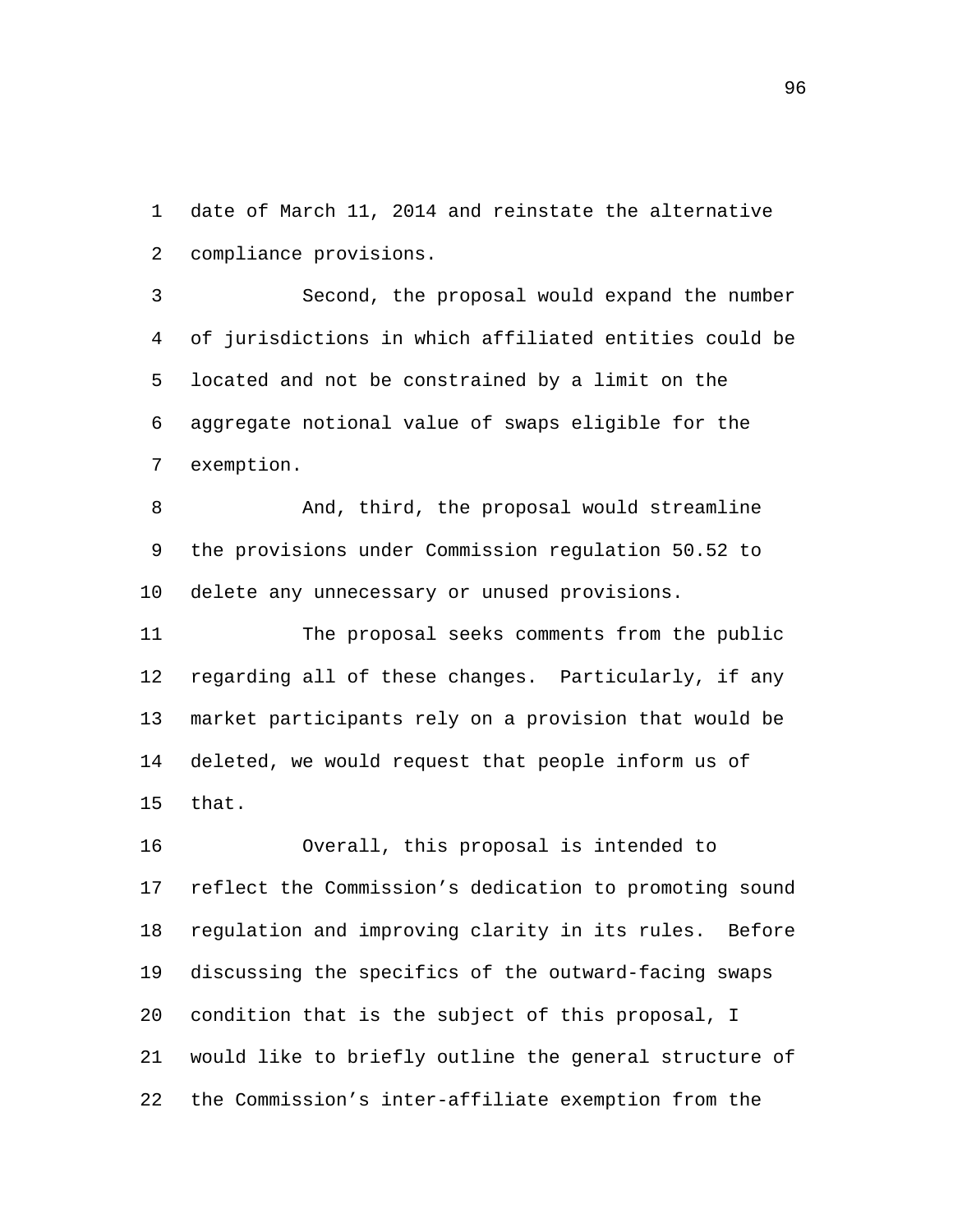1 swap clearing requirement.

In 2013, soon after the Commission issued its first clearing requirement for certain interest rate swaps and credit default swaps, the Commission adopted an inter-affiliate exemption as well. Under section 4(c), "Public Interest Exemption Authority," in the Commodity Exchange Act, the Commission is permitted to exempt certain transactions or persons entering into transactions from requirements or provisions of the act in order to promote responsible economic or financial innovation and fair competition. The Commission determined that inter-affiliate transactions provide an important risk management role within corporate groups and that such swaps, if properly risk-managed, may be beneficial to the entity as a whole. 2 3 4 5 6 7 8 9 10 11 12 13 14 15 16

The Commission recognized these benefits and adopted the exemption for eligible affiliated entities subject to certain conditions. For example, these conditions include the requirement to maintain a centralized risk management program and to report certain information to a swap data repository. 17 18 19 20 21 22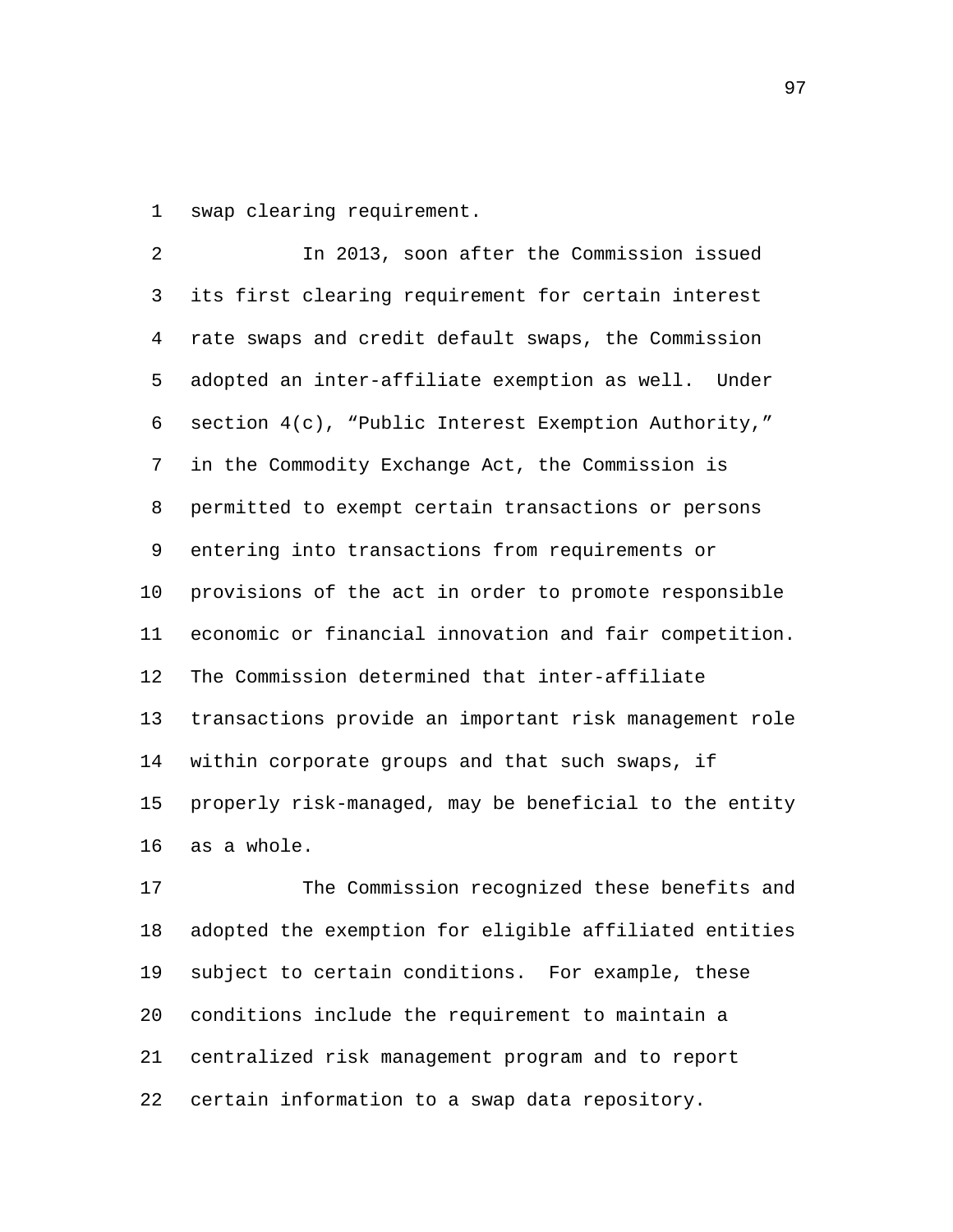There is one more tailored condition to the inter-affiliate exemption, the outward-facing swaps condition that is the focus today. The outward-facing swaps condition was adopted in order to address the potential risk that eligible affiliated entities would evade the Commission's clearing requirement through third party trades with foreign affiliates that are not subject to a domestic clearing regime that covers analogous counterparties or products. As part of its rationale for adding an outward-facing swaps condition, the Commission explained that it would not prejudge the potential incentives or ways of evading or complying with the Commission's clearing requirement and the inter-affiliate exemption from clearing. The Commission viewed the requirements under Commission regulation 50.52(b)(4) as a transparent way to mitigate the risk that affiliates would use the inter-affiliate exemption to evade the clearing requirement. 1 2 3 4 5 6 7 8 9 10 11 12 13 14 15 16 17 18 19

Now that the Commission has had some experience monitoring the election of the interaffiliate exemption and we have heard feedback from  $20$ 21 22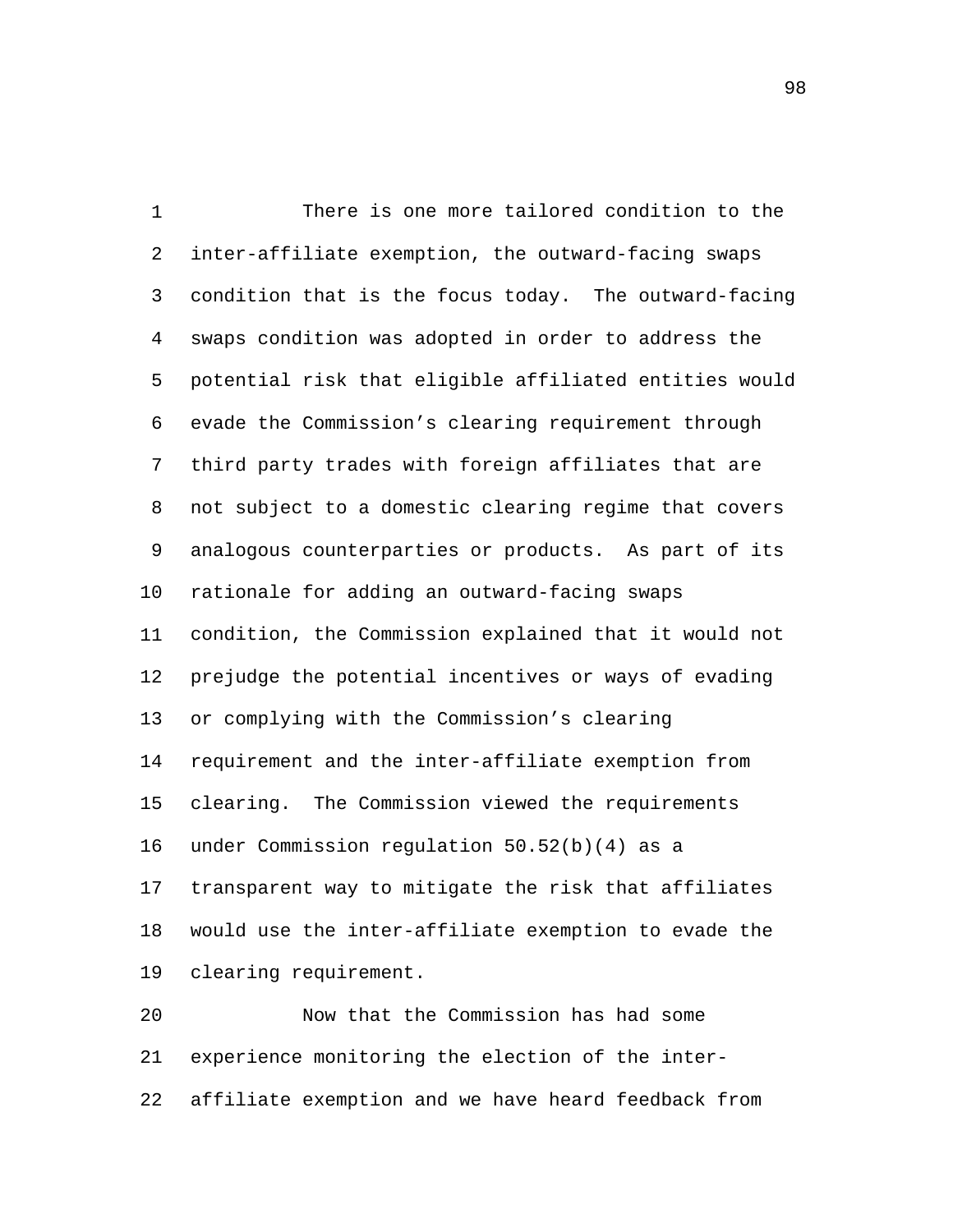market participants using the exemption, we feel it is an appropriate time to reconsider the conditions. 1 2

The Commission established five mechanisms through which counterparties could comply with the outward-facing swaps condition. One, counterparties could elect to clear the swaps through a registered or exempt DCO (derivatives clearing organization). Two, counterparties could comply with the requirements of a non-U.S. clearing regime that the Commission has determined to be comparable and comprehensive but not necessarily identical to the Commission's clearing regime. Three, counterparties could comply with an exception or exemption from the clearing requirement. Four, counterparties could comply with an exception or exemption under a foreign jurisdiction's clearing requirement. Or, five, counterparties could clear the swap through a clearing organization that is not registered with the Commission as a DCO but is subject to supervision and has been assessed to be in compliance with the principles for financial market infrastructures. 3 4 5 6 7 8 9 10 11 12 13 14 15 16 17 18 19 20 21

22 Based on concerns that non-U.S. clearing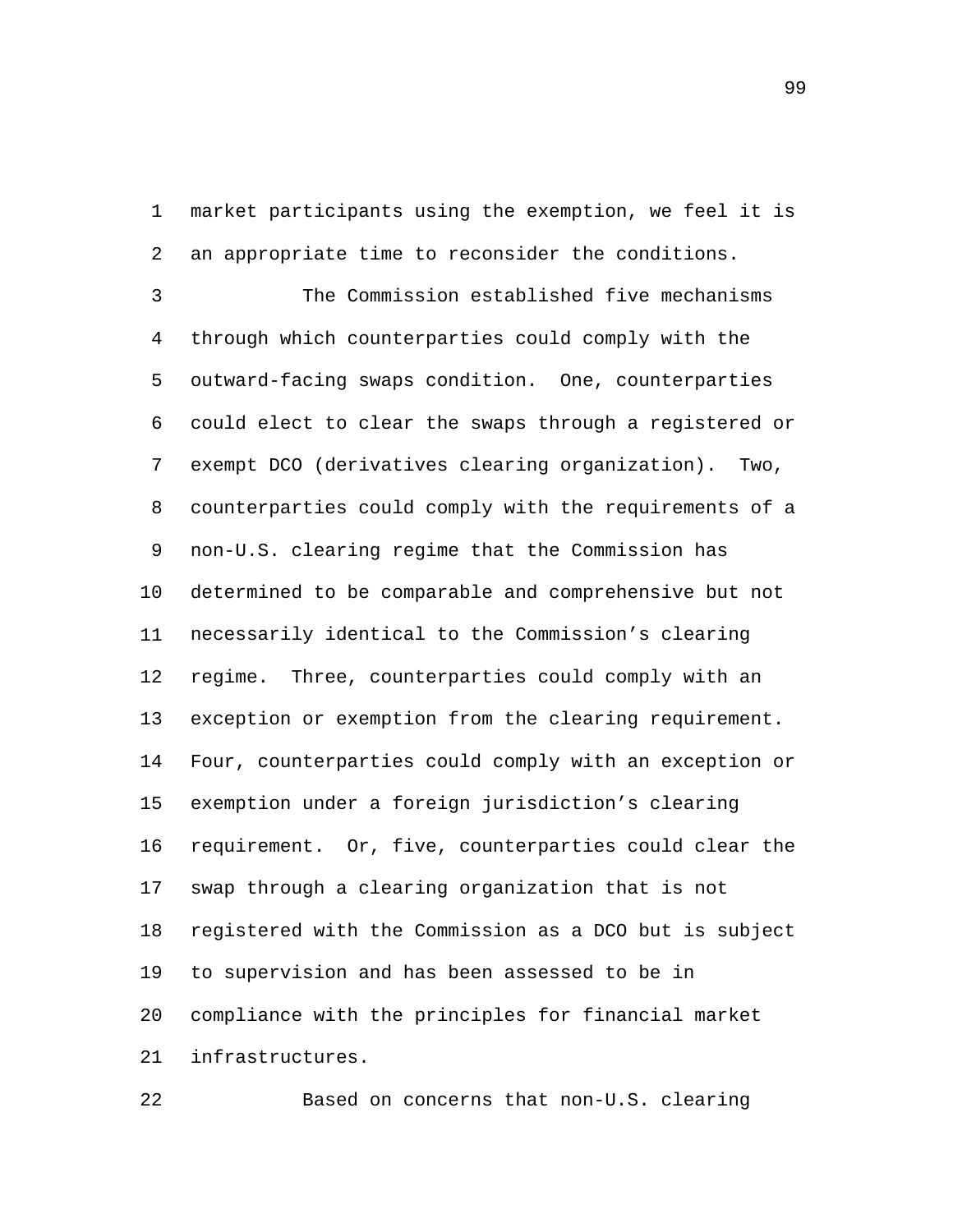regimes might not be implemented quickly enough to permit market participants to use some of these outward-facing compliance mechanisms, the Commission adopted a set of time-limited alternative compliance frameworks. A number of the outward-facing swap provisions would require the Commission to issue comparability determinations with respect to the clearing requirement. 1 2 3 4 5 6 7 8

To provide additional flexibility in the absence of this determination, the Commission adopted the alternative compliance frameworks. The alternative compliance frameworks to the outwardfacing swaps condition generally permit counterparties to enter into affiliated swaps without clearing the outward-facing swap so long as variation margin requirements are satisfied. 9 10 11 12 13 14 15 16

When the Commission adopted the alternative compliance frameworks in 2013, it believed the clearing requirement regimes were under development in a number of other non-U.S. jurisdictions. The Commission intended for the alternative compliance frameworks to assist market participants' transition 17 18 19 20 21 22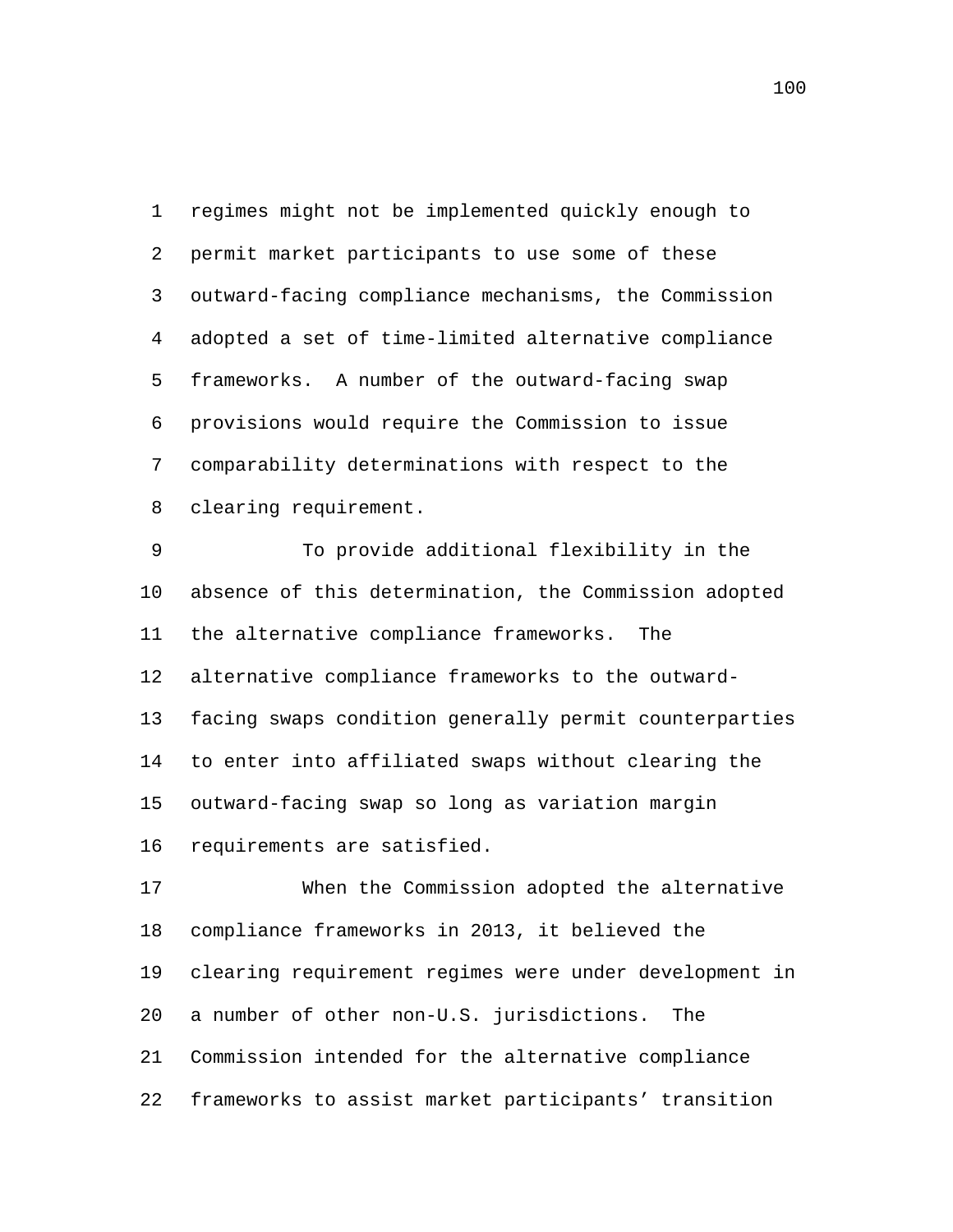to broadly similar clearing requirements around the globe. In the absence of broadly similar non-U.S. clearing requirements, eligible affiliates could enter into uncleared swaps with an unaffiliated counterparty outside of the U.S. and then enter into uncleared swaps on a back-to-back basis using the interaffiliate exemption that could transfer risk back into the United States. 1 2 3 4 5 6 7 8

The approach to adopting and implementing clearing requirements around the globe was less coordinated. Some jurisdictions took longer than expected to implement their own clearing regimes. In response to requests from counterparties concerned about complying with the outward-facing swaps condition, DCR staff issued a no-action letter to permit counterparties to continue using the alternative compliance frameworks. 9 10 11 12 13 14 15 16 17

DCR subsequently extended its no-action relief in five additional letters. The most recent letter, dated December 14th, 2017, provides relief to eligible affiliates that comply with the alternative compliance frameworks, as described in the letter, 18 19 20 21 22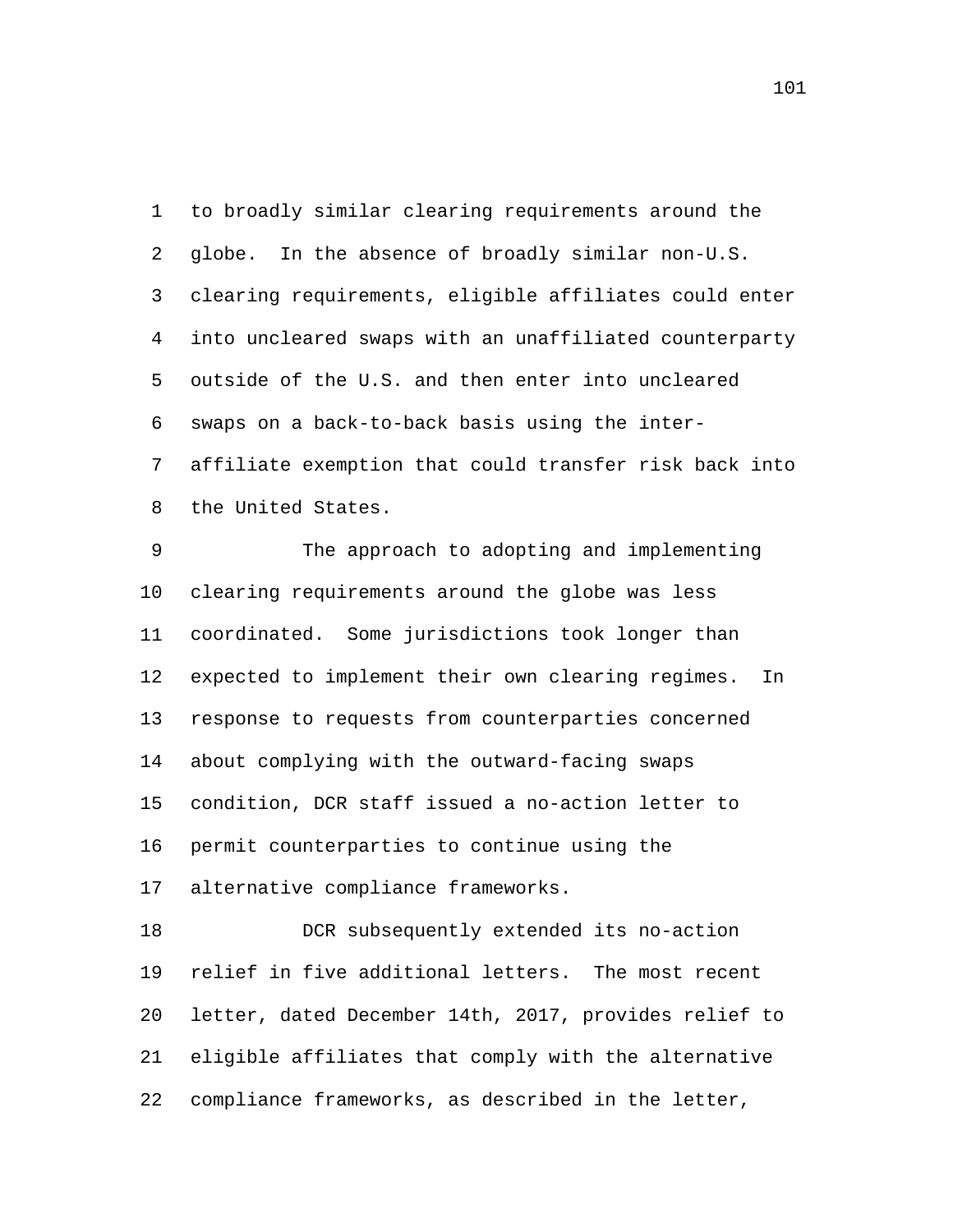until the earlier of December 31st, 2020 or the effective date of any amendments to Commission regulation 50.52. Eliminating the expiration date in Commission regulation 50.52 would reinstate the alternative compliance frameworks and allow eligible affiliates to continue using these frameworks with the additional certainty of Commission regulation, rather than relying on DCR staff to continue issuing noaction relief. 1 2 3 4 5 6 7 8 9

The second proposed edits to Commission regulation 50.52 would expand the list of jurisdiction in which an eligible affiliate may be located and still take advantage of an alternative compliance framework without subjecting the swap to a 5 percent test limit. 10 11 12 13 14 15

The Commission originally adopted the alternative compliance frameworks with no limits on the number or percentage of inter-affiliate swaps that could be entered into with an eligible affiliate counterparty for those located in the European Union, Japan, or Singapore only, so long as the variation margin requirements were satisfied. 16 17 18 19 20 21 22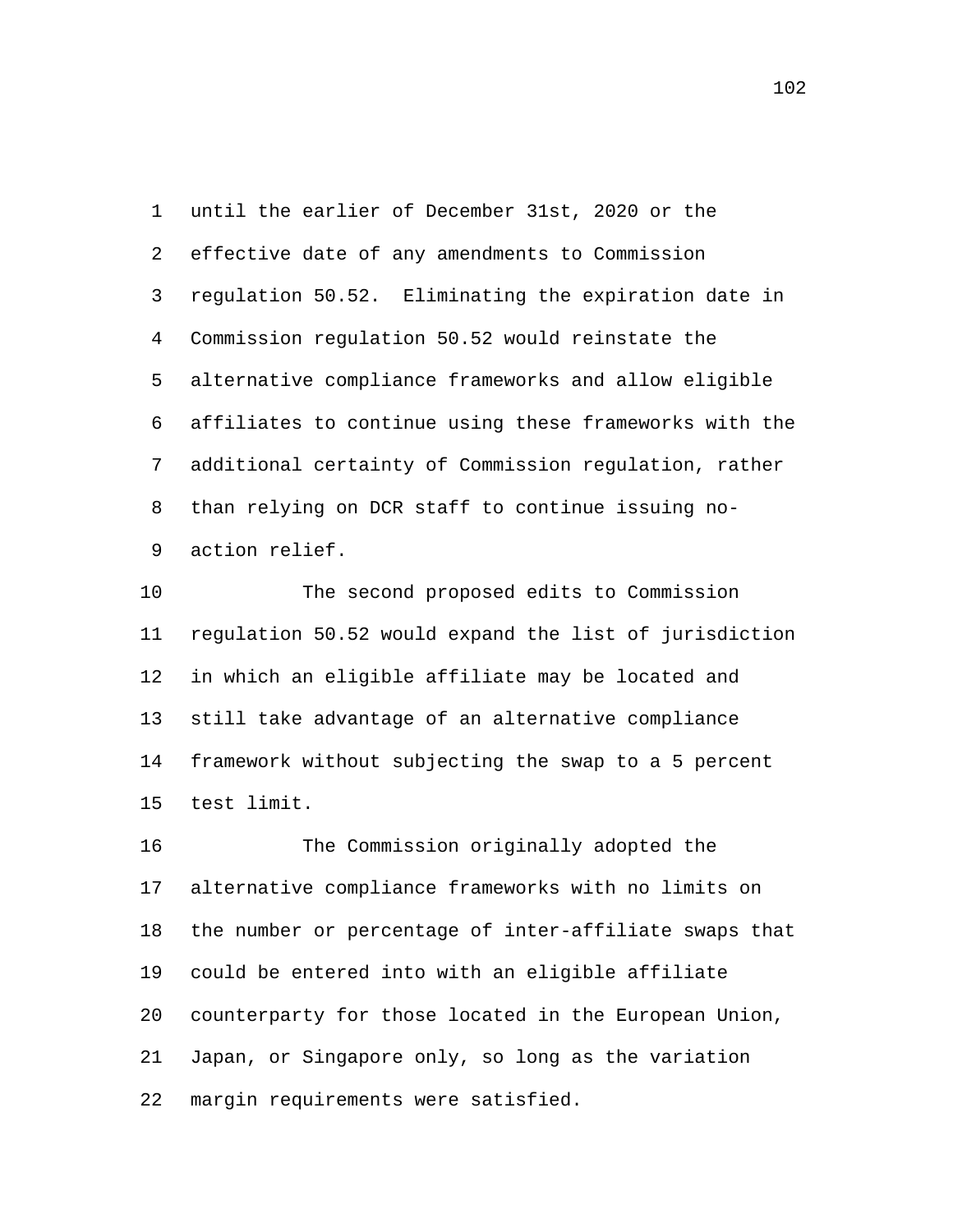After the Commission expanded its interest rate swap clearing requirement in 2016, DCR anticipated that eligible affiliates would enter into more swaps in jurisdictions within which the official domestic currency was subject to the Commission's clearing requirement. For example, the Commission expanded its fixed-to-floating interest rate swap clearing requirement to include the Mexican peso. And we anticipated that eligible affiliates would conduct additional swaps with entities in Mexico. 1 2 3 4 5 6 7 8 9 10

As a result, DCR issued no-action relief to eligible affiliates if one of the counterparties is located in an expanded list of jurisdictions, to include five additional countries: Australia, Canada, Hong Kong, Mexico, Switzerland, and the United Kingdom. 11 12 13 14 15 16

The DCR relief in line with Commission regulation  $50.52(b)(4)$  limits the amount of uncleared inter-affiliate swaps that an eligible affiliated counterparty located in the U.S. may enter into with affiliate counterparties in jurisdictions other than Australia, Canada, the European Union, Hong Kong, 17 18 19 20 21 22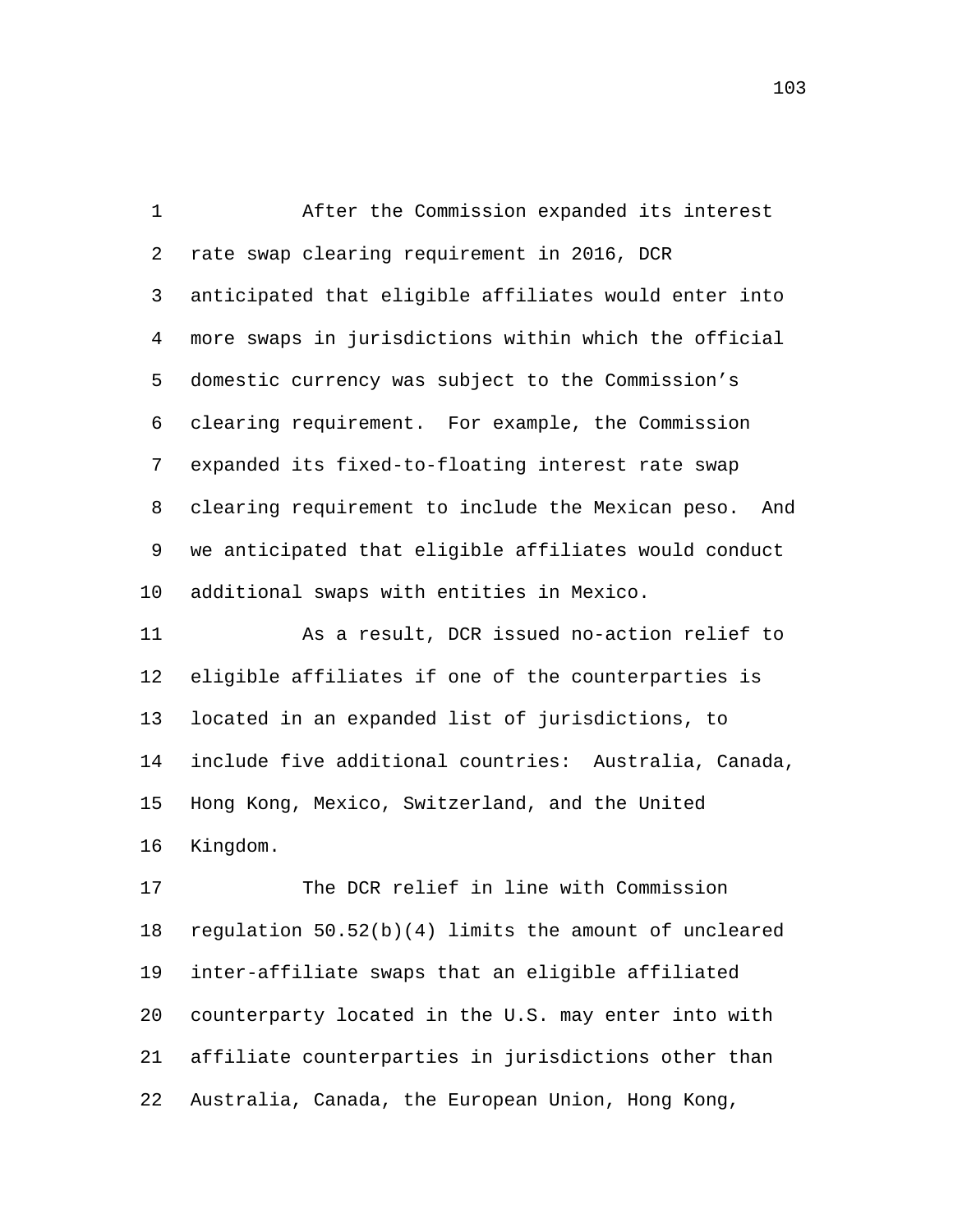Japan, Mexico, Singapore, Switzerland, the United Kingdom, or the United States. 1 2

An eligible affiliate located in the U.S. may not enter into swaps that are valued at more than 5 percent of the aggregate notional value of all of its swaps, which are subject to the Commission's clearing requirement with an affiliate located in a jurisdiction other than those countries. This limitation is intended to prevent concentrations of uncleared inter-affiliate swaps from building up in jurisdictions that do not have established clearing regimes. In both alternative compliance frameworks, the proposal is modifying the set of jurisdictions that are subject to the 5 percent notional amount limit, to include fewer jurisdictions, and is increasing the set of jurisdictions in which eligible affiliate swaps are not limited. 3 4 5 6 7 8 9 10 11 12 13 14 15 16 17

In addition, this proposal makes one change that is different from the current no-action relief provided by DCR. The proposal expands the list of jurisdictions to add the United Kingdom as a separate jurisdiction from the European Union in the event of 18 19 20 21 22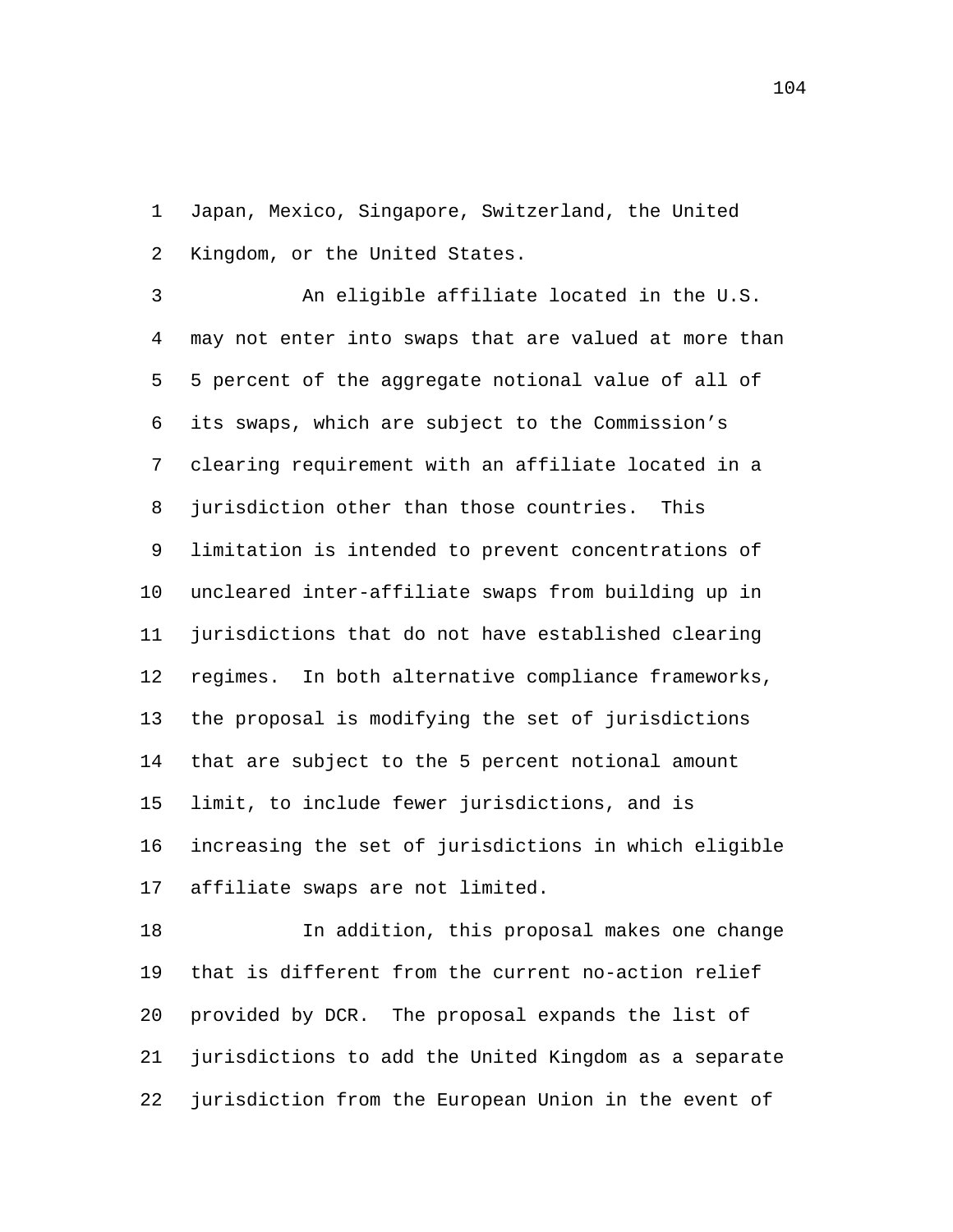1 Brexit.

Third, the proposed edits to Commission regulation 50.52 would streamline the provisions and alternatives offered so that any unnecessary or unused provisions offering relief would be deleted. The proposal does not include a separate set of compliance instructions for eligible affiliate counterparties if one of the affiliates is a non-financial entity and neither of the affiliates is affiliated with a swap dealer or major swap participant. This alternative would be deleted because we do not believe that nonfinancial entities that are not affiliated with swap dealers are electing the inter-affiliate exemption currently. The proposal invites commenters to discuss whether or not the deletion is appropriate. 2 3 4 5 6 7 8 9 10 11 12 13 14 15

The proposal also deletes the option given to eligible affiliates to pay and collect full variation margin daily on all swaps entered into between the eligible affiliate counterparty and unaffiliated counterparties. Staff believes that all eligible affiliates choose to pay and collect variation margin with their own affiliates now, and 16 17 18 19 20 21 22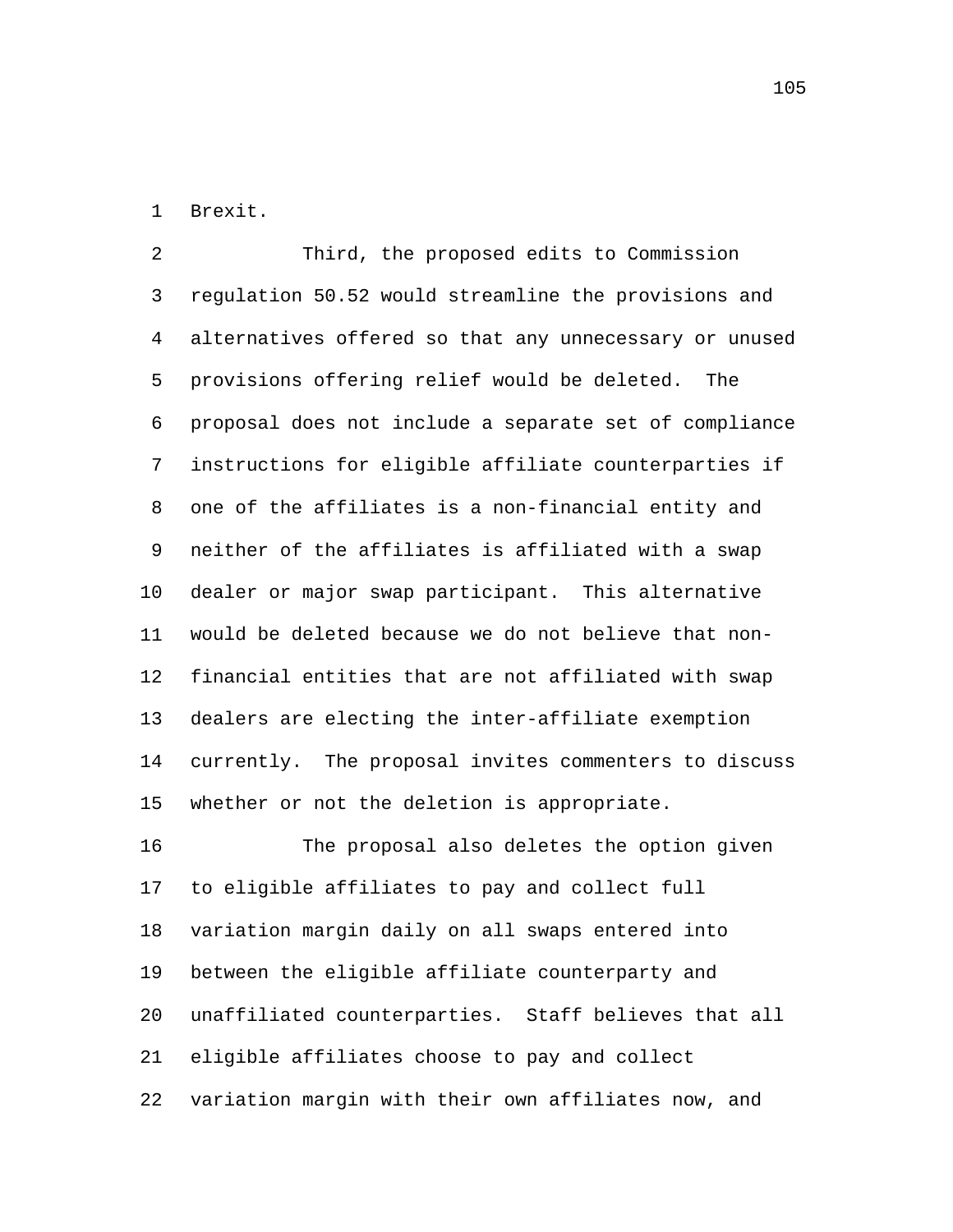there is no reason to preserve the option to pay and collect variation margin with the unaffiliated counterparties if that is not being used. 1 2 3

The revisions also propose to include a new definition of the term "United States" in order to clarify which eligible affiliates will qualify for the alternative compliance frameworks. 4 5 6 7

Overall, the proposed changes to Commission regulation 50.52 reflect an effort to reevaluate and update the outward-facing swaps condition. Staff has been monitoring the swaps transaction-level data to gain additional information about the types of entities that are electing the inter-affiliate exemption and, more specifically, the eligible affiliates that are electing the inter-affiliate exemption and complying with the outward-facing swaps condition through one of the alternative compliance frameworks. 8 9 10 11 12 13 14 15 16 17 18

Staff has identified roughly 60 financial entities that are located outside of the U.S. and it believes to be complying with the outward-facing swaps condition using the alternative compliance frameworks. 19 20 21 22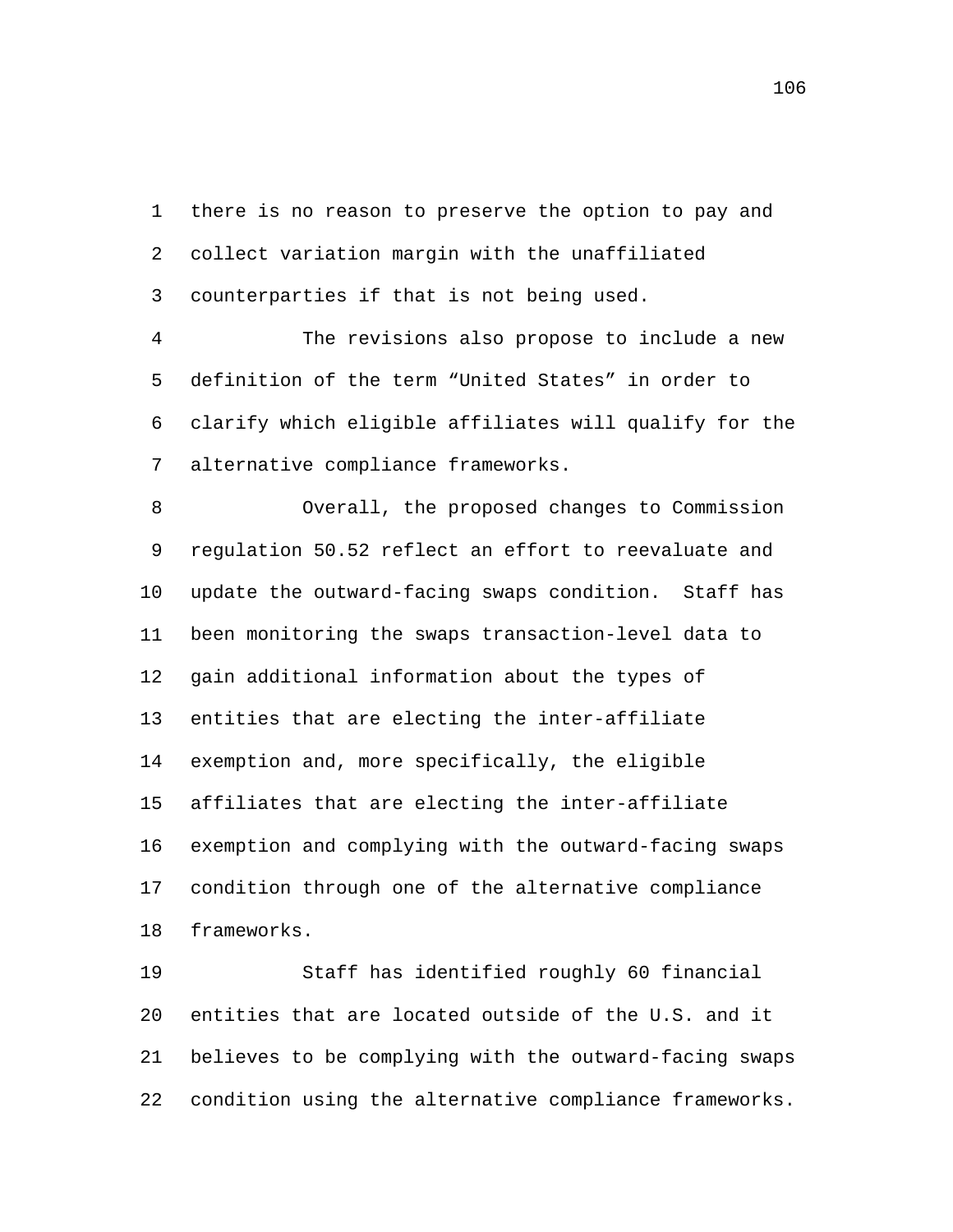Based on reviews of swap data repository information, these types of entities electing the inter-affiliate exemption are almost exclusively financial and affiliated with a registered swap dealer. While we note that the entities electing the exemption may change over time based on entity structures and business needs, the number of entities electing it and the locations of the entities around the globe have remained relatively stable over the past few years. 1 2 3 4 5 6 7 8 9 There also appears to be an increase in the number of entities electing the inter-affiliate exemption from jurisdictions that were added through no-action relief in 2016 and 2017, such as Australia, Canada, and Mexico. This slight shift is consistent with the expectation that additional entities would elect the inter-affiliate exemption as it became available in additional jurisdictions without a 5 percent test limitation. 10 11 12 13 14 15 16 17 18

Again, the proposed changes are intended to codify the current no-action relief, which provides that eligible affiliates may continue to use the alternative compliance frameworks, as modified, to 19 20 21 22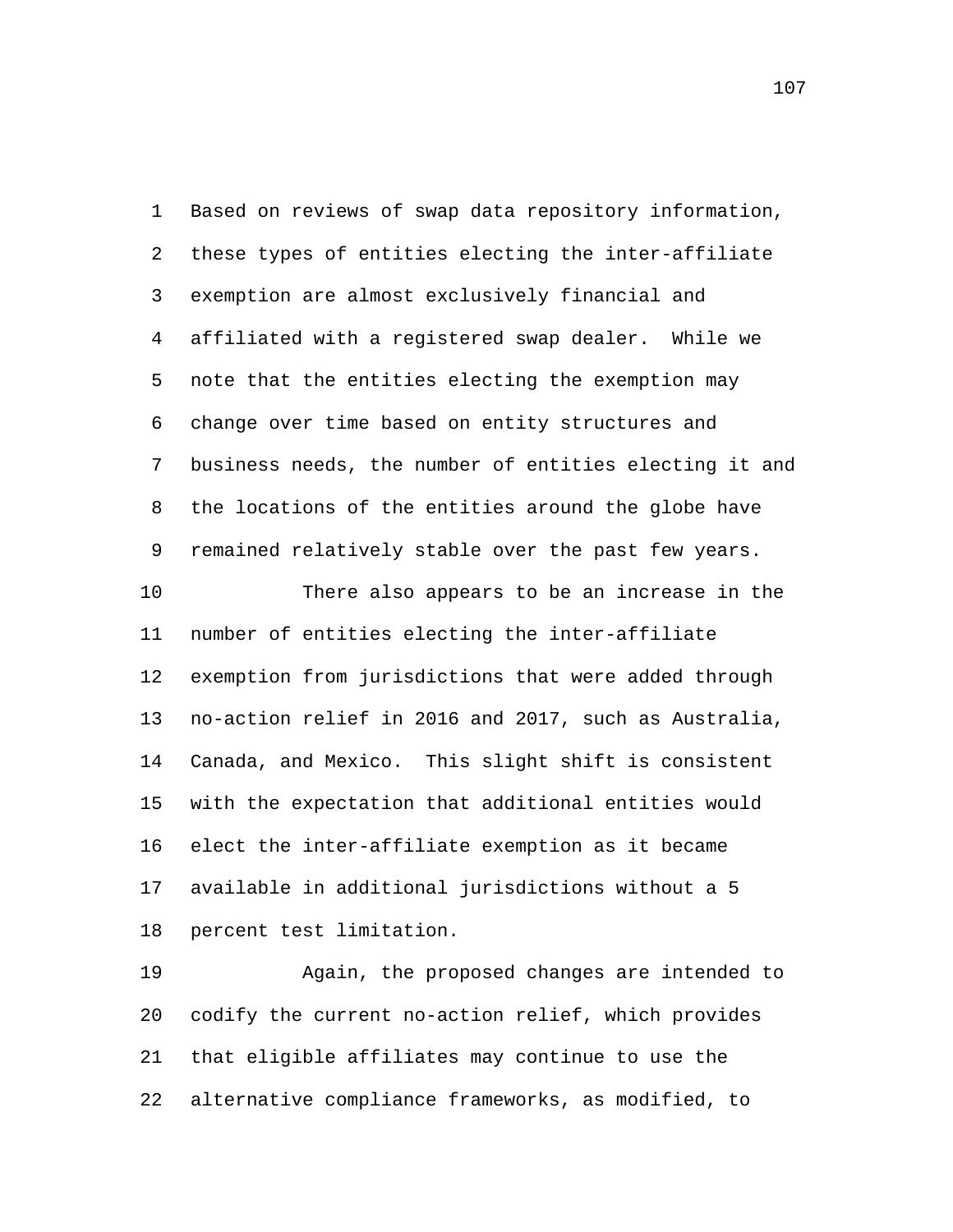comply with the outward-facing swaps condition. The goal of this rulemaking is to clarify and streamline the conditions required for eligible affiliates. 1 2 3 We hope this information is helpful and will be glad to answer any questions this morning. 4 5 CHAIRMAN TARBERT: Thank you very much for that great and very detailed presentation, particularly to you, Melissa. 6 7 8 At this point, I will entertain a motion to approve the division's proposed rulemaking relating to the clearing exemption. 9 10 11 12 COMMISSIONER QUINTENZ: So moved. 13 COMMISSIONER BEHNAM: Second. 14 CHAIRMAN TARBERT: Thank you. I would now like to open the floor for commissioners to ask any questions or make any comments. I don't have any questions. All I will say is, you know, I like to see these instances where we have a codification of no-action letters, in this case a temporary no-action letter. You know, once we figure out, you know, what the right answer is, to codify it I think is very important. So it is not 15 16 17 18 19 20 21 22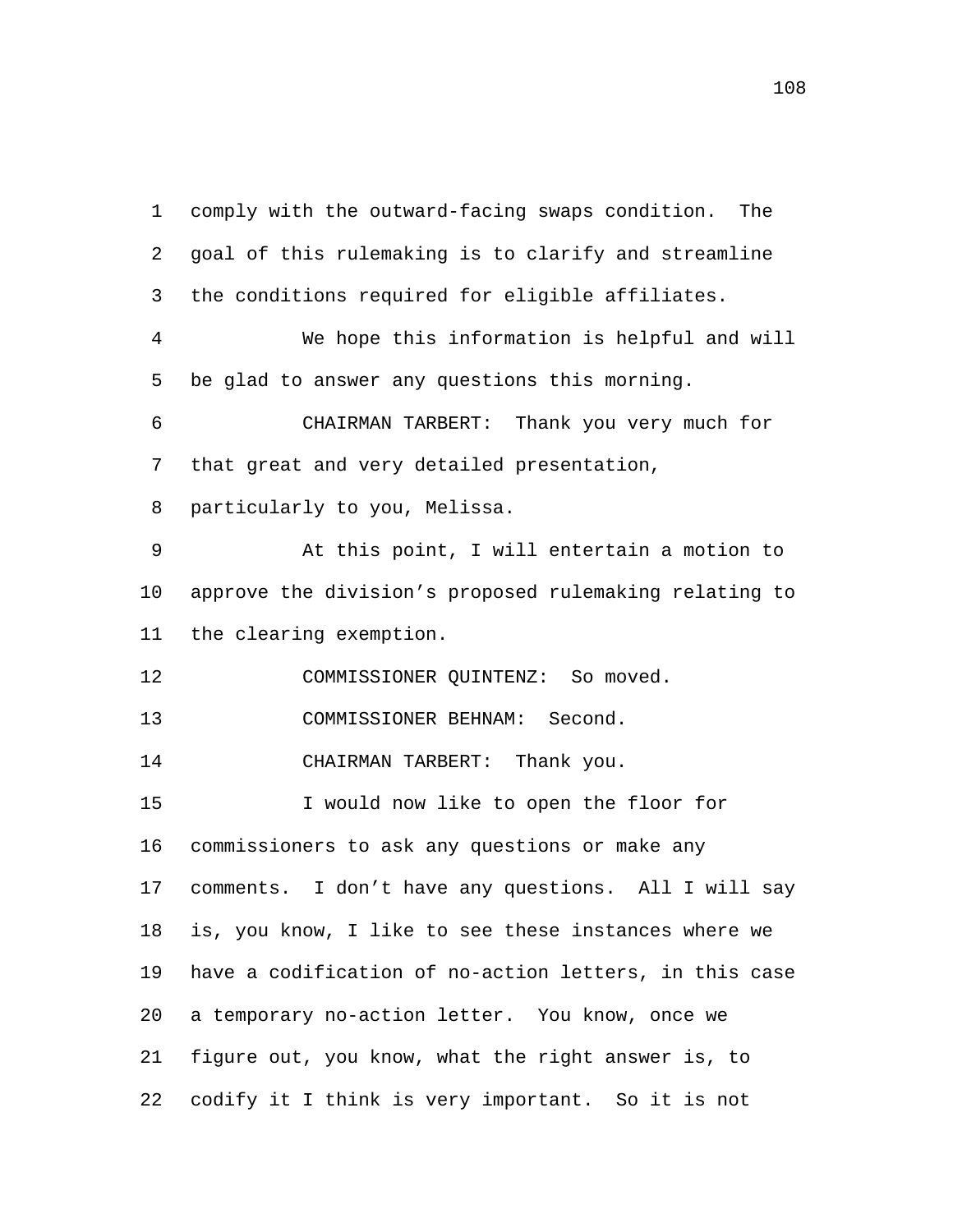1 only good policy. It is also good government.

| 2       | Commissioner Quintenz?                                 |
|---------|--------------------------------------------------------|
| 3       | COMMISSIONER QUINTENZ: Thank you, Mr.                  |
| 4       | Chairman. Just a couple of quick questions.            |
| 5       | And thank you for the presentation, Melissa.           |
| 6       | I think you covered this, but I just wanted to be a    |
| 7       | little more clear. What are the types of entities      |
| 8       | that typically elect this exemption? Are they          |
| 9       | unregistered commercial firms or are they more         |
| $10 \,$ | registered firms in our space?                         |
| 11      | MS. D'ARCY: Yes. They tend to be financial             |
| 12      | entities that that are generally registered with the   |
| 13      | Commission or affiliates of registrants. And we have   |
| 14      | seen them be fairly consistent over the years.         |
| 15      | COMMISSIONER QUINTENZ: Okay. I wanted to               |
| 16      | ask -- again, you brought this up a number of times,   |
| 17      | but I just wanted to raise it and see if I understand  |
| 18      | it. The rationale for preserving the 5 percent         |
| 19      | limitation on affiliates' variation margining their    |
| 20      | swaps when that affiliate is located outside of one of |
| 21      | the 9 jurisdictions that has an adopted a swap         |
| 22      | clearing requirement. Can you just tell me that        |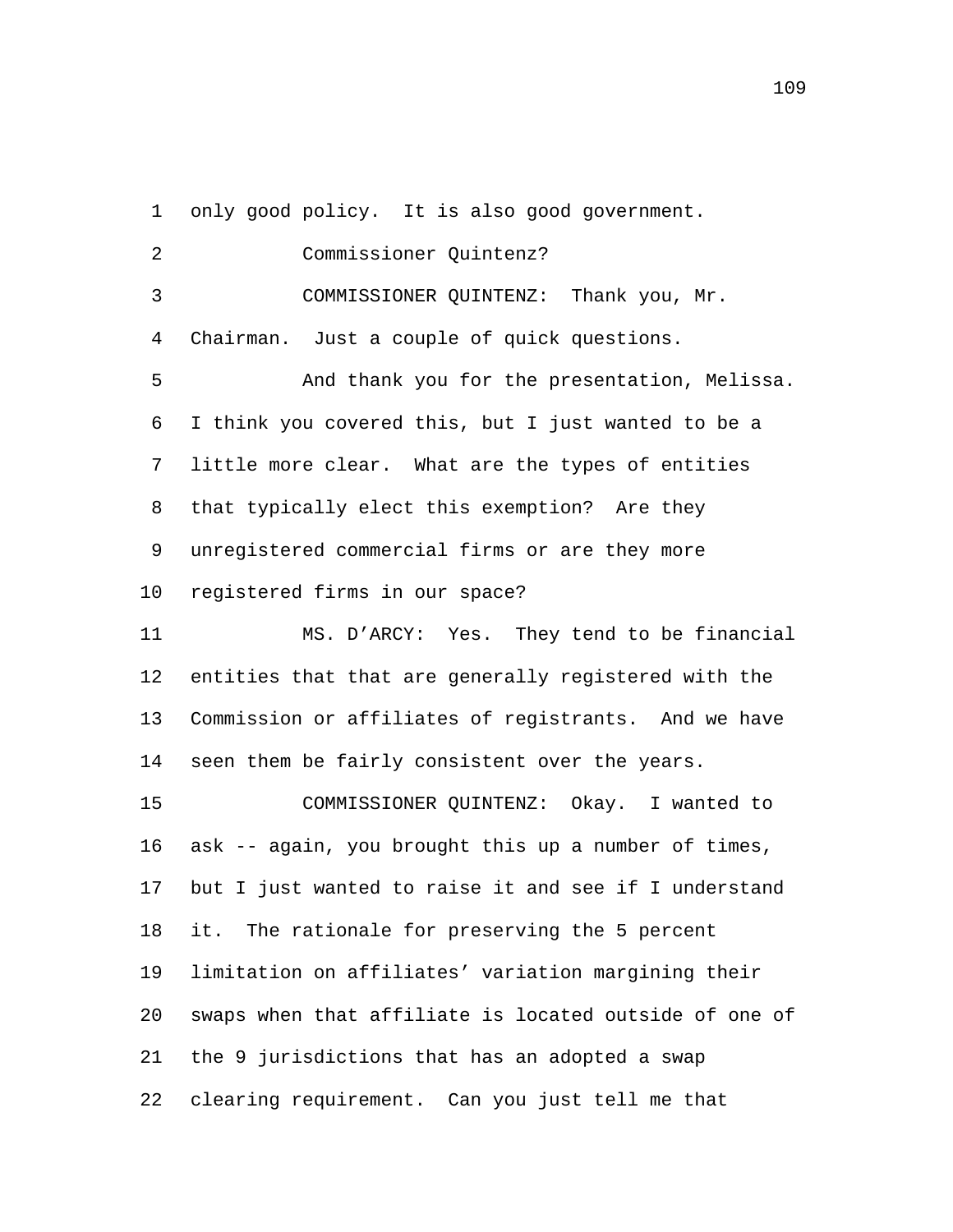explanation again in terms of where you think risk can come into the system, versus the protections that we have in place right now for those entities and these affiliates from a variation margining perspective? 1 2 3 4 MS. D'ARCY: Sure. So we think it is important to preserve the 5 percent limit because not all jurisdictions have adopted a robust cleaning regime. And not all have an uncleared margin requirement. So for those jurisdictions where somebody is entering into an uncleared swap, the risk is that they could pool concentrations of risk in those jurisdictions that have less domestic oversight and are subject to fewer requirements on that side. And then there is always the risk of the back-to-back transfers back to the U.S. And that is why we have the variation margin requirements, to kind of prevent that. 5 6 7 8 9 10 11 12 13 14 15 16 17

18 COMMISSIONER QUINTENZ: Okay. Thank you. And the final question, which I know the answer to. Maybe I will just say it. I am correct that this exemption from the clearing requirement doesn't provide relief from the trade execution 19 20 21 22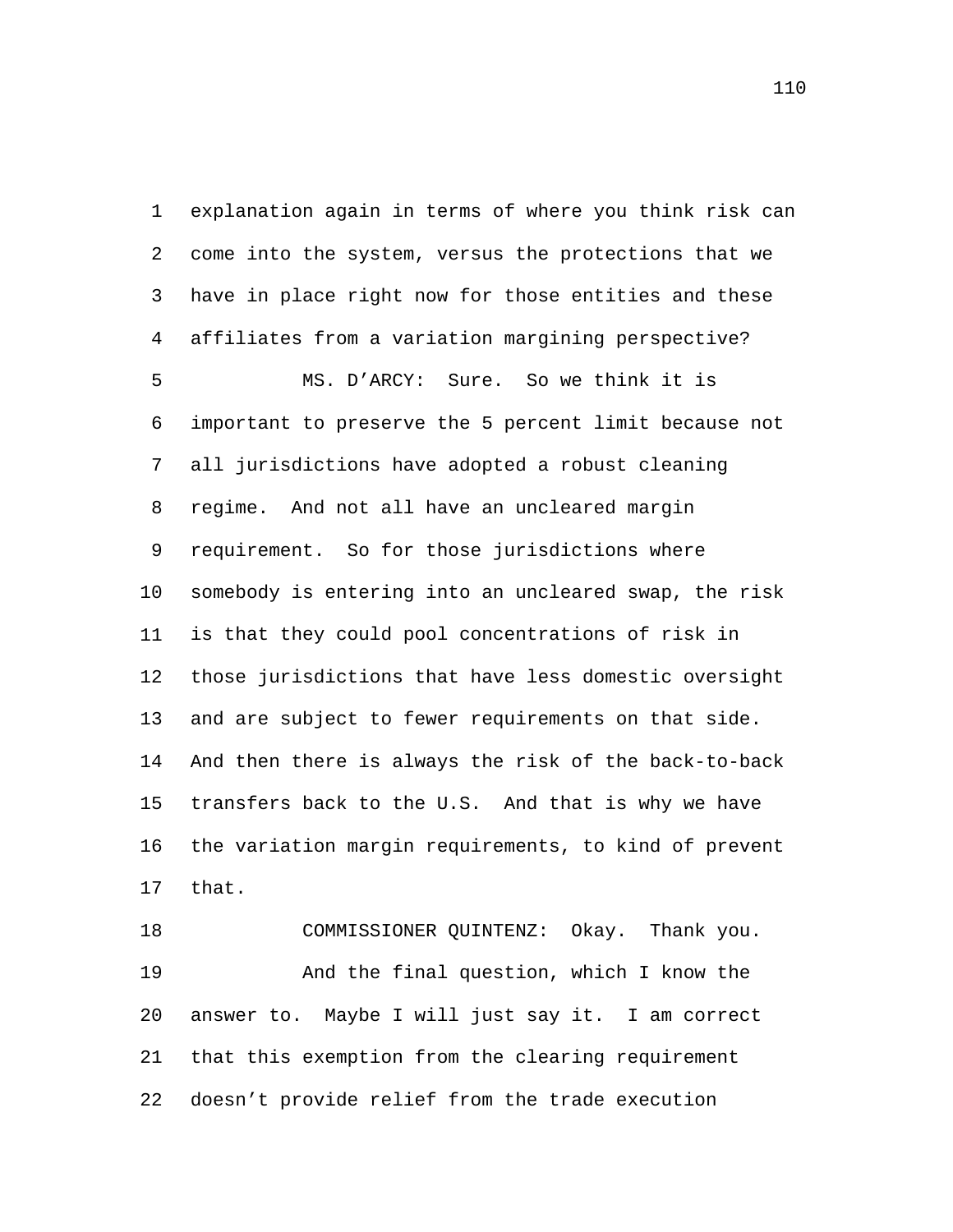1 requirement. Is that correct?

MS. D'ARCY: That is correct. That is being considered separately. 2 3

COMMISSIONER QUINTENZ: Okay. I would like to preemptively express my support for considering that. So thank you very much for your hard work. 4 5 6 7 CHAIRMAN TARBERT: Thank you.

8 Commissioner Behnam?

COMMISSIONER BEHNAM: Thanks, Mr. Chairman. And thank you, Melissa and Sarah, for your work. And thanks for taking your time to talk with me and my staff a few days ago. I do have a statement, which I will post on the CFTC website, but just I will highlight some questions and some of the themes in my statement within the questions. 9 10 11 12 13 14 15

In the 2013 preamble and then also in this draft, there is a statement which I think is worth discussing because it is a little bit counterintuitive, but I do believe, Melissa, you pointed it out, why we are moving forward and the rationale, despite the statement. But the statement, by and large, recognizes the fact that paying and 16 17 18 19 20 21 22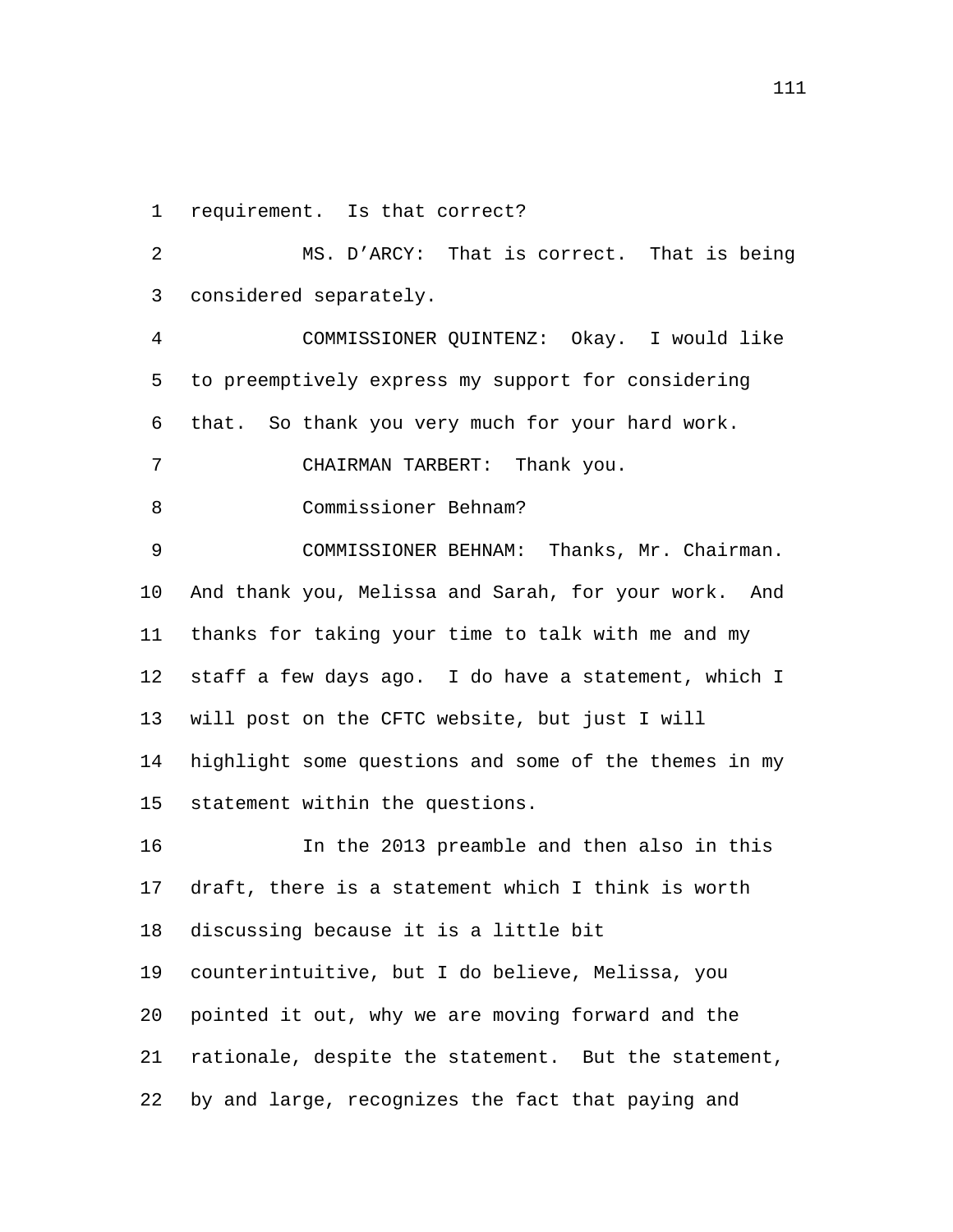collecting variation margin does not mitigate counterparty credit risk to the same extent that central clearing does. So we are sort of taking a step in a direction where we recognize it is not a safe and resilient sort of mitigant against risk versus central clearing. Can you just talk a little bit about the rationale that we are moving forward? 1 2 3 4 5 6 7 I know it is embedded in the statement you made, Melissa, but I think it is important since we 8 9

are recognizing the fact that this is not the most robust risk mitigant. Yet, we are going forward with it. I think it would be helpful. 10 11 12

MS. D'ARCY: Sure. I think that the Commission made efforts to recognize that clearing is the best protection in this instance. And, yet, it is not necessarily workable for these affiliated entities that are going to be operating outside of the U.S. in jurisdictions that have not reached that level of regulation that the CFTC has, for example. We don't necessarily want to put affiliated entities at a market disadvantage or to impose requirements on them when we do feel that the variation margin protects 13 14 15 16 17 18 19 20 21 22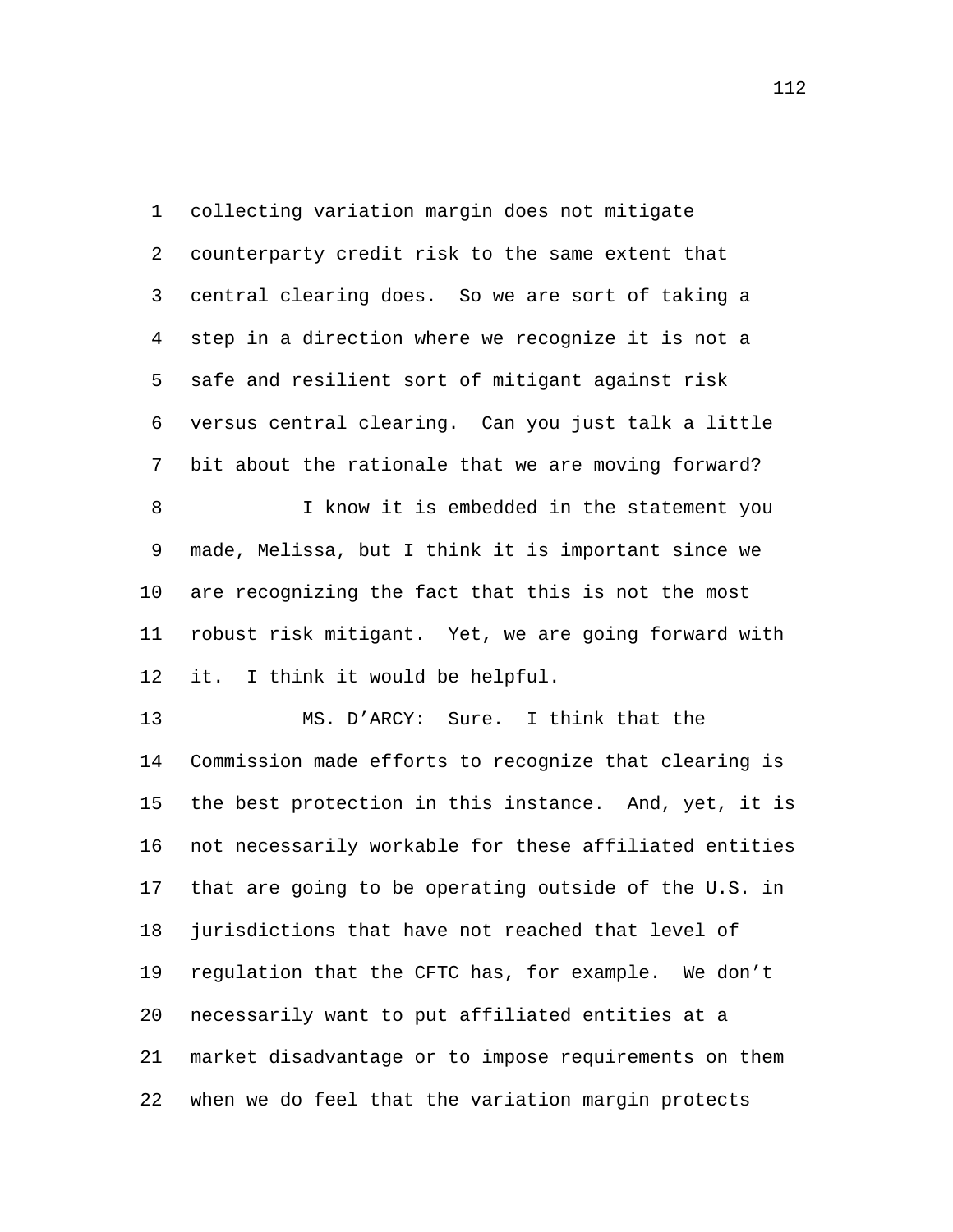against any of that outside risk coming back into the United States, not only does it force the counterparties to mark-to-market; it also creates an inhibition to taking outsized risk. 1 2 3 4

5 COMMISSIONER BEHNAM: Thank you. Dovetailing off of that, which is I think -- and we discussed this a little bit. This is why I feel comfortable supporting this proposal. Despite VM not necessarily being the best risk mitigant -- and I am sort of making that term up here, but we do have a number of sort of powers within the CFTC within 50.52 to identify those who are electing this exemption and then, beyond that, having some lens into the scope and the size of the individuals and the depth of the market. Can you talk a little bit about that? I know, Melissa, you pointed it out but also some of the special call, antifraud, and anti-evasion authorities that we retain. Just for me personally as a measure of getting comfortable with what we are doing, what we are proposing, despite VM not being the best methodology, we do as an agency, both from a surveillance standpoint and ultimately needed from an 6 7 8 9 10 11 12 13 14 15 16 17 18 19 20 21 22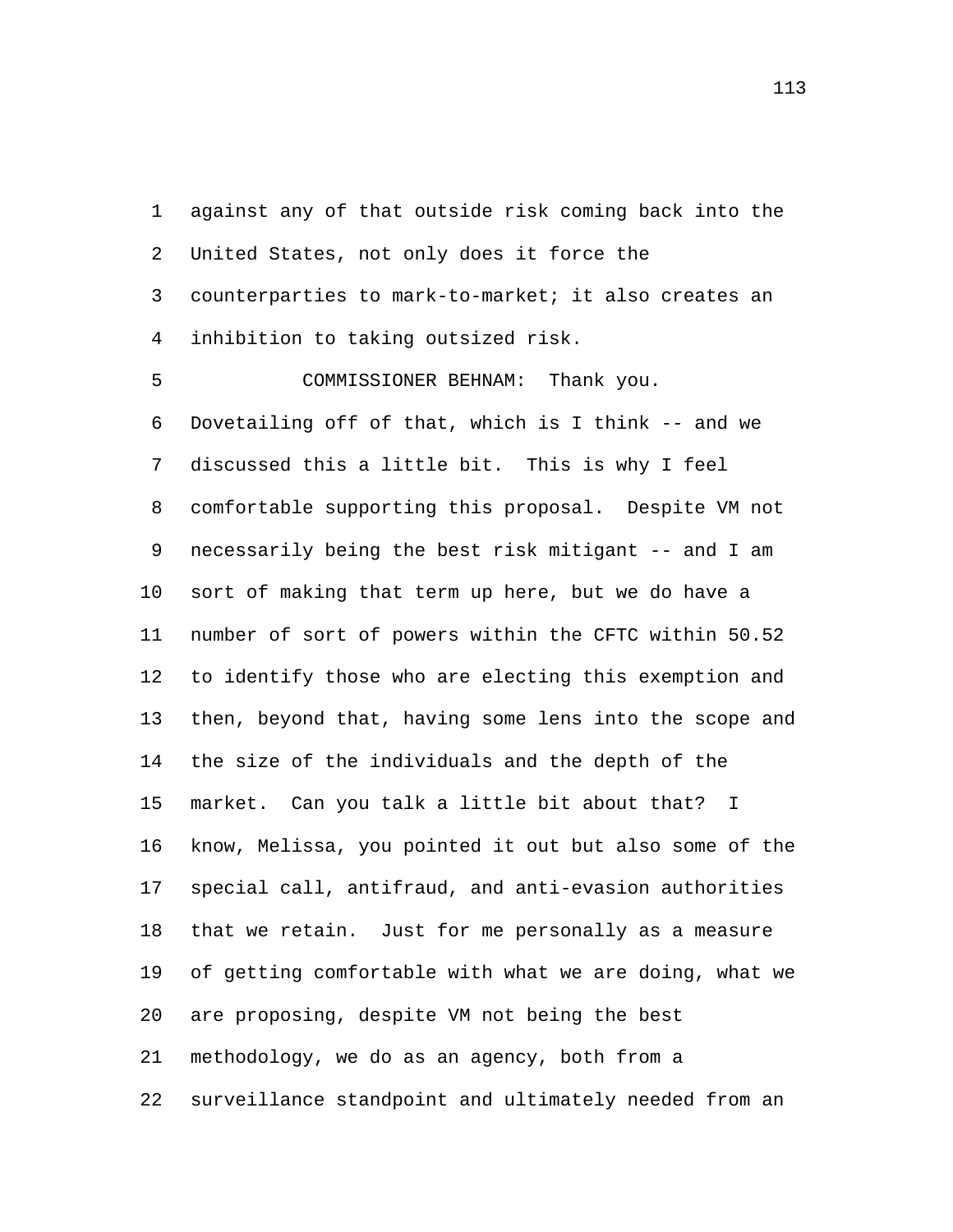enforcement standpoint, the ability to identify the risk, see where the pockets of risk might be forming and then do whatever due diligence and action we need to resolve that. 1 2 3 4

MS. D'ARCY: Sure. I think it is important to note that in both the initial adopting release, the Commission noted that it was very intent on preventing evasion of the clearing requirement when it adopted this exemption. We tried to make that point today as well. So one of the ways that we can do that is by, as you said, monitoring the entities that are electing it, monitoring how they are electing it, and making sure that, for example, they are complying with the alternative compliance frameworks, that the notional value of their swaps complies with the 5 percent test if that is applicable, and then we also have separate anti-evasion authority under 50.10 that exists and we use to monitor and prevent evasion of the clearing requirement. 5 6 7 8 9 10 11 12 13 14 15 16 17 18 19

COMMISSIONER BEHNAM: Thanks. Lastly, and talking about methodology a little bit earlier with the DSIO team. Do we have any lens into the 20 21 22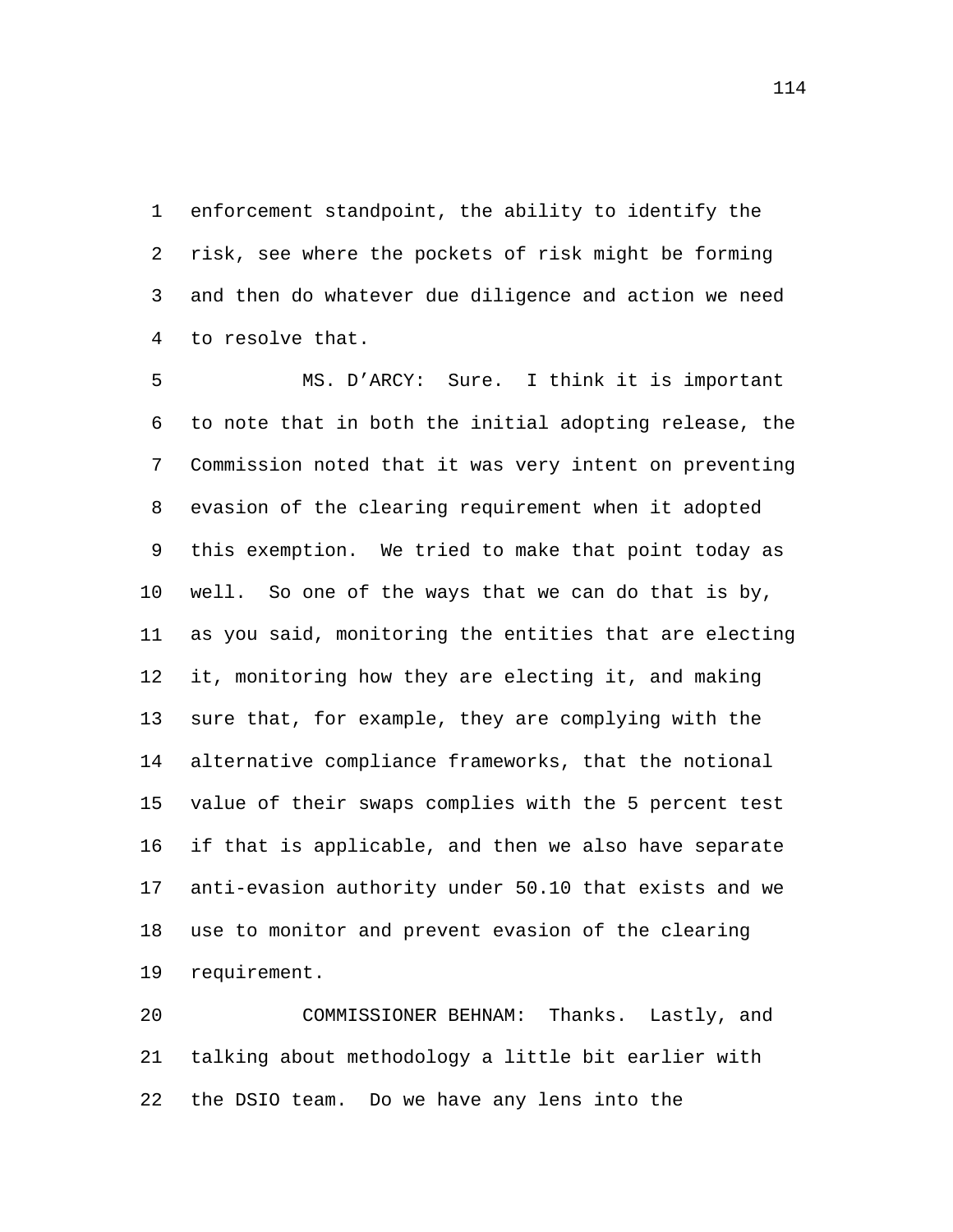methodologies that the entities will use in 1

calculating VM? 2

MS. D'ARCY: So that is not something that we have prescribed in the rules. So they are free to select and choose their own variation margin regimes internally between the counterparties. And we do not necessarily have a lot of insight into how they are doing that. 3 4 5 6 7 8

COMMISSIONER BEHNAM: Okay. Thank you. Again, thanks for your work on this and your time with me. And I think with respect to some of these questions, I look forward to the comments from the public so that we can move forward with this. 9 10 11 12 13

Like you said, Mr. Chairman, I think it is an efficient and timely and necessary thing to finalize these legacy no-action letters that have been around for a number of years. 14 15 16 17

18 Thank you.

19 CHAIRMAN TARBERT: Thank you.

20 Commissioner Stump?

COMMISSIONER STUMP: I don't have any questions specifically, but I would like to say I 21 22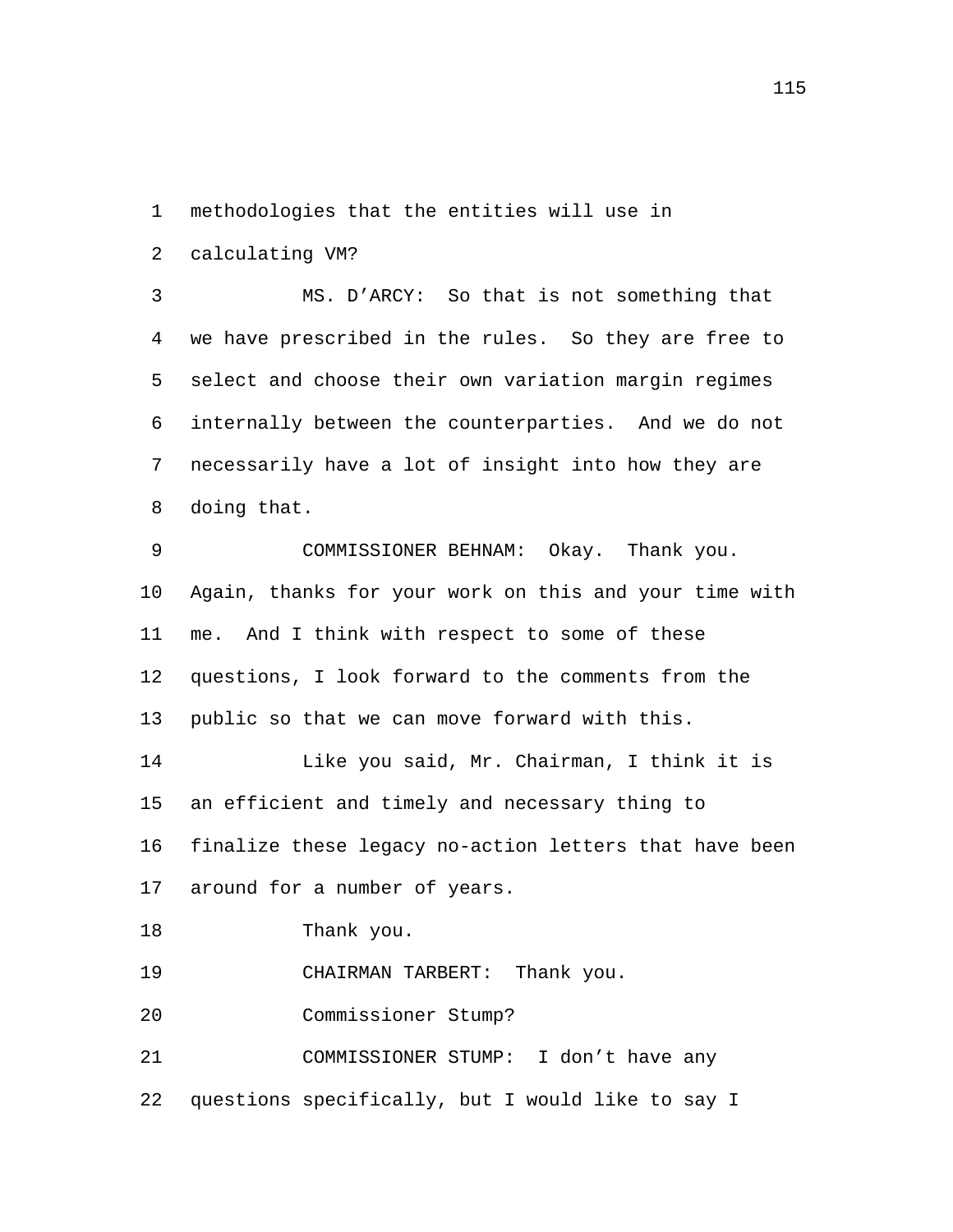think this is exactly what the no-action relief is designed to achieve. Oftentimes, regulators around the world go to finalization of rules at different paces. We obviously went first. We are first movers in many regards. And so it created an unbalanced quagmire, frankly, for a lot of affiliated entities who could not make sense of what their business model would allow them to do given our mandates. And so I think this was designed to encourage them to continue to operate in this space in a way that made sense. And I am very happy we are finalizing this in the form of a rule. 1 2 3 4 5 6 7 8 9 10 11 12

Also, we talk about these things just because I have some experience on the clearing side. I am always struck by, you know, these are things - when you think about clearing in its most fundamental sense, it is designed to eliminate counterparty credit risk. And so I am going to oversimplify what I think we are doing here: The counterparties at the base of this proposal are, in fact, affiliated. So to the extent we built in protections to ensure that risk is not brought back to the United States in a way that is 13 14 15 16 17 18 19 20 21 22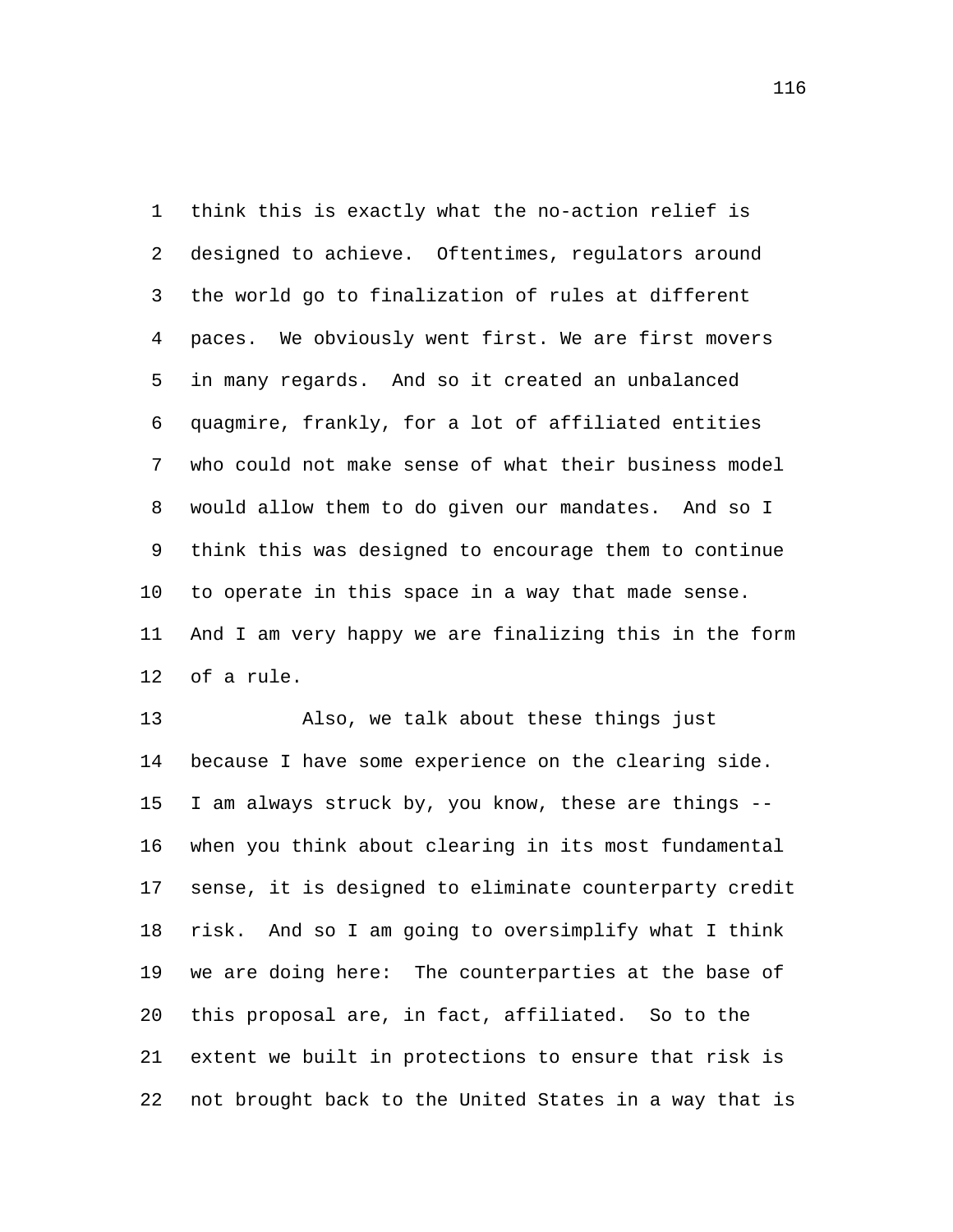harmful to our system, that is great, but clearing is more about counterparty credit risk than it is about the system itself. Certainly it can help with that, but I think this is something that we should all be reminded of. 1 2 3 4 5

So thank you all so much for your efforts. And thank you for the great presentation, Melissa. And, Clark, welcome to the CFTC. 6 7 8

9 CHAIRMAN TARBERT: Thank you very much. 10 Commissioner Berkovitz?

COMMISSIONER BERKOVITZ: Thank you, Mr. Chairman. You may be relieved that Commissioner Stump just made a number of the remarks that I was going to make. So that can cut some of my time off. 11 12 13 14

I totally agree that under the circumstances, the expiration of the timeframe in the original regulation of 2014 for the Europeans to get their clearing requirement, the three jurisdictions, necessitated the continuance of the provisions necessary by no-action relief. 15 16 17 18 19 20

Now, at that point, the Commission could have gone through a notice-and-comment rulemaking or 21 22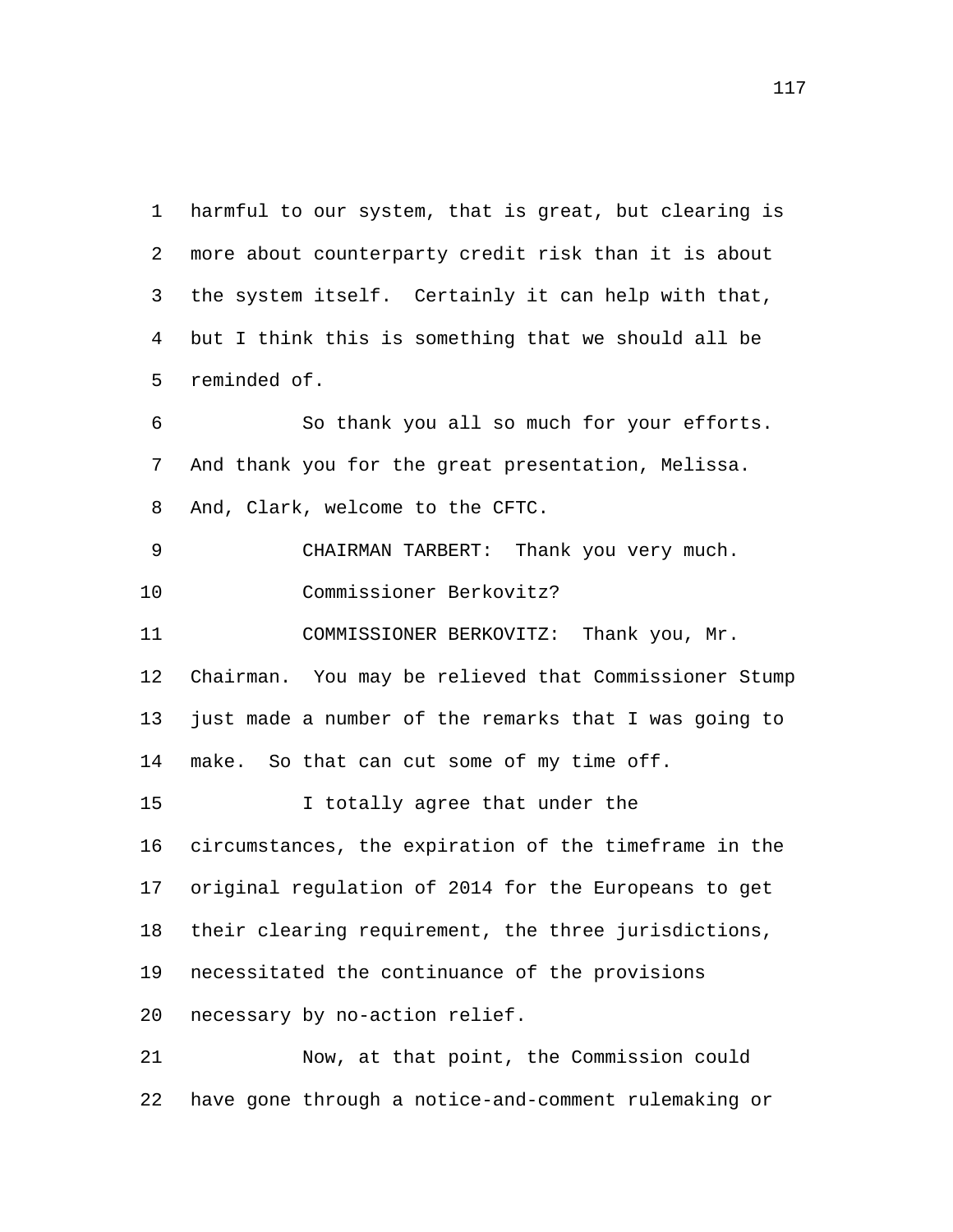whatever as an alternative, but relief needed to happen. Conditions were changing. And the no-action relief enabled the status quo to basically continue and the Commission to adjust the program to these changing global market conditions. And then the other jurisdictions as they were coming online, it enabled the program, the non-U.S. affiliates, to continue operating in those jurisdictions without a competitive disadvantage at the same time exchanging variation margin to protect the risk from coming back into the U.S. It was necessary at the time. We have experience with that. And we have the swap data. You have cited the swap data statistics. Given that experience and our comfort level, also I think it was extremely informative that we were able to determine which of the alternatives people were using and not using and who was using it and, therefore, base a final regulation on the actual utility to the marketplace and that informs that final regulation. So I think the no-action relief was appropriate at the time. And now it is totally appropriate and the right thing to do to codify it so people can see it in the 1 2 3 4 5 6 7 8 9 10 11 12 13 14 15 16 17 18 19 20 21 22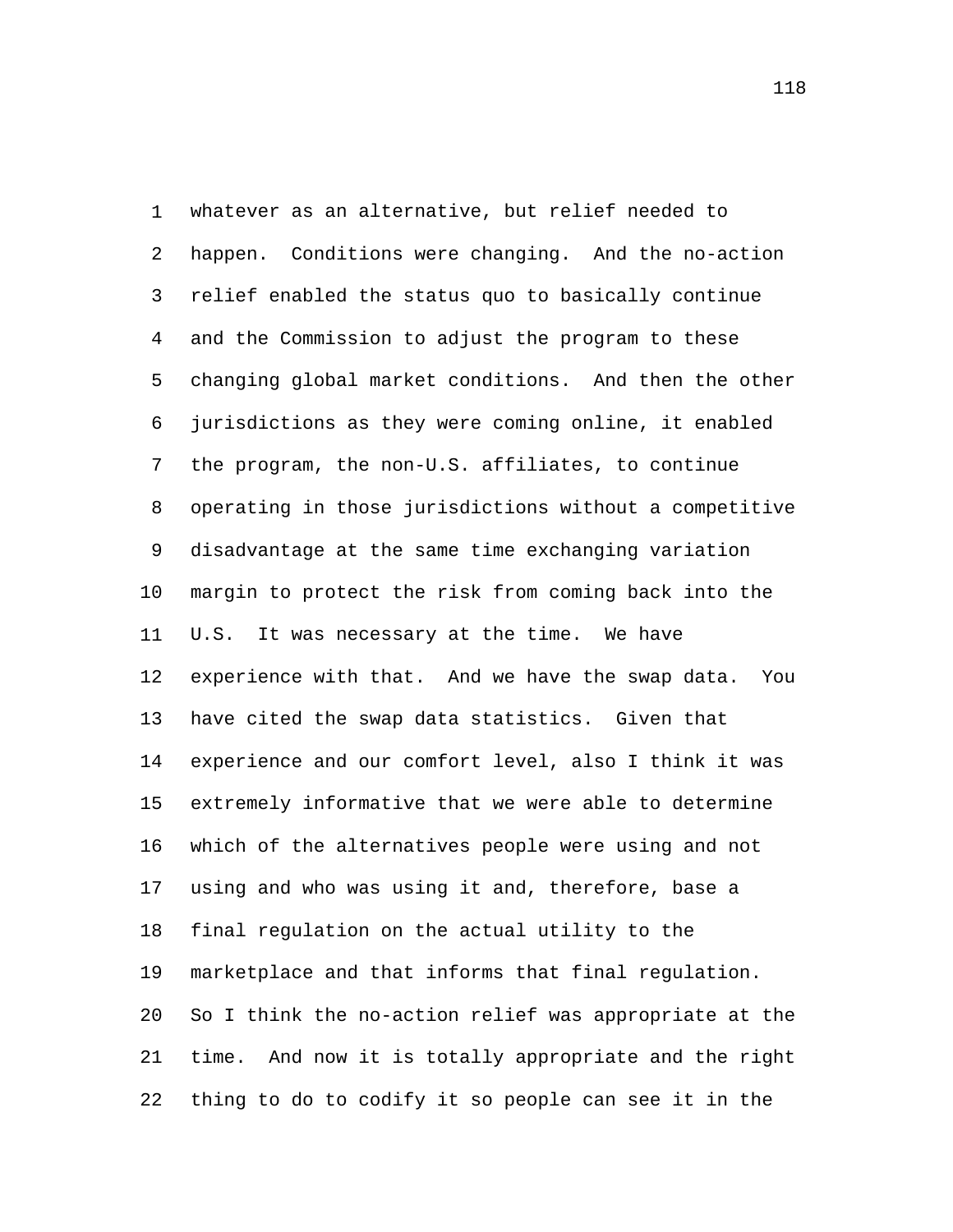1 regulation.

2 3 4 5 6 7 8 9 10 11 12 13 14 15 16 17 18 19 20 21 22 I just have a couple of questions. Why was there an expiration date? What was the thinking, if any, if you are aware of, initially? And I confess I was here at the time, but I don't remember that specific of the expiration in the initial regulation of 2014. What was the purpose of that? MS. JOSEPHSON: The idea at the time was that that would be when the foreign jurisdictions would have their regimes in place, that it would move that quickly. COMMISSIONER BERKOVITZ: So the fact is that reading the release, that there is no foreign jurisdiction that has a comparable clearing requirement? We don't really expect that to be the case? MS. JOSEPHSON: That is correct. There is no other jurisdiction that is as consistent with the CFTC's in terms of the scope of products that are required to be cleared and the types of market participants that are required to clear. COMMISSIONER BERKOVITZ: These non-U.S.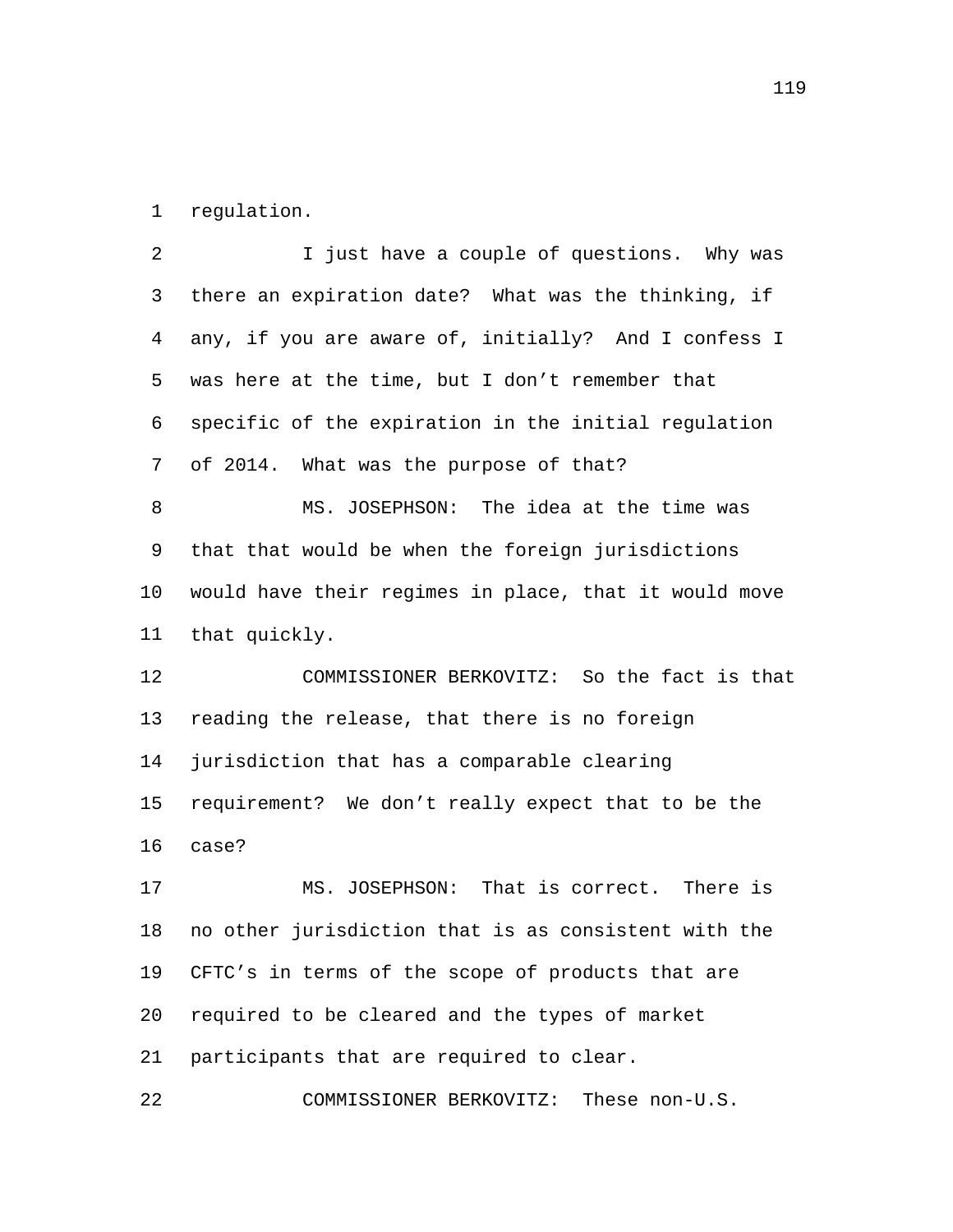affiliates in these foreign jurisdictions are still subject to the noncomparable clearing requirement of the foreign jurisdiction. Is that correct? 1 2 3 4 MS. JOSEPHSON: Yes. COMMISSIONER BERKOVITZ: And there is some overlap, presumably. They may not be comparable and comprehensive. We may not be able to make a comparability determination. But there is going to be significant overlap between those two clearing requirements. 5 6 7 8 9 10 MS. JOSEPHSON: There is. I mean, the one that is the closest to the U.S. is the European Union's clearing requirement, it gets, in terms of the product scope, fairly close to where we are. 11 12 13 14 COMMISSIONER BERKOVITZ: So if there is a delta between a certain class that we require to be cleared and they don't require it to be cleared, there is still a variation margin. This alternative compliance framework requires the variation margin between the non-U.S. affiliate and U.S. affiliate, correct? 15 16 17 18 19 20 21

22 MS. JOSEPHSON: Yes.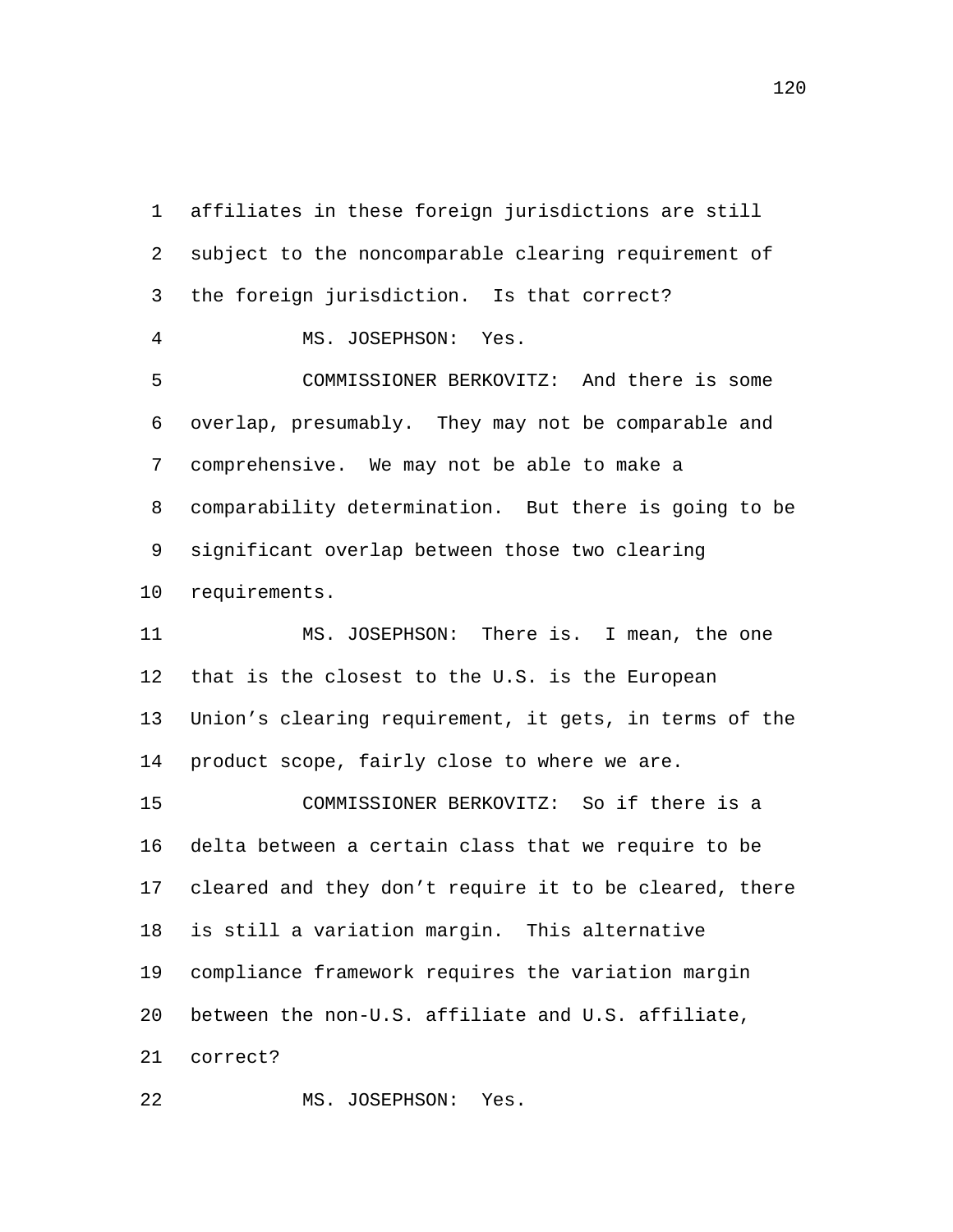COMMISSIONER BERKOVITZ: Would it be correct still, though, that to take advantage of these alternative compliance frameworks they have to do variation margin on all of their swaps subject to the U.S. clearing requirement? 1 2 3 4 5 MS. D'ARCY: It is all of their swaps with the other eligible affiliates. 6 7 COMMISSIONER BERKOVITZ: Even if that eligible affiliate is then subject to a clearing requirement in that eligible affiliate's home jurisdiction? 8 9 10 11 MS. D'ARCY: If they choose to clear the outward-facing swap, that is one way to comply with it. So if they are subject to the non-U.S. foreign clearing requirement and then they comply with it, then they have already satisfied the outward-facing swaps condition. 12 13 14 15 16 17

COMMISSIONER BERKOVITZ: This does not relieve the non-U.S. affiliate from complying with its home jurisdiction's clearing requirement, does it? 18 19 20 21 MS. D'ARCY: No.

22 COMMISSIONER BERKOVITZ: Okay. So in many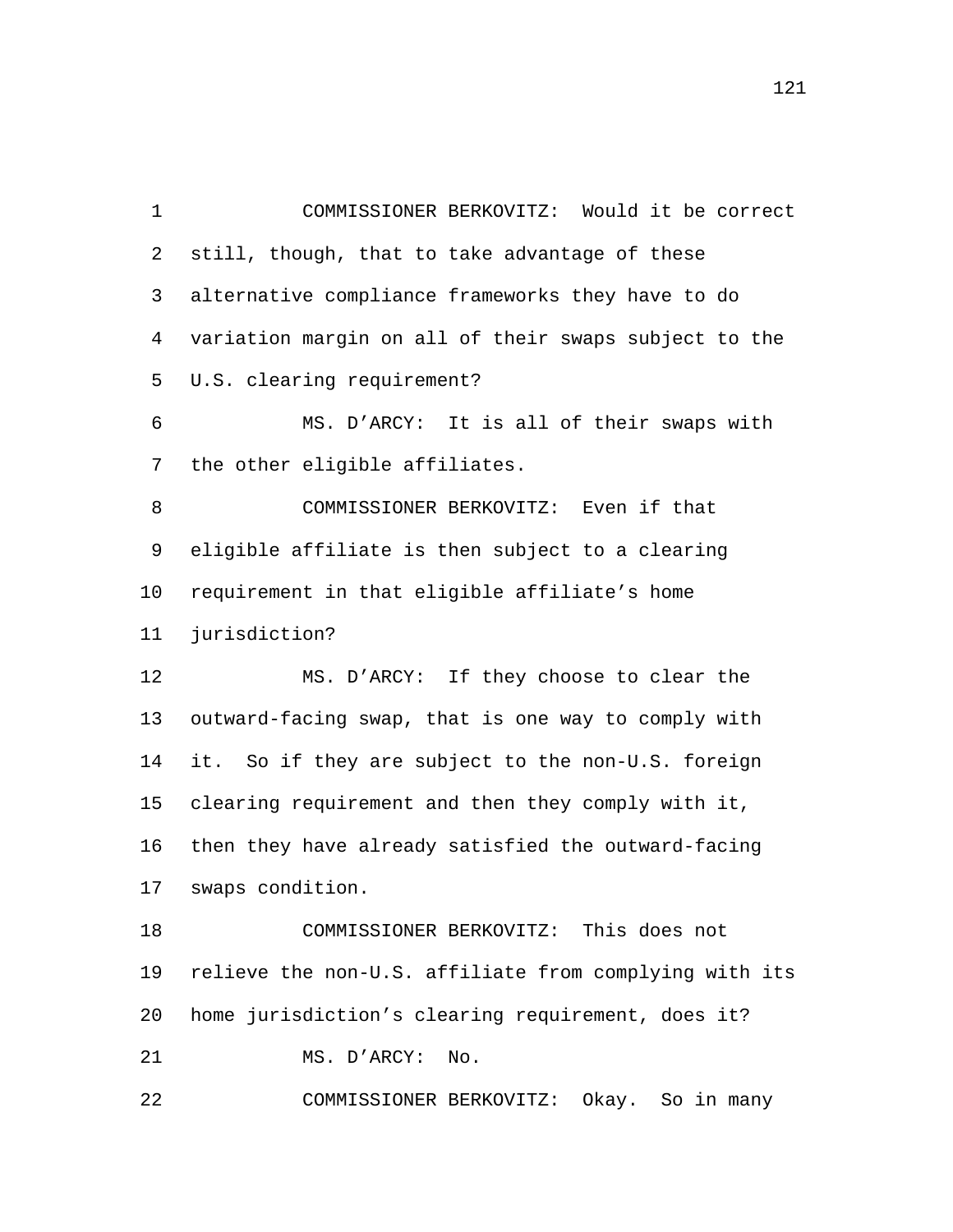instances, that non-U.S. affiliate will still be required to clear their outward-facing swap? 1 2 3 MS. D'ARCY: That may be true. COMMISSIONER BERKOVITZ: It is just the delta between the foreign jurisdiction's clearing requirement and our clearing requirement that is going to be still subject to variation margin between affiliates, right? 4 5 6 7 8 MS. D'ARCY: In a sense. We are trying to protect our clearing requirement, exactly. 9 10 COMMISSIONER BERKOVITZ: Exactly. Okay. Okay. And now we have nine jurisdictions that have a clearing requirement. So today, the set of these transactions where there is variation margin, rather than the -- where the non-U.S. affiliate exchanges variation margin, rather than clears the outwardfacing swap, has diminished as time has gone by as these jurisdictions have established clearing requirements? 11 12 13 14 15 16 17 18 19 MS. D'ARCY: We would expect that to be true. We do not necessarily track whether or not they 20 21

are clearing under a non-U.S. clearing regime. 22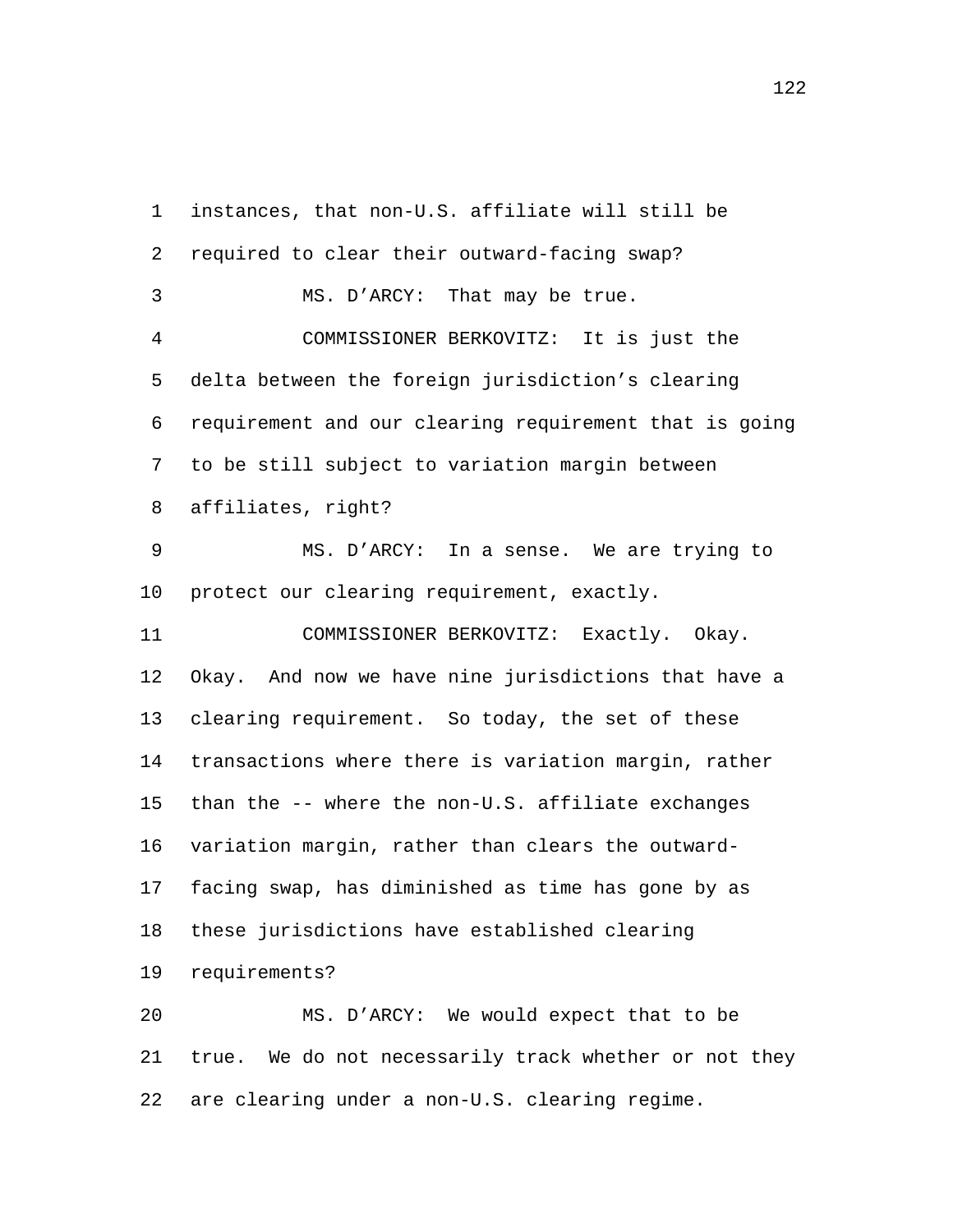COMMISSIONER BERKOVITZ: Okay. So I think that is a significant point, too, that there has been substantial clearing by these non-U.S. affiliates during this time. I am interested in any comments by commenters what this delta still is, whether there is residual risk of being imported. And I look forward to those comments, but I think this is an example of how regulation progresses in an ever-changing global environment. We establish a regulation. We balance. We have to protect our markets, but at the same time, we have to enable our market participants to participate in these global markets, ensuring that no undue risk is imported back into the U.S. and recognizing that competitiveness, and as jurisdictions come online and as the global financial regulatory framework changes, we can adjust. And I think this is a good proposal and reflects that sensible adjustment. 1 2 3 4 5 6 7 8 9 10 11 12 13 14 15 16 17 So thank you. Thank you for your -- there are a lot of chains of transactions and conditions in this thing. And it is somewhat complicated to get your head around, but, actually, when you do, it sort of makes sense. It makes sense. So thank you. And 18 19 20 21 22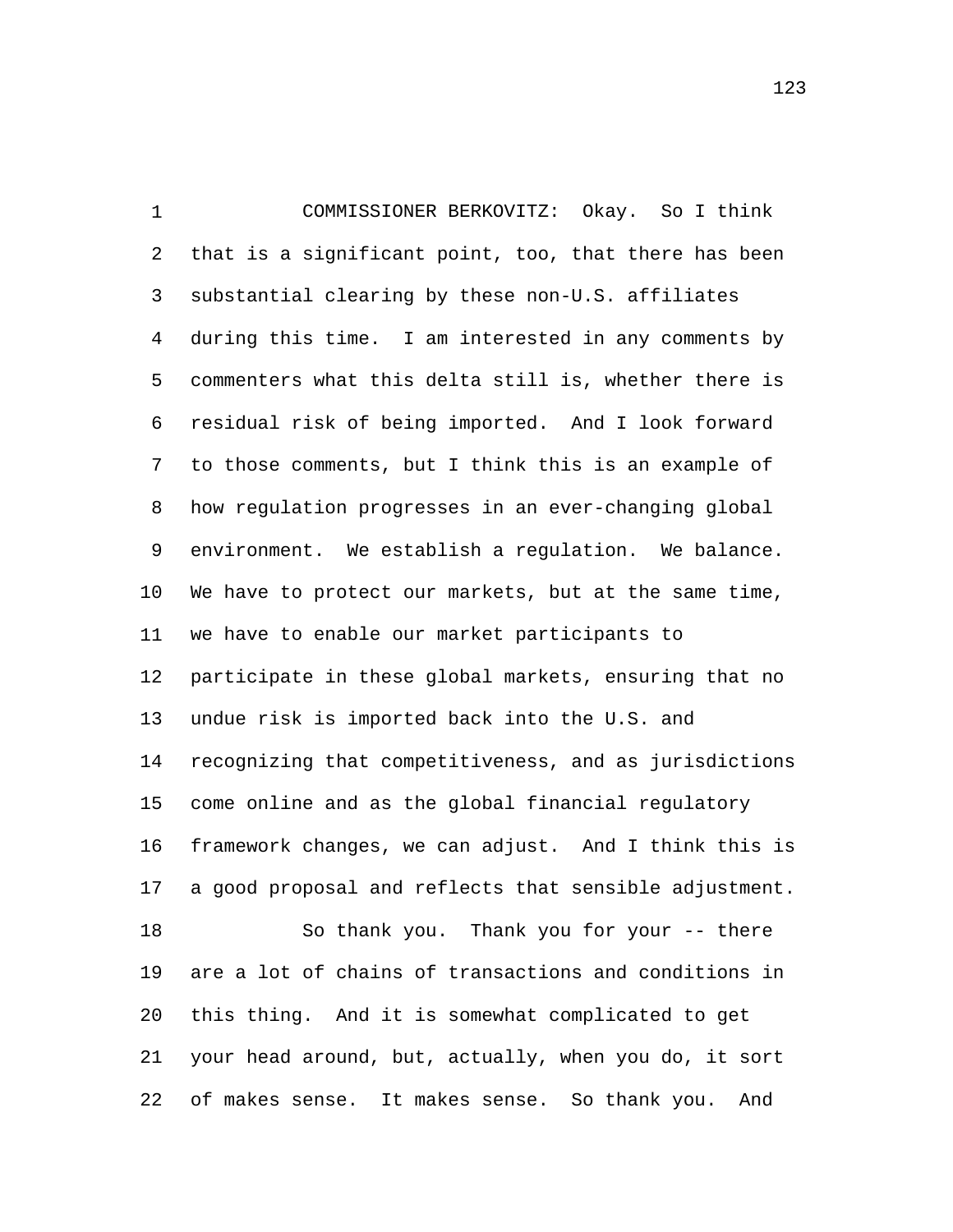1 thank you for that explanation.

CHAIRMAN TARBERT: Thank you. And the key for me here is just that we are talking about interaffiliate transactions. So these are related companies. And there is that added incentive, you know, not to let one another fail to pay back your brother or your sister company. I think we still have that variation margin requirement in there just in case, you know, if the risks were to come back to the United States. But I think that is a different scenario than just in a sort of arm's-length transaction with some third party saying no. In that case, you need to go to the clearinghouse because there is credit risk there that is of a different kind. 2 3 4 5 6 7 8 9 10 11 12 13 14 15

So, with that, if there are no other questions, are the commissioners prepared to vote? Okay. Mr. Kirkpatrick, would you please call the roll? 16 17 18 19

20 MR. KIRKPATRICK: Thank you, Mr. Chairman. The motion now before the Commission is on the approval of the proposed rule regarding amendments 21 22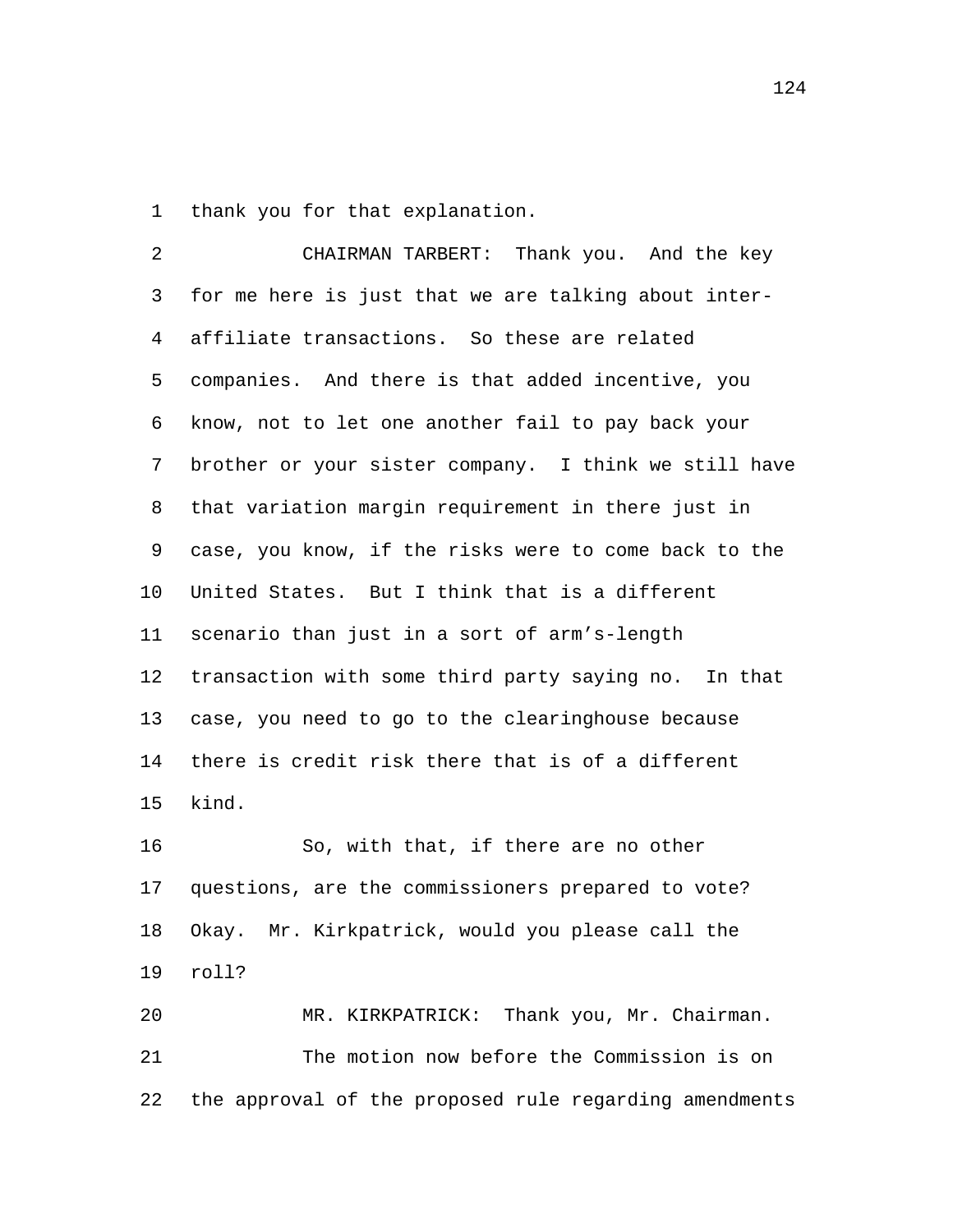to the swap clearing requirement exemption for interaffiliate swaps. Commissioner Berkovitz? 1 2 3 COMMISSIONER BERKOVITZ: Aye. MR. KIRKPATRICK: Commissioner Berkovitz votes aye. 4 5 6 Commissioner Stump? 7 COMMISSIONER STUMP: Aye. MR. KIRKPATRICK: Commissioner Stump votes aye. 8 9 10 Commissioner Behnam? 11 COMMISSIONER BEHNAM: Aye. MR. KIRKPATRICK: Commissioner Behnam votes aye. 13 12 14 Commissioner Quintenz? 15 COMMISSIONER QUINTENZ: Aye. MR. KIRKPATRICK: Commissioner Quintenz votes aye. 17 16 18 Chairman Tarbert? 19 CHAIRMAN TARBERT: Aye. MR. KIRKPATRICK: Chairman Tarbert votes aye. 20 21 22 Mr. Chairman, on this matter, the ayes have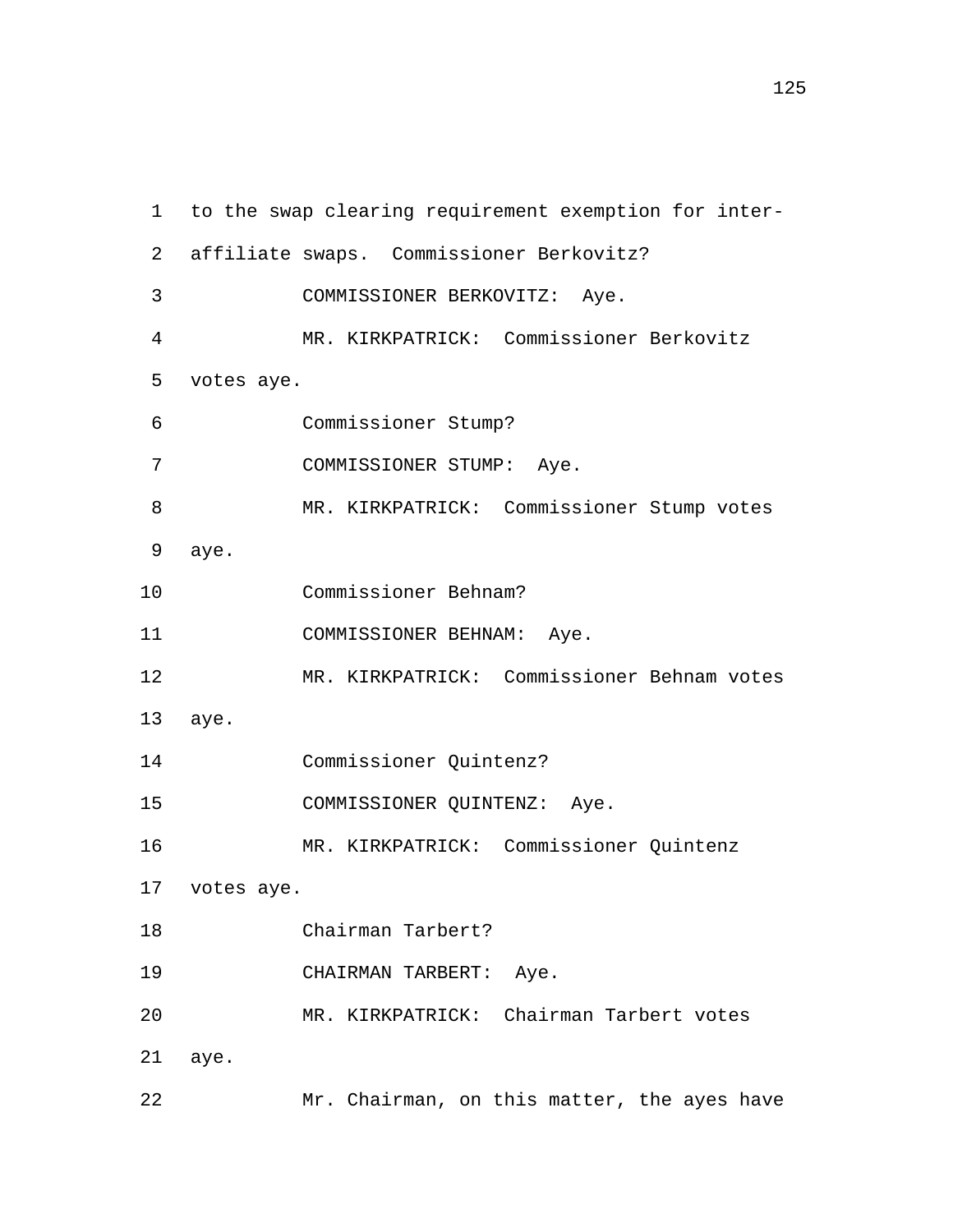1 five, the noes have zero.

CHAIRMAN TARBERT: Thank you very much. The ayes have it, and the motion to approve the proposed rule carries. Thank you very much to DCR for your participation, Sarah, Melissa, and Clark. 2 3 4 5 Before we move to closing statements, if there are any, is there any other Commission business? 6 7 8 [No response.] CHAIRMAN TARBERT: We are going to be having another open meeting next week. So we will have more Commission business but not today. 9 10 11 I would like to go ahead now and give my fellow commissioners an opportunity to make any closing statements you might have. We will start with Commissioner Berkovitz. 12 13 14 15 COMMISSIONER BERKOVITZ: Thank you, Mr. Chairman. 16 17 I don't have any further comments. I will note on the upcoming agenda, there are a number of extremely complex matters that we will be dealing with, a bankruptcy, position limits, cross-border issues. I can tell you that I am committed. I know 18 19 20 21 22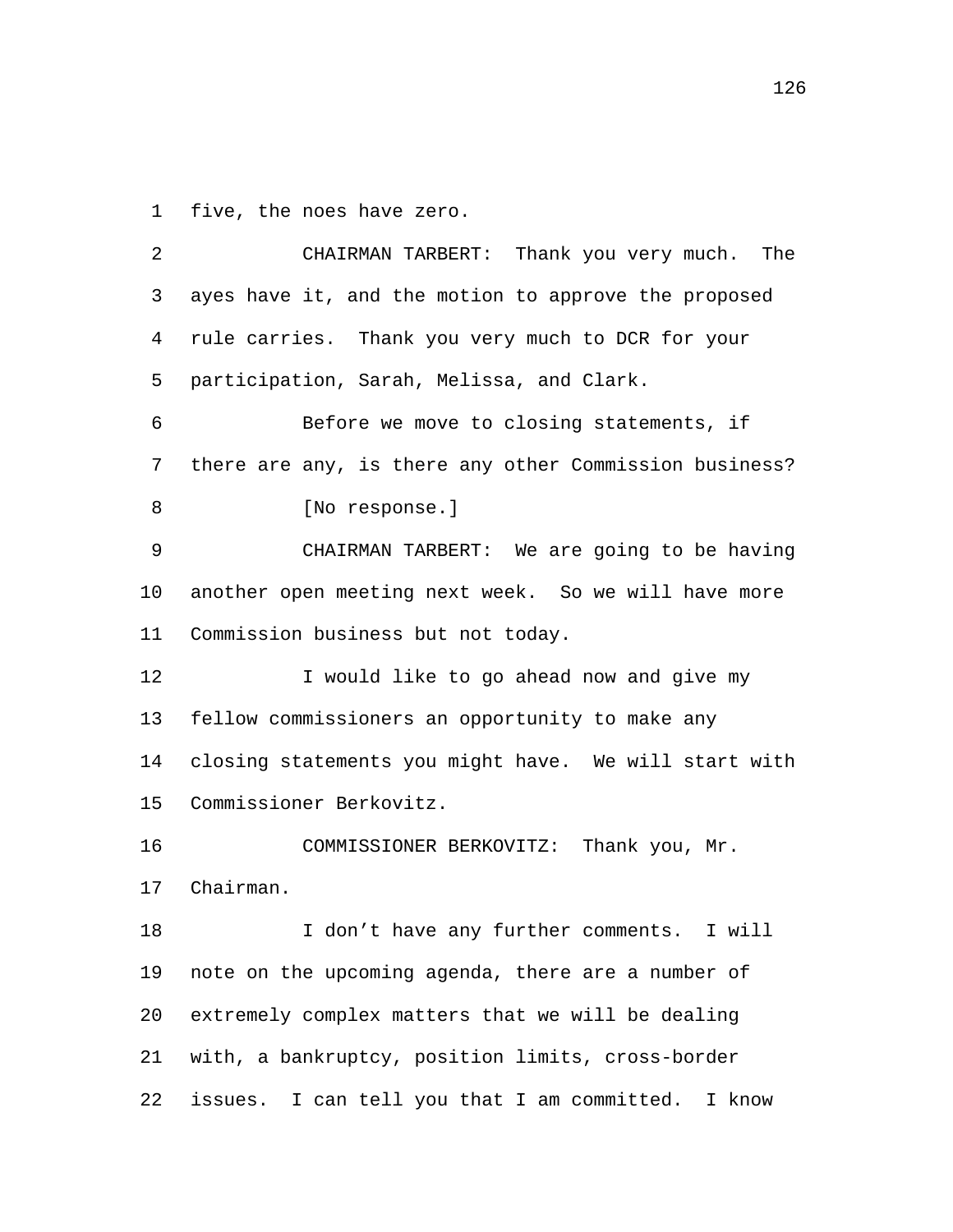you have established an ambitious agenda. I can tell you I am committed to working diligently and my staff is committed to working diligently, but these are incredibly complex matters. And I want to make sure the Commission has adequate time to thoroughly consider the issue. Good regulations when we have well-considered regulations. So we should just keep that in mind. 1 2 3 4 5 6 7 8

9 Thank you.

CHAIRMAN TARBERT: And, just to be clear, out of the things you mentioned, I think one will be next week, one will be in January, and one will be in February. So otherwise I would be leaving coal in your stocking this holiday season. But I think only the cross-border rule, among those very complex rules, will be next week. Thank you. 10 11 12 13 14 15 16

17 Commissioner Stump?

COMMISSIONER STUMP: I just want to again thank everyone. I know the demands on your time, given what Commissioner Berkovitz just laid out, are enormous. And we all appreciate all of your efforts. I appreciate all of the efforts from all of the people 18 19 20 21 22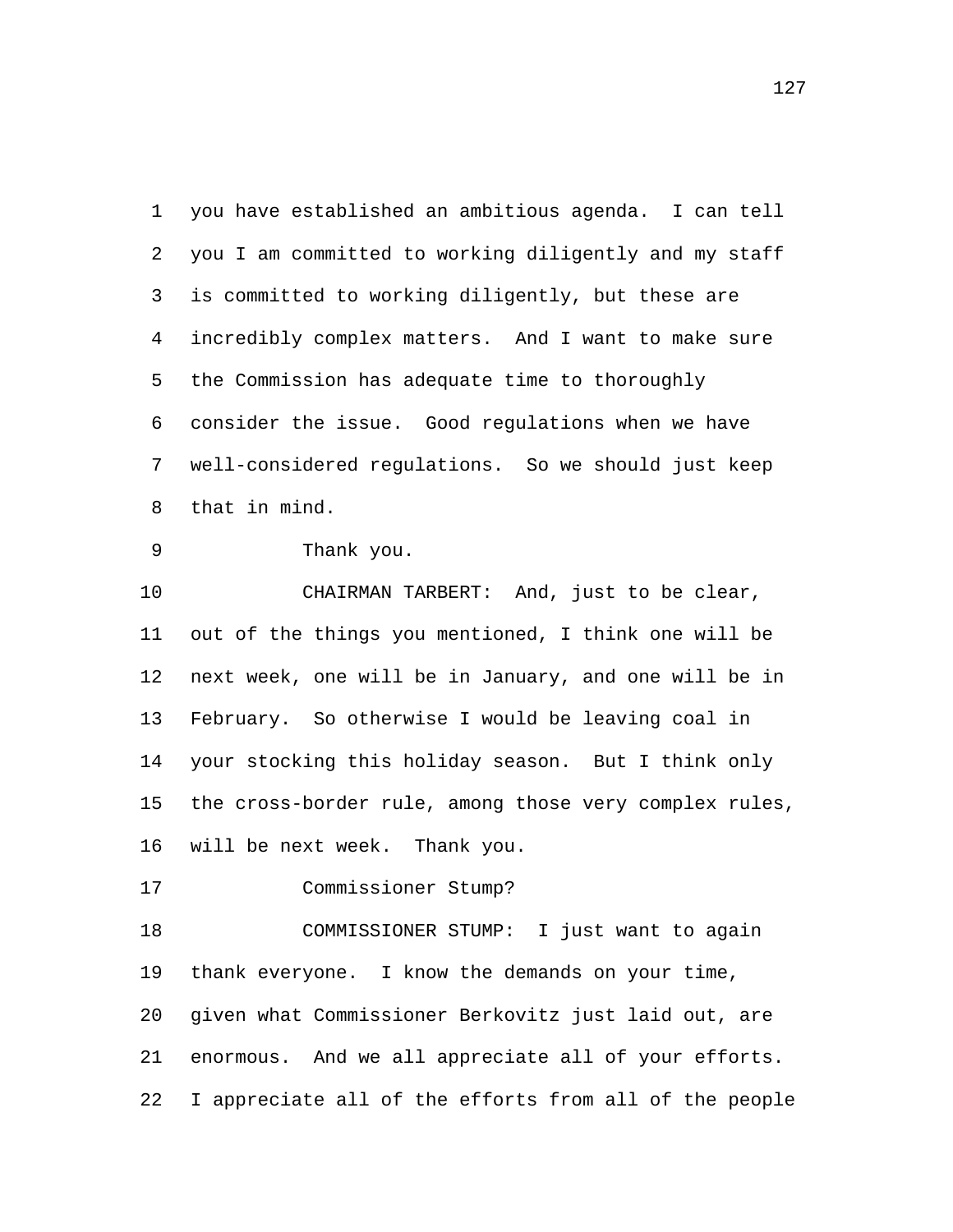who are back here because they have spent evenings and weekends working on things of late. And I think we are all very well-served to have such a wonderful staff. 1 2 3 4

I just wanted to hearken back to what I said in my opening statement relative to this Commission's mission is the same as the Commission -- our mission is the same, but our objective is somewhat different in that previous commissions were tasked with putting together an enormous new market structure for these markets. And our objective is somewhat different in that we have the benefit of the information that we have today. And it sometimes helps inform a better path forward. 5 6 7 8 9 10 11 12 13 14

For example, I think that the capital proposal that has been -- or the reopening of the comment period -- is well-timed because much has changed since 2011 and 2016. And we could all be well-served by a more contemporary snapshot of the issues, especially in light of the other rules we put in place and the rules that other fellow regulators have put in place. 15 16 17 18 19 20 21 22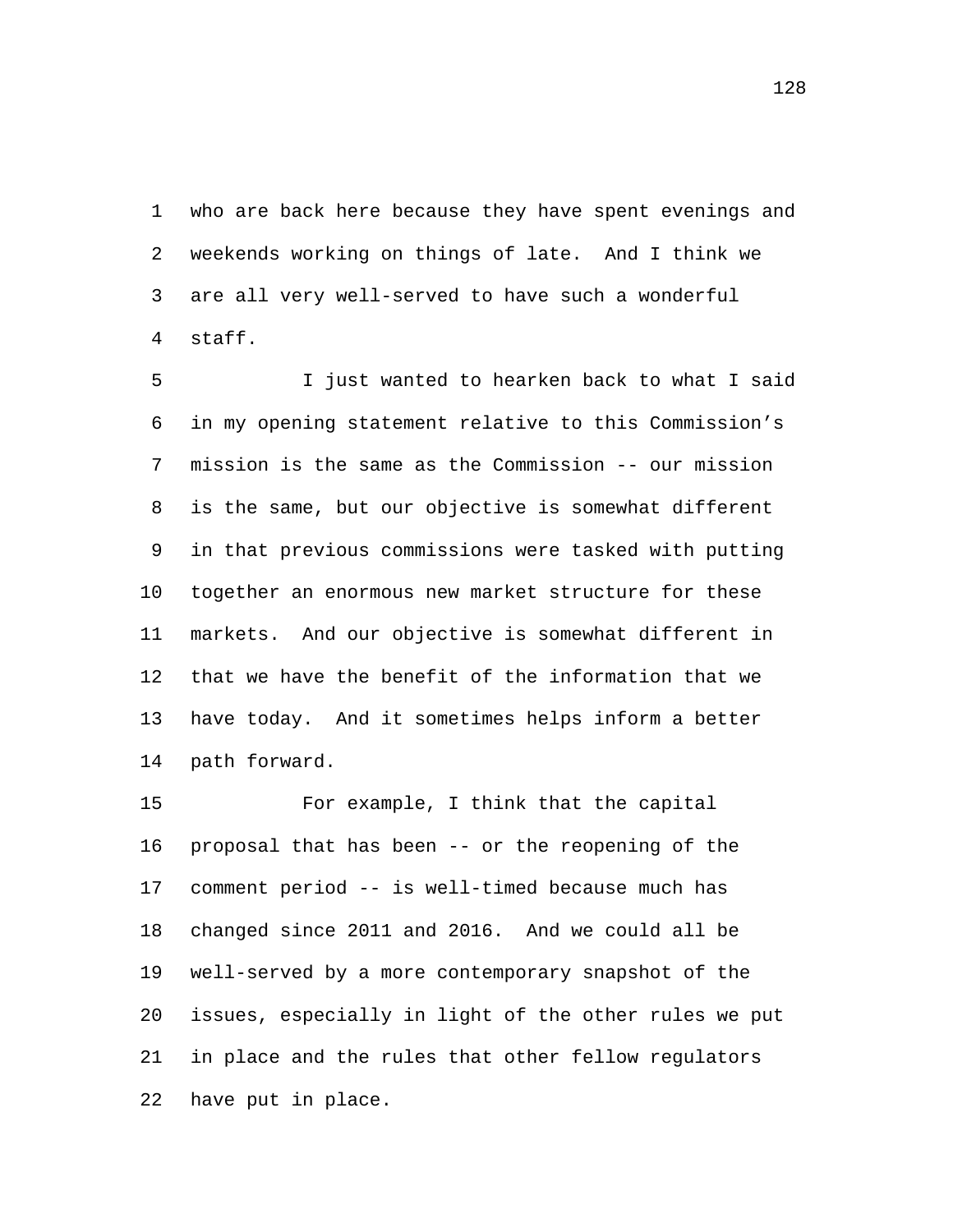And the same can be said for the codification of no-action relief. We have the benefit of other jurisdictions having implemented some of the reforms and us being able to have a more holistic view of things. 1 2 3 4 5

Relative to transparency, I wanted to say just one quick thing. You know, the Commodity Exchange Act says that whenever the Commission issues for official publication any opinion, release, rule, order, interpretation or other determination in a matter, the Commission shall provide that any dissenting, concurring, or separate opinion by any commissioner on the matter be published in full along with the Commission's opinion, release, rule, order, or interpretation. For good or bad, the Seventh Circuit recently reaffirmed that that is, in fact, our right as individual commissioners. I anticipate that several will be exercising that right after today's meeting to maybe publish dissenting views. 6 7 8 9 10 11 12 13 14 15 16 17 18 19

And so I just wanted to say I think this is very important. And I wanted to say that I am not in any way, shape, or form opposed to individual 20 21 22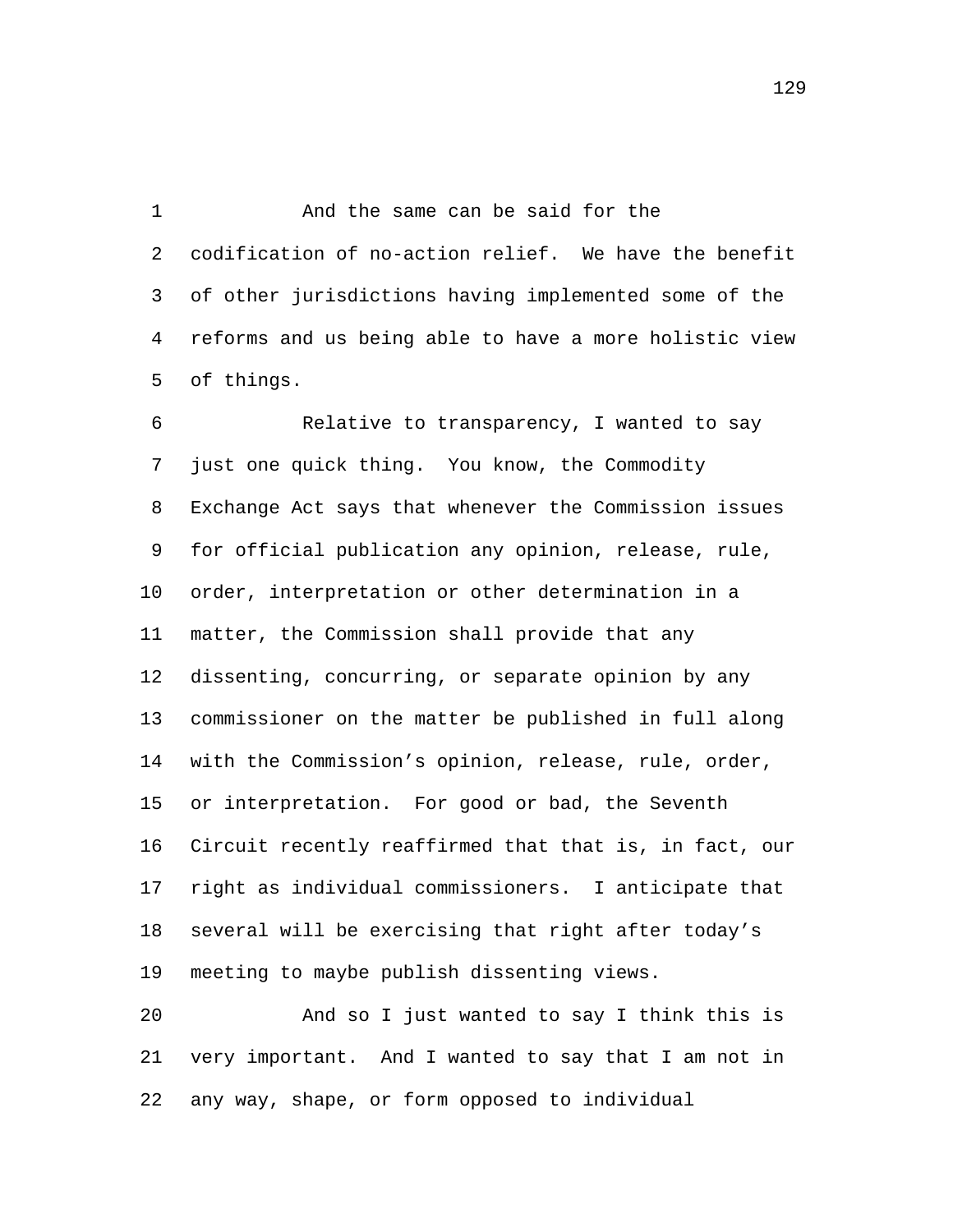commissioners being able to issue their dissenting or concurring viewpoints. 1 2 3 So thank you, Mr. Chairman. 4 CHAIRMAN TARBERT: Thank you very much. 5 Commissioner Behnam? COMMISSIONER BEHNAM: Thanks, Mr. Chairman. I appreciate you having this meeting today. A special thanks to DSIO and DCR for your work in working with my staff, as I mentioned earlier. Also thanks to the general counsel and the chief economist for all your work with these teams. 6 7 8 9 10 11 And a special thanks -- I would like to reiterate what Commissioner Stump said -- to my staff. It is a busy time of year at home with holiday parties and getting ready for the holidays and the new year. So the ambitious agenda has put us all on overtime, and I want to thank them for their work because it has been a long couple of weeks. And we are looking forward to next week as well. Thanks. 12 13 14 15 16 17 18 19 20 CHAIRMAN TARBERT: Thank you. 21 Commissioner Quintenz? 22 COMMISSIONER QUINTENZ: Thank you, Mr.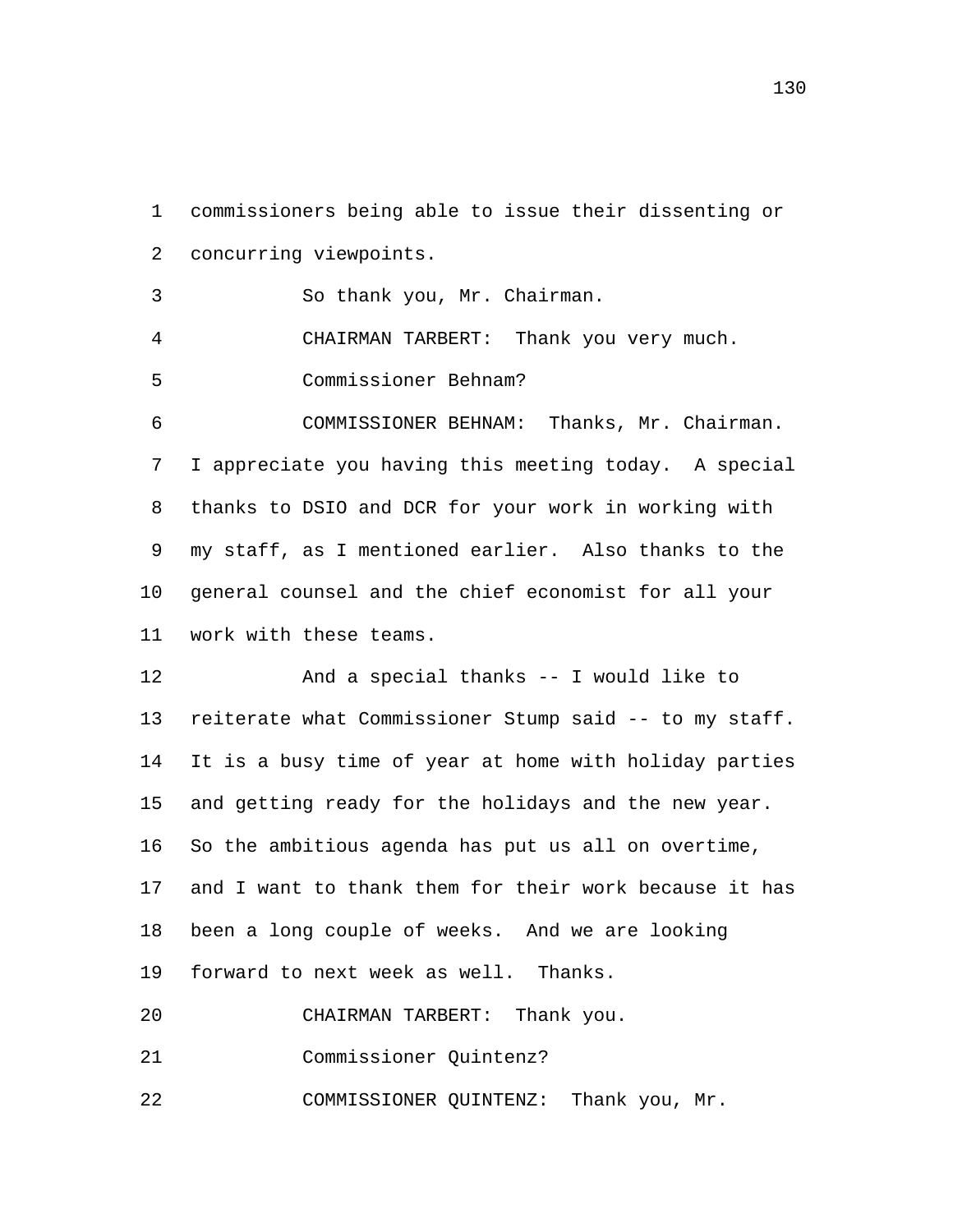1 Chairman.

Yes. I would like to just reiterate my sincere thanks to the staff out here for all of your hard work on the re-openings, proposals, and final rules today, all of the staff back here for their continued efforts and communication amongst our offices. I am very pleased that we took some important steps today to finalizing some of the requirements of Dodd-Frank, which are important reforms of the swaps market, to make sure that we accomplish those in a thoughtful, rational, and datadriven ways, and that we ensure that they are appropriate to the risks that we seek to mitigate. So I am looking forward to some of the next open meetings to do the same. 2 3 4 5 6 7 8 9 10 11 12 13 14 15

16 Thank you, Mr. Chairman.

CHAIRMAN TARBERT: Thank you very much. And let me also echo my appreciation for the staff, for the tremendous amount of hard work I have seen in my only few months on the job as well as the staff for the commissioners. 17 18 19 20 21

22 I also commend, you know, the idea of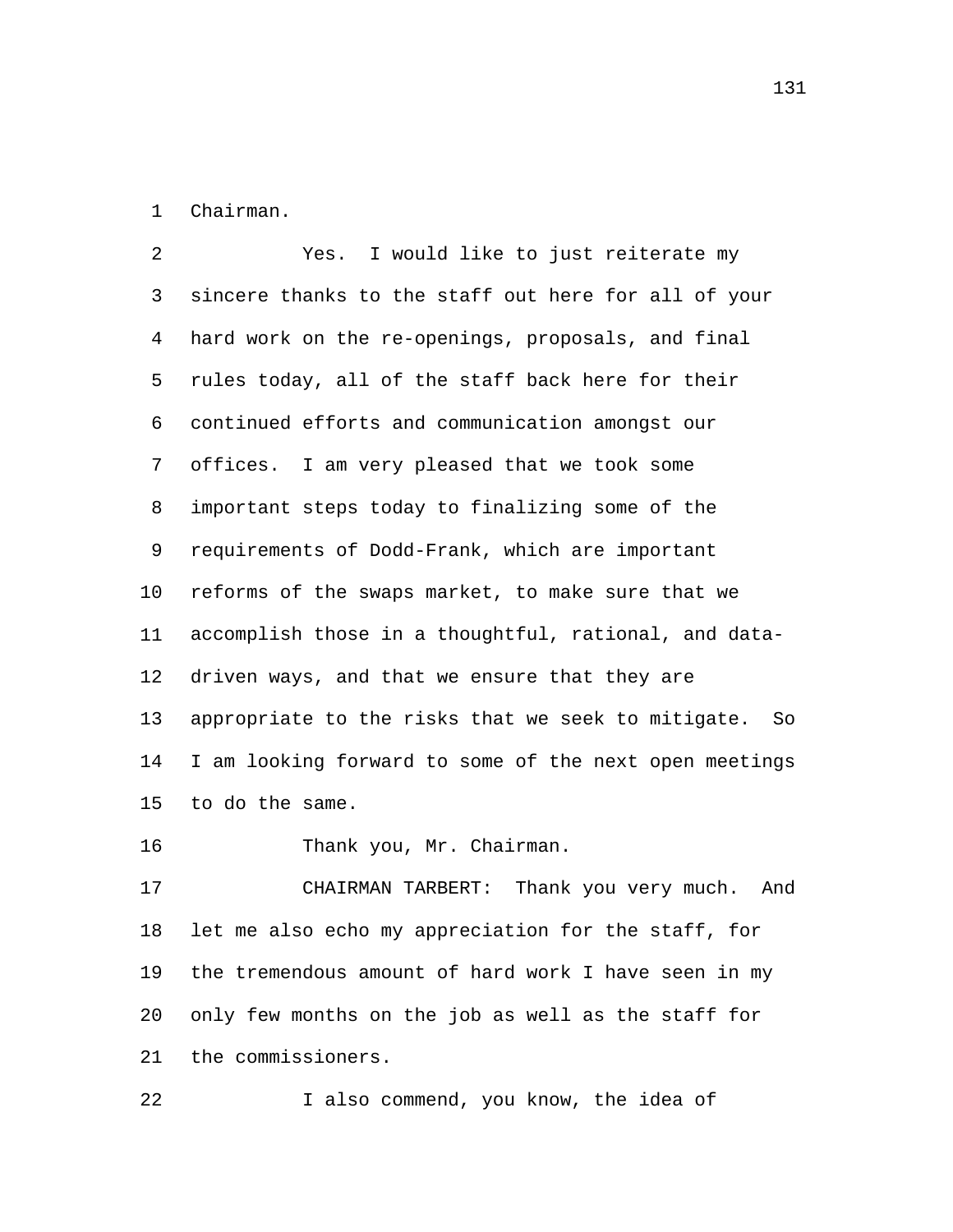putting out concurring and dissenting and other statements. I think that is really important. And I think, you know, the public sees that, but what the public doesn't see is the often interaction one-on-one between the commissioners, between our staffs, between our staffs and the agency staff as a whole to sort of make these rules what they need to be. And if you will notice today -- and we had three measures. Two of them were unanimous. And they were unanimous because there was a lot of back and forth between the offices to improve them. 1 2 3 4 5 6 7 8 9 10 11

And I think someone said it earlier -- I forget which commissioner -- that by virtue of us being five individuals with some very diverse backgrounds coming at this, I think I am a better commissioner as a result of having my four colleagues. And they have helped me I think try to focus the agenda, try to make our rules and regulations and the other things that we promote better. So that interaction is critically important. And particularly during this time in Washington, having a commission that not only has divergent views in some cases but 12 13 14 15 16 17 18 19 20 21 22